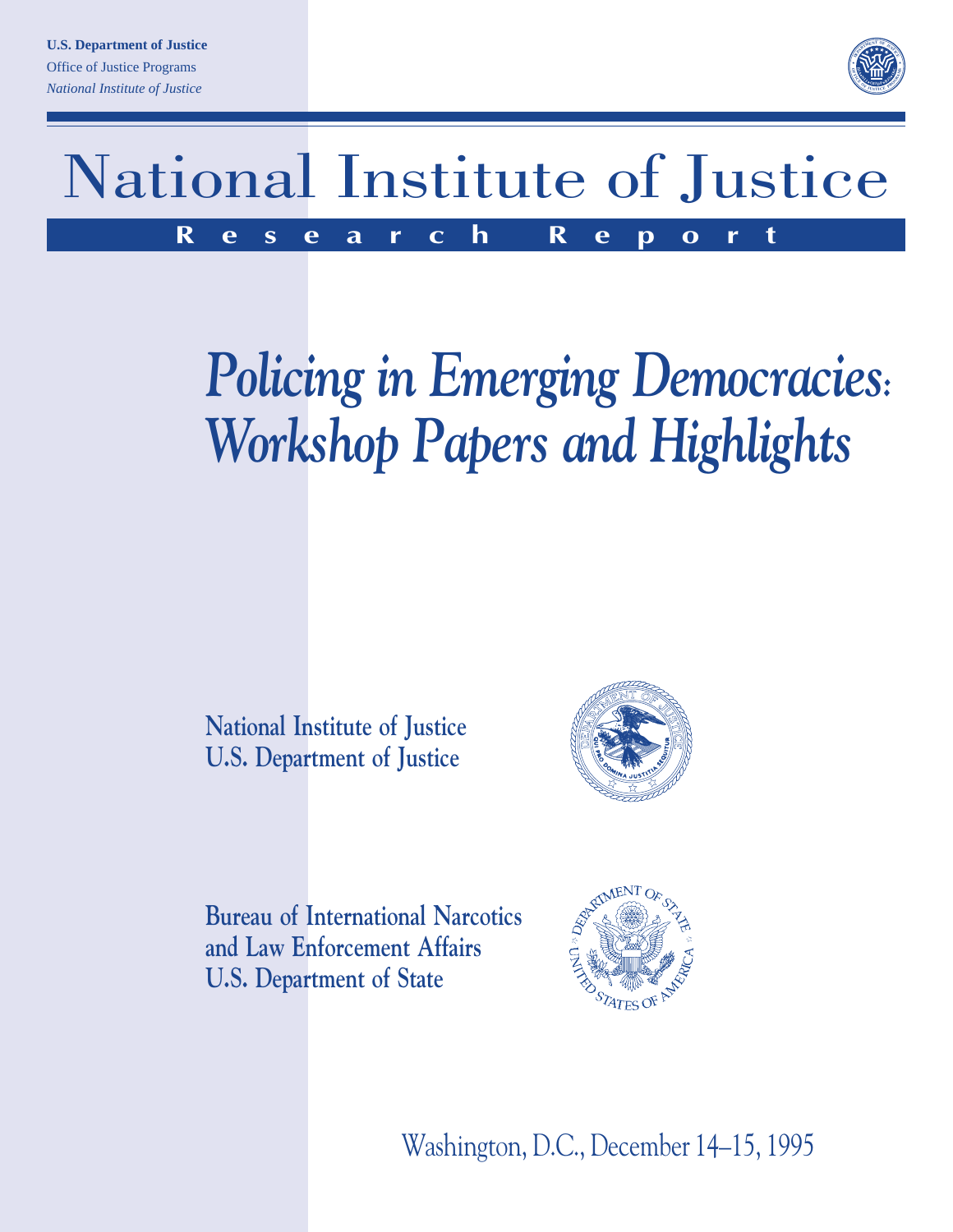**U.S. Department of Justice Office of Justice Programs** 810 Seventh Street N.W. Washington, DC 20531

**Janet Reno** *Attorney General* U.S. Department of Justice

**John C. Dwyer** *Acting Associate Attorney General*

> **Laurie Robinson** *Assistant Attorney General*

**Jeremy Travis** *Director, National Institute of Justice*

> Justice Information Center World Wide Web Site *http://www.ncjrs.org*

Opinions or points of view expressed in this document are those of the authors and do not necessarily reflect the official position of the U.S. Department of Justice.

The National Institute of Justice is a component of the Office of Justice Programs, which also includes the Bureau of Justice Assistance, the Bureau of Justice Statistics, the Office of Juvenile Justice and Delinquency Prevention, and the Office for Victims of Crime.

**NCJ 167024**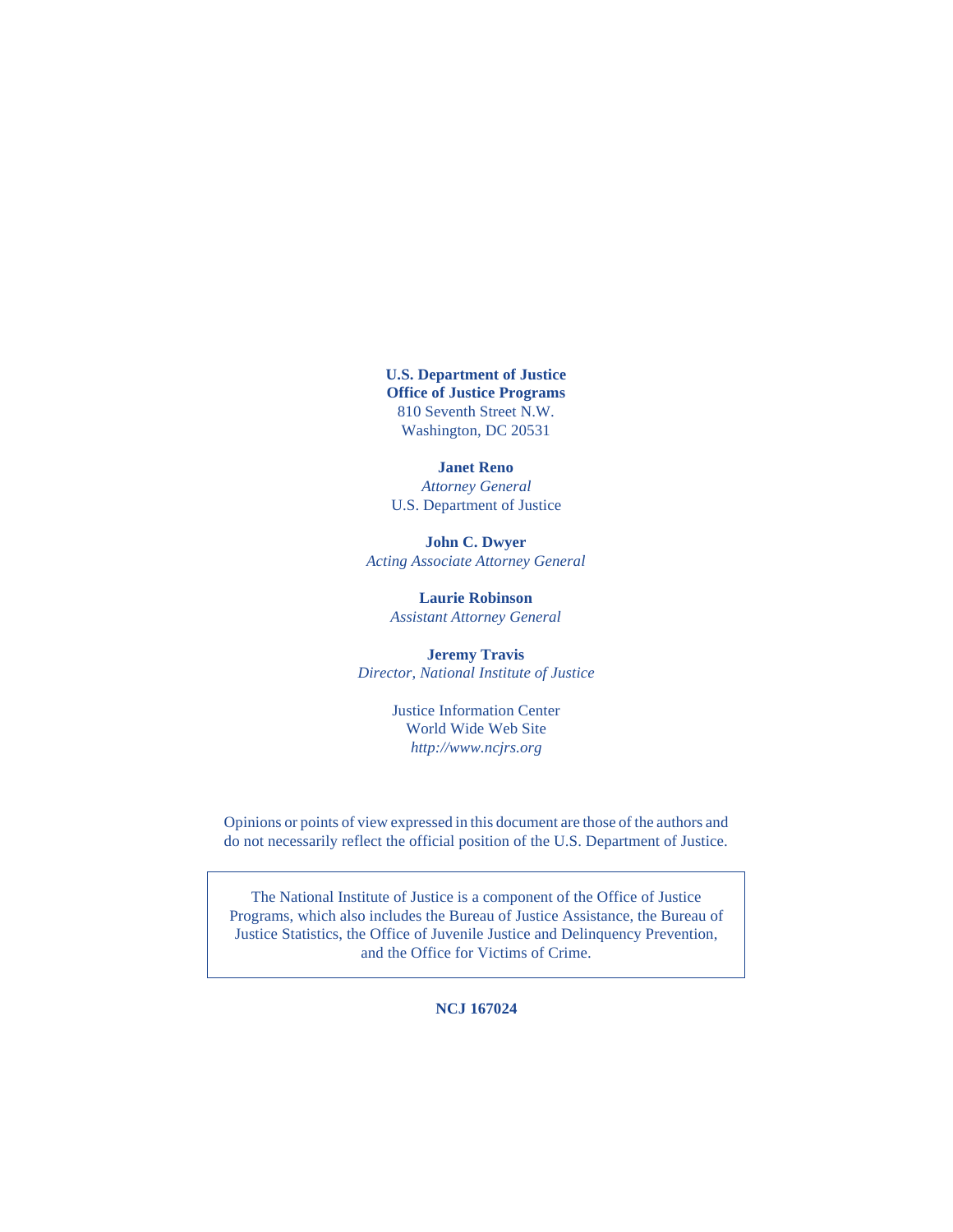# *Policing in Emerging Democracies: Workshop Papers and Highlights*

*National Institute of Justice, U.S. Department of Justice*

*Bureau of International Narcotics and Law Enforcement Affairs, U.S. Department of State*

Washington, D.C., December 14–15, 1995

**October 1997**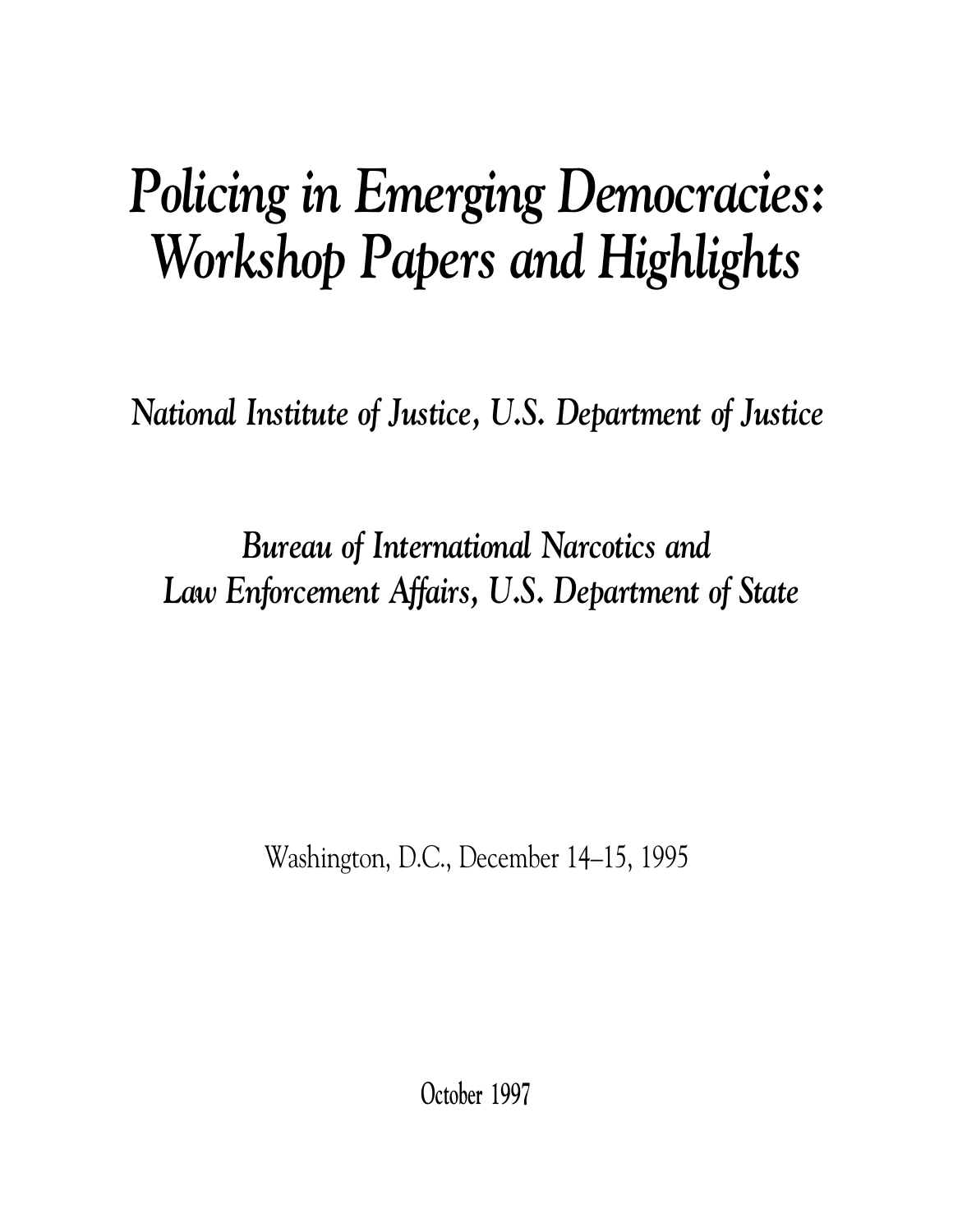# **Contents**

| Jeremy Travis<br>Robert Gelbard                                                                                                             |  |
|---------------------------------------------------------------------------------------------------------------------------------------------|--|
| Principles of Democratic Policing<br>Philip B. Heymann                                                                                      |  |
| American Law Enforcement Perspectives on Policing in Emerging Democracies<br>Raymond W. Kelly                                               |  |
| Toward Democratic Policing: Rethinking Strategies of Transformation<br><b>Clifford Shearing</b>                                             |  |
| <b>Strategic Implications</b><br><b>Michael Smith</b>                                                                                       |  |
| Reflections on the Transfer of Knowledge to Support<br>Democratic Policing in Hungary and Romania<br>Deborah G. Wilson and William F. Walsh |  |
| Paper<br>Who Are We Kidding? or Developing Democracy Through Public Reform<br>David H. Bayley                                               |  |
| Where Do We Go From Here?<br>Mark H. Moore                                                                                                  |  |
|                                                                                                                                             |  |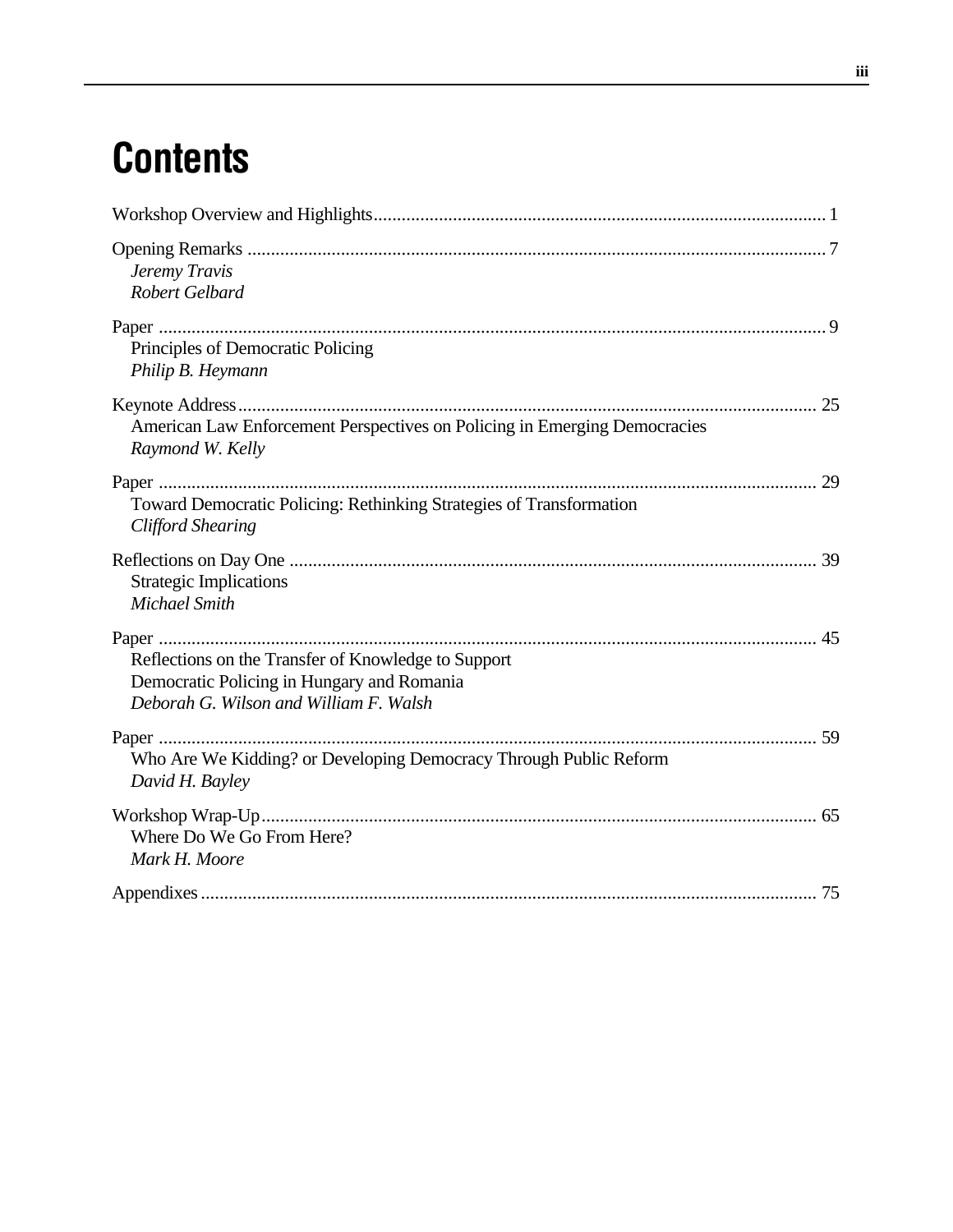# **Preface**

For some time, the United States has offered training and technical assistance to police organizations in other countries. Over the past several years, there has been an unprecedented opportunity to do so within the context of state reform in countries making the transition to democracy. As a result, the agencies of the U.S. Government that administer this assistance have expanded their training activities and changed the focus of the assistance provided.

The Department of State and the Department of Justice have built a strong and evolving partnership in this arena. These two U.S. Government Departments seek to promote the development of effective and accountable police services in countries where the difficult transition to democratic forms of government is taking place. Both agencies also recognize that fundamental questions remain about the most effective strategies for fostering such reform.

To pose these questions and to challenge traditional assumptions, we hosted a workshop on policing in emerging democracies and commissioned papers from leading academics who have reflected on these issues. The workshop was cosponsored by the State Department's Bureau of International Narcotics and Law Enforcement Affairs and the National Institute of Justice, the research arm of the Department of Justice. Attending the workshop was an impressive group of scholars and practitioners, representing the experiences of more than 20 nations in developing democratic police functions. Also participating were representatives of each of the Federal agencies now engaged in providing training and technical assistance abroad. The keynote speaker was Raymond W. Kelly, former Police Commissioner of New York City, who had recently returned from overseeing the international policing operation in Haiti.

The exchange of ideas that took place at the workshop, and the papers reproduced here, will serve as a rich resource to be tapped in shaping policy in the future. We wish to express our thanks to the participants, particularly those who wrote the foundation papers and who provided the synthesis of the proceedings. It is our hope that the discussions inspired by the workshop will continue and expand in the years to come.

Timothy E. Wirth Under Secretary for Global Affairs U.S. Department of State

Jeremy Travis **Director** National Institute of Justice U.S. Department of Justice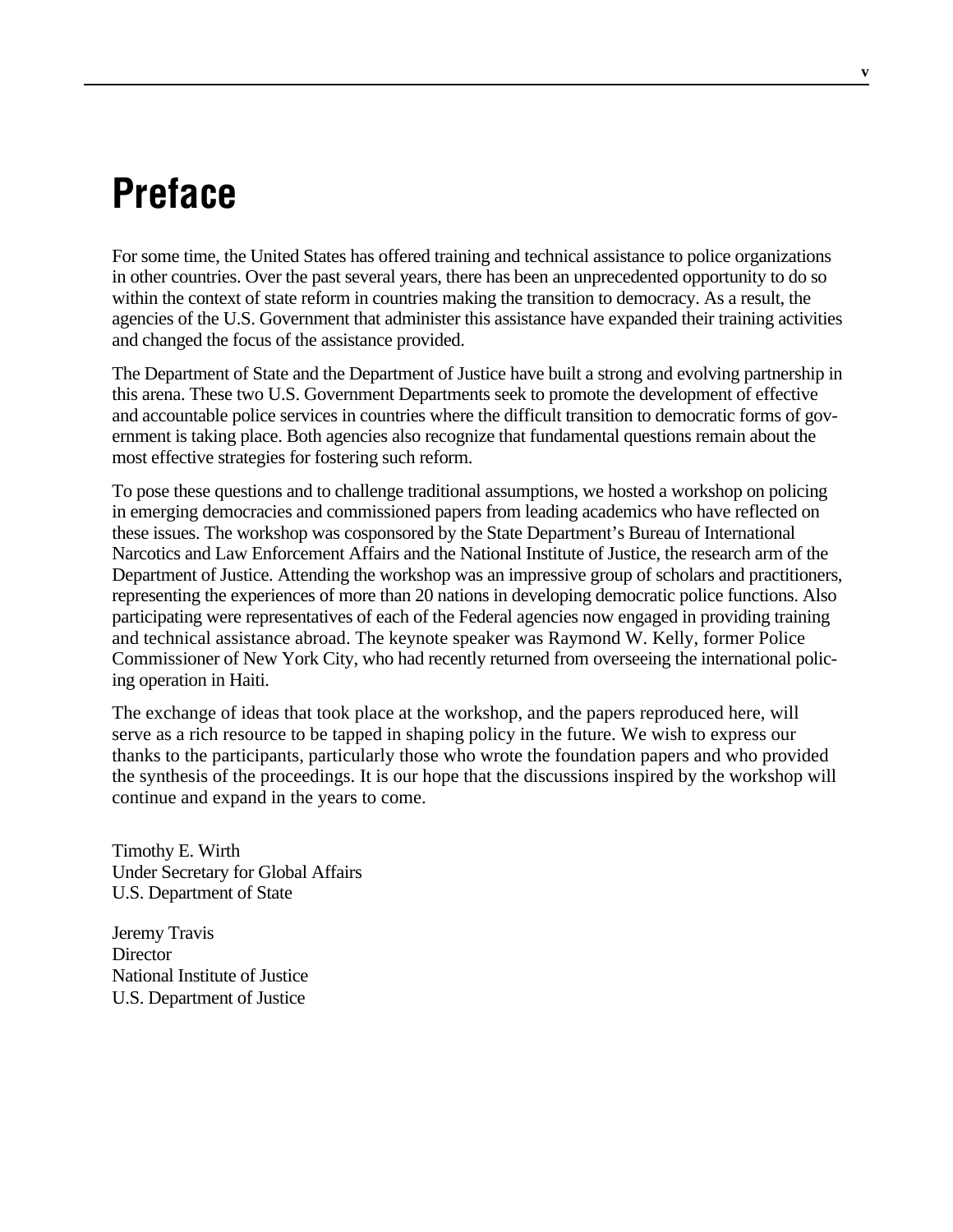# **Workshop Overview and Highlights**

Haiti, South Africa, and numerous countries in Eastern Europe and Central America have been working in the past several years to build democratic institutions of government to take the place of authoritarian forms. A major government institution in any country, the police in these emerging democracies are a current focus of attention. In emerging democracies as elsewhere, the police are the government's face—the institution citizens come into contact with on a daily basis more often than others. In countries where the police have been an instrument of repression rather than democracy, building citizen confidence in this institution is a particular challenge.

The United States currently offers technical assistance to the police in emerging democracies and other countries. The two agencies most active in providing this assistance, the U.S. Department of State and the U.S. Department of Justice, are collaborating on ways to expand and disseminate information that can promote modern, democratic policing practices based on the rule of law, support international justice assistance, and help shape future policy. One outcome of that collaboration has been an exchange of ideas and experiences among professionals in criminal justice research and law from the United States and abroad, police officials, and Federal policymakers. That exchange took place at a workshop on policing in emerging democracies sponsored by the Bureau of International Narcotics and Law Enforcement Affairs, Department of State, and the National Institute of Justice, Department of Justice. A key component of the workshop was a series of papers presented by experts in law and criminology. These papers form the basis of this report.

### **U.S. Justice Assistance for Policing in Other Countries**

Several agencies of the U.S. Government offer justice assistance to the police in other countries. It takes the form of training and technical assistance to help combat such crimes as firearms and drug trafficking, money laundering, and currency counterfeiting; and programs aimed at improving law enforcement techniques (by building forensics capabilities and providing firearms training, for example). These efforts to aid criminal justice agencies abroad have increased dramatically in recent years. One reason is the growth of transnational crime, which affects domestic law enforcement because it victimizes U.S. citizens, and the other is the transition to democracy occurring in the newly independent states of the former Soviet Union and elsewhere, a process the United States supports as a foreign policy objective. That involves support for the police as an institution affected by the reform process. The expansion of U.S. assistance for policing and the need for information that can shape public policy related to this assistance provided the impetus for the workshop on policing in emerging democracies. (A detailed discussion of current U.S. justice assistance for policing is in appendix A.)

### **The Workshop and Its Goals**

The 2-day workshop on policing in emerging democracies, held in Washington, D.C., in December 1995, brought together 64 participants to exchange information and ideas as a means of contributing to the body of knowledge on the topic. (A list of attendees is in appendix B.) Complementing that exchange were presentations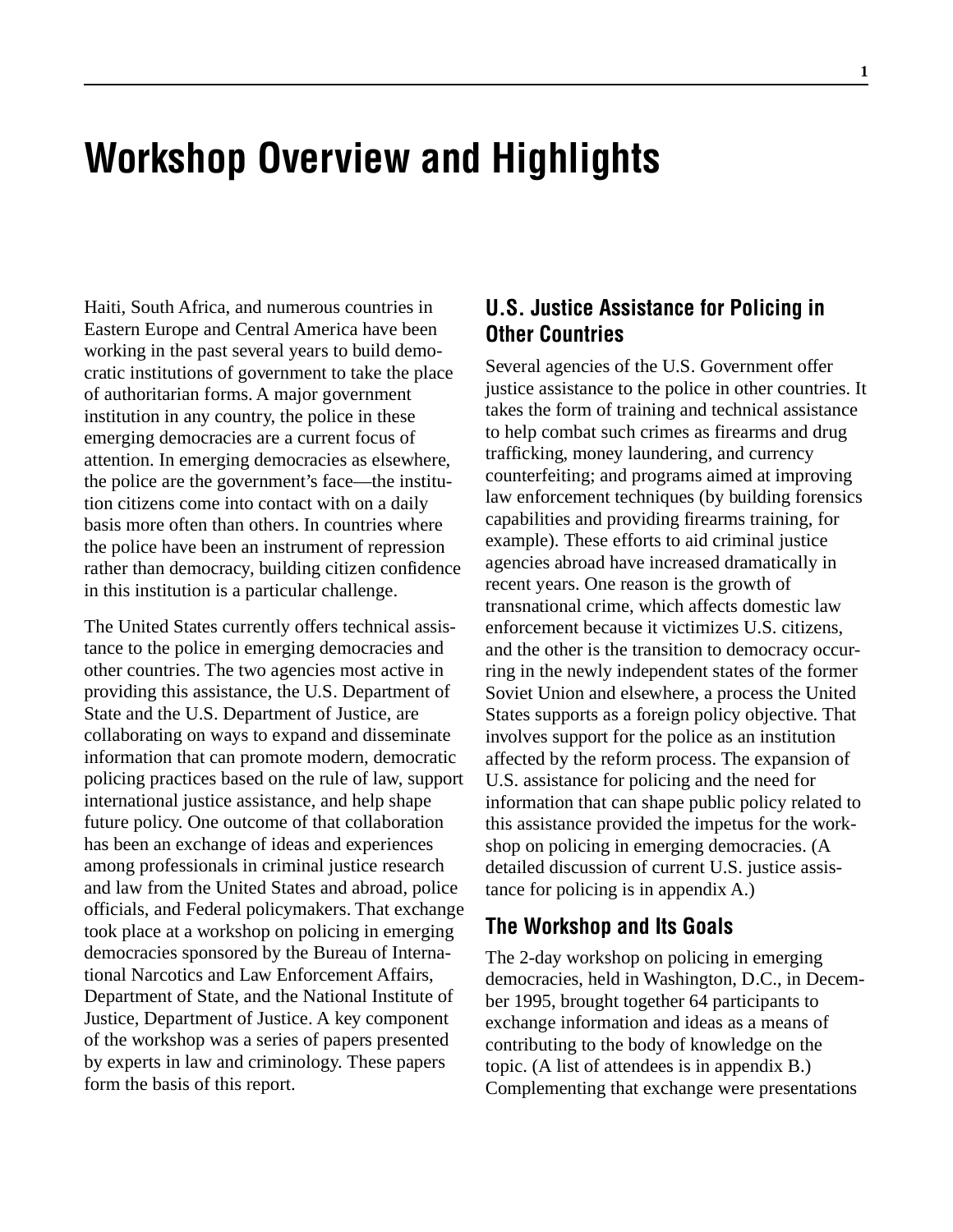of experiences in the field and suggestions that could be incorporated into the development of policy on assisting police in emerging democracies. Future steps were also contemplated, as both sponsoring agencies wish to continue these exchanges, whether through research, document exchange, or the creation of a "virtual" organization. They are particularly interested in dissemination of information across national boundaries.

Ideas presented by several experts in criminology and law and case studies related by professionals experienced in assisting in police reform abroad were a central component of the workshop. These experts had been commissioned to prepare papers on the principles of democratic policing and on issues critical to the successful transfer of knowledge to support democratic policing in emerging democracies.

## **A Framework for Analyzing the Issues**

The notion of promoting police reform has an almost intuitive appeal, but the discussions and papers made evident the complexity of that notion as it applies to emerging democracies. Even the definition of "democracy" was debated. The workshop was a forum for identifying this and other issues related to policing in emerging democracies, exploring them, and bringing to light and comparing varied and sometimes opposing perspectives. At the workshop conclusion, Mark Moore articulated an overall framework for analyzing the issues explored.<sup>1</sup>

A key component of the framework is a series of "tests" or standards for measuring the viability and utility of a government strategy for assisting the police in emerging democracies. These are the same tests or standards that must be met by any other strategy adopted for use in the public sector:

The strategy must have some important public value.

- The strategy must have legitimacy and attract support from those who are in a position to provide resources and lend their authority to it.
- Operational capacities must be sufficient to achieve the goal of the strategy.

It is assumed that democratic values should be reflected in policing and overall governance (the first test). However, the notion of the form of policing as itself a shaper of democratic culture should also be considered. In other words, a distinction can be made between a style of policing that pursues particular values and legitimates itself in a particular way and, on the other hand, a style of policing that reflects or is the product of a local democratic culture.

Stepping outside the local environment and viewing the strategy from the perspective of the U.S. Government, assistance for policing could meet the third test by contributing to operational capacity (for example, through technical assistance, funding, and equipment) and it could meet the second test by contributing to the legitimacy of policing, when such assistance supports—or does not support—local authorizing processes.

**The basic question and its variants.** The basic question—how can we reform the police in ways that promote the development of democracy—has several variants. One variant proposes a more modest objective than promoting democracy: How do we reform the police in ways that are *not destructive* of the development of democracy? Alternatively, a middle ground is to phrase the question as, "How do we reform the police in ways that make them reflective of democratic society?" The first form of the question is the "strongest," proposing to strengthen democracy beyond just the boundaries of police operations.

Implied in the basic question are several others. One is how to define the terms "we," "police," and "democracy," for their definitions are not necessarily self-evident. "We" is assumed to mean the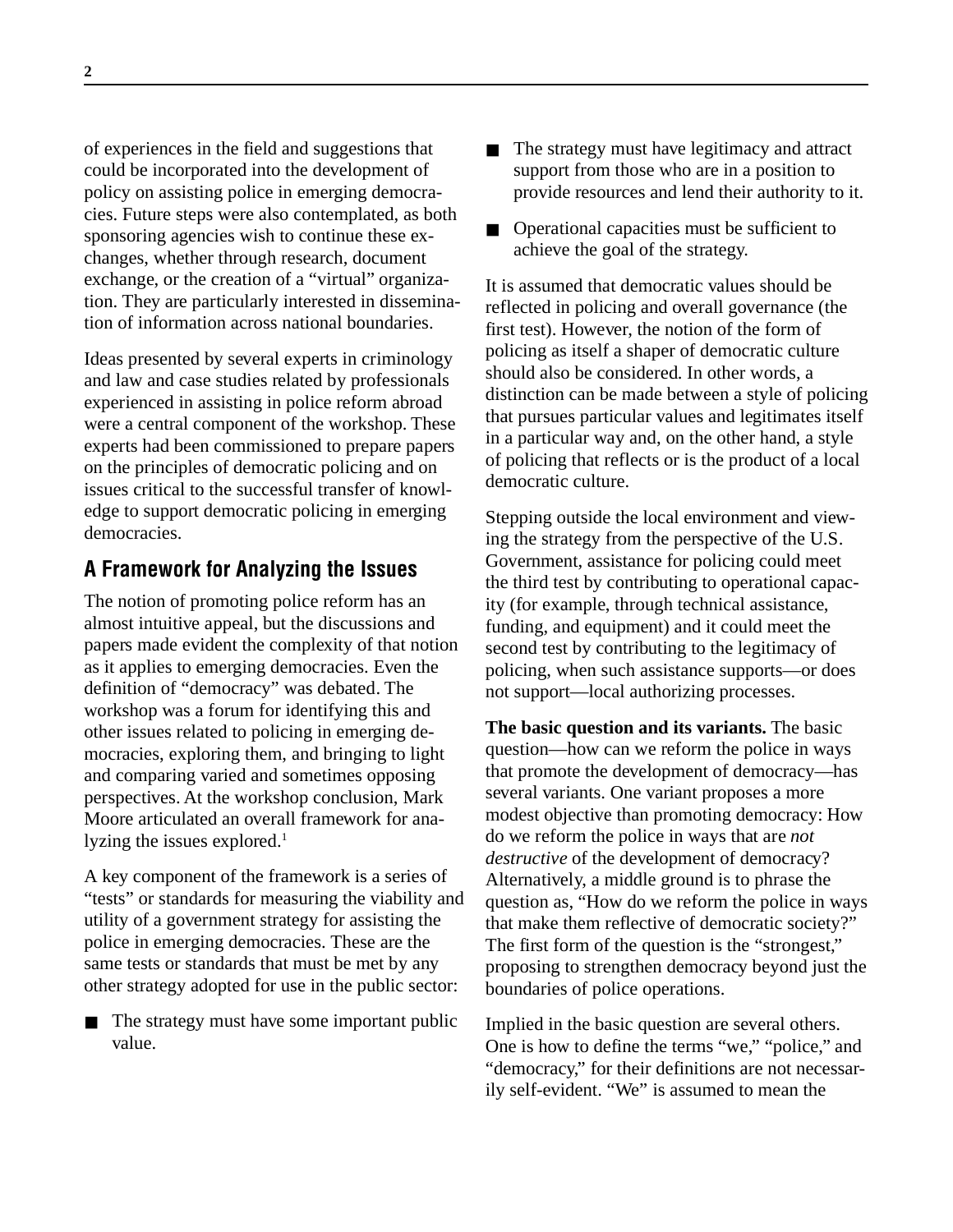citizens or representatives of the U.S. Government who are considering the use of public resources. The term "police," however, can mean either police institutions only, criminal justice institutions, or the general security function of society. "Democracy" too can be defined in several ways more traditionally, as a set of institutions; in terms of culture as citizens' aspirations and expectations; or as the rule of law. Quite different from the ruleof-law definition is that of democracy as an articulation of citizens' collective aspirations or as a system providing equal delivery of services (not just equal delivery of political rights) or creating just conditions in society.

Depending on the definition, the course of reform might vary. Thus, the way democracy is defined would determine the perception of the role of the police. For example, if democracy is viewed as providing equal services, then all citizens have equal claims on public security.

**The foreign policy context and objectives.** There are several situations in which promoting police reform in support of democracy becomes especially relevant to U.S. policy. The three most common are where a state has collapsed, where civil war has broken out, or where an invasion has occurred. U.S. support for police operations is no longer tied to Cold War objectives. Rather, our own domestic law enforcement objectives are gaining in importance and, where states have collapsed, opportunities may arise to provide humanitarian aid and support democracy.

In all these situations there is a related question, "Whose purposes are we trying to accomplish?" The answer, "Not ours," presupposes that the United States should act only in response to the wishes of the recipient country. The alternative answer, "It is U.S. objectives that matter," derives from the notion that the resources expended are ours, although the institutions and culture of the recipient country must be understood and its needs accommodated.

The end or goal of U.S. assistance to policing may be to advance U.S. law enforcement objectives or to advance democracy. If it is the former, several types of intervention are possible, among them improving operational capacity—through training and technical assistance—and there are means to affect more than just operations. If the goal is to advance democracy—assuming there are forces within a country working toward that end support for the police becomes only one small part of what can be done.

It should be kept in mind that the goal of advancing U.S. law enforcement objectives and the goal of advancing democracy are sometimes incompatible. An example would be situations in which our country supports authoritarian regimes to achieve our own internal law enforcement objectives such as suppression of drug trafficking.

**What kind of policing will be "exported"?** If the foreign policy context and the goals of U.S. assistance vary, so will the form of policing being exported. If the goal is to advance democracy, protection of individual rights may be a consideration, and if so, other components of the criminal justice system might be the objects of reform in addition to policing. In fact, reform might extend to the entire criminal justice system and even beyond—to institutions in civil society that have a security function. These are particularly important to consider if the form of democracy pursued calls for construction of a political culture within the civil society.

The functions for which the police are to be responsible also need to be identified. They might extend not just to street crime but also to antiterrorism, antisubversion, and police handling of civil unrest. Antisubversion and antiterrorism might be best left outside the purview of the local police, as these functions may be closely linked to politics.

Should community policing be the form adopted? It may be necessary to first pass through a stage of more traditional "professional" law enforcement.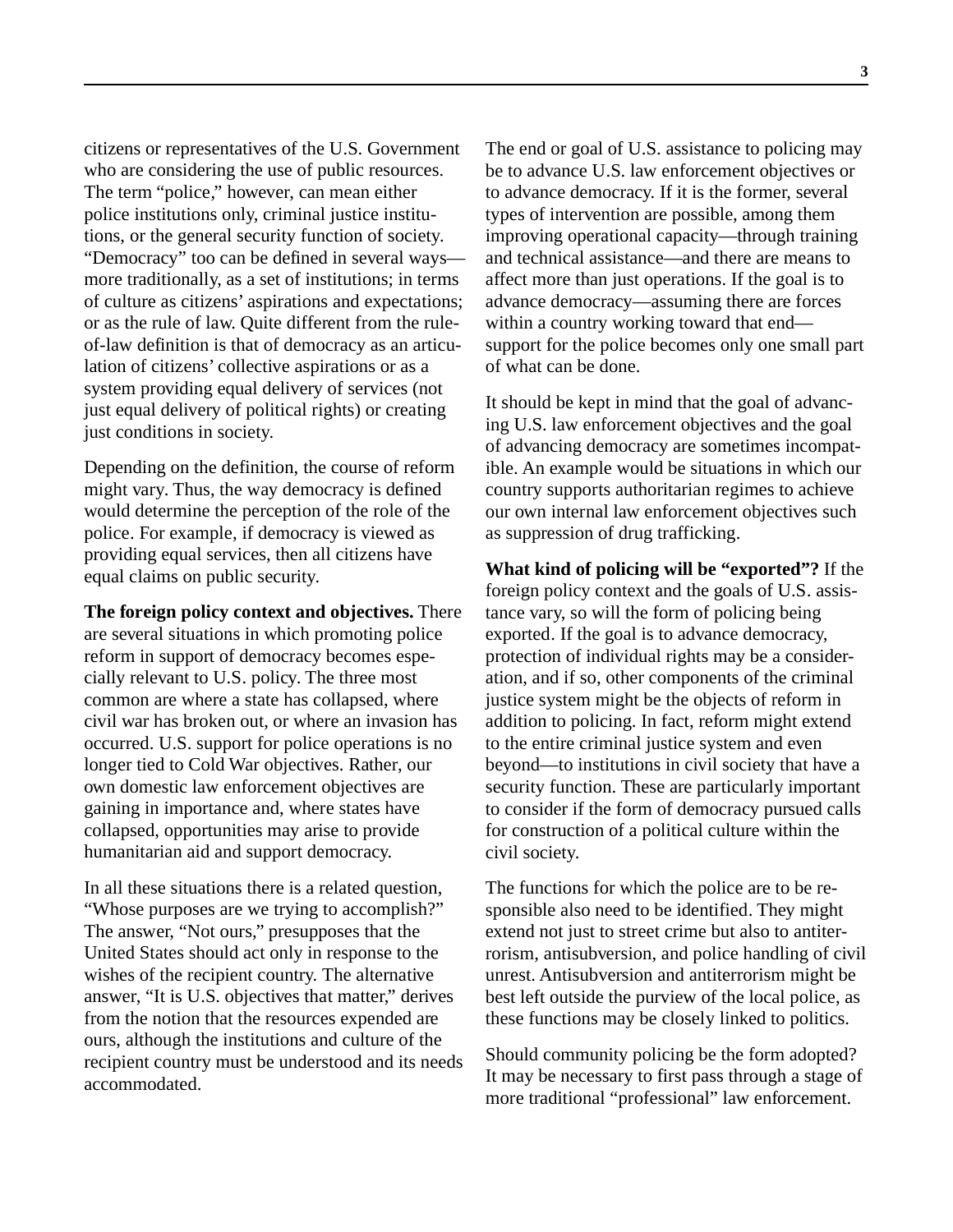To be sure, focusing on community policing and the security function of civil society would be valuable, as it would encourage the development of support for a local capacity for action that would in turn support responsive democracy.

**Can police reform affect democracy?** There are several mechanisms through which reform of policing, the criminal justice system, or society's security function can affect the quality of democracy:

- By bringing to the table the question of what form of policing is to be adopted, it may be possible to create a dialogue about democratic principles. In other words, simply making policing an issue for discussion might favorably affect the quality of democracy.
- Assuming that the policing profession is a means of upward mobility for people who join the force, training could be a way to prepare recruits for leadership in civil society as well as policing.
- Having police focus on effectively controlling street crime and disorder might diminish any tendency for them to support authoritarian regimes.
- By supporting the government, policing could enhance government's credibility as effective, powerful, fair, and equitable.
- The way policing is conducted might engage citizens in experiences that teach democratic values. Citizens' experiences as victims, witnesses, offenders, or in oversight of the police could help construct a political culture supporting democracy.

**The value of documentation.** In providing assistance to policing, the United States might have to move quickly when the situation demanded it but would also need to stay long enough in a particular place to produce the desired effect. Whether the United States is prepared to act quickly, provide

sufficient resources, stay long enough, and be flexible are questions that need to be addressed.

In addressing them, it should be kept in mind that in any situation, the U.S. will not have the luxury of first being able to learn, and then acting on the basis of what is learned. Rather, we will be learning while doing. For this reason, it may be useful to take such preparatory steps as documenting what is being done in a specific situation and with what effect. That would include examining case studies of interventions in partnership between academics and practitioners. These case studies would form the basis of understanding what seems to have worked and what has not.

## **Highlights of the Workshop**

The workshop on policing in emerging democracies opened with remarks by the directors of the two sponsoring Federal agencies. Jeremy Travis, Director of the National Institute of Justice (U.S. Department of Justice), noted that the intent of the exchange of ideas and information was to contribute to the further development of policy in support of policing in emerging democracies. He expressed his interest in continuing this type of dialogue in partnership with the State Department. Ambassador Robert Gelbard, then-Director of the Bureau of International Narcotics and Law Enforcement (U.S. Department of State), noted that there is a lack of empirical knowledge related to policing in emerging democracies and that his department's recent experiences could help provide the means to build that knowledge base.

The four commissioned papers and other addresses explored a range of issues related to policing in emerging democracies, including the relationship of policing to democracy and of democracy to policing, how the United States defines its interests in offering assistance, and the shifts in the role of government in democratic societies that is in turn shaping policing and other institutions. Some of the addresses drew from the presenters' own recent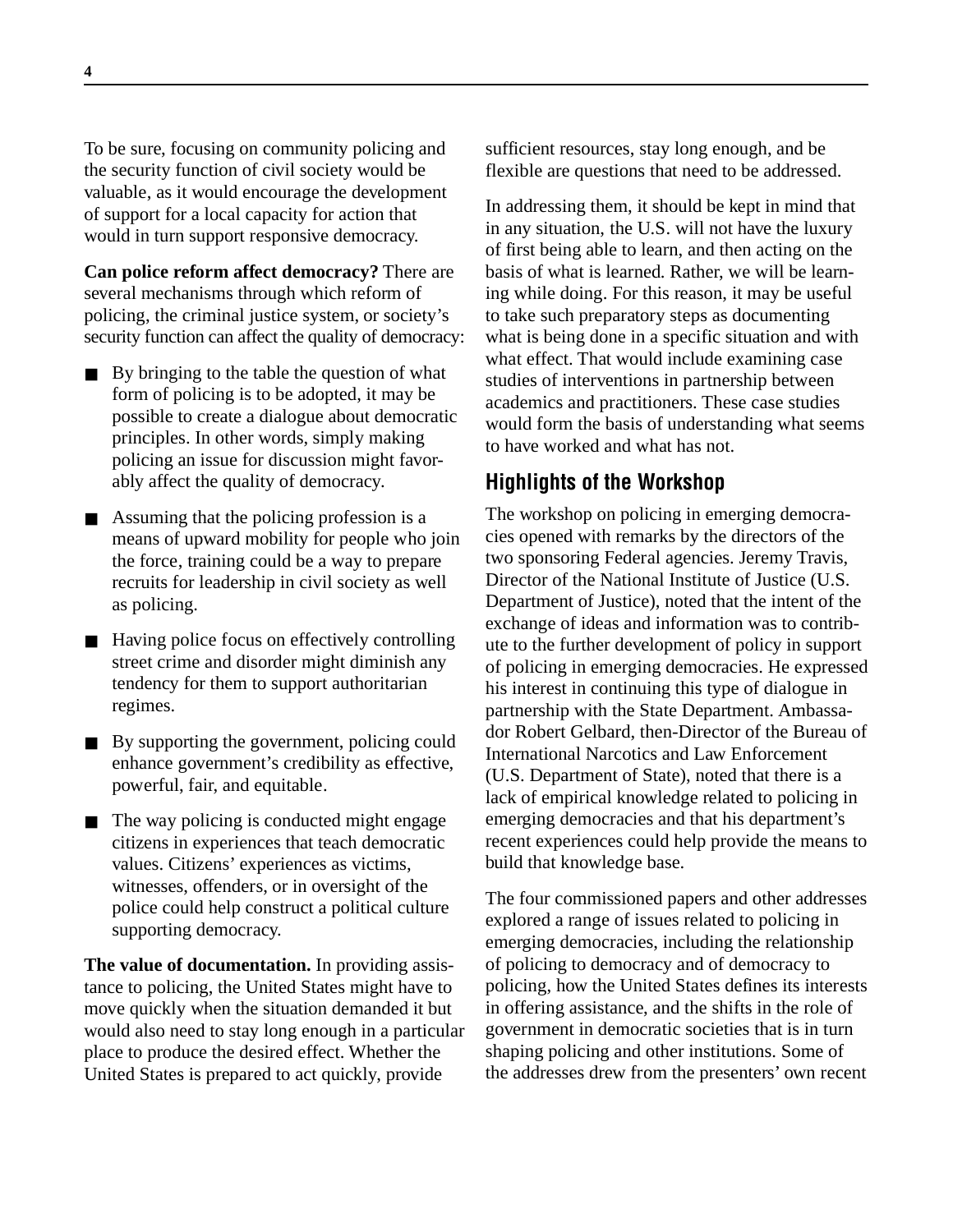experiences in assisting police in Eastern Europe and Latin America.

### **First Paper: "Principles of Democratic Policing," by Philip B. Heymann**

It is difficult to develop a truly competent criminal justice system by beginning with a focus on common crimes and then slowly building competent institutions, especially if the system disregards the crimes of the powerful. The United States should invest in strong systems that can and will press for equal application of the law to the powerful as well as the weak and small. That means taking a forceful stand on corruption, bias, political violence, and intimidation.

#### **Keynote Address: "American Law Enforcement Perspectives on Policing in Emerging Democracies," by Raymond W. Kelly**

Raymond Kelly presented as a case study the U.S. role in setting up a new police force in Haiti following the intervention led by the United States. Because Haiti under the old regime represented an almost textbook case of the police as an unchecked instrument of state oppression, indistinguishable from the military, and with no tradition of public service, the intervention included a police monitoring force. The work of the monitors revealed that corrections and the judiciary in Haiti shared the problems of the Haitian police and suggested that where policing reform is called for, reform may need to be extended to other components of the criminal justice system.

### **Second Paper: "Toward Democratic Policing: Rethinking Strategies of Transformation," by Clifford Shearing with the assistance of Jennifer Wood**

Established democracies are no longer viable models to be emulated because in them the assumption of governance as a state monopoly is now being questioned. This rethinking (or reinvention) of government has several expressions, among them the call for more direct citizen involvement. Within law enforcement it is most evident in community policing, while the growth of private policing also expresses this devolution of responsibility—to "corporate governments." In South Africa, Professor Shearing has been working to promote a vision of police reform that recognizes this devolution, with programs seeking to empower communities with the autonomy of corporate governments.

#### **Reflections on the First Day, by Michael E. Smith**

Professor Michael Smith drew on his own experience in assisting criminal justice officials in England, France, and the former Federal Republic of Germany in transferring techniques and lessons from the United States. On the basis of this experience, he concluded that direct exposure, which permits individuals to judge the value of what they observe, is the best practice. His comments on the papers and discussions included the following:

- The discussion about the conflict between short-term domestic law enforcement needs and a long-term interest in stable democracies could have been more frank.
- The United States needs to understand enough about what policing does in this country if it is to be able to transfer that understanding to other countries.
- Even relatively simple interventions in another jurisdiction's law enforcement take considerable time.

### **Third Paper: "Reflections on the Transfer of Knowledge to Support Democratic Policing in Hungary and Romania," by Deborah G. Wilson and William F. Walsh**

Professors Wilson and Walsh assessed their experience in providing training to the national police of Hungary and Romania. The factors promoting entry and acceptance are recognition of the need for outside assistance (which may be precipitated by a crisis), recognition by the United States of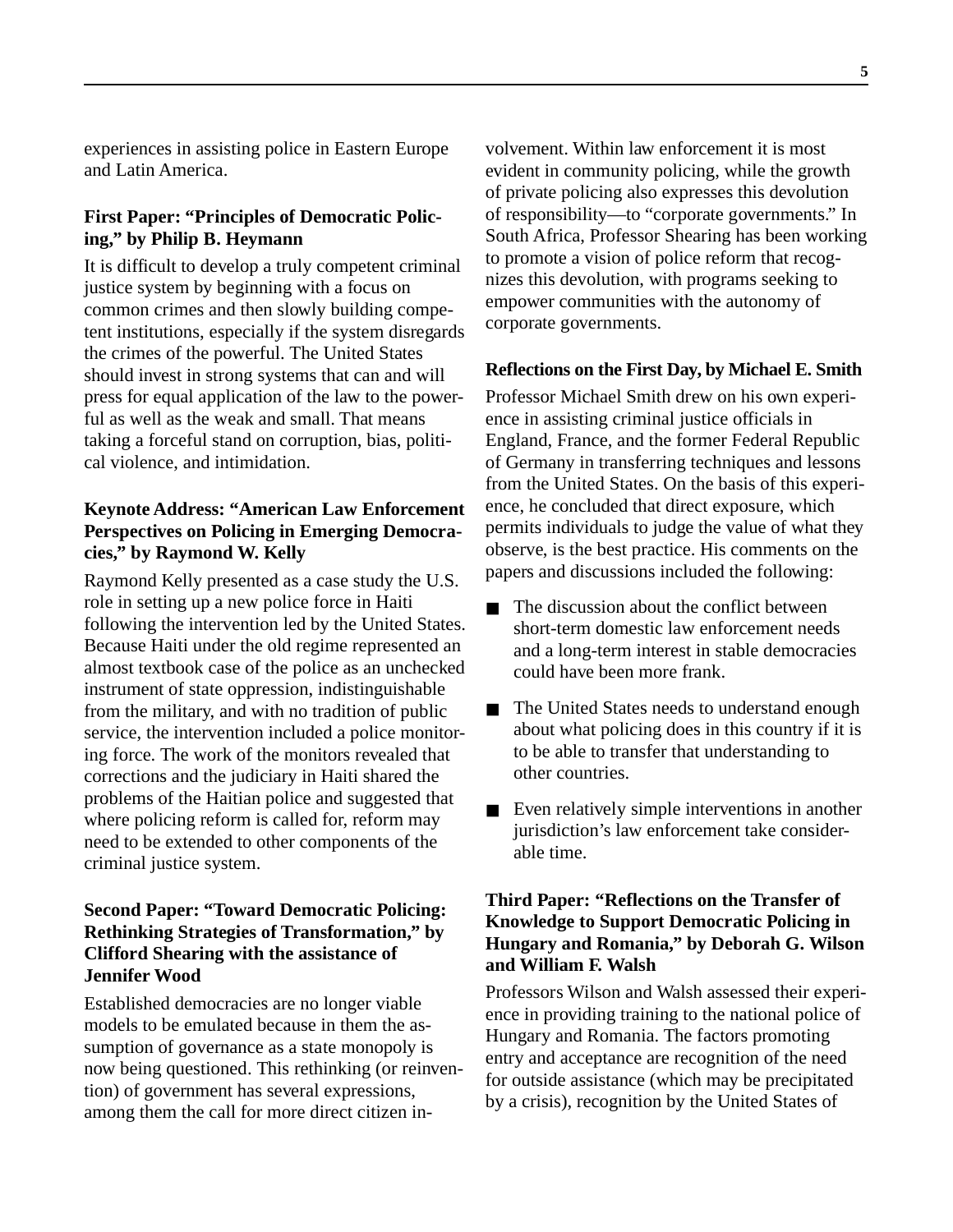professionalism in a country's police force, evidence of a commitment for the long term, and the perception of education and training as a dialogue resulting in reciprocal development.

For the two recipient nations, three major needs became evident: (1) to increase public confidence and create a more favorable public perception of law enforcement; (2) to recruit and retain qualified personnel in the face of growing market forces that devalue the attractiveness of the policing profession; and (3) to adopt modern management techniques, which have been limited partly by the highly centralized nature of the policing organization and partly through lack of exposure.

### **Fourth Paper: "Who Are We Kidding? or Developing Democracy Through Police Reform," by David H. Bayley**

The police cannot be an instrument of reform because unless a government is committed to democracy, reform of the police can do little to bring it about. Approaches generally assumed to be associated with democracy, such as community policing, in fact have been adopted in nondemocratic regimes, while a centralized police, often associated with repressive government, is the organizational form the police have taken in many democracies. Certain reforms are more likely to be exported than others, and those that are least exportable (those affecting police purpose, functions, control, and accountability) are also those that have the least effect on democratic development.

#### **Workshop Wrap-Up: Where Do We Go From Here? by Mark H. Moore**

Professor Moore drew on the ideas of the participants to construct a framework for understanding and analyzing strategies to promote policing reform in emerging democracies. The basic policy objective of reforming the police in ways that promote democracy may have to be modified to less ambitious variants, among them reforming the police in ways that are not inimical to democratic development. Although reform of the police is a foreign policy issue, one that raises the question of whether the United States wishes to advance its own domestic law enforcement ends or to enhance democracy, those ends are not always incompatible.

The mechanisms by which policing affects democracy include sustaining a dialogue about democratic principles by raising the question of the form policing should take, providing training for future leaders, focusing on street crime as a way to deter the police from supporting an authoritarian regime, enhancing the credibility of government as fair and equitable, and creating experiences in which citizens who come into contact with the police are exposed to democratic values.

### **Note**

1. The full text of Mark Moore's presentation is in this report.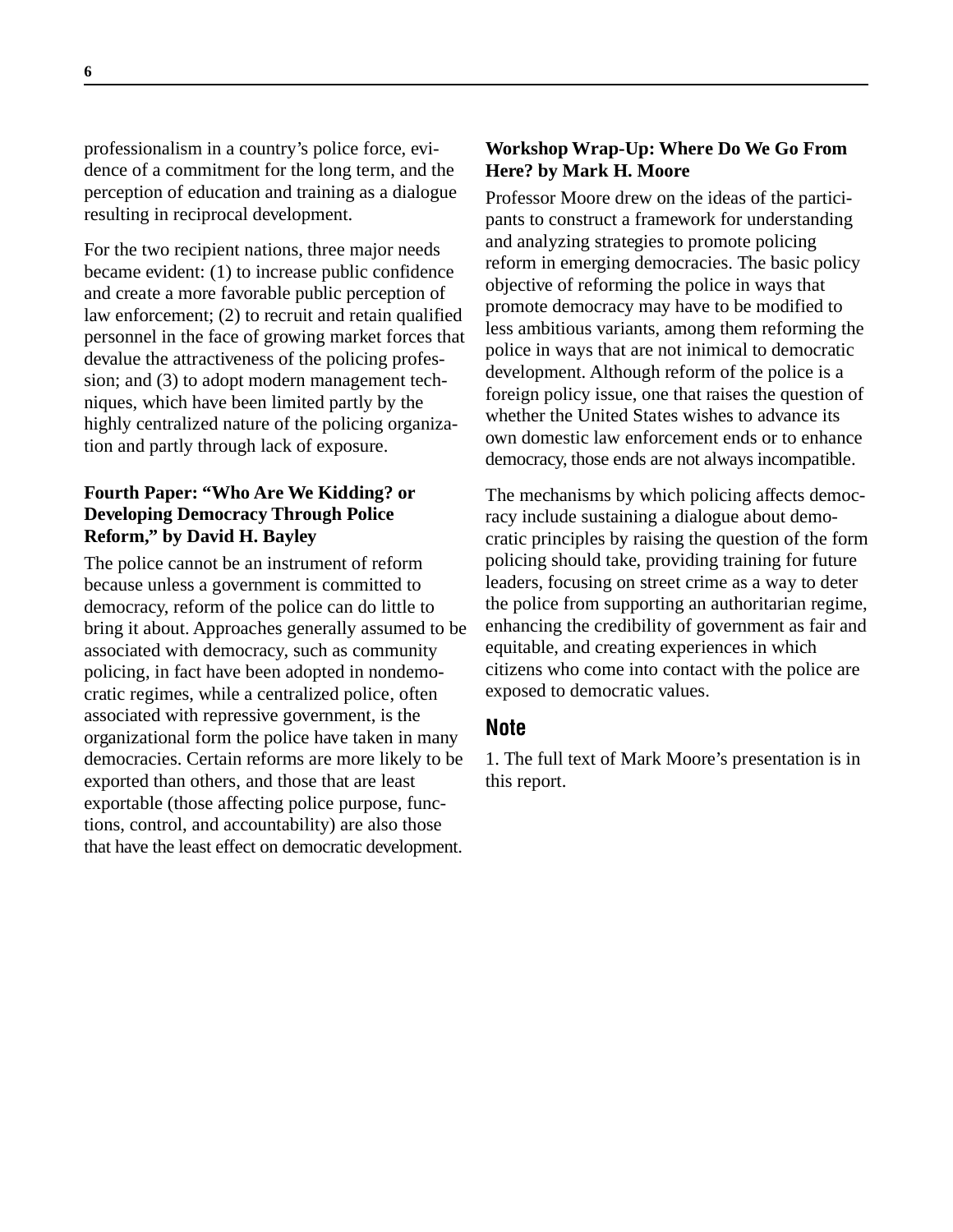# **Opening Remarks**

*Honorable Jeremy Travis Director, National Institute of Justice, U.S. Department of Justice*

All of you are here for a 2-day workshop on policing in emerging democracies. We have much to discuss over a relatively short period. The purpose of our introductory remarks this morning is to open the discussions and to get things going. I would like to take just a moment to share with you some of the thoughts that we have in the National Institute of Justice about the next 2 days and then ask Ambassador Robert Gelbard to do the same for the Department of State.

The National Institute of Justice, as most of you know, is the research and development arm of the Department of Justice. Since our creation by Congress in 1968, we have had an international dissemination mandate, and we are now working with a number of our colleagues in the Federal Government to try to develop new capabilities, capacities, and dimensions to our congressional mission. This, I must say, is the most exciting of our new undertakings: to bring together practitioners, researchers, and policymakers from around the world to talk about the issue of policing in emerging democracies.

A number of objectives have been established in our discussions with our colleagues in the Department of State for the next 2 days, and they are quite straightforward. However, we should all have them clear in mind as we begin. One is to engage in an exchange of information, ideas, and experiences. In furtherance of that objective, we asked for four papers by five people who are here with us today. We asked them to share their experiences, reflect on those experiences, and assist us in finding common elements that are worthy of our further consideration. The second part of that first objective is to ask each of you to help us think

about how to continue this exchange of information, whether it is in a research capacity, an exchange of documents, or as Clifford Shearing used the phrase once, in the creation of a "virtual institute." Think about ways to share knowledge across international boundaries.

Our second objective is to ask you to provide policy ideas and advice to our international community gathered here today and, in particular, to the representatives of the Federal Government agencies who are gathered either around the table or elsewhere in the room. We are all open to your suggestions; your ideas are welcome.

The third specific objective is to think about the future. When Ambassador Gelbard and I first discussed this idea, we were very clear with each other that we wanted more than a 1- or 2-day gathering of people to talk about an important topic. We are both interested in asking ourselves and asking you how to continue these sorts of exchanges in the future.

We are enthusiastic about today and tomorrow. The timing of this workshop could not be more appropriate considering many people in this room are thinking about a very specific application of the issue of policing in emerging democracies. We hope, on behalf of the National Institute of Justice, that we can make a contribution to the development of an effective policy in this regard in any of the emerging democracies, and I include our own as an emerging democracy. I will turn now to Ambassador Gelbard.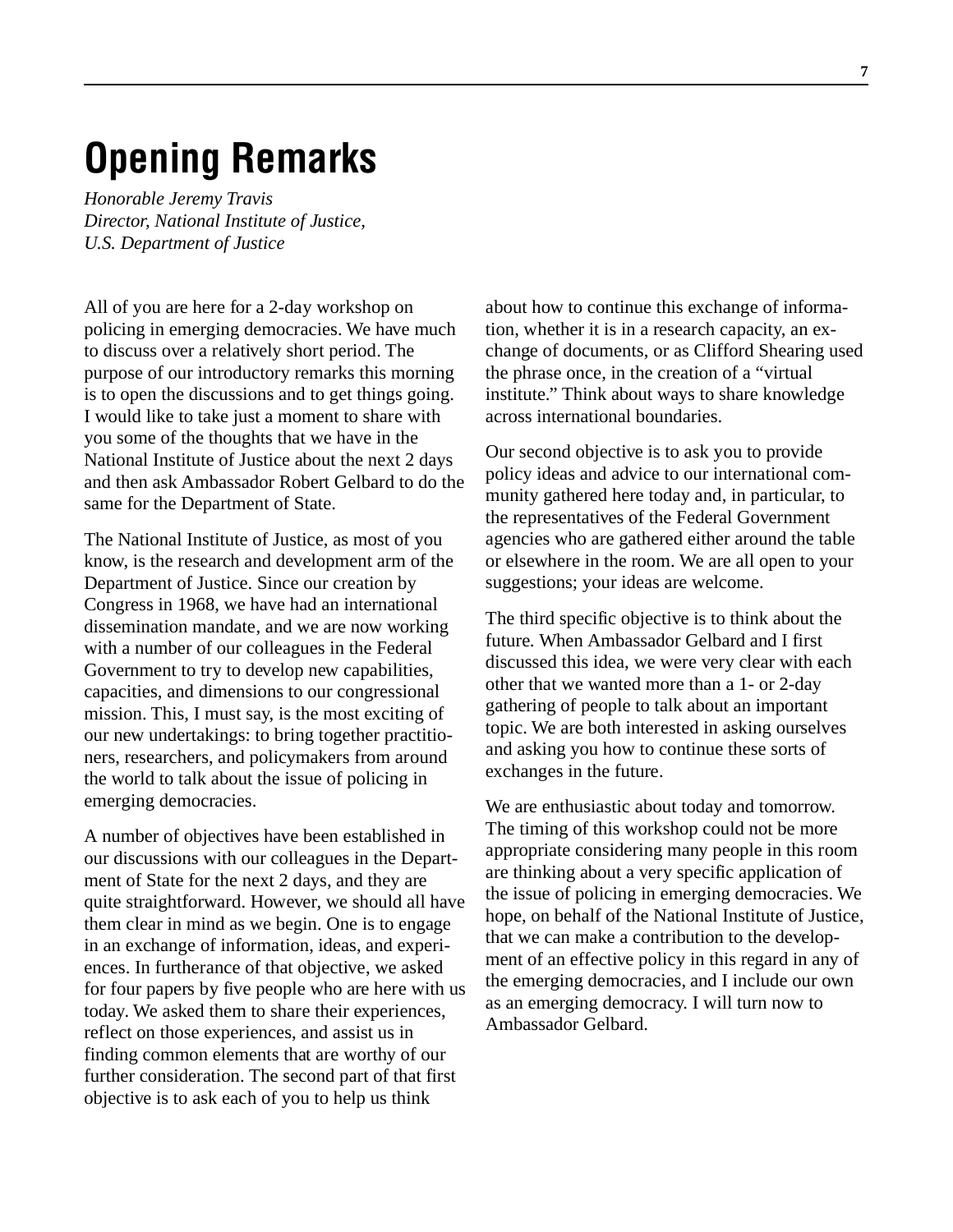*Ambassador Robert Gelbard Director, Bureau of International Narcotics and Law Enforcement, U.S. Department of State*

As NIJ Director Jeremy Travis just noted, the genesis of this workshop was the discussions that he and I had about the increasing importance of policing in emerging democracies. As we have continued to look at the issue of building democracies, it has become clearer and clearer from the point of view of foreign policy, particularly over the past decade and a half, that the previous thinking—that of relying on the first presidential election in a country as the goal to achieve democracy—was extraordinarily shortsighted. But, of course, we had very little experience in actually trying to do this.

In fact, the first presidential election is a necessary but insufficient condition. The longer I have been involved with these kinds of issues, the more I am convinced that it is the second presidential election that becomes much more interesting. The more we have tried to look at the kinds of issues involved in consolidating democracy, not with creating democracy, it has become more clear how important the justice sector's role is in trying to build democratic police, as well as judicial, prosecutorial, and penal institutions and the kinds of legal frameworks that are necessary for the public to be able to have confidence in their systems.

Reading through the papers that have been provided for this workshop, I found subjects and issues raised that were of great interest to me. I was reading them on the airplane as I returned from Bosnia yesterday, where we have been asked to begin to establish a program of police monitors both there and in eastern Slovenia, as well as to try to create other kinds of democratic law enforcement and judicial institutions. We certainly hope that we can call on some of you to help us and give us advice as we try to take on this extraordinary task.

But as we begin to grope our way with our friends and allies toward better understanding of the type of role required in order to build these kinds of core institutions, it is very clear that the amount of knowledge that exists based on empirical evidence is somewhat lacking and that we will be building a further knowledge base over time using the experiences we are having, whether in Cambodia, Haiti, Central America, South Africa, or Namibia. We certainly see this workshop as a very important start to try to reinforce our efforts to create a greater interchange of views with theoreticians, practitioners, and others. We look forward, together, to working further with you as we try to move along this path.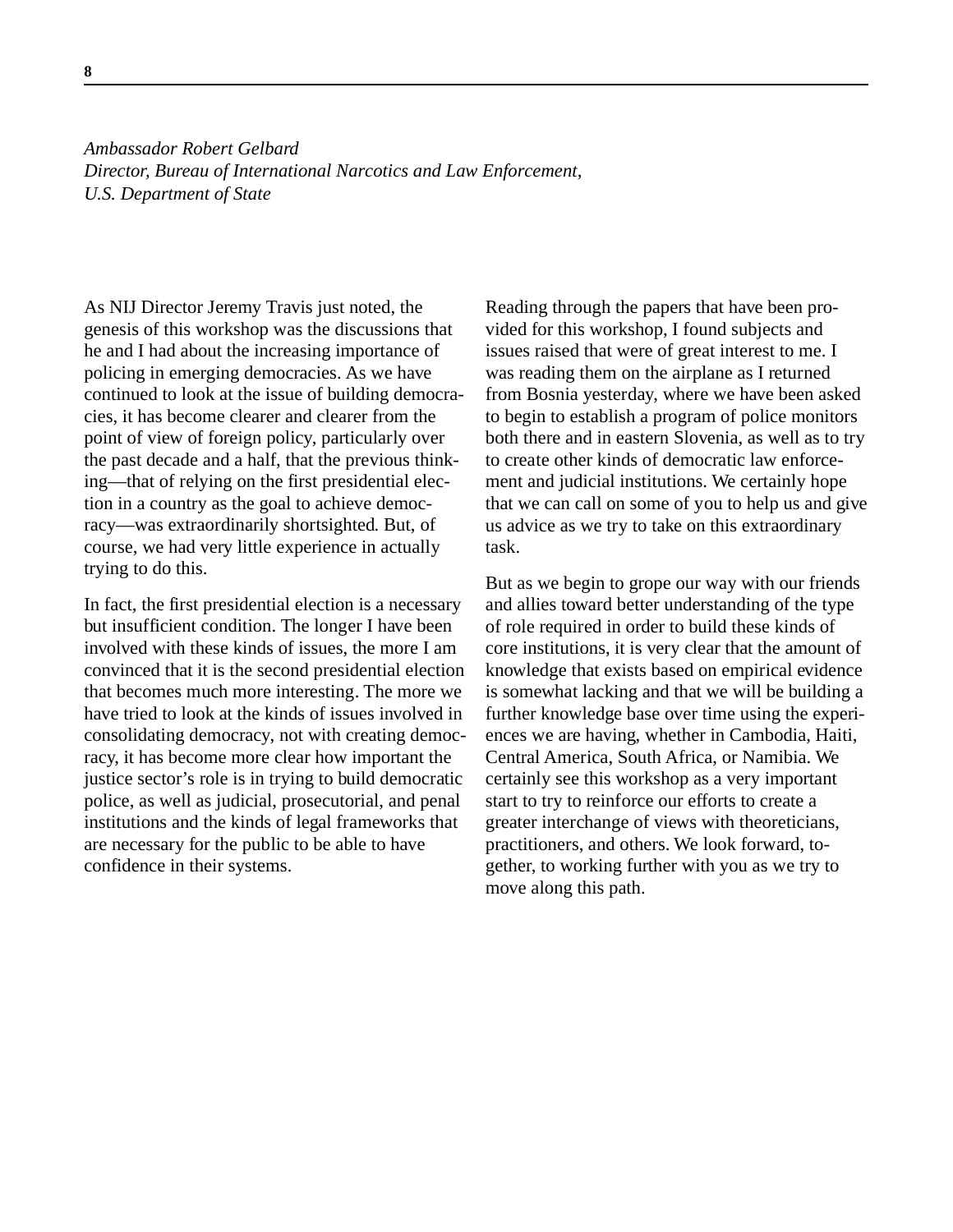# **Principles of Democratic Policing**

*by Philip B. Heymann*

I have been asked to draw on my experience working in Guatemala, South Africa, Colombia, and Russia and visiting criminal justice institutions in many other countries to comment on the principles of democratic policing. I am happy to do so but should admit at once to an unqualified commitment to one particular concept of the U.S. interest in this area. I think our national stakes rather plainly lie in encouraging very strong democracies and very strong criminal justice systems—ones that are unbiased as well as effective—even when compromising on these ends might offer us more immediate advantages.

But let me begin. I worry that you may expect me to talk about the comparative merits in policing of professionalism, problem-solving attitudes, and close relations to local communities at early stages of democratic development in nations of Eastern Europe, Latin America, Africa, or Asia. These are important questions. But other questions about the relationship between democracy and policing or, more broadly, law enforcement, are even more fundamental. They are the relationships I shall discuss. I shall describe two types of democracy— "weak" and "strong" in the strength of support for popular rule—and two types of criminal justice systems—"weak" and "strong" in their ability to handle crimes by the powerful. Then, I shall describe how the type of democracy you get is influenced by the type of criminal justice system you pursue. Finally, I shall describe what outsiders like us can do to help develop an effective and "strong" criminal justice system and thus a strong democracy.

### **Weak Democracies and Strong Democracies**

*GUATEMALA CITY—The United Nations issued a damning review of Guatemalan human rights yesterday, painting a grim panorama of state killings, death squads and abuses by leftist rebels . . .*

*The report accused police and army forces of cold-blooded murder, running "social cleansing" death squads to kill common thieves, drug trafficking, car thefts, and illegal logging . . .*

*It said Guatemala's legal system was "virtually paralyzed," and incapable of investigating crimes, even threats and attacks against its own judges and prosecutors. The main victims of abuse continue to be human rights activists, politicians, and public prosecutors.*

– Reuters, October 31, 1995

Democracy in the contemporary world is sustained by two primary forces. It can be the result of the rather powerful demand of the population. For this reason, few people thought that the military would attempt a coup in South Africa even after President F.W. de Klerk stunned his nation by announcing there would be free and open elections that would include [black] African voters. But democracy can also be largely the result of international pressures, especially with the end of the Cold War. Guatemalan democracy is largely maintained by such pressures. The generals know and are reminded by powerful economic interests of the great cost of any coup. Many countries are now trying to impose such costs on Nigeria. In this discussion I will call "strong" a democracy supported by the strong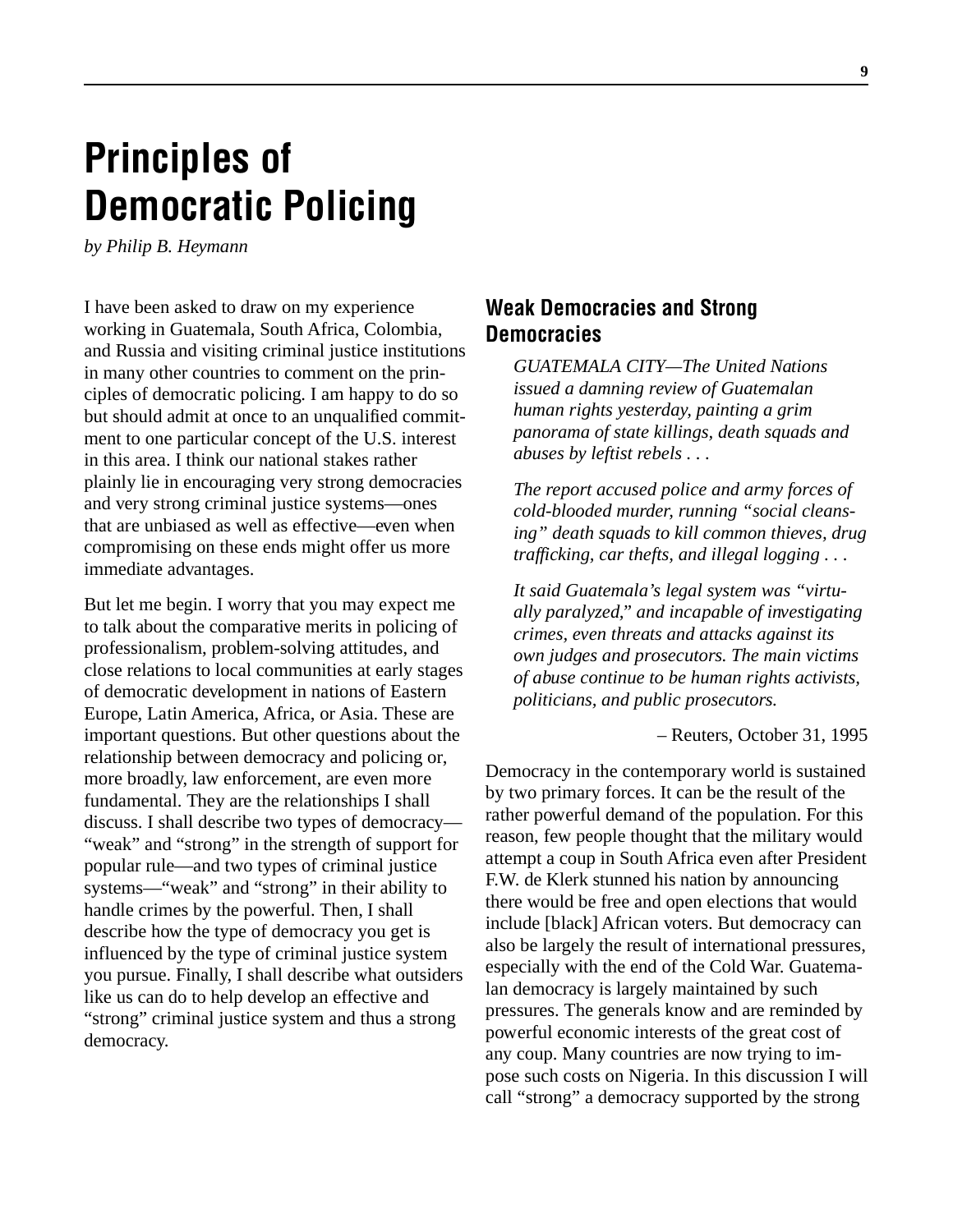demands of its people, and "weak" a democracy maintained only by the fear its opponents share of the international repercussions of either a coup or the election of a nondemocratic party.

The distinction turns out to be important. Guatemala is a weak democracy—a country where there always seems to be an authoritarian alternative waiting in the wings to challenge a new democracy. The candidate winning the second largest number of votes in the elections last month was widely regarded as a stand-in for General Rios Montt, who had been leading in the polls until the courts declared him ineligible to run because of the constitutional provision that bars the candidacy of anyone involved in a prior coup. The President leaving office had been put in place when his predecessor, Jorge Serrano, attempted to suspend the Constitution and close down the Congress. The weakness of the democracy encourages corruption and impunity for political violence. Guatemala is not alone. The possibility that democratic institutions will be replaced by far more authoritarian ones, either as the result of an election or of a coup, is real from Santiago, Chile, to Moscow.

This talk of weak and strong democracies may sound very abstract to you. To me, it is accompanied by a storehouse of vivid images. I was working on a U.S. Agency for International Development (USAID) contract to build criminal justice institutions in Guatemala when the first attempt at a military coup against the first freely elected President in decades took place. Gramajo, the general serving as Defense Minister, ordered the colonels who had organized the coup to return to their bases. Then the President, Vinicio Cerezo, called for a mass demonstration of public support for the new democracy. President Cerezo's call was answered by only a few grade school students who were brought into the capital city by bus. The message was unmistakable: Cerezo's survival depended upon his retaining the good will of the general who was chosen by the army as Defense Minister.

A weak democracy works in the shadow of the independent power of its military and its other undemocratic economic and political competitors. In Guatemala and in other weak democracies, votes are counted every 4 or 5 years and the count is usually fair. But there are policies that cannot be seriously entertained, even if they would be supported by a substantial majority of the population. And there are parties that cannot be allowed to compete fairly in the political process. A United Nations mission report of October 31, 1995, described Guatemalan police and army death squads directed both at common criminals and at politicians, human rights activists, and public prosecutors. It said between 10 and 12 bodies of people who were shot with their hands tied behind their backs were brought daily to Guatemala City's morgue.

A coup by a powerful and independent military is not always the principal threat in a weak democracy. A new democracy may be weak because of corruption or incompetence (they often go together). The problem can be so pervasive that the electorate is likely to choose an altogether different form of government, hoping to find efficiency and honesty. This electoral threat to democracy is the one that has characterized Russia and would threaten important nations in the Middle East. What is common to both cases is the absence of strong citizen support for a system of popularly chosen leaders and policies.

The existence of weak democracies poses serious problems for U.S. foreign policy. For very good reasons, we want stable democracies enjoying powerful internal support. They are far more likely to be long-term friends. They will be more secure and reliable economic and social partners. They can enjoy continuous domestic support and not involve us in painful compromises of our own ideals such as those that have recently been investigated in the CIA's relationship with the Guatemalan killers of an American and the husband of an American. But we also want the immediate benefits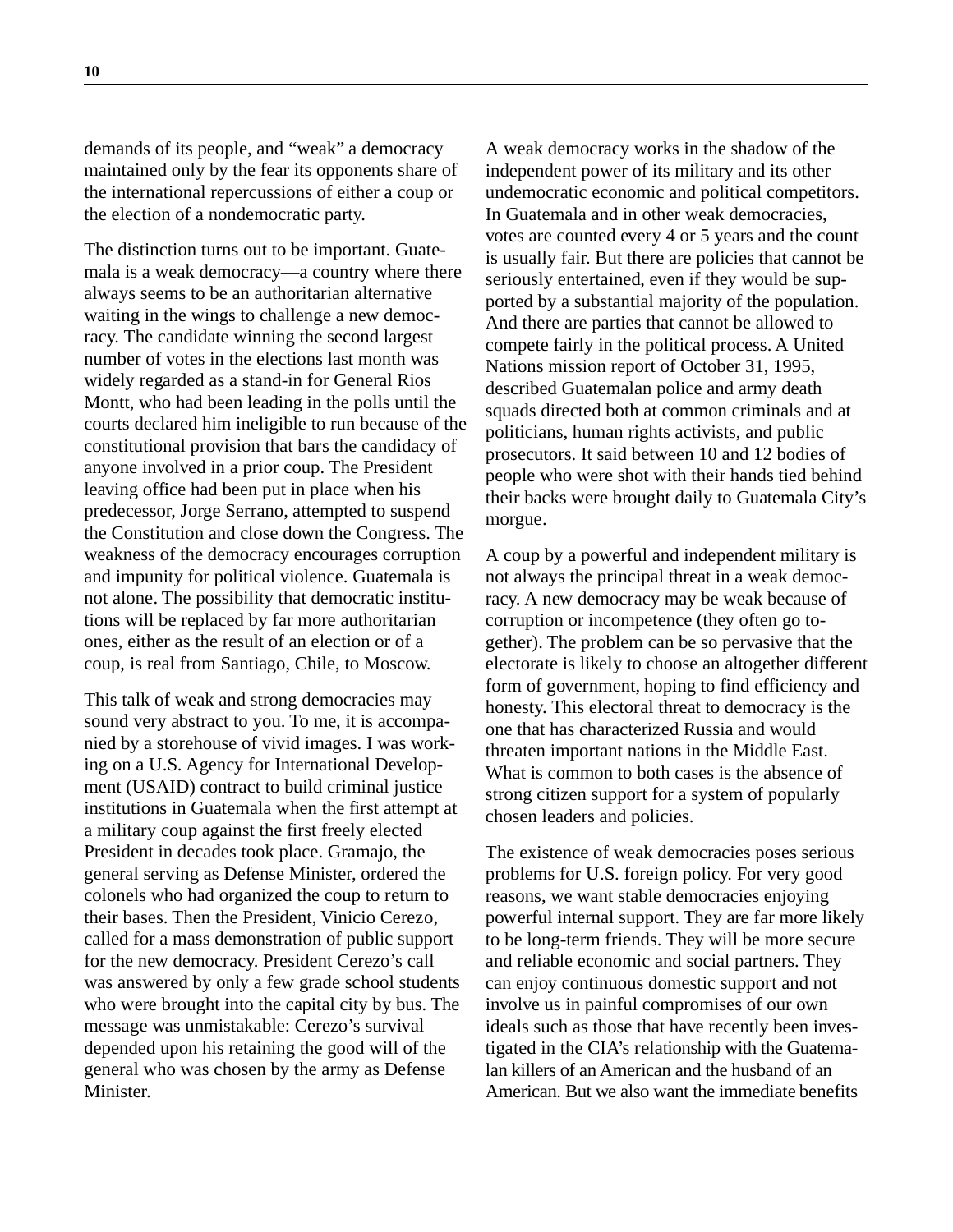of cooperation even with a weak and limited democracy, particularly against enemies such as communism or drug cartels. Too often, I think our tendency has been to treat a very limited form of democracy as if it were as valuable to us as the stronger democracies of a South Africa or Costa Rica. Let me pause long enough to give an example of United States ambivalence on this score.

In Guatemala, the attorney general has a small office, poorly funded and closely connected to the President. Still, the office has the advantage of not being tied to the military, a primary suspect in much political violence. Why not build an investigative capacity into the attorney general's office itself and then create a tradition of independence from both the police and the President in enforcing the law? The United States Attorney General enjoys this capacity and independence, and I think it serves us very well. Moreover, the idea seemed desirable to the Guatemalan investigative judges, who have investigative responsibilities (as is customary in countries whose legal system is not based on the British common law) once the police have brought a suspect to court or have filed a report of a crime in court. Their reaction was not surprising. After all, many matters were dangerous to investigate and cases were almost never successful.

Indeed, cases were dangerous to investigate. In spring 1988, as we were exploring this idea with Guatemalan prosecutors sent to Cambridge by their attorney general, the chief of Guatemala's National Police, Julio Caballeros, seemed to have solved the case of a "death van," a white van that had been cruising the streets of Guatemala City and "disappearing" both politically active students and drug dealers. He had ordered the seizure of a van meeting the description of the death van, and it proved to be full of police from a separate organization, the Treasury Police, headed by a close associate of President Cerezo.

In due course, Caballeros delivered to the courts particularly to Judge Trejo, an investigative judge of extremely questionable reputation—a number

of suspects and a file that implicated their superiors up to the head of the Treasury Police. There were reports that Judge Trejo initially declined a bribe offered by a military judge. Whatever his motivations, his reward was to be kidnaped and, during the time he was held, to receive an unmistakable message. His good friend was, on the same occasion, seized, tortured, and killed.

For the first time, I wrote to President Cerezo insisting that he understand the importance of a vigorous investigation of the kidnaping, noting the message that a failure to protect judges would send throughout the criminal justice system. There was no action or response. A number of Treasury Police, including its chief, had been ordered detained by the temporary judge who replaced Judge Trejo during his kidnaping. On his release, Judge Trejo was reassigned to the case, and he quickly dismissed the charges against all of the Treasury Police. There was no investigation of the kidnaping, which Judge Trejo insisted was unrelated to the case. Few believed him. Under routine procedures the file has always been kept secret.

It soon became clear that neither Attorney General Polencia nor his successor, Attorney General Cardenas, was anxious to assume the responsibility for such cases. I could see why not. What was more surprising to me was the reaction of some of the leaders in the Department of State and USAID to my concern about all this. I was invited to Washington to a lecture by a highly respected senior foreign service officer about what had to be accepted in Central America. My hints that Harvard Law School would not work in an atmosphere in which the official perpetrators of terrible violence were given impunity were, I was told, naive or out of place. Later that year I received a far less friendly letter from one of USAID's senior regional administrators in Central America suggesting that I would do very well to change my advisers and staff to include those more familiar with the violent customs and cynical ways of Central Americans. The tone of the letter was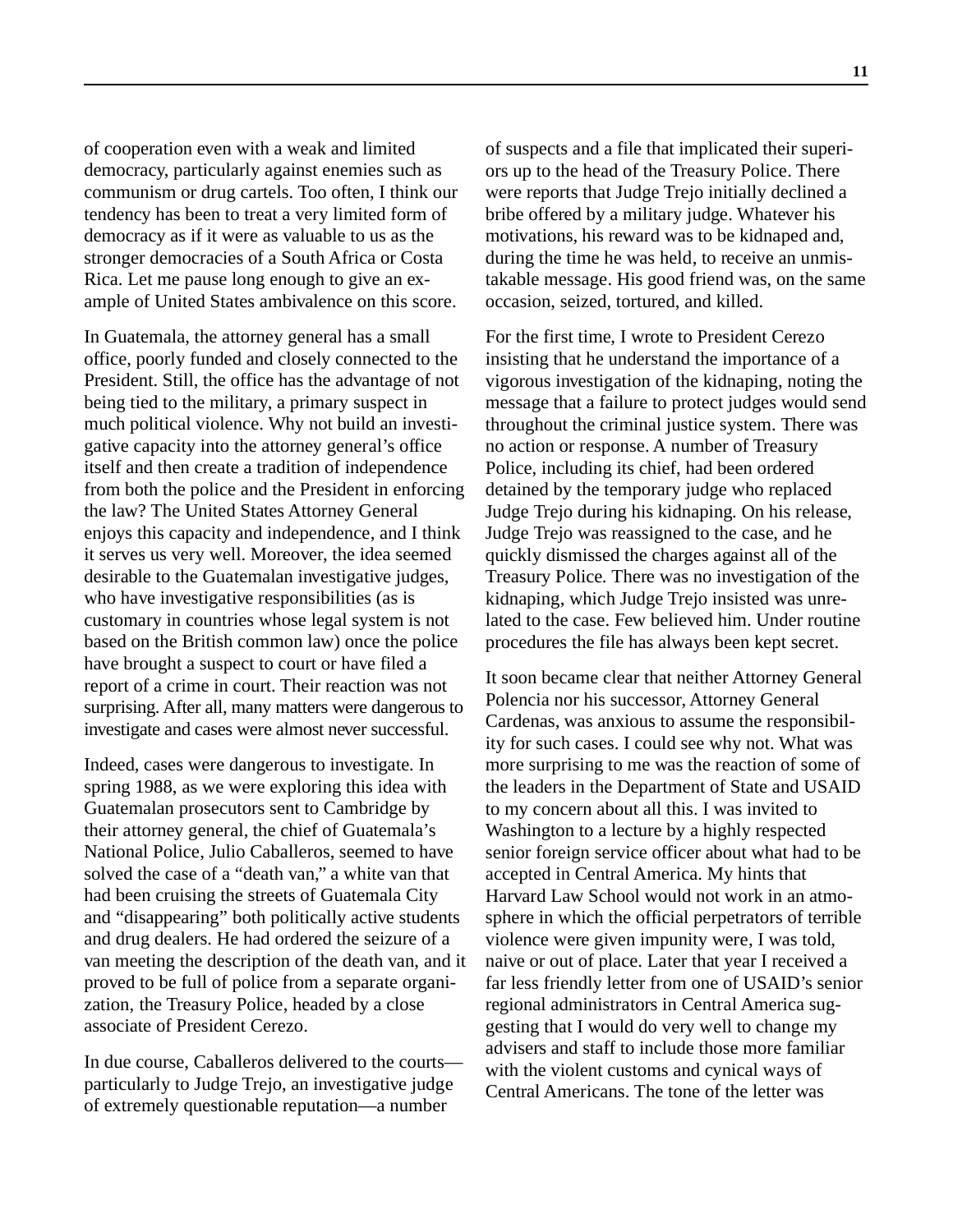superior; its level of indifference and cynicism was stunning.

In the meantime Jim Michel, a dedicated ambassador and the founder of the Administration of Justice program, used every ounce of his influence to support my futile efforts to bring the Guatemalan attorney general into the process of investigating the most notorious of crimes, including those of political violence and corruption. All of his influence was needed because USAID's regional director was successfully mounting a campaign in Washington to prevent any such disruptive step. In the final analysis, Attorney General Polencia and President Cerezo—to whom Ambassador Michel made his case in the clearest terms—decided not to build such independence into the system. But the divisions within the U.S. Government as to goals and means had already become very apparent.

### **Weak Law Enforcement and Strong Law Enforcement**

I have argued that a deep and widespread loyalty to democratic institutions is crucial to a strong, stable, and lasting democracy. That loyalty depends upon two conditions. The population has to believe that democracy works decently well in carrying out the tasks for which people must depend on from government. Beyond this, the support for democracy depends upon very large portions of the population having some measure of political influence and a feeling of equality before governmental institutions. Thus, for example, loyalty to democratic institutions in Northern Ireland was undermined among the large Catholic minority by their inability to influence crucial political institutions when they disagreed with the Protestant majority.

In emphasizing that loyalty to democratic governments depends on a moderate level of effectiveness in providing the services people require from their governments and an adequate measure of fairness in making decisions, I have left out respect for human rights as a condition of loyalty to democratic institutions. Perhaps it too should be included, but populations are not tempted to turn from democratic to authoritarian regimes in the hope of achieving greater respect for human rights, in the hope of ending brutality or political repression.

Policing or, more broadly, the law enforcement system has a crucial role in building and maintaining the sense of effectiveness and fairness on which loyalty to democratic institutions depends. As a start, nothing is more important to the citizens of a country than physical security. When a democracy is unable to provide protection against the predatory activities of other citizens, the call for authoritarian alternatives grows. That is much of the basis for the popularity of General Rios Montt in Guatemala. It is much of the argument for a return to more authoritarian regimes of the right or left in Russia. Even in South Africa, where democracy is blessed by widespread respect and an extraordinary leader in Nelson Mandela, an inability to control street crime was the number-one issue in the recent municipal elections in a South Africa that has been suffering 48 murders a day. The consequences are felt in terms of the economy as well as in terms of the fear of citizens. A healthy economy does generate support for democratic institutions, yet frightening crime statistics drive foreign investors away from Johannesburg as well as from the downtown areas of many American cities. So the effectiveness of everyday law enforcement matters greatly to the strength of popular support for democracy.

Law enforcement also matters to democracy in terms of the sense of equality on which loyalty to democratic institutions also depends. A willingness to pursue corruption and to examine, without undue deference, the activities of the powerful and the well connected is an attribute of a strong criminal justice system that creates faith in democracy. By an extraordinary and courageous course of investigations leading from the Mafia to the political corruption of prime ministers, Italian law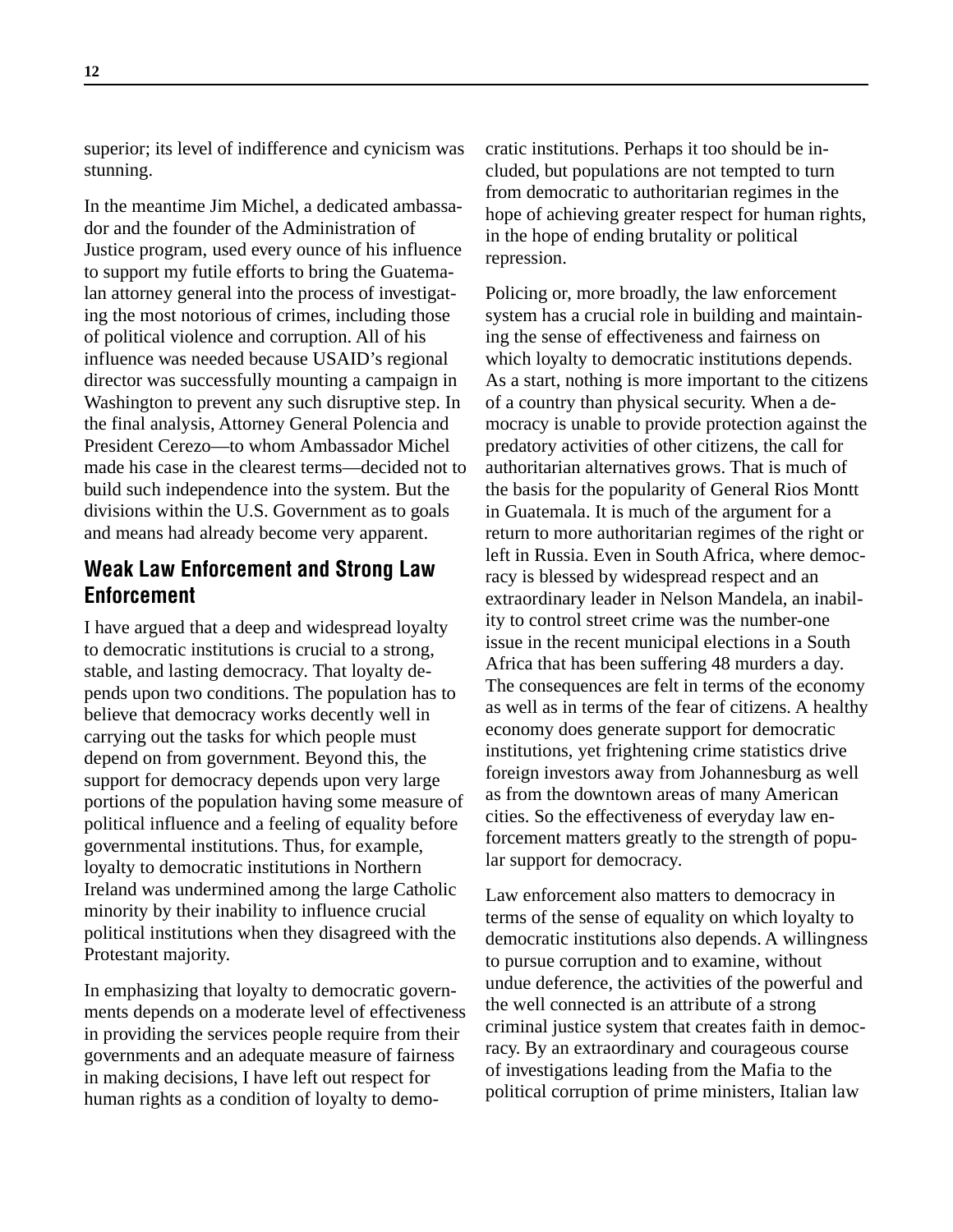enforcement will create new faith in a democratic system that, in the time of the Red Brigades, many citizens hardly preferred to the alternative offered by the terrorists and which was the target of a nearly successful coup d'état from the right.

I could provide examples from Russia, Colombia, or Africa but, as usual, events in Guatemala are more vivid, open, and revealing. This time, drugbased corruption is at the center of my story:

*On August 1, 1989, someone gave an assistant luggage carrier for Guatemala's airline, Aviateca, a green suitcase and ordered him to place it on Aviateca's flight to Miami, bypassing all security channels. The assistant luggage carrier, Vasquez Castillo, was stopped by two warehouse employees who reported the incident to the narcotics airport unit of the national police and to the army intelligence officers stationed at the airport. The green suitcase was opened; it contained 25 kilos of cocaine.*

*Vasquez Castillo told the police that the suitcase had been given to him by two men who identified themselves as representatives of the government organization "DECAP," an agency created to help President Cerezo control problems of corruption within his government. With more than 100 investigators and a larger budget than the attorney general's office, DECAP reported directly to the President. Its chief at the time was Lieutenant Colonel Hugo Moran Carranza, reported to be a close friend of the President. The luggage carrier, Vasquez Castillo, had identified two employees of DECAP, Rolando Moises Fuentes and Minera Naves, as those who had given him the green suitcase.*

*In Guatemala, the only statements by a defendant that can be used in a court are those taken by judges, not the police. But the judges have no training in taking statements and the interviews of the two suspects the next day were poorly conducted by a justice of the peace. Both simply*

*denied their guilt. Minera Naves produced the names of alibi witnesses; alibi witnesses are very easy to come by in Guatemala.*

*The Guatemalan justice of the peace is required to send the investigative file promptly to an investigative judge, who has only 15 days to complete the investigation. The investigative judge is supposed to perform many of the functions performed by both the police and prosecutors in the United States and to do it in a far shorter period of time than we allot. That can be a dangerous job, and the investigating judge did not proceed very promptly against such dangerous suspects.*

*The judge questioned Vasquez Castillo again. This time Castillo implicated his boss as well as a representative of DECAP. Castillo was obviously frightened. He thought that he might have been the real target when a witness had been assassinated a few days earlier. He said that he had been followed by four men in a red pickup truck, an ominous sign in Guatemala.*

*The investigating judge, Julio Rene Garcia, was getting the point. He asked to be excused from the case on the grounds that his wife was remotely related to the luggage carrier's boss. He was excused. There had in any event been widespread rumors that Judge Garcia had received money to sabotage the investigation and, shortly after recusing himself from the case, Judge Garcia was fired from the court system.*

*What is clear from many accounts is that the chief of DECAP, Lieutenant Colonel Moran Carranza, had spoken quite often with the judge and with those members of the judge's staff who were handling the case and that Moran had access to the case file so that he would know exactly who was saying what, a matter that frightened witnesses. One might wonder where the prosecutor was all this time. The prosecution was simply absent for the first 15 days of the investigation, not an unusual absence in cases that can be very dangerous.*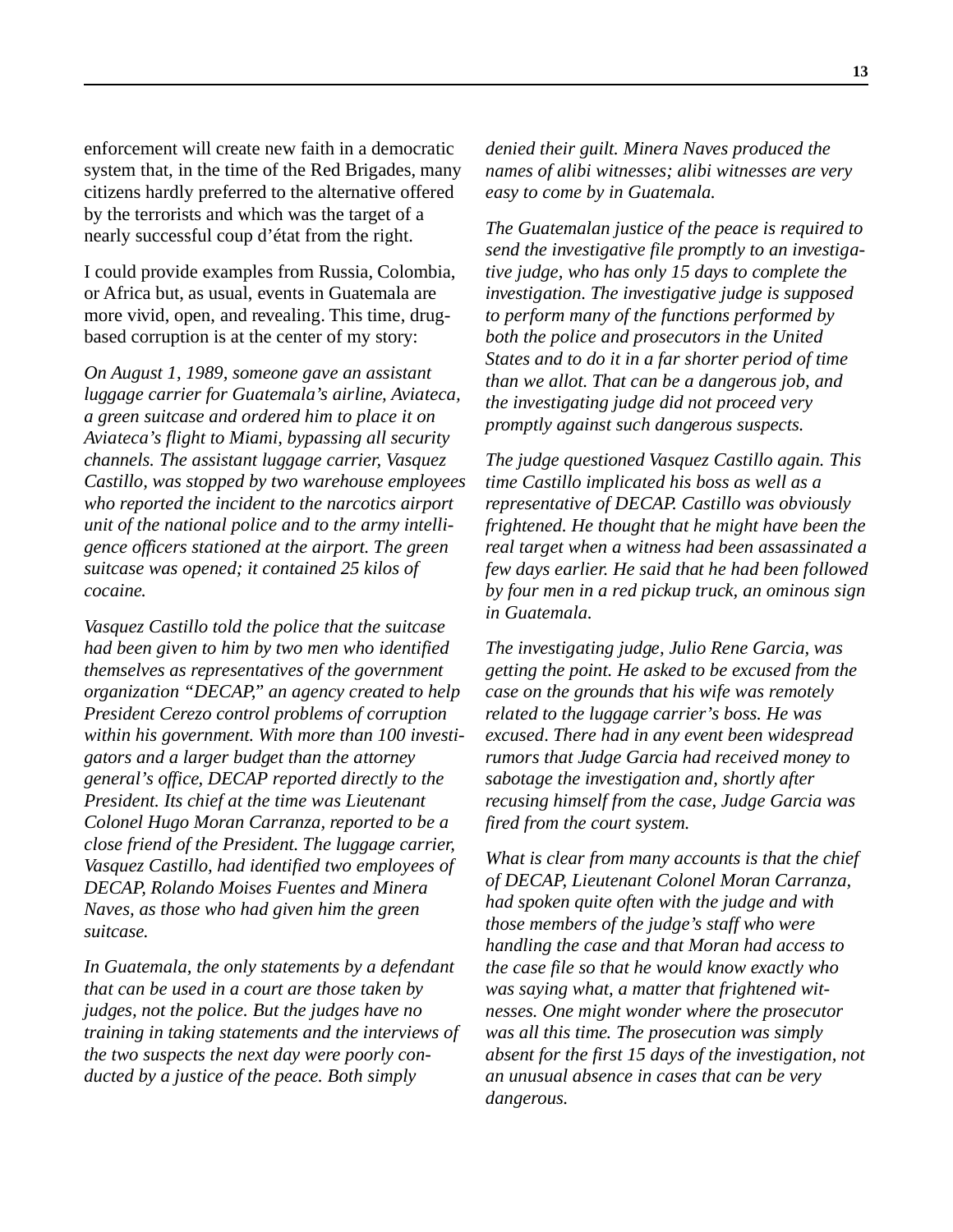*The case was reassigned to a new judge with only 1 of the 15 permitted investigative days left. That was not enough. The judge found that he did not have enough evidence to continue detaining the two DECAP employees, Minera Naves and Rolando Moises Fuentes.*

*Under pressure from the United States, the case was reopened. At his trial, Minera Naves, who had by now threatened the brave female prosecutor and investigating judge with death, defended himself on the grounds that corruption was widespread in the Cerezo regime. He alleged that the brother of the Christian Democratic Party's presidential candidate was involved in drug trafficking and that a witness to his transactions had been murdered. He charged that President Cerezo's brother had been involved in corruption, selling passports when he was director of immigration. He said the army, the national police, and DECAP all knew about the crimes that were committed but refused to investigate and that Lieutenant Colonel Moran Carranza, his boss at DECAP, had told him he was under orders not to investigate such cases. These charges were made in the new form of a public hearing, causing an immense sensation. Minera Naves and Rolando Moises Fuentes were acquitted.*

The patent inability to get to the bottom of charges of very serious corruption against those very close to the President and the leadership of his party, despite an extraordinary intervention of the U.S. Ambassador, who publicly characterized one of the defendants as a drug suspect, stood as a reminder at the end of President Cerezo's administration that the democratically elected government could and would protect its own people, that personal wealth was a central motivation of many elected officials, and that corruption of courts and intimidation of witnesses was sometimes, perhaps often, part of the system of justice. For many people and groups to support democracy strongly enough to stand up against a military coup, the administrations that are products of the democratic process must be willing to pursue allegations of corruption of the sort I have just described. If they were, without pressure from the United States Government, there would be far more reason to believe in democracy.

A system that cannot effectively prosecute ordinary street crimes is hardly a criminal justice system at all. But a system that can prosecute only ordinary street crimes and that cannot prosecute crimes involving prominent or powerful people is a weak system of criminal justice. A weak system that does not deal with corruption or extortion of the sorts that are rampant in Moscow, that cannot deal with the wealthy and powerful (as was true until recently in Colombia and in Italy), and that cannot prevent systematic violence or intimidation by its own security forces (as has been true at one time or another within the last decade of South Africa, Israel, Spain, and Northern Ireland) is an open announcement that there is inequality in fundamental political rights and a public invitation to disloyalty toward the democratic institutions of each of these countries. Every country will sometimes have corruption, favoritism, and efforts at intimidation. But a willingness to cover these up by controlling and limiting the activities of the crucial factfinding agencies in a democracy—law enforcement authorities and oversight committees—is a signal to large portions of a population to hold on to their wallets, keep their heads low, and withhold trust.

# **The Complicated Relationships Between Confidence and Fairness in Law Enforcement**

I have argued so far that a weak law enforcement system—one that can handle only ordinary street crime—leads to a weak democracy, one that must operate without the spirited support of most of its population. Even if you accept my argument, however, a major tactical question remains: Is the shortest path to a strong justice system in a fragile democracy the slow building of competence in the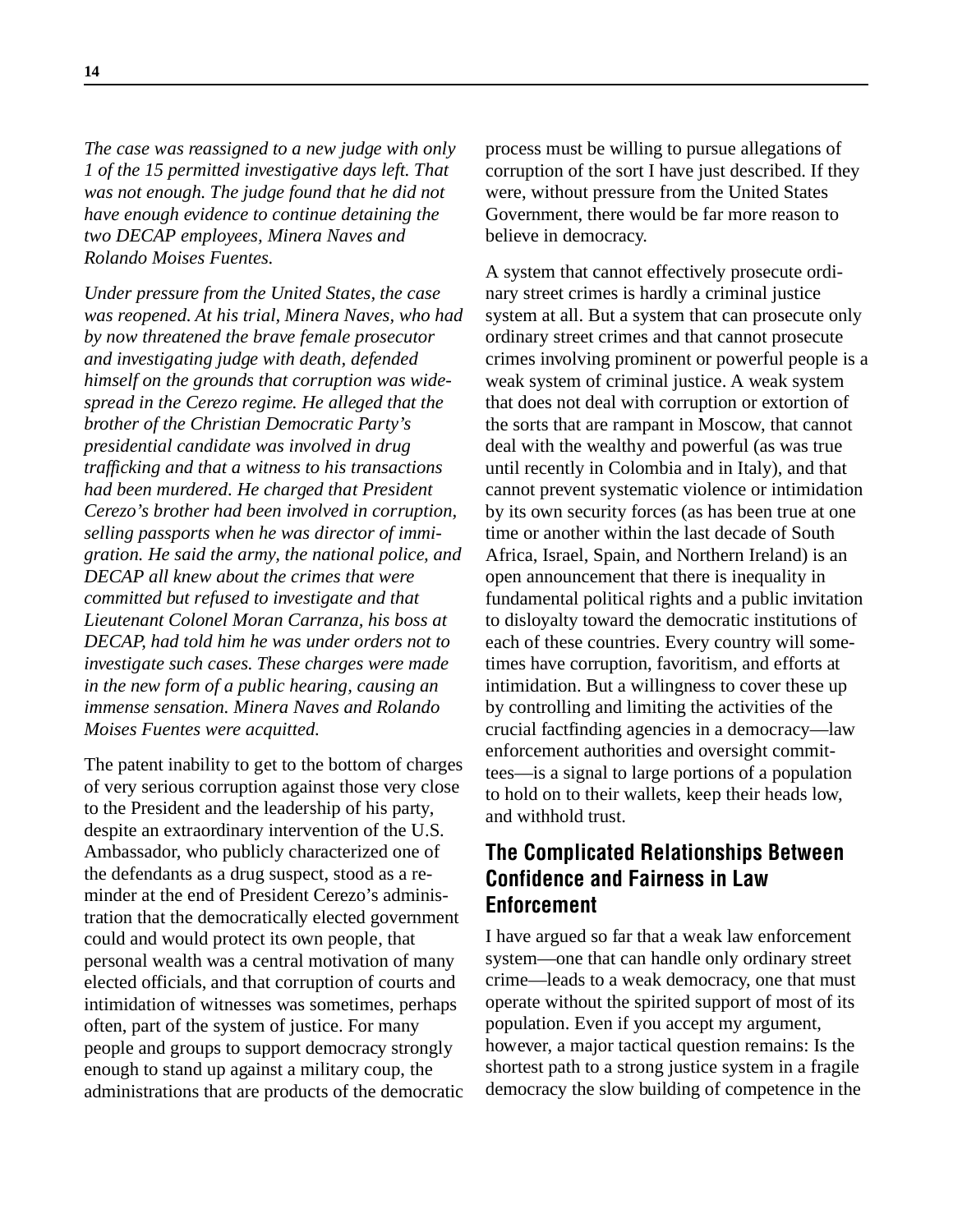police and other law enforcement institutions, or does it require a forceful stand on issues of corruption, bias, political violence, and intimidation? That question is of fundamental importance for those trying to build democratic institutions and strong justice systems.

When I first went to Guatemala, I wrote to the Minister of the Interior, Juan Jose Rodil, saying that the USAID/Harvard project should begin only if there was a commitment to proceed against political crimes as well as ordinary crimes. He argued strongly against this approach, saying that the first step was to build the ordinary capacity of the police, the prosecutors, and the courts. When they were capable and respected, perhaps in 10 or 15 years, somehow a capacity to investigate and try violence and corruption from the highest and most powerful levels would emerge.

This much of Rodil's argument is surely true. It is hard to detect a coverup when it is buried in massive incompetence. Thus, the political pressures to deal equally with the well connected, the powerful, and the wealthy are hard to bring to bear when the reason for exoneration may simply be general incompetence of the criminal justice system. A system that is quite competent, such as ours, often leaves an attempt at coverup exposed and obvious, with the devastating political results that we saw in Watergate. But aside from this aspect of the politics of coverup, there is little reason to believe that the strengthening of law enforcement institutions will, in itself, lead to an expansion of their jurisdiction into areas uncomfortable for governmental leaders. The Israelis would not investigate the murders of two terrorists who had seized a bus in the Negev desert. The British would not investigate the killings of IRA activists in Gibraltar and closed down an investigation by a distinguished police commissioner in Northern Ireland. For decades, the Spanish hid from their courts governmental involvement with "GAL" and its assassinations of Basque terrorists.

Beyond that, it is difficult to develop a truly competent system in the way that Juan Jose Rodil was urging: by beginning with common crimes and steering clear of the crimes of the powerful. Bias corrodes respect for the police, and without respect, the police are denied the public assistance they need even to deal with ordinary crime. We are paying that price in our central cities from the Bronx in New York to the South Central District in Los Angeles. It is a price likely to be exacted far more severely in the former Communist states and in Latin America.

The issue has always been a difficult one for the United States as it offers assistance to other governments. I can only tell you my own conclusions. I think it is worth taking the political risks of investing in a strong criminal justice system that is willing to and capable of investigating the powerful and influential. A strong criminal justice system plays a major role in developing a strong democracy, and our national interests are much better served by a strong democracy than by a weak one. I think the chance of developing a strong criminal justice system by slowly building competent institutions without pressing for their equal application to the powerful as well as the weak is small—based either on extreme optimism or on deep cynicism.

With the encouragement of President Bush' s friend, Ambassador to Guatemala Thomas Strook, I ended the USAID/Harvard project when there was no apparent effort to investigate the disappearance of 12 university students 6 years ago in Guatemala City. I visited the Minister of Interior, the Minister of Defense, and the President, accompanied by Embassy officials, and explained that we would not take part in the creation of a system of criminal justice that was designed to be weak and not to reach the powerful and influential. This created an immense stir in Guatemala, magnified by the strong statements of a strong ambassador. I think we did what was necessary. Incremental institution-building efforts over the last 6 years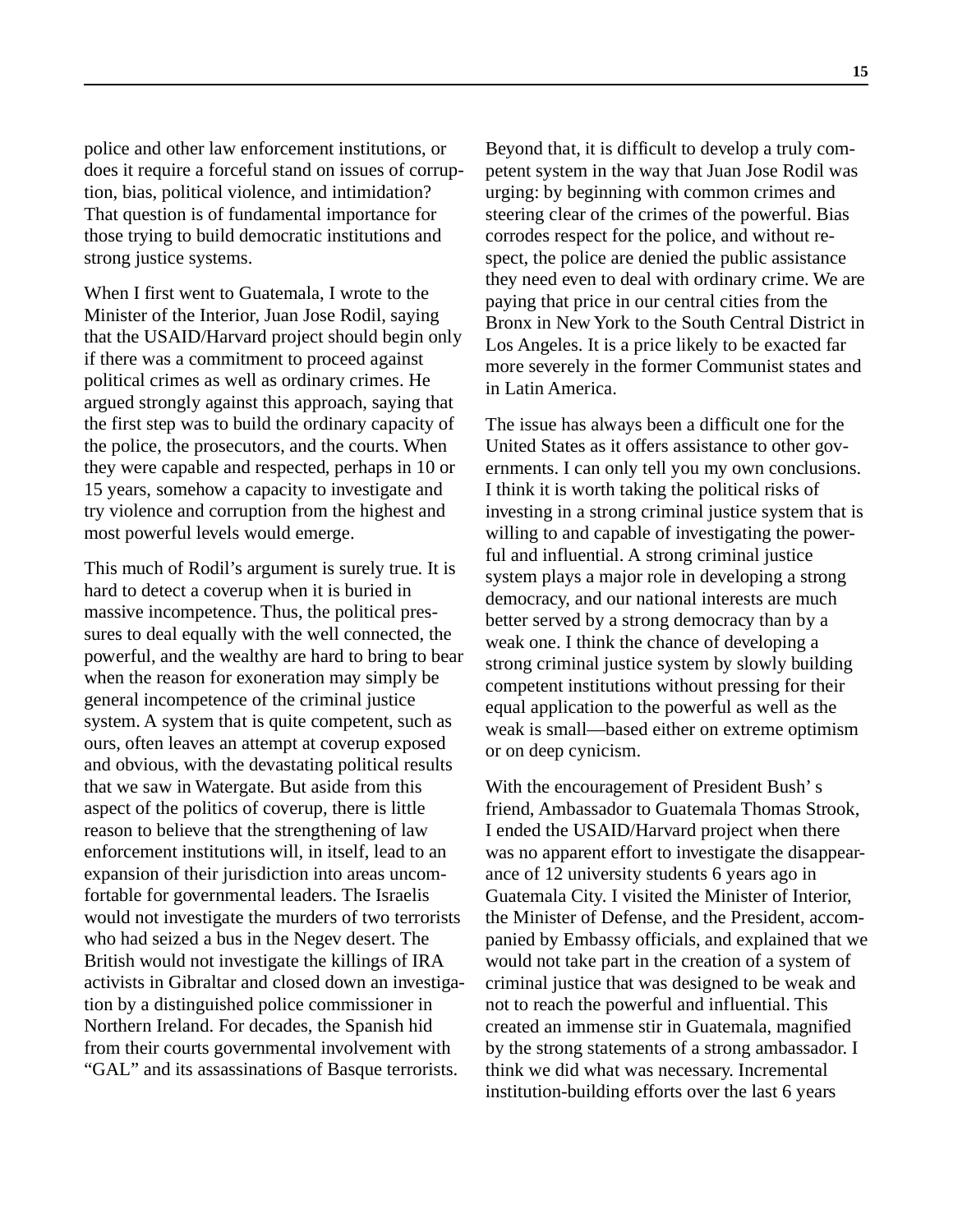have left a system that the United Nations describes as incapable of protecting even its own prosecutors and judges, let alone the ordinary Guatemalan.

### **What Can the United States Do to Help?**

It is simplest to begin with a reminder of the tasks that have to be performed by any criminal justice system. We all know that there is a very substantial variety of systems, but the central tasks are common and, to accomplish them, each of the systems uses some combination of police, prosecutors, defense attorneys, judges, and juries.

The common functions are as follows. The system must become aware that a crime may have been committed. Then a decision has to be made whether the matter is worth investigating. Then there must be an investigation. Then a decision has to be made whether the matter warrants a trial. Then someone must present evidence to the factfinder. There must be a process for testing the validity of that evidence, providing contradictory evidence, and developing alternative explanations of what it all means. Someone must decide on guilt or innocence and the consequences if the finding is guilt. Very generally there is an appeal.

To describe these *functions* as common from Thailand to Guatemala to Tanzania is not to deny some immensely important variations in how they are carried out. In much of Latin America there has been no or very little prosecutorial role until the last few years; and the evidence has been read, not heard, by the factfinder. There is hardly a defense function for the great majority of cases in South Africa and in much of Latin America. The prosecutor is remarkably powerful in Japan and was in the Soviet Union; the judicial function is proportionately diminished. Still, with all this variation, it is important to remember the set of functions that are widely recognized as essential parts of the process of convicting the guilty, protecting the innocent, and doing this with decency and credibility.

### **Why Criminal Justice Systems Fail**

It is tempting, but a mistake, to look only at the discrete functions that a criminal justice system must perform and conclude that fixing each of them, one at a time, will solve the problem (i.e., produce a system that convicts an adequate number of the guilty, assures that the innocent are not convicted, and does this without treating citizens indecently or unfairly as part of the process). Criminal justice systems fail for a number of reasons; weaknesses of design are only one of them. Let me review the major possibilities.

A comparison to four possible sources of malfunctioning of a clock may provide a useful mnemonic device. If the clock doesn't work, (1) there may be something wrong with the system of gears; (2) it may lack the resources—battery or winding—to make it go; (3) someone may be tampering with it; or (4) someone may have put it under water or in some other environment where it is not designed to work. Now consider the four with regard to a criminal justice system.

*First*, something may be wrong with the system; the procedures may be so badly flawed that they can hardly work. Let me give two examples from Guatemala. For some labor-intensive investigative tasks, police are essential everywhere in the world. Calling individuals before a prosecutor, grand jury, or judge is simply not an adequate substitute, in part because it is too cumbersome a way to identify potential witnesses. Guatemala does not use police in this important way, and the possibility of finding the truth suffers because of it.

Consider another example. The factfinder in Guatemala must decide on the basis of reports written by staff working for an investigative judge. The staff do not generally probe witnesses or seek additional evidence that would confirm or rebut the statements of witnesses. As a result, the factfinding judge is regularly left with a record that involves several witnesses implicating the defendant, several alibi witnesses stating that the defendant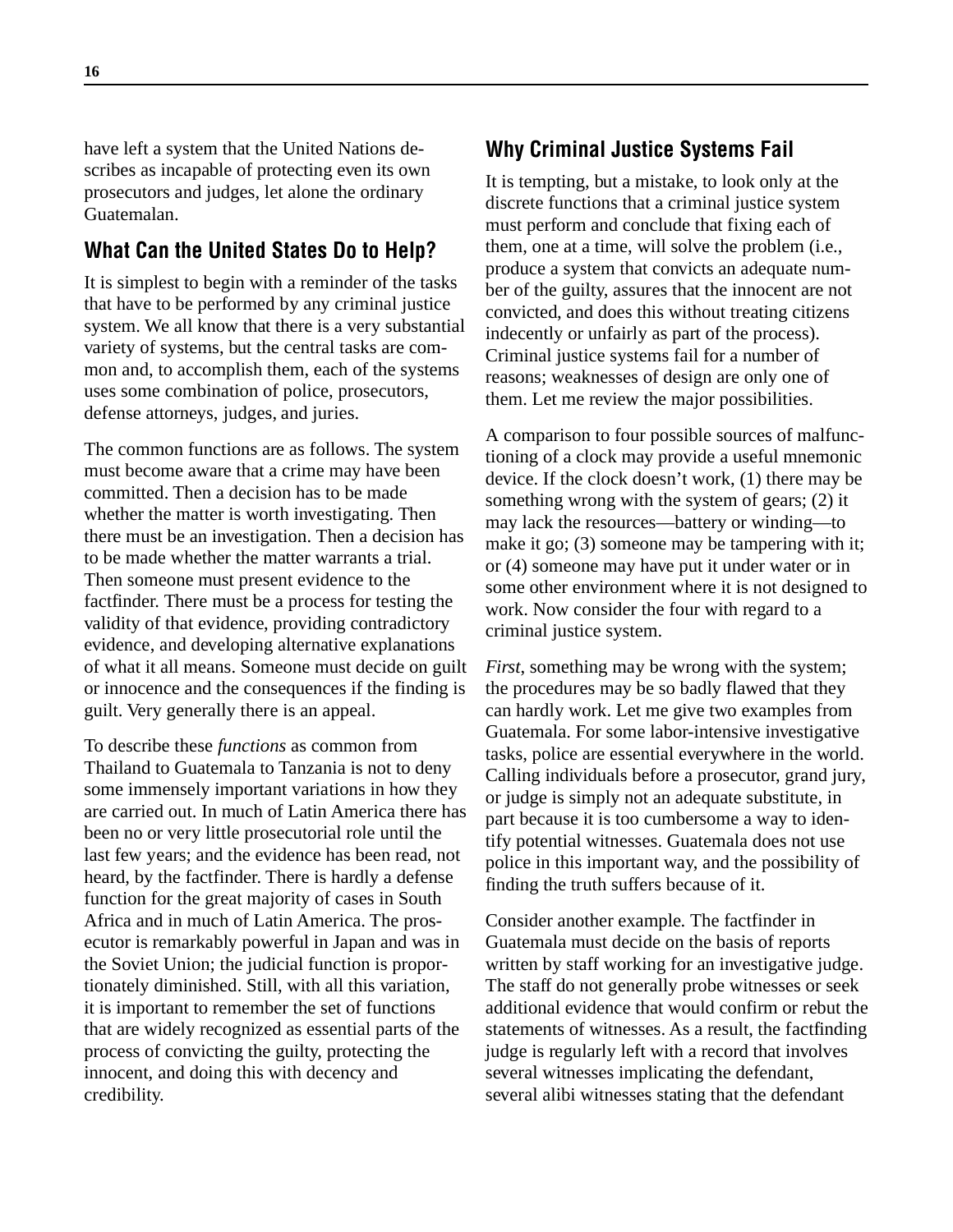was elsewhere at the time, and no way to resolve the dispute. Worse, if some of the witnesses worked for the victim or are related to him, the trial judge is directed by statute to wholly or substantially disregard their testimony. Thus, either the normal burden of proof or the results of special evidentiary rules make it very unlikely that anyone will be convicted.

*Second*, like an unwound clock, even if the system is sensibly designed, the processes necessary for finding the facts and convicting the guilty may regularly fail because of inadequate resources. Some forms of this are obvious. Having too few police or prosecutors or judges or, most often, defense attorneys, is a common problem in countries pressed by tight budgets. Similarly, the facilities, equipment, and support staff are in general shockingly inadequate. All this is compounded where the civil law tradition purports to require police investigation and then prosecution and adjudication of *every* factually provable criminal act without any discretionary sorting in terms of the importance of the matter.

Another inadequate resource is intangible and therefore less apparent although equally important. Contempt for the police in many Latin American countries prevents the cooperation of victims, neighbors, and other witnesses—cooperation that is essential in every country for the detection and investigation of most crimes. The low status of judges and prosecutors, reinforced by low salaries and excessive workloads, discourages cooperation at a later stage. It is a Herculean task to change citizen attitudes toward police who, in a country like Guatemala, must often buy their offices for a sum that can only be recaptured by corruption. It is just as difficult to change attitudes toward judges and prosecutors in a country like Russia when they are part of a structure whose independence has long been suspect.

Often low status cannot be made to rise without wholesale firings and new levels of salary. (A distinguished member of the establishment in

Guatemala told me that the poorest and least wellconnected law students in the state university divide their time between careers as taxi drivers and as judges.) Just as a beginning, the task of changing public attitudes toward police, prosecutors, and judges requires overcoming the sense of hopelessness, helplessness, and disrepute that pervades lower bureaucratic levels in many countries and makes indifference and corruption seem sensible responses to the situation.

Before turning to the last two reasons why systems fail, I should note that there are always two plausible and competing explanations of the deeper causes of the first two reasons for failure. Foolish design and tragically inadequate resources, including lack of credibility with the public, may be the undesired results of societal poverty, disorganization, and despair. Alternatively, they may be what powerful individuals want.

That no more money and attention is dedicated to building the resources of the criminal justice system *does* reflect comfort with its irrelevance in the minds of many, some of whom enjoy the protection and the freedom from the constraints of law that come with control of private security forces in Latin America. That the system does not seem to be designed to bring out the truth is often a planned or accepted result of the fear of lawyers and judges that it can be turned against the innocent by a hostile government, a fear that is expressed in a set of systems that weaken the least dangerous branch at the same time as they preserve its purity against misuse.

Like a clock that has been tampered with, a *third* reason criminal justice systems fail is because they are vulnerable to abuse by wealthy, powerful, influential, or simply ruthless parties. Intimidation of witnesses is a serious problem in the United States but a far greater one in Latin America, South Africa, and Russia. Intimidation of prosecutors and judges is rare in the United States. A former Minister of Justice was killed on the streets of Bogota while I was working in Colombia. A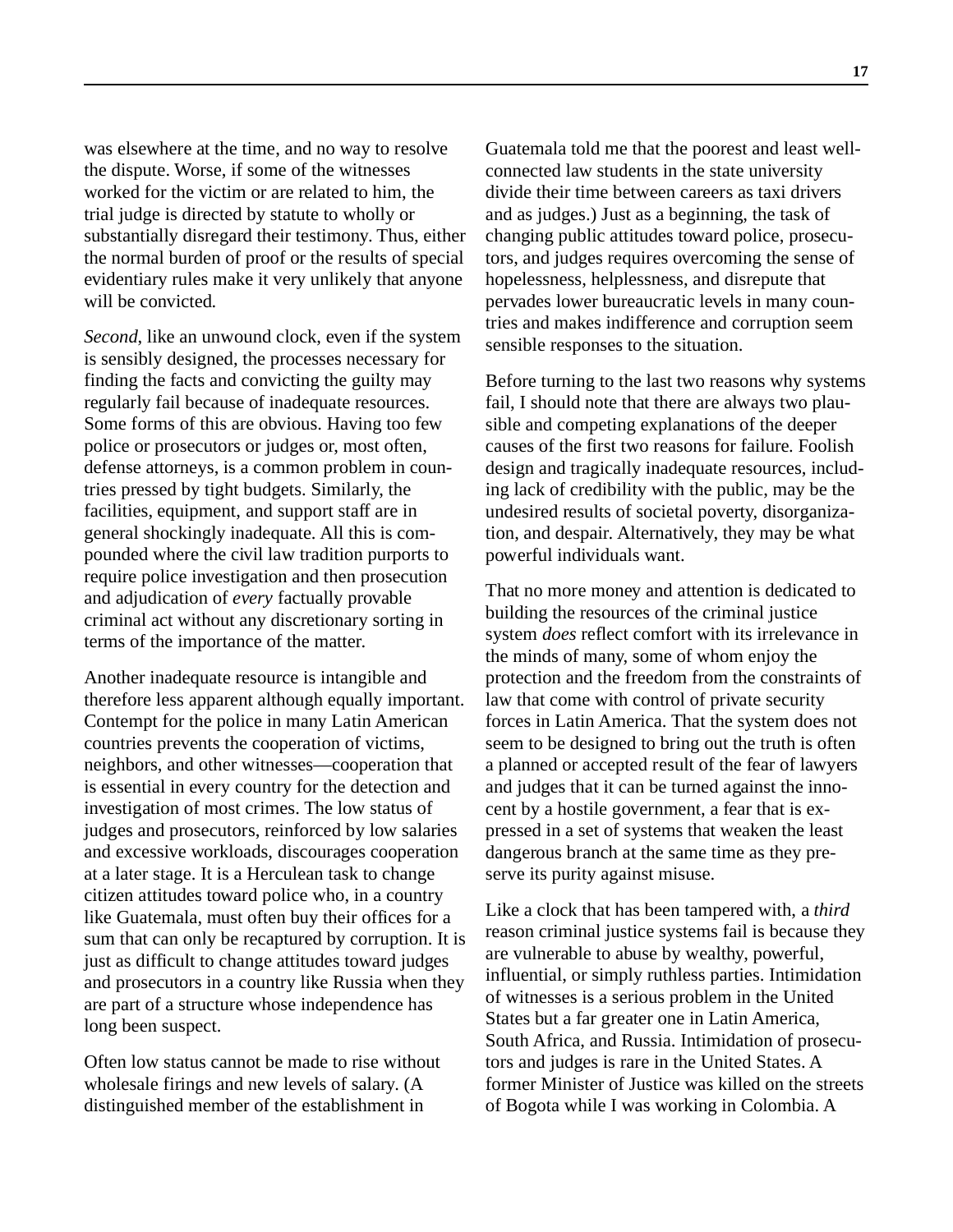judge, who had announced that he had a powerful case for murder committed by senior leaders of a branch of the security forces in Guatemala, was kidnaped while we were working in Guatemala.

Corruption is more genteel than intimidation. It is also harder to substantiate, but it is believed to be widespread in the justice systems of many of the countries I have been discussing. One of the judges with whom we worked most closely in Guatemala was relieved from his position for demanding bribes; major drug dealers were believed to have paid to shape the new rules of criminal procedure in Colombia; corruption is endemic in the new Russia.

Above all, there is a continuous entanglement of influential political supporters with the careers of judges in places such as Guatemala. President Cerezo's pleasure in the dismissal of a criminal case against a relative was fervently, and perhaps practically, conveyed to one of the judges working with us in Guatemala. It took the form of later help in obtaining credit for a business investment.

The result of all this is that the wealthy, the powerful, and the influential are rarely tried in Latin America. Fear and greed shape or eliminate witness testimony throughout the developing world, in Russia, and in South Africa, too. Beyond being morally repulsive, the too obvious failure of the rule of law undermines public acceptance of even that part of the criminal process that could operate by enforcing the law against those who lack the power, wealth, or status for impunity.

*Fourth*, a clock can't run under water. Correspondingly, last in my list of major reasons that criminal justice systems fail are the special and often overwhelming problems of severely divided societies. A segment of the society may be in a state of rebellion against the central government. That was the situation in Guatemala when we were there. It was also true in Colombia. War is a solvent of both justice and truth. Warriors don't care much about either. I met with murderous

colonels in the embattled highlands of Guatemala who asked, in bewildered tones, what I thought they should do with people they suspected of being supportive of guerrillas other than kill them. My answer, to try them in court, seemed incredibly naive to them.

Even when there is not guerrilla warfare or other open and armed rebellion, a criminal justice system cannot easily deal with extreme and violent hostility by a proud group against the government. It doesn't work in Belfast or Kwa-Zulu. For a group member to furnish information or evidence of even common crimes becomes unpatriotic and very dangerous, and without that citizen cooperation, the system either collapses or becomes brutal and lawless. These are, I believe, laws of nature.

# **How Can the United States Help Build a Stronger and Fairer Criminal Justice System in a Foreign Country?**

Our experience suggests that representatives of other countries can help build a criminal justice system in four ways. Broadly they can:

- Provide financing for needed human and material resources.
- Provide technical advice.
- Provide hope and energy to a system that is despairing and immobile.
- Bring international and domestic pressure to bear on local elected leaders and, where necessary, leaders of the military.

The first hardly requires elaboration. Evidence in Guatemala was recorded by interviewers who simultaneously typed, in five copies with carbon paper, on old mechanical typewriters. The third, fourth, and fifth copies were rarely legible although they played an important role in the processes. The interviewers were so busy typing that they never observed the defendant or witness answering the question and rarely followed up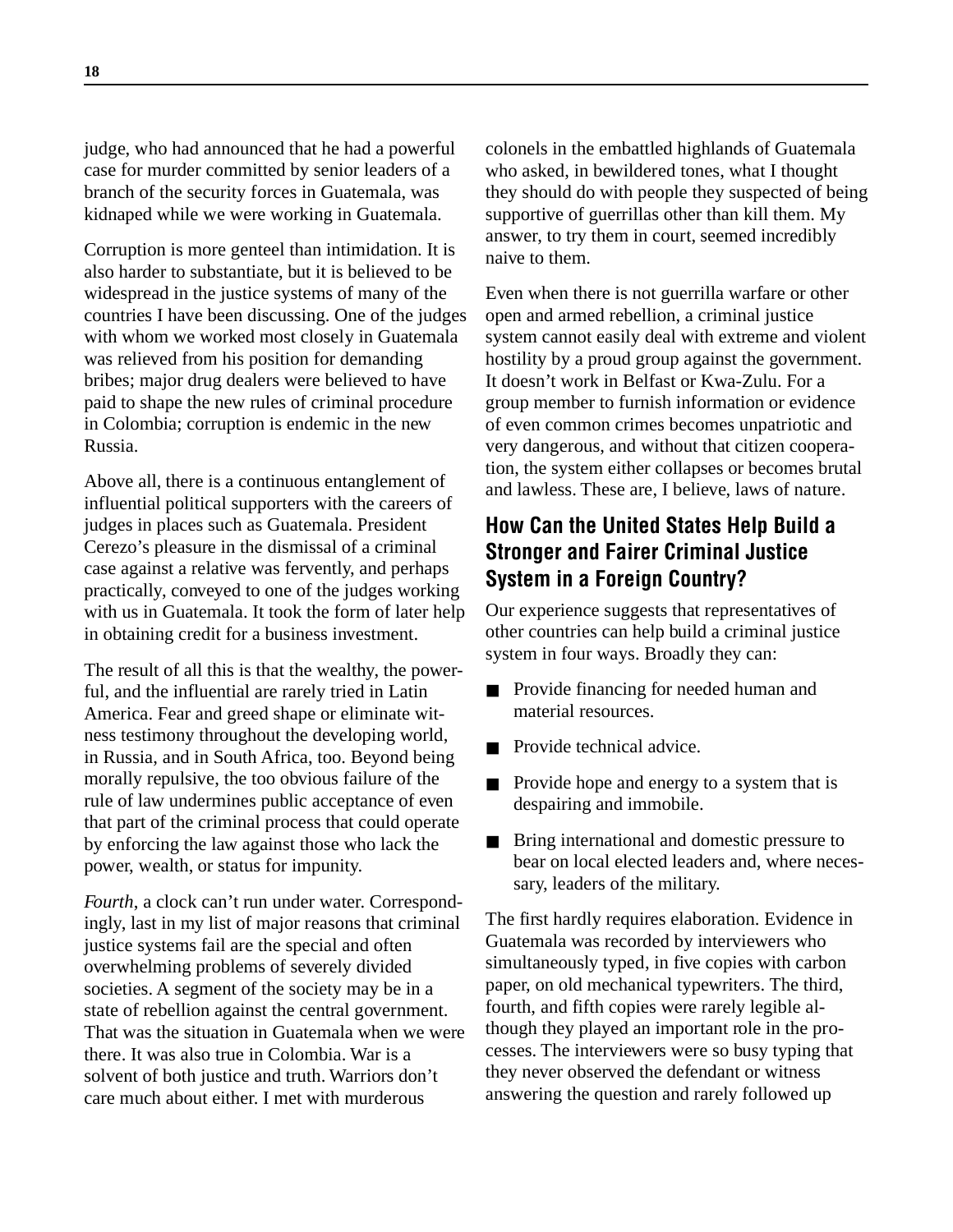with probing questions. The typed reports were bound with ribbons and stored in old file cabinets. All this was done in an open bullpen that looked like a movie version of a police detective squad room. No witness enjoyed privacy as she told what had happened. Tape recorders, word processors or at least electric typewriters, photocopy machines, and space dividers can and do make a substantial difference.

But resources make a real difference only if their provision is part of a broader plan carefully monitored and encouraged along the way. I am afraid that is rarely true. We furnished Polaroid cameras so that justices of the peace could photograph crime scenes but later found them stored, along with video recorders, in a closet, thankfully not yet stolen. Similarly, we worked on simple forms as an investigative checklist to be used by officials asking questions in particular cases, such as homicides. When we asked later why the forms did not seem to be used, the answer was that no one had arranged for reprinting or photocopying them.

These stories are perhaps a good introduction to the second gap that foreigners can fill. In Guatemala, Colombia and, to a lesser extent, Russia and South Africa, assistance provided the momentum of hope, energy, and American impatience. The slow pace of events in Guatemala was a constant frustration to the Americans and a source of friction with our judicial, prosecutorial, or police associates in Guatemala. But our very presence gave impetus to what had been immobile for very long. Our expectations that something would change proved infectious; nothing in the experience of the Guatemalans gave them reason to believe that anything would change. Sharing in our hopes and excitement became an adrenaline-based reward for people who had long since stopped caring about their work.

There is a serious problem here, one that I should not ignore. When we departed, we left behind all the blueprints for a continuation of a process of step-by-step building of new courts with new

procedures. But our departure, motivated by the desire to repudiate the indifference of the government to the killings of students, drained the energy of the people working in institutions we had been helping to create and let hopelessness creep back in. Without our energy, the work hardly survived except as a memory of a short period of hope and innovation.

Third, the international assistance brings with it a certain amount of political muscle. Every nation that is at least partially democratic cares about what its public thinks. Every nation relying on international good will cares about its international reputation. Those bringing assistance from influential nations or international bodies bring with them a certain amount of political influence traceable to both of these forces.

When we objected to the militarization of patrols in a rural area of Guatemala in which we were working, the Minister of Defense arranged for the withdrawal of the military component of those patrols. When we objected to the appointment of a military intelligence officer to a particularly sensitive position in the police, the appointment was withdrawn despite considerable embarrassment to the chief of police. When we needed meetings at a high, medium, or low level with the officials with whom we were dealing, they would occur. Thus, we could bring a degree of political support to a plan worked out with the criminal justice officials of Guatemala that they could not muster on their own.

It was that political support, domestic and international, that I decided to expend, in one burst, when 12 students were "disappeared" in late 1989. I demanded a serious investigation and threatened and then delivered a quite substantial outcry in Guatemala and in the United States when no serious investigation took place.

I have left until last the most interesting matter. From what source can outsiders also provide insight toward the solution of problems that the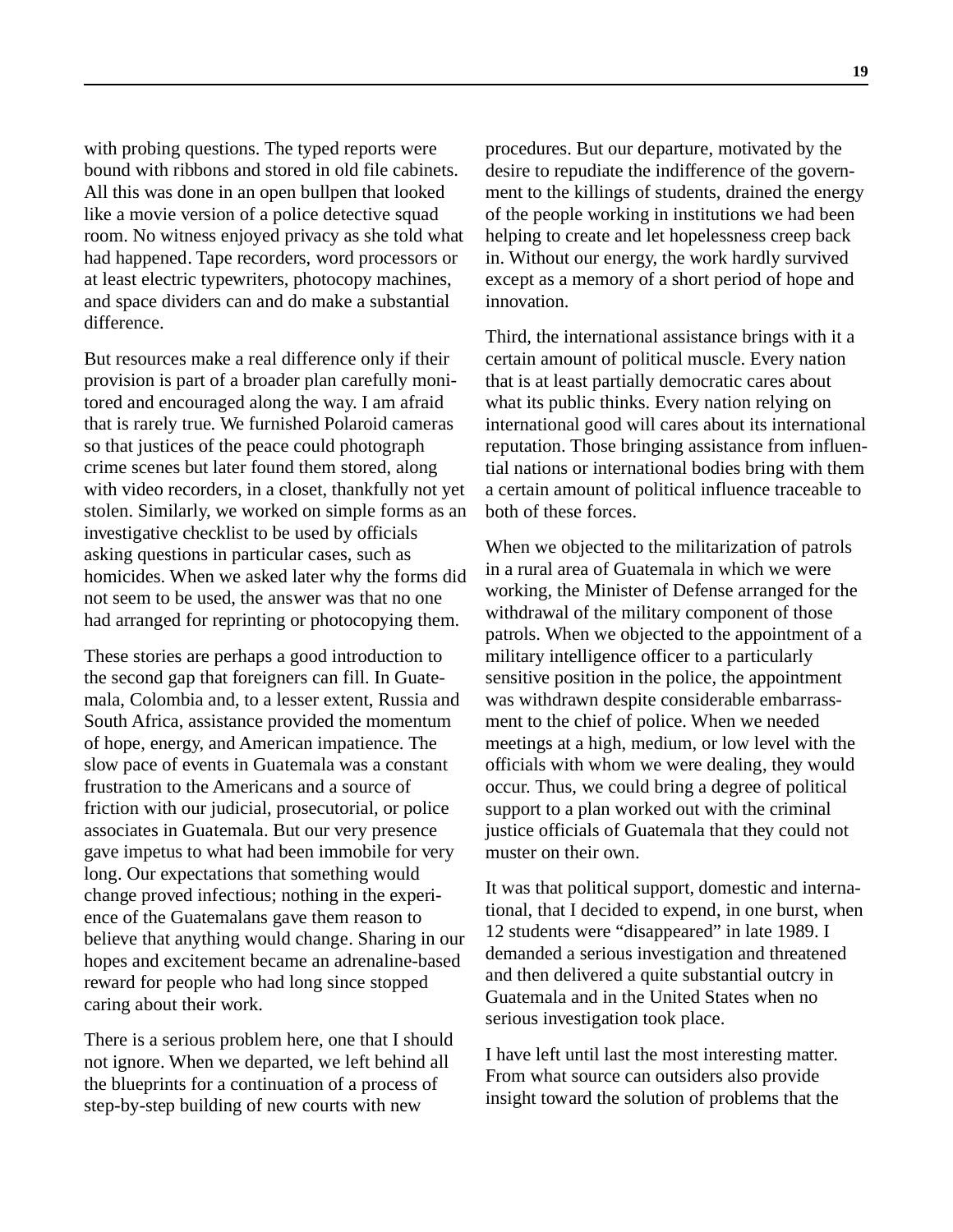local officials have lived with much longer and understand much better (assuming, as I trust we all do, that it makes no sense to try to transfer American, British, French, or German institutions wholesale to a country whose politics, culture, and economics are very different)? What do we have to offer in the way of advice? I think there are two different answers, one bearing particularly on diagnosis, the other on prescription. I have included these in the appendix to this presentation for those who are interested.

### **Conclusion**

It is time to draw to a close this description of the perils and prospects of undertaking law reform in another country, particularly in countries where democracy is new, flawed, or embattled. I have not spoken of the gratification in the process: the thrill of exaggerated hopes, the friendships formed, and the sense of a shared enterprise that is not entirely safe. They are all there. My colleagues and I have enjoyed the process almost everywhere.

I have described why the effort is important, what ways the "clock" of the criminal justice process can be broken, the ways in which outsiders can help, and how it all depends upon politics as well. Still, at the end, I have a feeling that I have described something too difficult for frequent success, too subtle for most government work, too frustrating for a long-term national commitment. I hope that is not the message that I left you with.

There are wonderful successes. We brought oral trials to Guatemala, and the enthusiasm of the public at seeing justice done produced an irreversible effect. We helped the Russians plan jury trials. In that country, where tradition precludes trust in judges, jury trial has a powerful claim. We wrote the police practices for managing demonstrations in South Africa and brought to an end a source of unnecessary but regular killings and resulting deep resentment.

Assisting criminal justice systems abroad is a task requiring thoughtfulness, openmindedness, patience, and commitment. Often the effort fails, and to a large extent our effort in Guatemala did. But the rewards when you succeed are immense. It is an effort well worth our government undertaking, well worth the participation of anyone who cares about justice and democracy.

## **Appendix: Providing Advice Across Law Enforcement Cultures**

There are many ways to perform the functions of a criminal justice system and a number of agencies a state can use in differing ways. What are constant are the functions that must be performed and the obstacles that must be overcome. The role of the U.S. adviser is to force a very American focus on the functions and problems. Then it is up to the officials seeking advice to design who should do what to satisfy the need in a way consistent with local history, fears, capacities, and beliefs about institutions.

#### **Diagnosis**

At the level of diagnosis I believe that we do have some knowledge that is robust enough to be of value in very different settings. It simply has to work at a higher level of generality than we, as lawyers, are usually accustomed to. It does no good to urge—as some in the U.S. Government did—that Colombia would be better off with prosecutors, especially if they were attached to the executive branch rather than the judicial branch. Prosecutors mean too many different things in too many countries, and the nature of interbranch relations is also too contingent for our notions of separation of powers to be useful here. But at a more functional level, we can talk about what prosecutors do in different systems, see if those functions are being adequately performed in the criminal justice system seeking advice, and ask whether a prosecution office in a particular country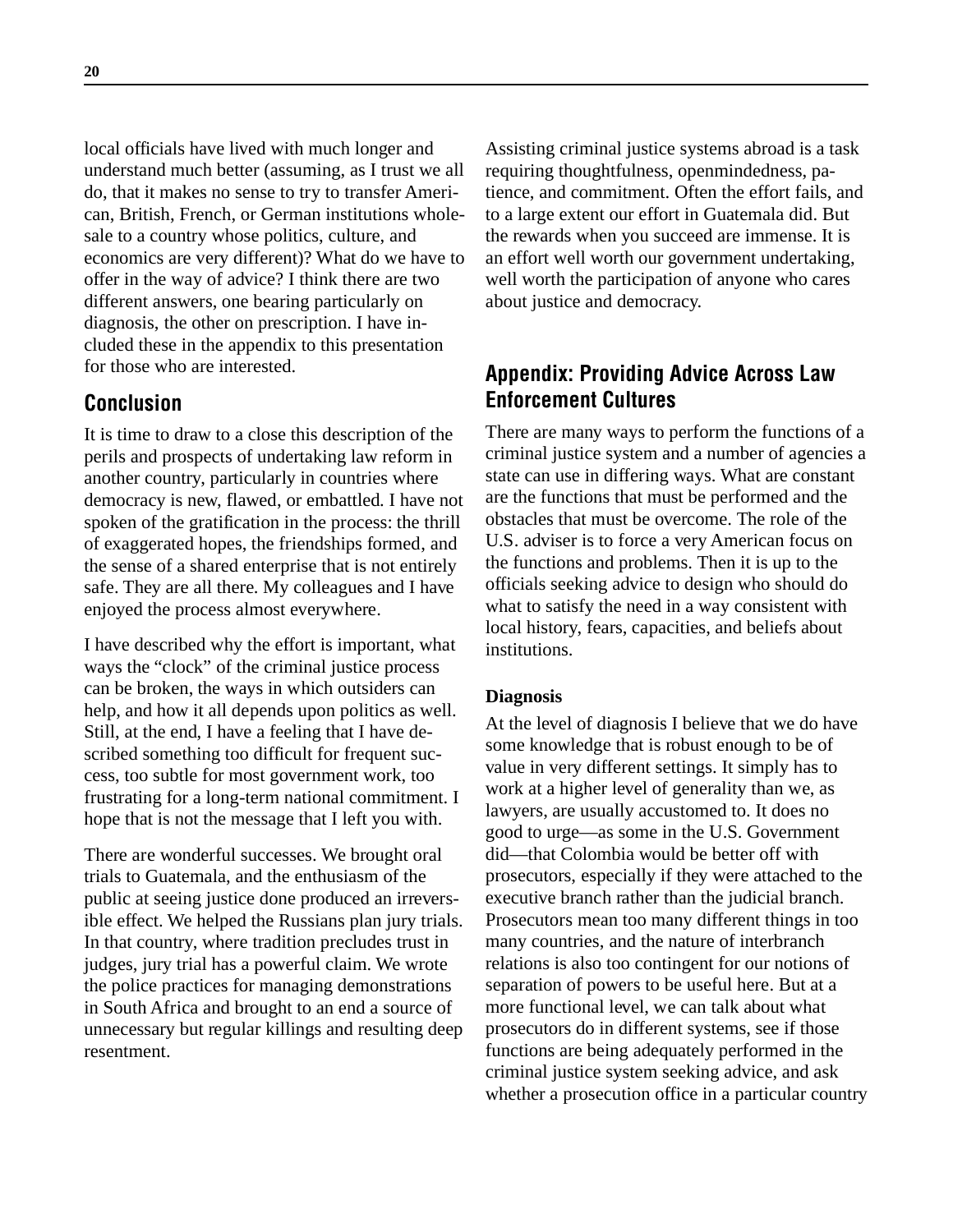can be made to operate like those in other nations where they are effective.

To understand what I mean about the robustness of such knowledge, consider some of the things we know about one very important responsibility of criminal justice systems: solving at least those crimes for which there are witnesses. Start with a functional description of what a working criminal justice system requires to find the facts. The description is, I believe, very generally true of criminal justice systems whether in North America, South America, Europe, Africa, or Asia.

No system can get far at solving crimes and then providing the beneficial effects of conviction and punishment unless it knows that the crime has taken place. For some crimes, such as crimes of corruption, there is no obvious complainant who will know of the facts. These crimes are unlike assaults, robberies, and burglaries in this regard. But we set ourselves the task of helping with violent crimes and these have victims or, in the case of homicide, the families of victims who can complain.

Even if the police, the prosecutors, or the courts are aware of a crime having been committed, it is relatively difficult for them to solve the crime unless the victim or other witnesses are able to identify one or a few suspects by observation at the time of the crime, by providing information as to possible motivations, or perhaps in some other way. There is simply no efficient way for the police to check what hundreds of people may have been doing at the time of the crime or even to compare the fingerprints of everyone in a neighborhood with one fingerprint found at the scene of the crime. The police cannot search 100 homes or interrogate 100 individuals hoping for a confession. All this is too costly in any but the rarest of cases—costly both in terms of police resources and also in terms of the public outrage it would engender.

Thus, there are crucial functions that have to be performed by victims and other witnesses in solving crimes. Maintaining their belief in the usefulness of providing information, appearing in court, and subjecting themselves to whatever that involves is the most important single requirement of any criminal justice system. It is a mistake to think that physical evidence, of the sort Sherlock Holmes used, can compensate. If the police have found fingerprints, hair, and blood at the scene of a murder, they may be able to compare them to those of particular suspects with devastating effect, but only if the victim or other witnesses have already identified the particular suspects. So trust in the police and in the efficacy of the criminal justice system is essential for investigative success.

In every system, because of the centrality of live witnesses, intimidation of victims and witnesses becomes an important possible move for violent defendants. Preventing intimidation is a sophisticated business. It requires finding ways to use the information from witnesses without letting the source be known, obtaining the information before the threat is made, or making a difficult-to-accomplish effort at protection. It also involves making the prosecution of efforts at intimidation a serious objective of the police, prosecutors, and courts.

I have so far been talking about what it takes to "solve" a crime; i.e., to determine who did it to the satisfaction of the police. Conviction takes more in every modern system. What I have said so far indicates that detective squads (often called "judicial police" in civil law systems) are not going to "solve" many violent crimes. They are essential, however, for turning the knowledge of who committed the crime into evidence and rebutting the alibi of the defendant. This followup investigation, at the request of a prosecutor or investigative magistrate, is often essential to conviction if the system truly imposes a strong burden of proof on the government. In its absence, one is likely to be left, as in Guatemala, with inadequate evidence to counter even a weak alibi.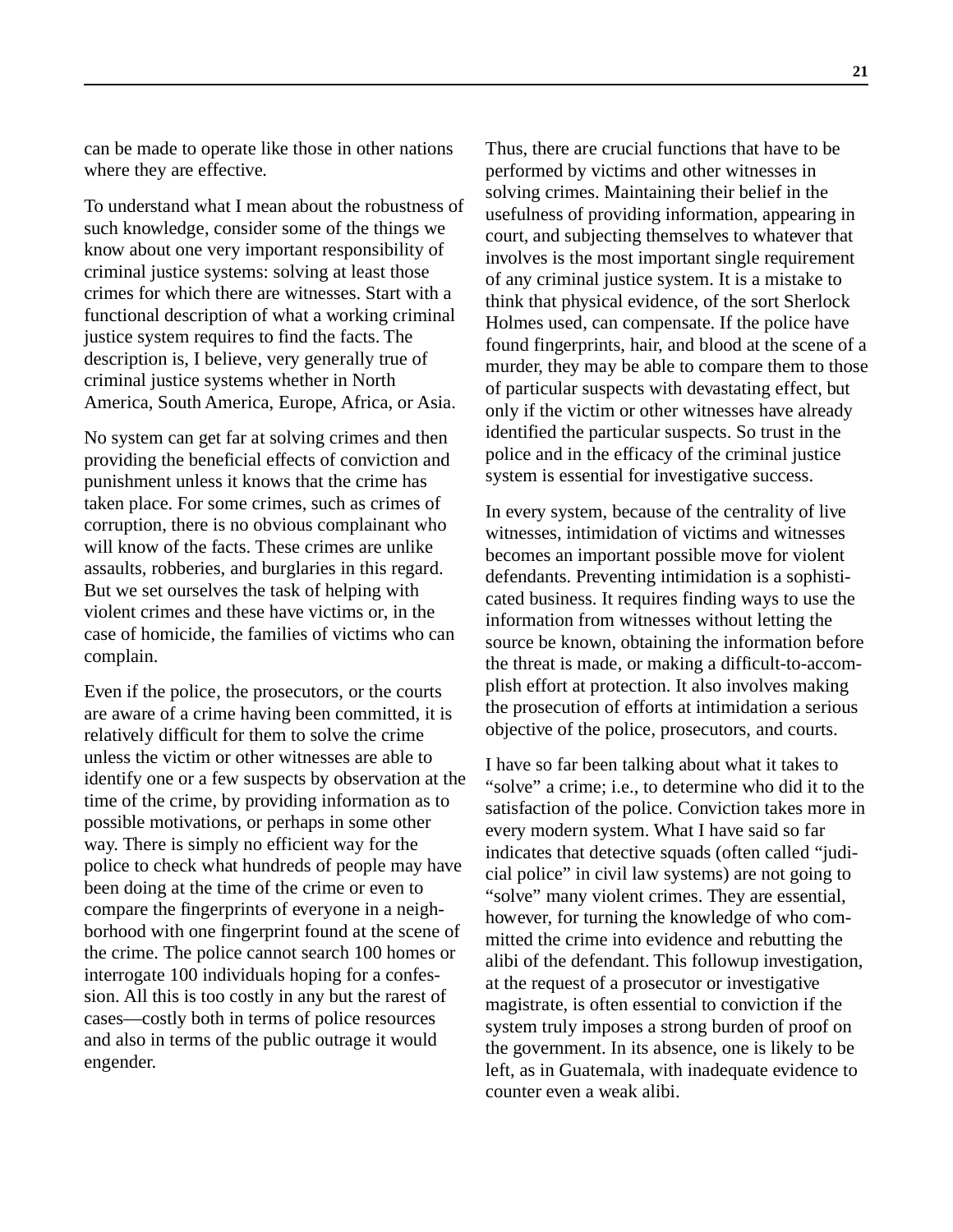Even if there is an effective use of the police for these purposes in preparation for trial, the system must involve some effective means for choosing among the competing stories of defense witnesses and prosecution witnesses. In Latin America, there has long been a reliance on rules that are intended to separate the more credible from the less credible witnesses by evidence of bias or inconsistency that is apparent from the written record alone. They cannot and do not work. In the United States, we rely primarily upon cross-examination and the factfinder's observation of demeanor (the appearance of the witness as she testifies) and, to a lesser extent, on the effect of an oath and the threat of prosecution for lying.

The defendant himself is an important source of evidence in most countries, even though a number of criminal justice systems around the world deny or limit the effect of a confession given by the defendant while in police custody. In the United States, where we have sharply limited the capacity of the police to force a confession, many cases are still solved by confessions that result from the desire of the defendant to talk his way out of custody or future trial. And we use deals made with the defendant or his associates as a way of exchanging less punishment than the crime would otherwise warrant for either a guilty plea or testimony against a colleague. European systems provide a substitute by enabling judges on the court to question the defendant and others, and giving judges or lay factfinders the freedom to draw conclusions from the defendant's relatively infrequent failure to respond.

Every system must also have some way of sorting the cases that deserve more attention from those that deserve less. In the United States, one of our uses of plea bargaining is to dispose of relatively unimportant cases. France, Germany, Italy, and Russia each have their own systems to accomplish this, which differ sharply from ours and from each other. The point is simply that the problem of focusing attention on the more important crimes is essential in almost every system.

If I now compare this list of very general requirements with how the Guatemalan, or Colombian, or South African, or Russian criminal justice system works, I can identify crucial weaknesses. To take a clear example, Guatemala's system failed to sufficiently encourage the cooperation of victims or other witnesses, exaggerated the potential for using physical evidence, ignored a massive problem of intimidation, regarded the police as almost irrelevant to investigation, lacked a way for factfinders to choose between competing prosecution and defense stories, failed to make use of a defendant's knowledge, and lacked a system for disposing of the less important cases so as to leave time for the more important. A set of quite robust judgments about the processes of factfinding allows a diagnosis of the nature of the problem.

#### **Prescription**

Prescription is another matter. A comparative perspective provides a number of alternatives that may not have been considered. But it does not deal with the immense importance of the political, social, ideological, and economic context of any legal structure or procedure nor does it deal with the relationship of the particular alternative being proposed to other parts of the very same criminal justice system. How then can outsiders be of help at the level of prescription?

In the realm of prescription, what works best is a fairly patient dialogue. The foreign consultant brings to the dialogue two things: a sense of the relatively robust requirements for getting important parts of the job done and a list of alternative ways these requirements are met in different systems. Local practitioners bring to the conversation crucial information about what functions are not being performed adequately now and some knowledge of what, in their society, is the likelihood—and what would be the consequences—of adopting one or another of the alternatives suggested. Out of the discussion can come a joint understanding of what are the real gaps in the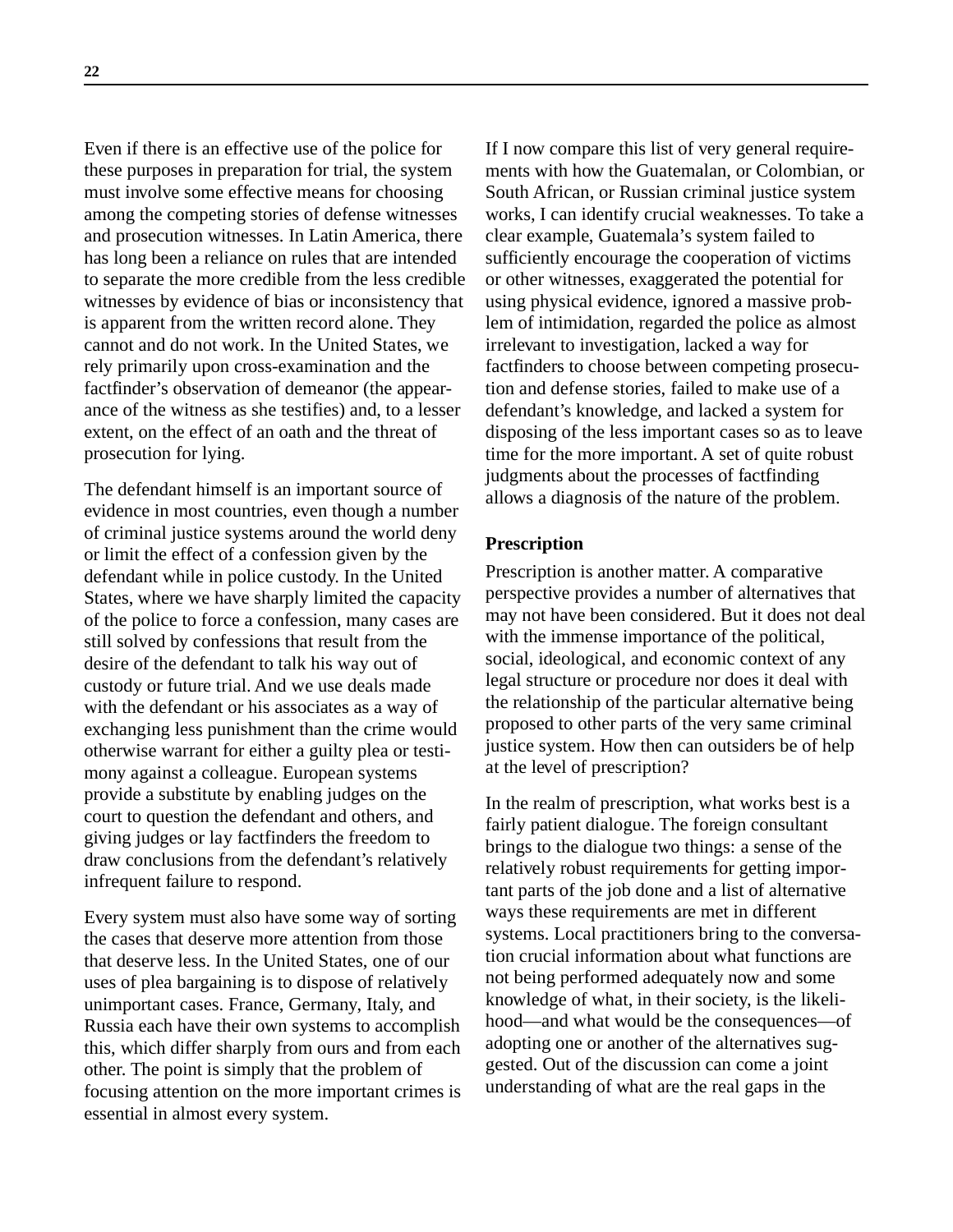present system and what alternatives are promising and not dangerous.

The idea of a dialogue is so central that I should illustrate. A Guatemalan judge might complain that there is no way for her to resolve the conflicting stories, reduced to writing, of the victim and the defendant. One of our team might then ask, "Can you not get additional witnesses?" The Guatemalan would respond, "We already called those witnesses suggested by the victim or the arresting officer who responded to the event." We would say, "Why don't you use the police to look for additional witnesses, as more criminal justice systems do?" The answer might be, "We don't trust the police—for these reasons . . ."

Now the possible solutions are narrowed and informed. Could we not create a special investigative unit that could be trusted, or have the investigation carried out under the supervision of the otherwise idle prosecutors, or ask witnesses specifically whether they have been told what to say by the police or by one of the parties? Alternatively, can we realistically hope to change the police? The resulting prescription, whatever it is, is attributable to both parties and is far better imagined and better assessed because it is the product of an informed dialogue.

We used much the same process, during 3 straight weeks of meetings, to review with Russian draftsmen their proposed new substantive code of criminal procedure. The system works in much the same way; dialogue is again central. I remember our discussing the peculiar and very vague crime of "hooliganism." I said, "Why not eliminate that crime completely because it is so subject to abuse?" The Russians responded with a set of specific problems, deeply embedded in Russian society, that the crime was believed essential for addressing.

Again, as a result of the dialogue, the stage is now set. Other countries, I said, address those problems by A, B, or C. The Russians responded that B

would not work and that A would not be acceptable. C, on the other hand, might be possible and would only involve an amendment of the hooliganism statute.

Let me give a final example that combines the role of diagnosis and prescription in what I think is an especially revealing way. Intimidation of judges is obviously a particularly serious problem in Colombia. Pablo Escobar alone was responsible for several judges' deaths. Colombia's response, like that of Peru in its trial of Abimael Guzman, has been to maintain the anonymity of judges. The danger is even greater, far greater, for witnesses. Here, too, Colombia uses anonymity as a protection by allowing witnesses who testify to be identified only by a fingerprint.

Consider the more troublesome practice: the use of anonymous witnesses. Two problems spring to mind. Such witnesses cannot easily be questioned by or before a skeptical factfinder, leaving the possibility of police concoction of crucial evidence in a situation where the police and major drug dealers are in a state of near war. Colombia addresses that by having questioning done by judges through one-way mirrors and with voice distorters. Still, that leaves the problem of biases that would be known only to the defendant and only if he knew who the witness was. For this there is no present answer under the Colombian system.

Can our experience help? Intimidation of witnesses is also a serious problem in the United States. The most important device we have for handling intimidation is the ability to use informants as the basis for gathering other evidence from sources not so easily harmed or intimidated. We can promise an informant secrecy and obtain a search warrant or a wiretap. We can try to place an undercover operative in the organization. In each of these cases, the ultimate witness is a police officer and not the endangered and frightened citizen. Beyond that, we induce the necessary cooperation from frightened witnesses by plea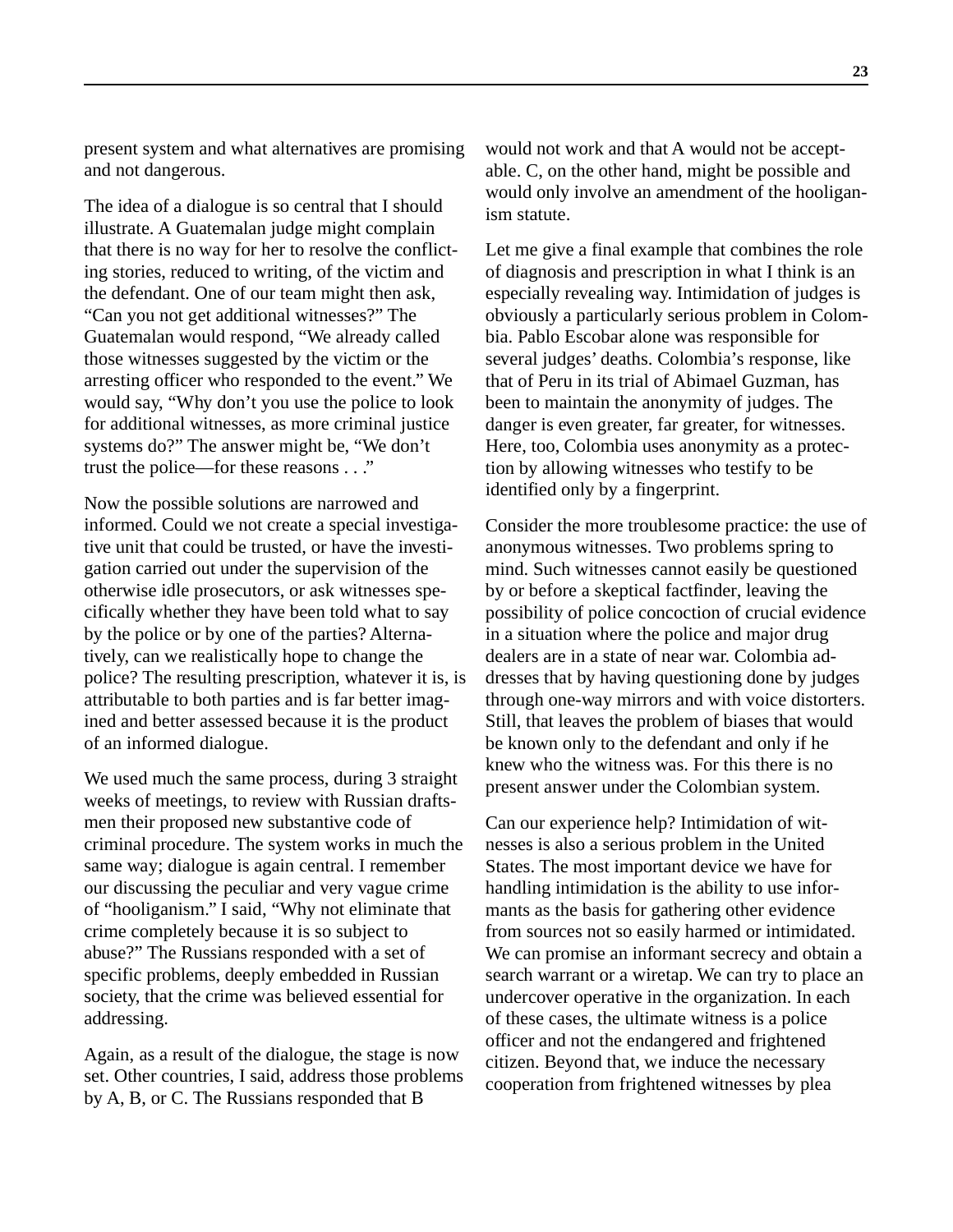bargaining as well as by the use of a grand jury with the capacity to offer immunity.

All these alternatives—as well as those used by the British in Northern Ireland, the French, and the Italians—come to mind as soon as the underlying problem is carefully diagnosed. The Colombians may object that some of the alternatives, such as the use of undercover agents, require too great a departure from their legal tradition. Some, they may think, are more dangerous than the use of anonymous witnesses at trial in the different context of Colombian society. But the discussion can explore the possibilities fully and in an informed way.

#### **A Final Word About Institutions**

I have emphasized the importance of *diagnosing* at a functional level rather than at a level of institutions or even procedures. Still, in considering alternatives (prescriptions), the relatively enduring characteristics and reputations of broader institutions are also relevant. South Africa has a strong judiciary, a relatively bureaucratic prosecution, a weak public defense, and a police force deeply distrusted by much of the black population and for

good reason. Expanding the control of the police by the judiciary may thus be helpful. Russia has a weak judiciary, a strong prosecution, a traditionally weak defense, and a police that has only recently lost a reputation for frightening ruthlessness. Building a strong and independent judiciary as a crucial ingredient of public trust will take time, but in the meantime jury trials can create trust in factfinding where there was none. Guatemala has a weak judiciary, an almost negligible prosecution, an ineffective defense, and a hardly competent but brutal police. You have to start there on a very broad front.

This information about the capacity and credibility of institutions tells you something about what there is to build upon, what must be constrained, what should not be granted greater powers, and what is not operating at its full potential. Expanding prosecutorial responsibility for the police might be wise in South Africa. In Russia, where the prosecution has been dominant for too long, nothing is more important than building the strength of judicial institutions. Colombia and Guatemala could both benefit from a stronger defense, but only if the prosecution is built up first. This type of judgment is also important.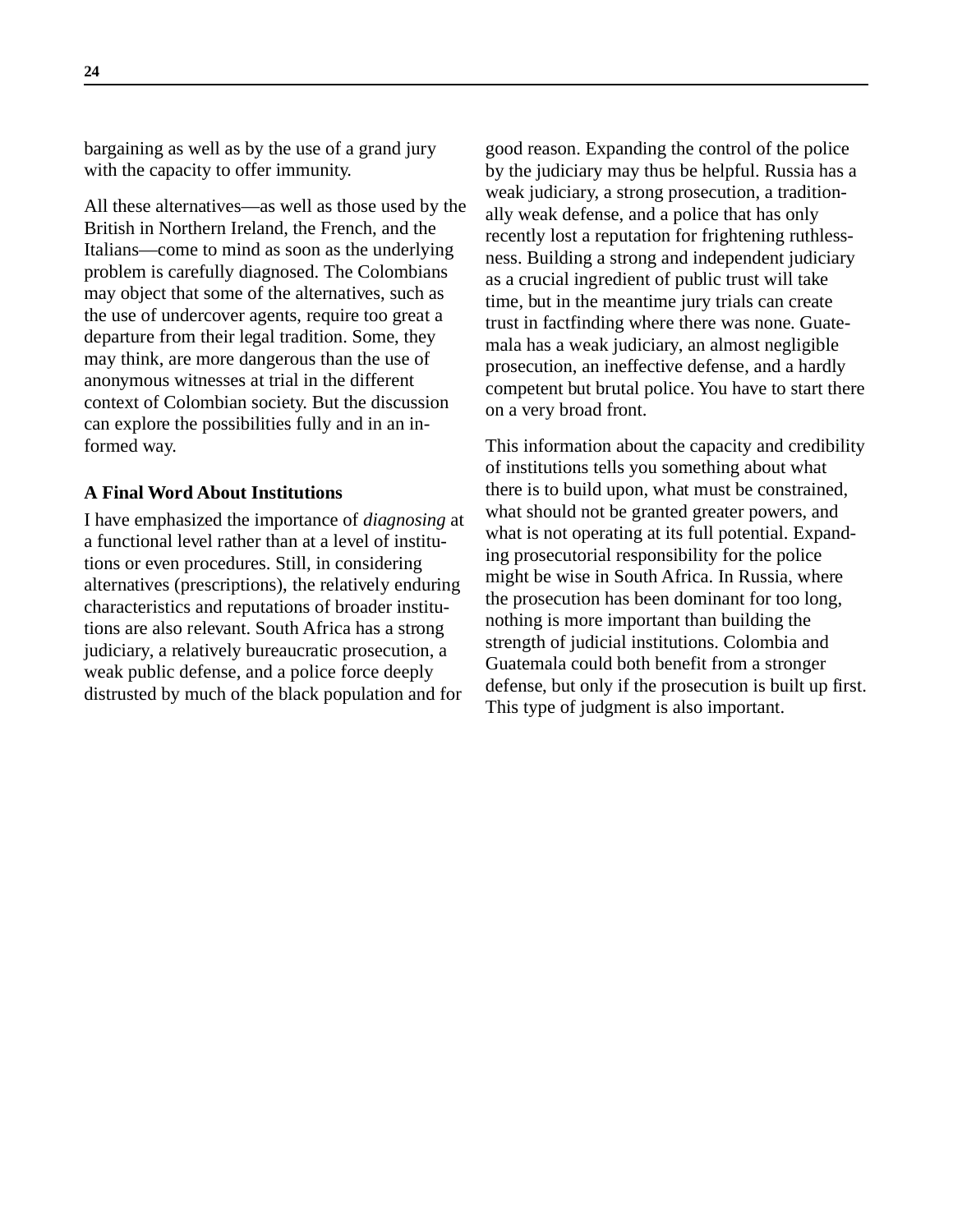# **Keynote Address: American Law Enforcement Perspectives on Policing in Emerging Democracies**

*by Raymond W. Kelly*

Thanks to reformers such as President Franklin D. Roosevelt, the police in this country are, by and large, an apolitical group, beholden to no politicians, selected through civil service examinations, and independent of abusive State or Federal authorities. Unlike many other places around the world, here the police are not called upon to prop up or defend the state. They make it almost impossible to libel a public official in the United States; and unlike Great Britain, they make it very difficult for the state to keep an official secret. Police in America don't arrest people who speak against the state. That is an obvious and important distinction to be made between law enforcement here and in many areas of the world. Growing out of our revolutionary experience, we are still suspicious of a standing police authority at the national level. Something also persists from our experience in the American civil rights movement. Police in America have come to accommodate even the timing and manner of arrest used on people engaged in civil disobedience. They have shown that accommodation frequently here in Washington during the protest campaign to end the apartheid government in South Africa. Civil disobedience has become a tool of dissent, recognized both by citizens and law enforcement of the United States.

There is yet another distinction about the police in a democratic society. Nowhere is free speech as vigorously protected as it is in the United States. The police in America, as an institution, recognize how important free speech is to the American people, who will sacrifice a great deal to ensure it. So when the police in America engage in brutality,

partisanship, or oppression, it is big news indeed. In some foreign countries the police are expected to engage in brutality, partisanship, and oppression. That is their job. In Haiti, we once asked, hypothetically, how the police might handle a large crowd assembled in front of the police headquarters. One of the interim Haitian officers raised his hand and said, "Beat them?" He thought he had the right answer, and under the old regime it would have been. Several years ago, one of Haiti's politicians had taken the risk of making an antiregime speech in front of police headquarters. A plainclothes officer came outside and shot him in the head in front of civilian witnesses.

Certainly, people in this room know that in America we have our own problems with corruption and excessive use of force among the police, but these never reach the level of impunity practiced in Haiti under the old regime or practiced among dictatorships around the world. American police problems pale by comparison with those of emerging democracies. For one thing, we recognize corruption and brutality as problems that need to be corrected, not as qualities in the leadership to be accepted.

I got a sense in Haiti that the police waited in station houses, playing dominoes, until they received orders from higher up to go out and do harm. There was no tradition of public service that one could associate with the police. Police officers were assigned to traffic duty, but little else was done to accommodate the public. There was no attempt to combat corruption. The police were not expected to conduct thorough investigations of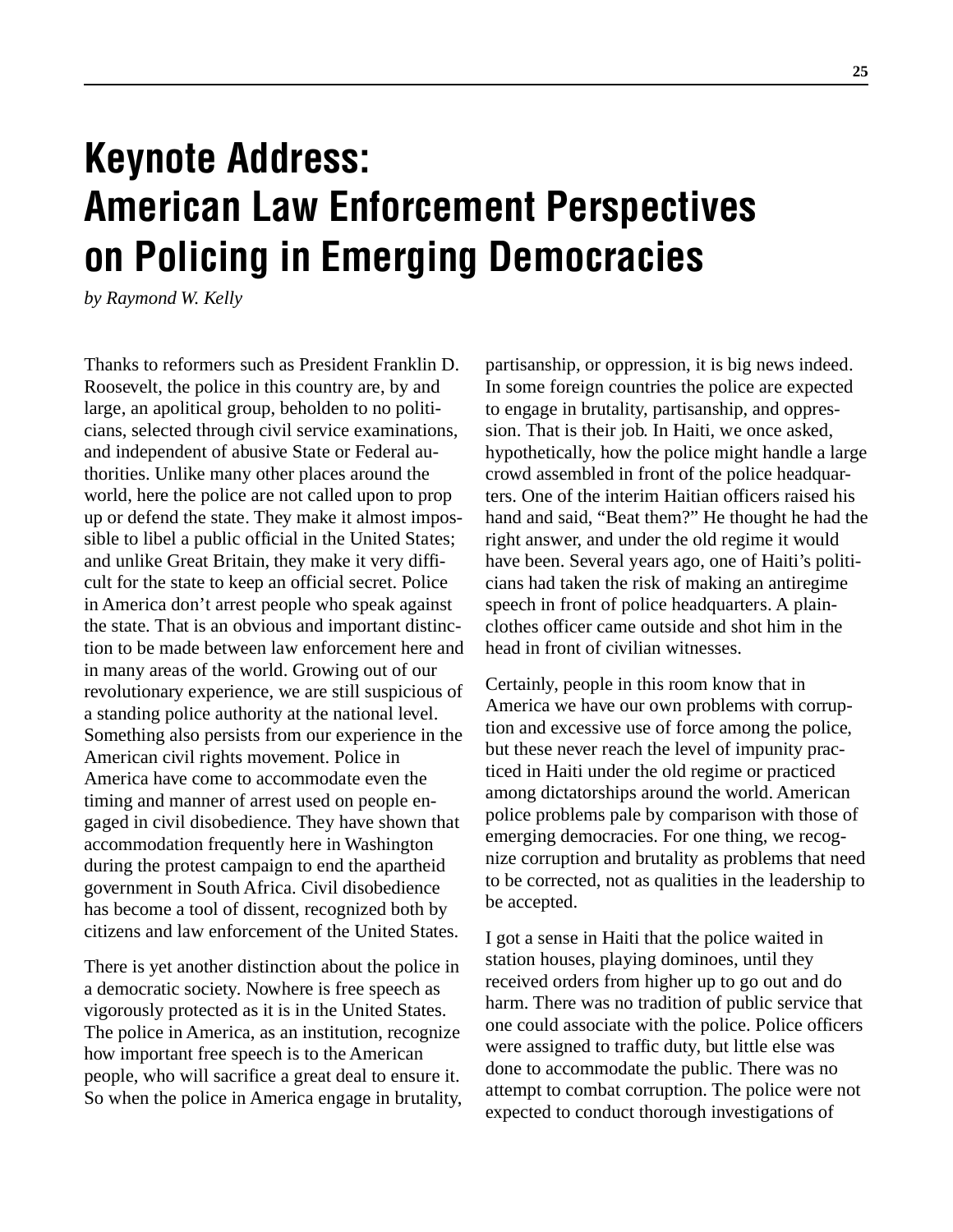accidents. We learned this early on from a bus accident in which five people were killed and no regular police responded with an investigation. Police did not respond, they did not remove the injured to hospitals, they did not remove the dead, nor were they of much assistance. Good samaritans in the town where the accident happened took it upon themselves to bury the unknown victims on the spot. This was deemed a public service in light of the hot weather.

Preparing for an invasion of Haiti, the planners envisioned having a separate police monitoring force. This was a good idea for two reasons. First, Haiti's police were notoriously bad and indistinguishable from the Haitian military. If the U.S.-led invasion was to take out the Haitian army, it made little sense to leave the police in place. Secondly, the American planners recognized that it was best to have police interacting with police rather than with the soldiers. Instead of having only soldiers act as police, we had police from 20 different countries interact as monitors with the Haitian police. It was a simple idea that turned out to be brilliant. We have the Department of State's Bob Gelbard to thank for putting it together. Bob brought professional and highly motivated police from about 20 countries together with about 300 translators. The total package of about 1,300 international police and personnel constituted a monitoring force. Bob also thought about simple things like recognizing that French is not the same as Creole. He supplied enough Creole-speaking interpreters to accompany every patrol in Haiti. They gave a lot of themselves. I have spent a career in law enforcement, and I was very impressed with the caliber of the police monitors from countries as diverse as Belgium, Benin, Australia, and the Philippines. Each country had made it a point to try to send the very best. As a result, we had a professional, disciplined, experienced police force monitoring the Haitian police. Our job in Haiti was frequently complex. First, we had to stop human rights abuses by the Haitian police. Second, we had to monitor the retraining of the remaining force. Third, we had to pave the way for the U.S. Department of Justice to set up a program to train new people.

The first part was relatively easy. In our monitoring of human rights, the Haitian police were afraid of us, afraid for their future, and afraid of the public. While Haitian police were agreeable to stopping human rights violations, they were not particularly enthusiastic about functioning in our new matrix until a new force was in place. Given Haiti's total lack of experience with police as most democracies would know it, we should not be surprised that the international police monitors' experience and conditions were so harsh. The lifethreatening situations were many, especially in the first few months of our operation. Very often this involved stopping mobs from exacting street justice on each other or common criminals. Sometimes a political rationale would be used to settle a personal score.

The monitors were also directly engaged in public services commonly associated with the United States and not with Haiti. Such services included, for example, responding to the bus accident that I described earlier and disaster relief in the case of a hurricane that struck while we were there. Very often, police monitors put injured persons and corpses into their own vehicles to get them to hospitals and to provide for the dignified removal of the dead. This is the kind of service we would normally expect of law enforcement, but one thing the Haitian police did not have was a tradition of public service. They also simply lacked the vehicles. In my judgment, it was important for the monitors to be fully engaged proactively. To do otherwise would have undermined our credibility and clashed with a professional police attitude that encouraged them to act with a sense of duty in a required fashion. To put this much in action, the Haitians needed new vehicles, along with instructions to control the restructuring of their profession.

Initially, it was the tendency of the foreign police monitor to sit in the front seat of the vehicle while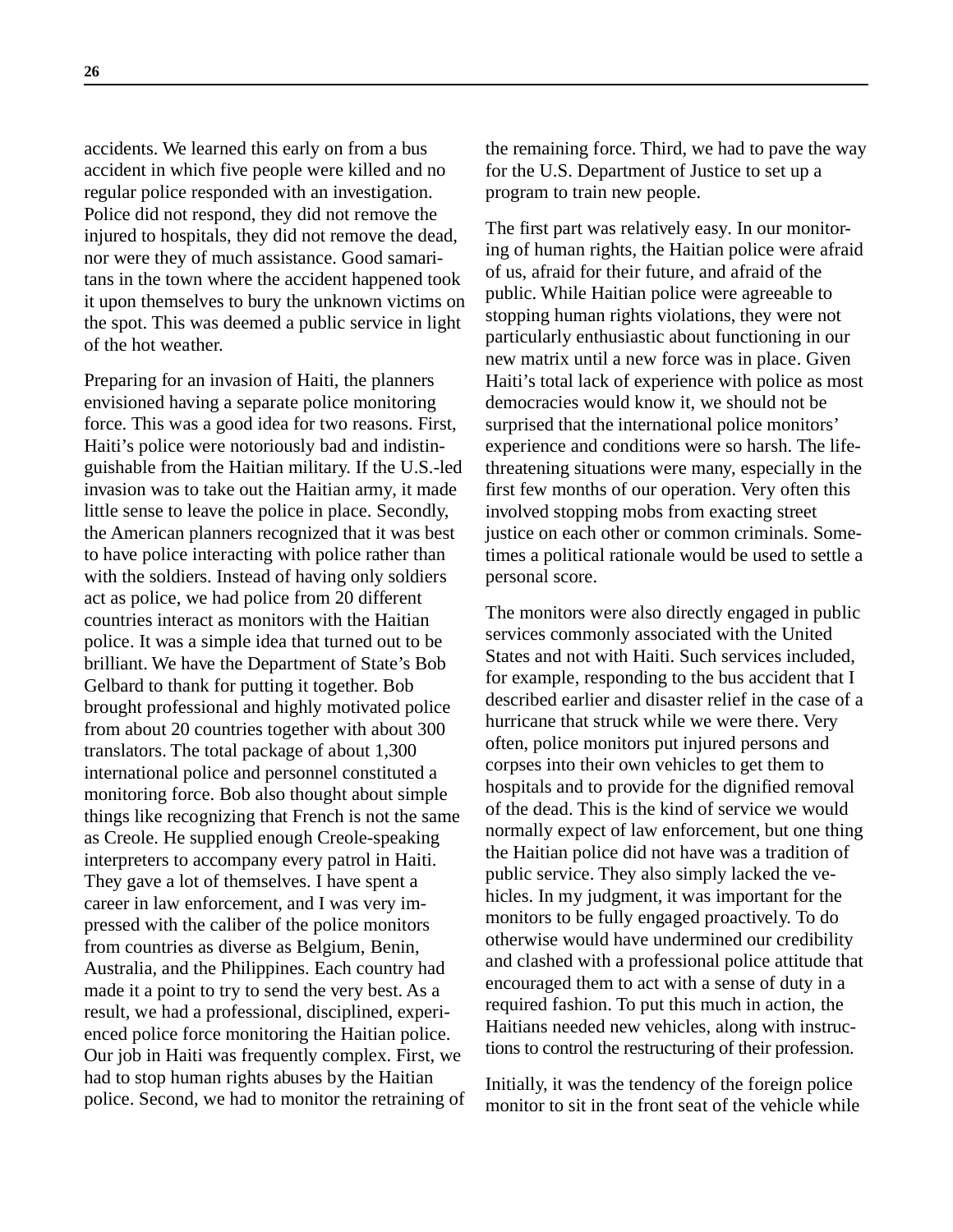the Haitian officer and the interpreter would sit in the back. In a two-door vehicle, this meant that the police monitor would be the first out of the vehicle. This arrangement reinforced the Haitian officers' tendency to hang back and let the monitor do most of work. Soon we insisted that the Haitian officer sit in the front. That meant that he would be the first out of the car and the first to engage. It seemed a simple idea and came initially from the Australian monitors, but it was an important mentoring tool.

The U.S. Army, U.S. State Department, and supporting contractors established our own communications network that we maintained with the commanding and operations officers of each foreign contingent, who met twice a day to address deployment issues and strategy. Unlike the United Nations, which would integrate each of the teams of police from various countries, we kept individual contingents—in fact, separate factions and assigned them to different regions. For example, the Bolivians patrolled a border town where there was a high concentration of Spanish speakers among the population. We assigned the Israeli contingent to a particular area of Port-au-Prince. All the Jordanians were assigned to the opposite side of the town. Each contingent brought its own strategy. In addition, the international makeup had the advantage of conveying to the Haitians that this was not simply an American operation. I think that idea was better conveyed by the fact that the national groups were deployed in force in a particular area.

All of the contingents shared democratic values, but it was necessary to articulate the importance of democracy. There are only so many interpreters who can translate Arabic to Creole. Deploying the foreign contingents in discrete units was, I believe, essential to the integrity of our command structure and better for morale. The police monitors were better organized and more confident with issues. We deployed some contingents within 24 hours of their arrival in Port-au-Prince. Again, the foreign contingents had a level of professionalism that

could be expected in a large American police department. For example, the Bolivians engaged the Haitian police in a complex narcotics investigation and even organized a sting in which Haitian police arrested a corrupt Haitian police supervisor, definitely a first in Haiti. The Israelis were experts in community relations and quickly made the public feel welcome, encouraging requests for police services. The Belgians could organize a local population to meet immediate needs. In one of the few shooting incidents, we had a Haitian government police doctor treating a Haitian suspect wounded by an American police officer. Under the old regime the suspect would have been allowed to die with no questions asked. Treating him on the spot was a practical application of democratic values.

The jails were another matter entirely. They were medieval and presented us with a problem. After insisting on the humane, professional treatment of suspects, we would have to turn them over to prisons that were overcrowded, unsanitary, and dysfunctional. We had to deal with many issues like making sure that the prisoners were fed. We also investigated reports that people were held without seeing judges or that those who were incarcerated prior to our arrival had no record of why they were being held and for how long. With these issues, the problem of Haiti's corrupt judiciary surfaced. This became the focus of a long investigation.

We quickly learned that police monitoring is inevitably linked to prison and judicial reform. A prison cannot be reformed without a drastic change in the judiciary. If a corrupt judiciary is left in place, it will quickly undermine all the hard work that went into reforming the police in the first place. It is an issue that the United States should be prepared to deal with in other emerging democracies. America is still a young nation, but we are the oldest democracy and have a great deal to offer to those that are newly developed, especially when it comes to law enforcement. Most emerging democracies are poor. We, as a wealthy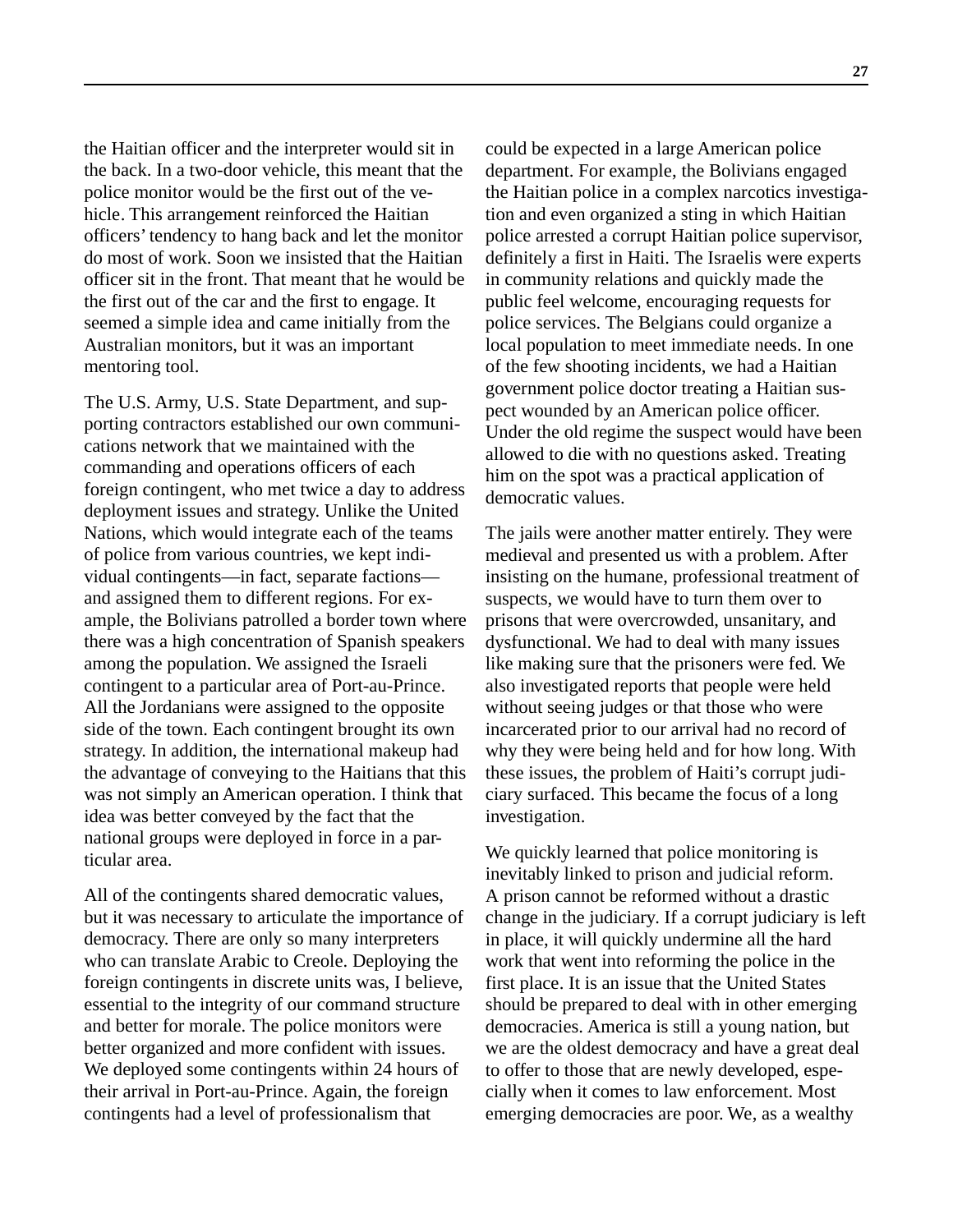state, should be prepared to help equip and monitor the training. Basic equipment needs, and I will stress *basic*, not high technology, should be an integral part of training and should not be ignored. This should include, for example, equipment for protecting the police and citizens.

We painted the police station white, since the old yellow color was associated with the old regime. Together with the U.S. Army, we took machine guns away from the Haitian police, and we helped them get some restored, working sidearms. Again, this was a practical application of democratic values. Police forces armed with machine guns actively intimidate the public. Police armed with pistols are armed to protect themselves and others from deadly harm. This is an important distinction for police in an emerging democracy. Fortunately, not every emerging democracy is as poor as Haiti, but presumably equipment needs may still be severe. Americans are bringing much more than equipment to the table when it comes to police experience. These are the intangibles of democracy that are far more important than weapons. They quickly become real in the hands of teachers of organization and professionalism. Along with our traditions of organization and professionalism for the police are preservation of the rights of the accused, protection of free speech, and nonpartisan conduct of the police. These are not theoretical issues for the people in emerging democracies.

They are very real and practical. The United Sates can be an effective role model by showing emerging democracies how to separate the police from the military, as difficult as that may be. We can show them how to professionally hire and train police, how to safeguard suspects in custody, how to maintain order without breaking up a peaceful demonstration, how to restrict the use of deadly force, or how to protect voters at ballot boxes on election day regardless of who is being elected. American police do all these things very, very well—probably better than just about any other police force. For the most part, they are also done instinctively, which is why members of American law enforcement are first class. They are great teachers when it comes to police issues.

President Aristide and Ambassador Gelbard said that the second election will be Haiti's most important. In Haiti, or in any other emerging democracy, how the police conduct themselves on that second election day may be the greatest test of all. What occurs on that day may determine whether there will be a third election. The facilitation and maintenance of order during the peaceful change of the legitimately elected government will be the ultimate test for police in an emerging democracy. American law enforcement should proceed to teach the lessons necessary to get to that point.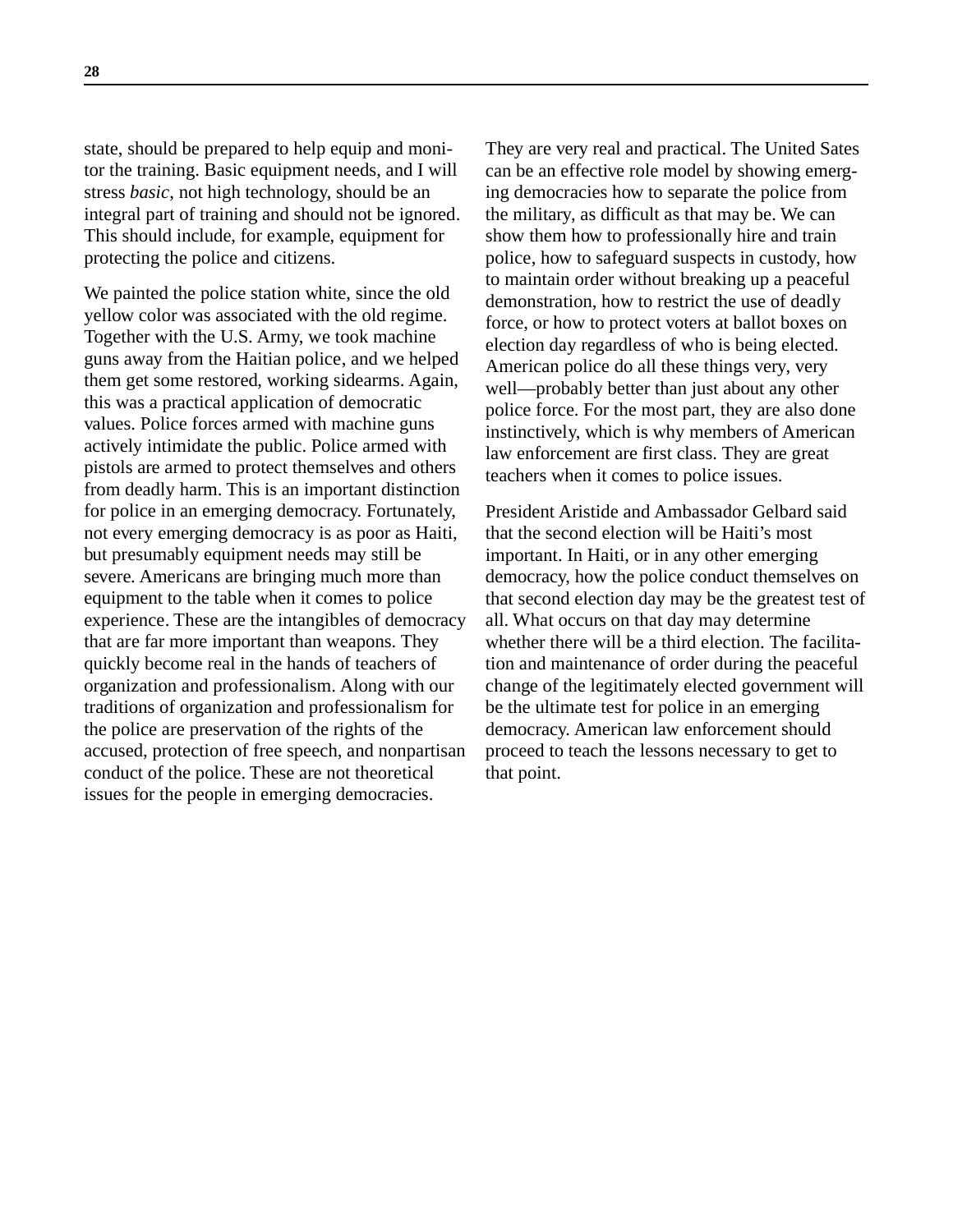# **Toward Democratic Policing: Rethinking Strategies of Transformation**

*by Clifford Shearing with the assistance of Jennifer Wood*

The question of what emerging democracies should be doing to transform their policing is both topical and urgent. This question has given rise to a growing literature on the transformation of policing within countries that are emerging from authoritarian forms of rule. There is remarkable agreement in this body of work as to the nature of the problem and what should be done about it. Whether the topic of analysis is Spain, South Africa, Nigeria, or South Korea,<sup>1</sup> the analysis of the problem and the prescription for reform are much the same. The police in these countries are to be transformed from authoritarian, partisan instruments of government into modern police institutions that are nonpartisan and democratically accountable.

I will argue that this conventional wisdom is fundamentally flawed not because it is wrong in what it has to say about the police institutions that exist in authoritarian countries, but because its view of policing and the institutions through which it is accomplished is much too limited. This flaw arises because the conventional wisdom on policing fails to comprehend, or even recognize, the fundamental transformations that have been taking place within policing over the past several decades. As a consequence, it promotes ideas and strategies of transformation that are out of sync with the way in which Western policing is practiced. Our practices have outstripped our theoretical understandings of democracy generally and policing in particular.

If we are to offer useful advice and assistance to emerging democracies, we must first get our conceptual house in order, for it is our conceptual frameworks rather than our practices that are

driving our policy initiatives and interventions. We must, like Hegel's Owl of Minerva, take a theoretical flight even though our philosophical wings beat above a terrain that has long been fundamentally transformed through our practices and the institutions in and through which they take place.

I will begin my presentation with a review of the reigning wisdom on policing that is being used as a basis for providing advice to emerging democracies. I will then turn my attention to an alternative framework which recognizes and grasps the way in which policing, and governance more generally, have been changing within established democracies. Finally I will turn, using work that I have been involved with in South Africa, to the implications of this alternative conception for the transformation of policing.

### **The Conventional Wisdom**

The conventional wisdom about policing is founded on the assumption that democratic governance is state governance and that what is required of emerging democracies is that they develop state institutions which operate in ways consistent with liberal-democratic principles. Critical among these state institutions is the police, as they are a major repository of governmental coercion. Indeed, as David Bayley has argued, "perhaps no other institution is more central to the success of democratic nation-building than the police."2

Policy initiatives to transform the police within emerging democracies focus attention on two principal arenas. The first is police operations. Ronald Weitzer's comments on the problems with the South African Police (SAP) that the new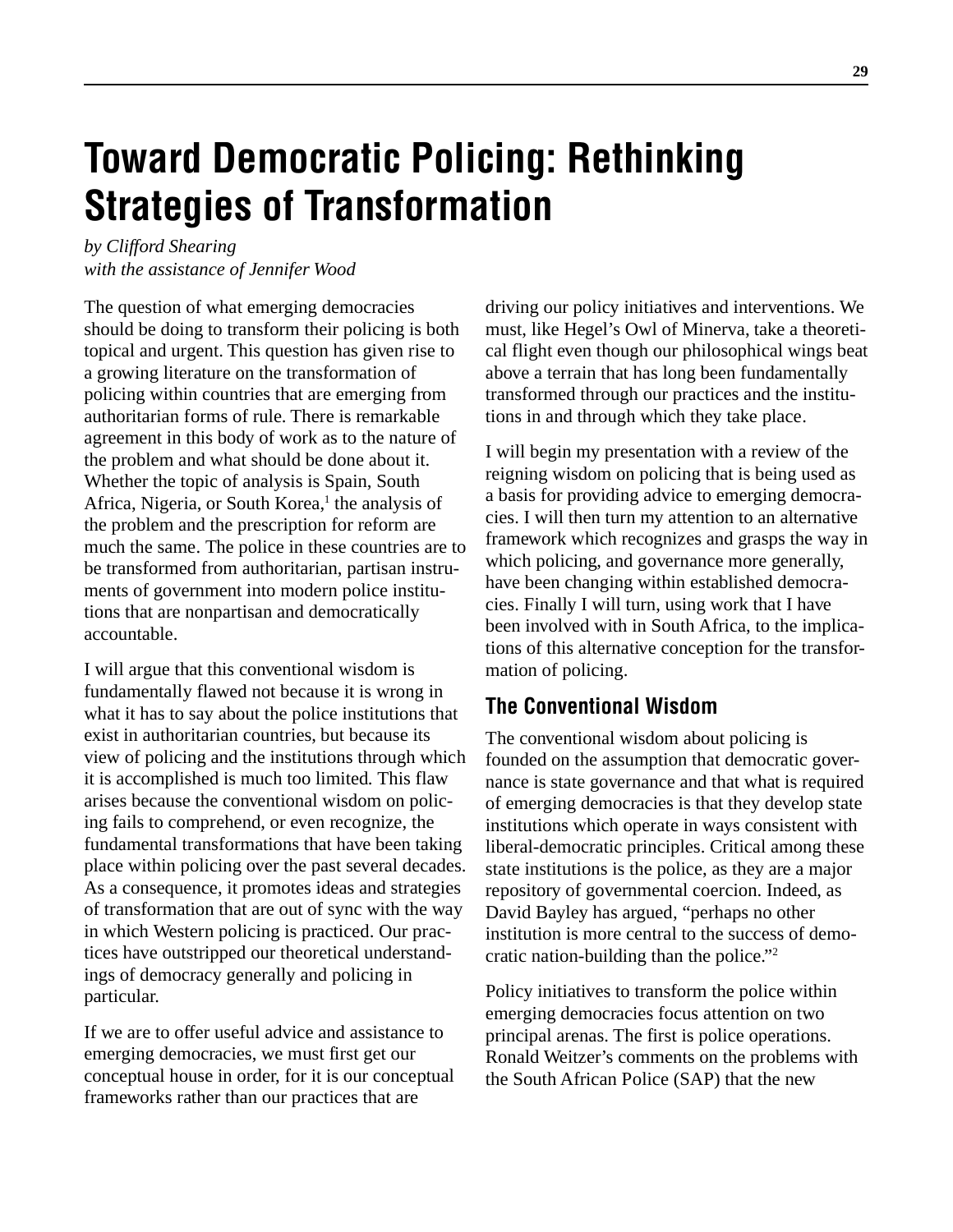government has inherited are illustrative of what is identified as the problem:

It is urgently required that the SAP reduce or eliminate its involvement in some security duties and take steps to blunt the abrasive manner in which police handle other problems. It is vital that the authorities put an end to the trigger-happy policing of protests and riots, surveillance of government opponents, the misuse of police power of arrest, undercover hit squads and torture and murders of suspects in custody.3

Initiatives to transform police operations typically draw attention to the institutional structures within which police in authoritarian countries operate, in particular their military organization, and the occupational culture of the police that guides and shapes police practice. The second arena singled out for attention is the lack of accountability outside the governing elite. Here the advice offered is typically to promote transparency in police operations so that newly emerging democratic governments and courts will have the information they require to exercise control over the police within the framework of liberal democracy. Etannibi Alemika's comment on the transformation of Nigerian policing is illustrative:

It is. . .imperative for every society to develop frameworks for the constant monitoring and regulation of the functions, powers, performance and accountability of the police. This need is particularly critical in societies that lack appropriate or developed democratic institutions and safeguards against political authoritarianism and extreme economic inequalities.<sup>4</sup>

The intention of both these forms of intervention is the same. Policing, it is argued, needs to become an impartial source of order rather than an instrument of a partisan government. Frederik de Klerk, the last apartheid president, in a speech to senior South African police officers during the period

leading up to democratic elections, committed himself to this ideal when he promised that his government would not use them "any longer as instruments to attain political goals."5

To accomplish this depoliticization of the police, two principal modes of intervention are advanced. First, the police are to be made more directly responsive to the safety requirements of ordinary citizens by developing links to ordinary people that ensure they will be directed by people rather than by governments. This, it is argued, can be accomplished in a variety of ways ranging from enabling the police to react directly to individual citizen requests for service through a 911 dial-a-cop type strategy,<sup>6</sup> to requiring the police to work directly with communities to identify safety risks and then work with them to reduce them.<sup>7</sup>

The second strategy for depoliticizing the police involves insulating them from direct political control so as to ensure that they are, in Lord Denning's oft cited words, "answerable to the law and the law alone" rather than to political authorities, so that they may be "not the servant of anyone, save the law itself."8

Arguments to transform the police in these ways invariably recognize that what is done at the institutional level can be undermined by a police culture that is itself biased, and that indeed the insulation of the police from direct political control can operate to create an autonomous police who use their powers to indulge their institutional interests and prejudices rather than the dictates of the law. Virtually all policy initiatives to transform policing in emerging democracies argue that ways must be found to transform the thinking of ordinary police officers in addition to the structures and policies intended to guide their practices.

Underlying this conventional view is the argument that the problems of developing a nonpartisan state police are ones that established Western democracies have wrestled with for decades. While these nations may not have solved all the problems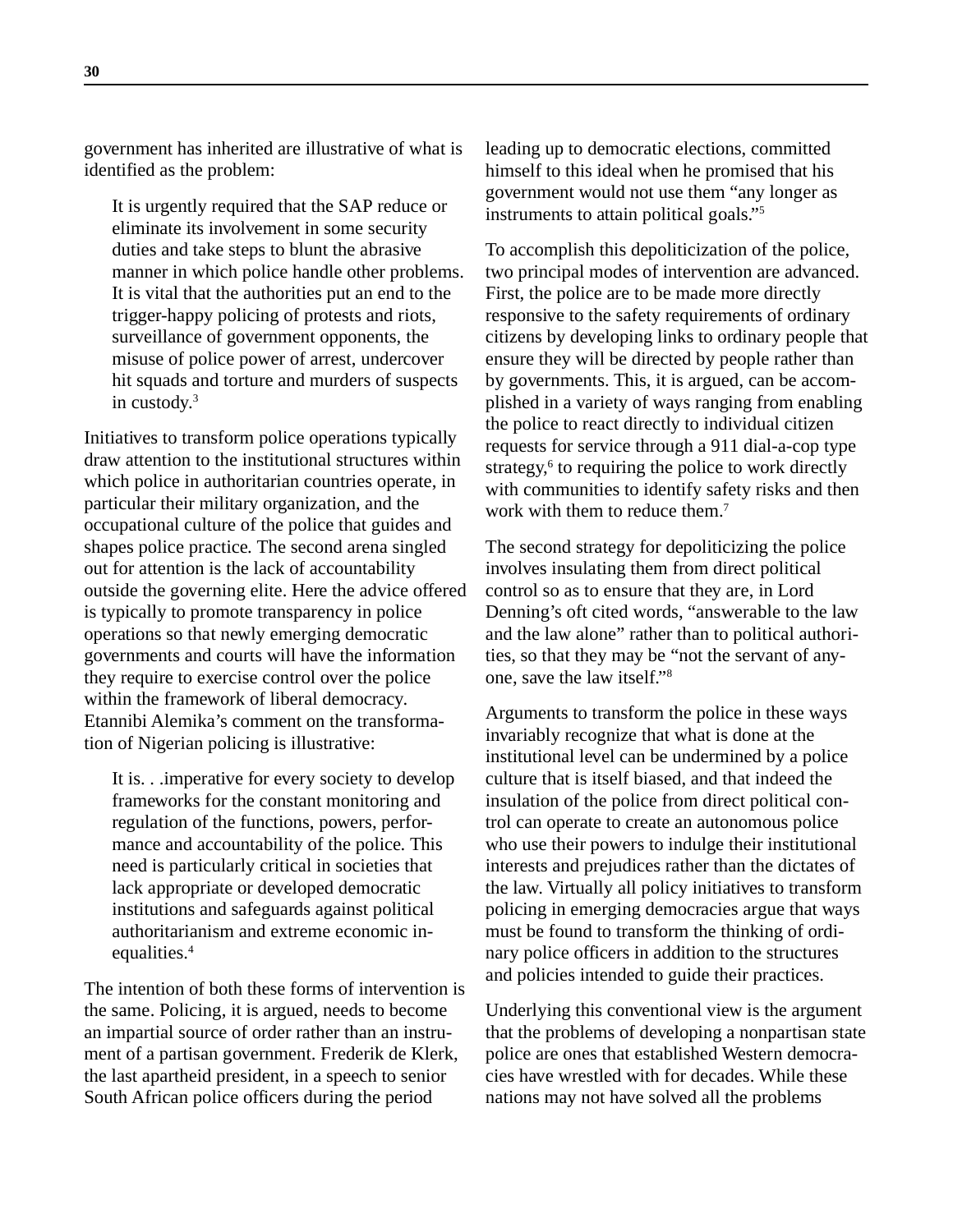associated with developing such a police, they have made considerable progress. As a result, they are well placed to advise those who are just embarking on this difficult road full of potholes and dead ends ahead and help them negotiate the turns they should be taking. In order to share this experience, Western nations are dispatching hordes of analysts and police officers to emerging democracies throughout the world to offer advice on how democratic policing can be established.

At one level this analysis is perfectly fine. It does indeed identify critical issues with respect to state police that need to be addressed and it does make available a shared experience to those who would embark on this path. Furthermore, this is clearly a path that must be negotiated by emerging democracies. They all have state police who will have to be transformed, and the experience of more established democracies will be useful to them if they tackle this task.

The problem with this analysis is not that it is wrong but that it is too limited. It has been developed from a partial view of policing and of governance more generally. As a consequence, it is an analysis that serves to identify some but not all of the challenges and possibilities that confront both established and emerging democracies.

### **A Less Conventional Analysis**

The conventional wisdom rests not only on a restricted view of policing but more generally on a restricted view of governance. The fundamental premise of this account is that governance is and should be a state monopoly. This premise guides and shapes all else. Thus, within this view a democratic polity is one in which state governance is directed by the will of the people, and democratic policing is policing in which the work of the state police reflects this will. Within this conception, policing is conceived as the aspect of governance that is concerned with providing safety and security. Within modern systems of government this task has been assigned primarily to the police.

The conventional analysis accepts these claims and then asks how police can be organized so that they operate in ways that promote safety and security for ordinary people and not simply for a political elite. In the case of developing democracies it asks more specifically how they can move closer to Western nations that are further along this road. This analysis accepts that even established democracies may have some way to go in fully realizing the dream of a democratic police, but it argues nonetheless that as they are farther along this path they do provide a model that less developed nations can and should emulate.

Critical to this argument is the assumption that established democracies are confident that this vision of democratic governance, and policing more specifically, is one to which they are committed. Herein lies the nub of the difficulty with the conventional wisdom. The problem is that people within established democracies are no longer confident that the vision of democratic governance on which the conventional wisdom rests is one to which they wish to remain committed.

It is not that we no longer believe in liberaldemocratic ideals. Rather, we question the liberaldemocratic institutions that we have fashioned to give expression to these ideals. We are no longer confident that our liberal-democratic institutions are achieving what we want of them.

We are in a period of neoliberal transition in which we are seeking to renew our liberalism by renewing its institutions. At the very core of this rethinking is a renewal of our institutions of governance involving a challenge to the assumption that governance should be a state monopoly and more particularly that it should be driven by the expert knowledge of state professionals. Skepticism of state institutions includes skepticism of the police as the institution that should be providing safety and security.

This challenge to our conventional wisdom and to the institutions of liberalism that it takes for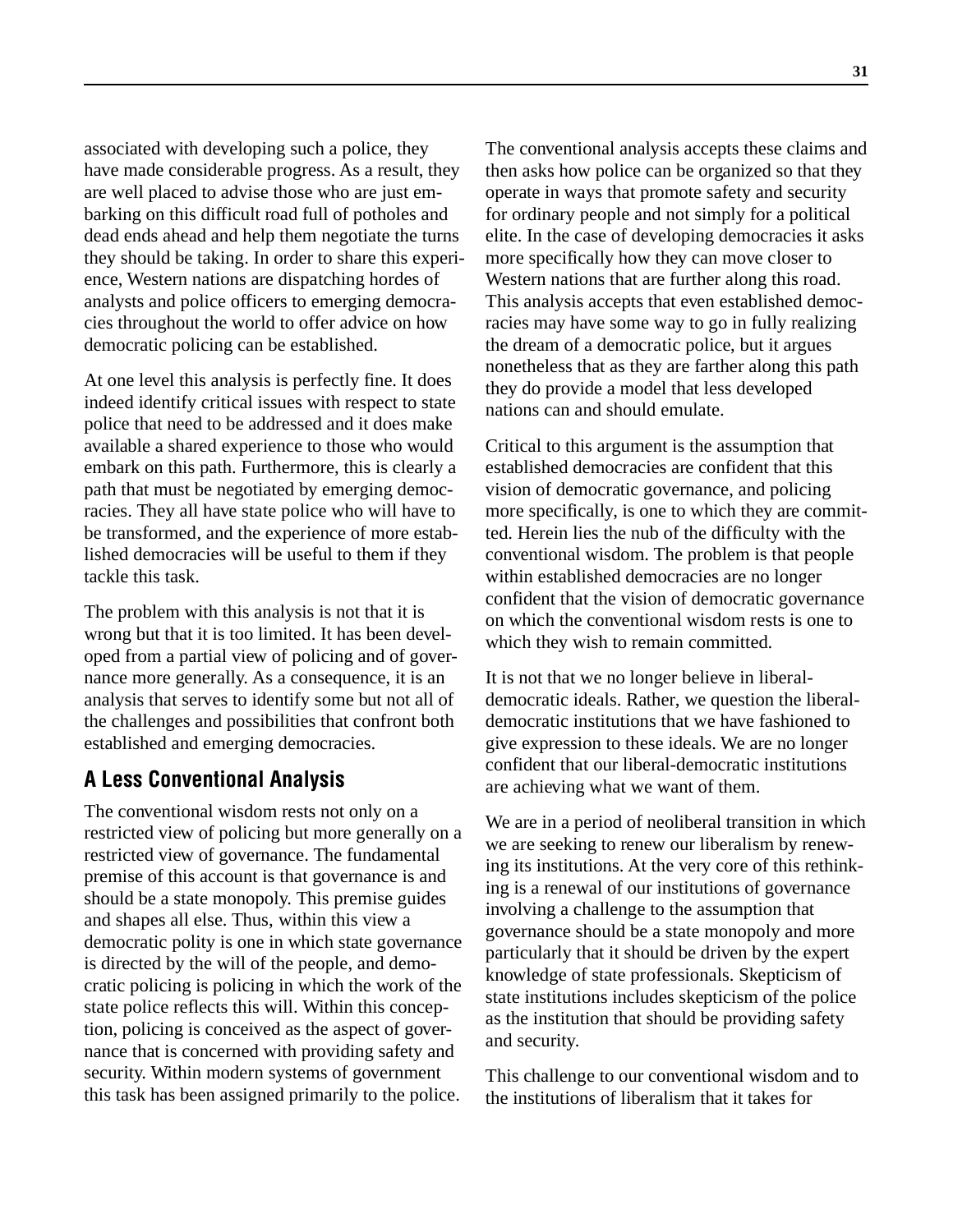granted and defends is taking place most obviously via a widespread polity initiative that argues that institutions of state governance should not be exclusively state based and that they should not depend exclusively on the work and knowledge of experts. Some argue that governance should not simply be the business of professionals but should be everybody's business. People, it is said, should be involved in their own regulation. Peter Drucker says that governance should be taking place through a "social sector" of civil institutions. In arguing for the feasibility of this governmental shift he notes that "almost every other adult" in the United States works at least 3—and often 5 hours a week as a volunteer.<sup>9</sup> This is time and energy that can, and should, be devoted to selfgovernance.

This initiative for a "reinvention of government,"<sup>10</sup> which William Eggers and John O'Leary have recently dubbed a "revolution at the roots,"11 is one that has widespread currency. At the nub of this "revolution" is a questioning of conventional wisdom's premise that democratic governance is governance by the state for the people. In its place the argument being advanced is that for the ideals of democracy to be realized, governance must be reinstitutionalized in ways that will ensure that governing is done more directly by people. Two consequences of this argument are being realized, one more radical than the other.

The less radical version is a new dream of democracy that seeks to make government "smaller, better, and closer to home."12 This argument has been articulated by Eggers and O'Leary in relation to policing. They argue that we will not have realized the ideals of liberal democracy if we continue to think of government and policing as being a state monopoly. "Waiting for governments to make it all better," they argue, "is a losing strategy. People have to become more involved in ensuring their own security."<sup>13</sup>

In expanding on this argument, these authors are careful to point out that they are not advocating

vigilantism. What they propose is what Jane Jacobs has described as "an intricate, almost unconscious, network of voluntary controls and standards established and enforced by the people themselves."14

The language of this rethinking of the institutions of liberal-democratic governance is one of interagency cooperation, local initiative, and publicprivate "partnerships."15 What is maintained is that the work of governing should be devolved to citizens through a process of "responsibilization."16 In this less radical version, devolution is designed to shift control over governance away from the state; government is not seen as "taking a back seat."17 In essence, what is envisaged is a shift in the rowing of government but not the steering.18 This intention is nicely captured by Nikolas Rose and Peter Miller when they speak of neoliberal governance as "rule at a distance."19

Within the policing arena, the most obvious evidence of this partial devolution is found in community policing initiatives that redefine the police as brokers of community resources that mobilize and coordinate. In arguing for this form of devolution, Eggers and O'Leary note:

There is a great deal that government can and should do to improve public safety, but first it must recognize that it needs help. Restoring public safety demands a renewed partnership between the police and the community. Police must reacquaint themselves with the people in the communities they serve, and communities must recognize that the brunt of the task of policing a free society does not lie with the police but with citizens themselves.20

In addition to this form of devolution there is a second form happening without any policy fanfare. This "quieter revolution" is older and more radical in that it involves a devolution not only of the rowing but much of the steering of governance as well. Within the policing arena the most obvious evidence of this development is the "rebirth of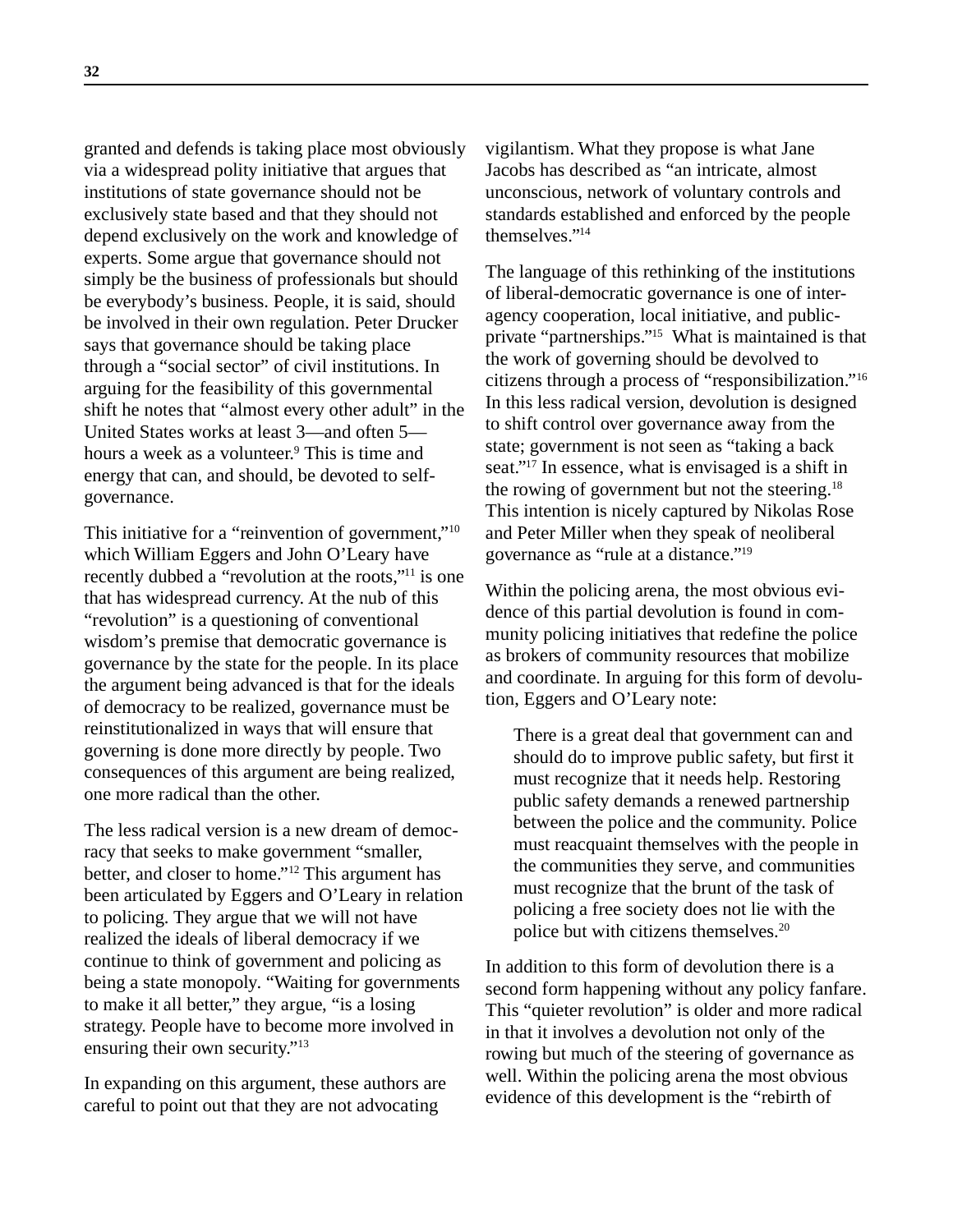private policing."21 Private policing is associated with the growth of what I think of as corporate governments that govern contractual communities. Literally throughout the world, corporate governments are doing many of the things that we think of as the preserve of state governments including, and indeed in particular, the provision of safety and security. Everywhere one looks one finds evidence of new governmental territories that have been called "mass private property" being governed by "private governments."22 Examples of these territories include the gated communities found throughout North America and in many other parts of the world, recreational spaces such as "Club Meds," and what I like to think of as the "industrial Club Meds." These latter territories are often huge spaces that one finds in countries like Zimbabwe, in which tens of thousands of people live and work under the rule of corporate entities that are reminiscent of the great 17th- and 18thcentury trading companies such as the English and Dutch East India Companies and the Hudson Bay Company. In addition to these "real" territories of governance there are a variety of virtual territories governed by corporate governments, such as the corporate entities that govern financial markets.

This corporate regulation not only predates the neoliberal "revolution at the roots," but the shift in the locus of rule is, as I have already suggested, much more radical than the "rule at a distance" forms of governance that are being argued for by neoconservatives. In the case of corporate governance, the role of the state is not one of governing at a distance through the private sector. Rather, the state provides a framework for the regulation of multiple sites of governance. Here the state's role is less one of a player and more one of a referee to ensure that the various private governments are not trampling on individual liberties.

Within this arrangement, sovereignty shifts from the state to private entities, and democratic control shifts from the vote to the market. These communities of governance are, in Drucker's words,

"communities of choice not fate,"23 in which democratic control is exercised through consumer choice rather than through the ballot box, which allows, as he notes, "citizens to vote once every few years and to pay taxes all the time."24 This displacement of sovereignty is leading to the development of new forms of governance that have elsewhere been referred to as a "new feudalism."25

#### **Implications for Emerging Democracies**

Emerging democracies have not been immune from these developments. They too are seeing the emergence of corporate governments within their territories and are being exposed to the neoliberal move to revolutionize liberal democracy through a reinvention of its governing institutions. If we are to speak to emerging democracies about the path that lies ahead of them in a voice that they find convincing, we will have to shift into a key that is not founded on the premises of the conventional wisdom. We are going to have to talk to them about the emerging liberal polity with its network of governing institutions and not simply of a state that pretends that it can and should monopolize governance. We are going to have to talk to them in a voice which recognizes that the Enlightenment dream that grounds the conventional wisdom has been discredited and that a new dream and a new quest to construct institutions realizing it is emerging. Only if we can do this will we speak in a voice that addresses their concerns and one that addresses the foreign policy concerns of established nations that are seeking to operate in a global environment where the old certainty of a stable nation-state system is being rapidly eroded.

Private government is a global phenomenon that reflects the emergence of mass private property, contractual communities, and the "commodification" of governmental goods on a global scale. To speak to the people of emerging democracies in a voice that does not recognize this can only lead to failure both from the point of view of these new democracies and from the point of view of the West.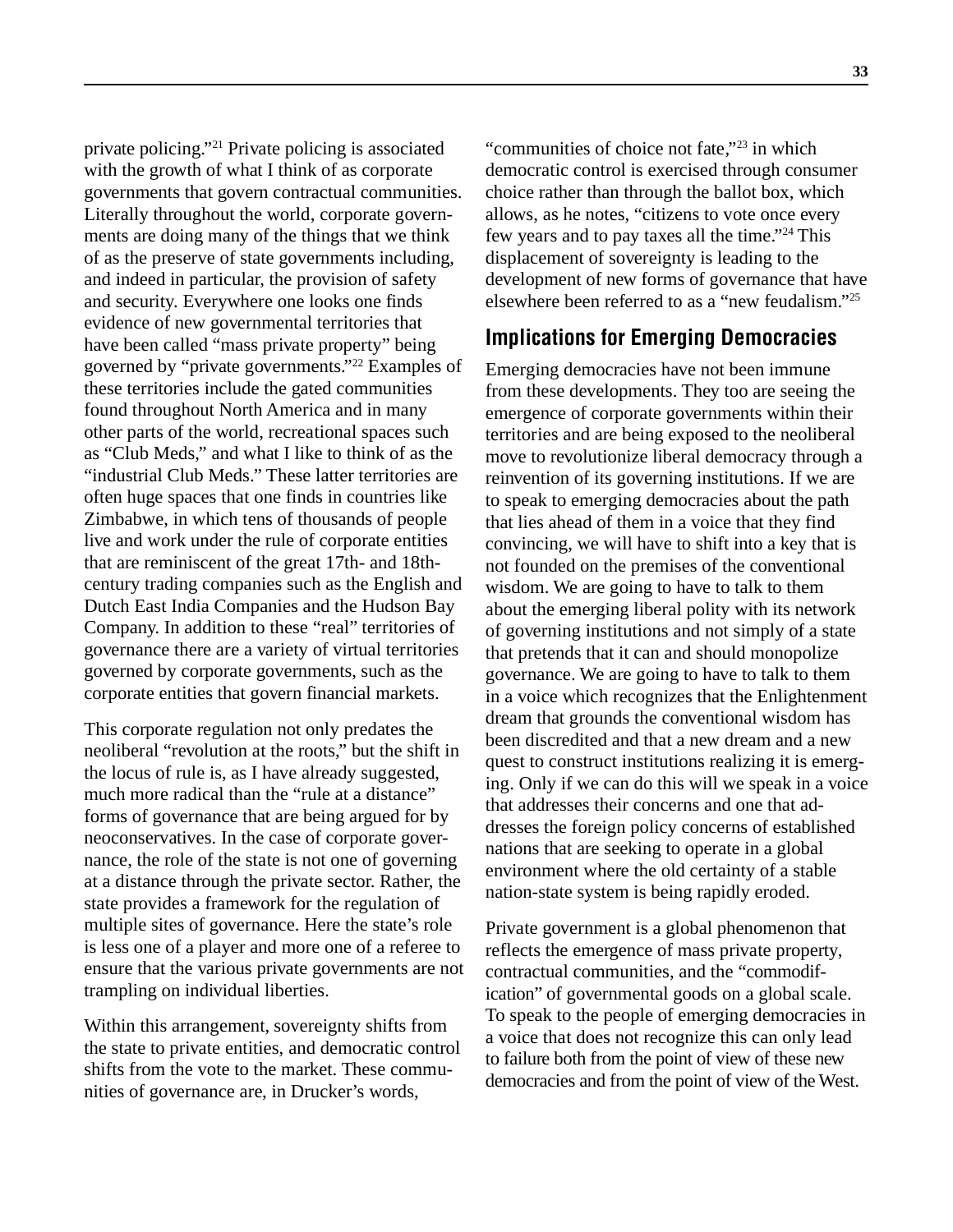The conventional wisdom cannot provide the basis for a sensible foreign policy for any established democracy if it directs attention away from the very loci of sovereignty and governance that should be the focus of their interventions. To focus attention exclusively on the state and its institutions through a lens that sees only what has been and obscures what is emerging is foolish.

## **The South African Case**

This brings me to the work I have been undertaking with others in South Africa through the Community Peace Foundation at the School of Government at the University of the Western Cape. We have sought to promote a vision of reform for policing and for justice more generally that recognizes the devolution of governance being promoted both through the advocacy of a neoliberal philosophy and the emergence of corporate governance. In this work we do not accept uncritically the neoliberal claims that devolution of governance and the commodification of governmental services do indeed promote liberal, democratic values for all.

Our stance in relationship to these developments has two elements. First, we have argued that as these developments are in fact taking place and must be acknowledged and engaged, there is no point in acting as if the old liberal-democratic dream of a state monopoly of government continues to be the guiding principle of established democracies or that this monopoly has not been fundamentally eroded. Secondly, we have argued that while there is much that is worrisome about these neoliberal developments, especially for poor people, there is much in the devolution of governance being promoted by neoliberalism that deserves more than a simple condemnation. We have argued that what is required is not a rejection of the devolutionary tendencies of neoliberalism but rather its construction in ways that will challenge the more undemocratic features of the neoconservative mobilization of this reassessment of classic liberal tenets.

Within the policing field this stance has translated into programs that are seeking to empower communities to operate with the same level of autonomy as corporate governments and to develop a similar level of control and direction over their security as these entities. Our aim has been to explore the possibility of creating a form of "community policing" that shifts both the rowing and much of the steering of policing to communities. To do this we are developing a conception of community policing for poor people that takes its lead from private policing, not state policing. In doing so, we are directly challenging the forms of community policing that seek to institutionalize "rule at a distance" strategies that have been the hallmark of most community policing initiatives in established democracies that have had poor people as their focus.

The conceptual framework guiding this work recognizes two sets of devolutionary strategies in established democracies, one that has provided the corporate communities with control of both the rowing and the steering of policing, and the other that has sought to devolve to poor communities the rowing of policing but not its steering. Our framework identifies this as institutionalizing two sets of governmental institutions under the umbrella of a single set of neoliberal principles—one for the rich and one for the poor. We regard this strategy as a critical feature of the neoconservative response to neoliberal thinking.

In challenging the established vision of community policing that police in established democracies are promoting and that they are exporting to emerging democracies, we are seeking to provide an alternative to the neoconservative agenda within policing and to use this as the basis for building a conceptual and normative platform for promoting alternative forms of neoliberal governance.

The strategy we have adopted in South Africa in light of these considerations has four related components: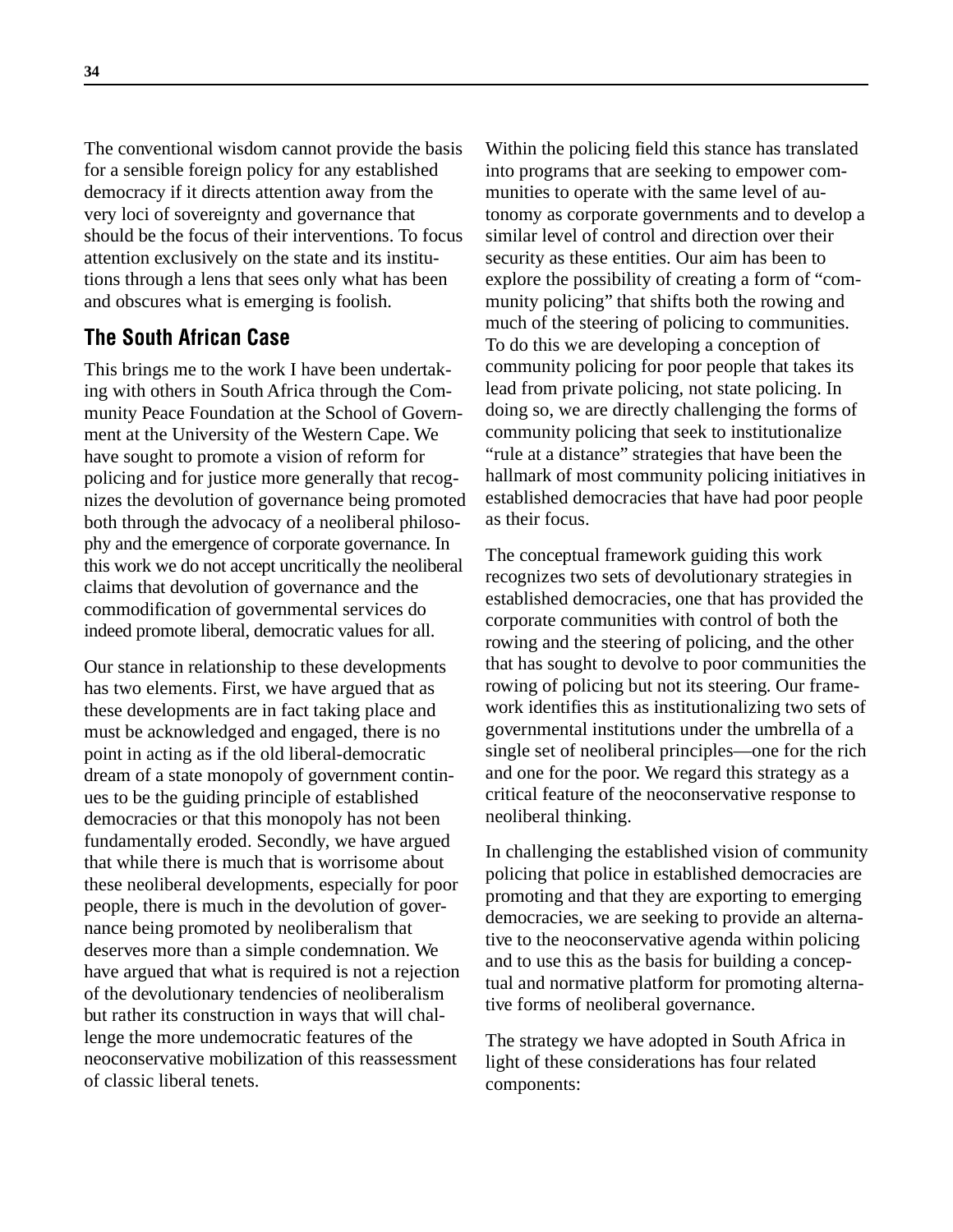- Seeking to reshape the police in ways required by the conventional wisdom through retraining and enhanced accountability.
- Engaging the state in ways that will provide for a relocation of control over tax revenues in a manner that will provide blacks with purchasing power.
- Establishing blacks as powerful customers with ability to control their security.
- Striving to do this in a manner that will keep currency in the present South African political climate.

This strategy has been pursued on two principal terrains. On the one hand, the Community Peace Foundation has sought to reshape the legislative framework that will govern policing in the new South Africa. On the other, it has sought to discover new institutional arrangements for policing. I will briefly outline our work on both these terrains.

At the legislative level our work has, to date, focused primarily on the new interim Constitution and the new Police Act. At this level our concern has been both with establishing legislative directions that will take the state's security budget out of the direct control of the police and with creating mechanisms for making police work more transparent.

With respect to both the Constitution and the Police Act, we have lobbied, with some success, for transparency mechanisms that will permit what the police do to become visible. A key component of this has been the establishment of citizen boards at the station, the regional, and the national level. While these provisions go further than those of most Western countries in the extent to which they provide for citizen involvement at the station level, they do not require any particular comment here, as they follow closely the logic of the conventional wisdom.

Where our initiatives at the legislative level have tended to depart from the conventional approach is in respect to the way in which responsibility for security and policing have been assigned. We successfully persuaded the multiparty forum that drafted the interim Constitution to accept a legal framework that distinguishes between the provision of security and the provision of police. This resulted in provisions in the Constitution that enable the establishment of laws that will give at least part of the budget for security to local levels of government, Local governments can use these funds to buy policing resources either from the state police or elsewhere. This is a strategic move designed to enable the placement of state resources in a location where they can be mobilized to empower blacks as consumers of security. Our objective has been to place policing resources at the lowest level possible within the state.

The model we have considered proposing is a modified version of the Canadian arrangement whereby the Federal police can be hired by other levels of government contractually to meet their legal responsibilities to establish police departments. The modification we envisage, and it is a crucial one, is that local governments in South Africa will not be required to set up police departments but will be required instead to fund initiatives that will provide people within their jurisdiction with safe and secure places in which to live and work. These initiatives may or may not involve the national police.

In our view the national police should have as its principal function the application of physical force within the rule of law. Our position is at odds with developments within community policing that have led to an enormous expansion of the police role. This expands rather than reduces police ownership of policing. While *policing* should not be conceived in terms of the application of nonnegotiable physical force, the *police* role should be conceived in these terms. In taking this stance, we are adopting the classic Weberian position and the position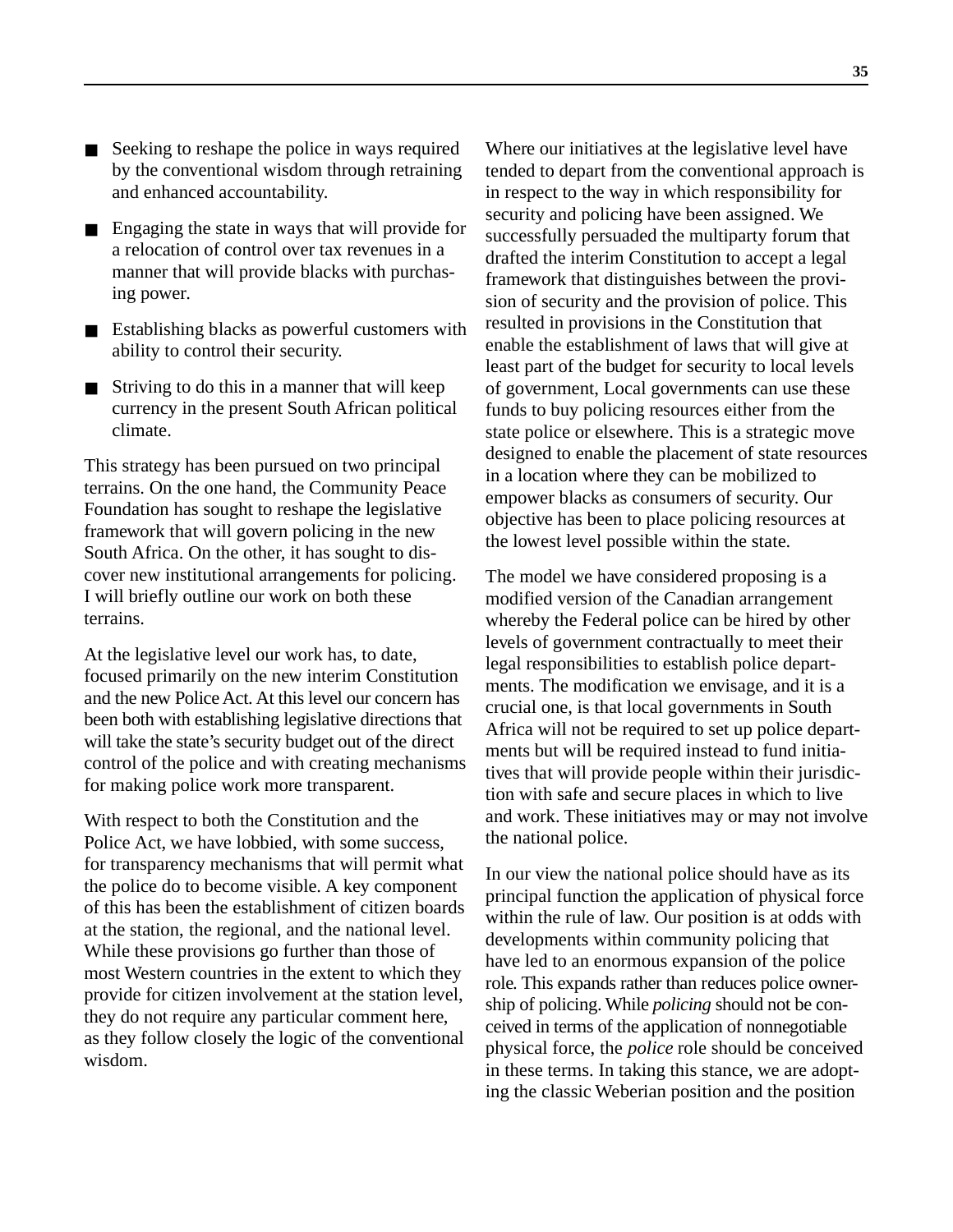of a number of contemporary state theorists who believe the state should monopolize physical coercion. This position is particularly necessary in South Africa where the widespread use of coercion by private entities has been a major problem. It is, however, a principle that we believe is relevant to any attempt to support and extend networked policing in a manner that will enhance security for all who share a territory.

This legislative work is taking place in conjunction with research designed to discover institutional structures that permit poor people to access tax revenues in a manner that will enable them to become customers. Our thinking here has been influenced by work within the housing arena in which the emphasis is also on finding ways of permitting poor people, and particularly groups who constitute themselves as a community, to function as customers rather than simply as recipients of professional expertise over which they have no control. With the rich it is the customer who controls the housing budget and decides what will and will not be built. With poor people this is not the case. Poor people are clients of experts, not customers assumed to have the expertise necessary to make informed choices.

The empowerment that market relations can provide can only be accomplished within the security arena if the above analysis is correct and if solutions can be found to the following problems:

- Identifying communities that share interests.
- Stressing the need for these groups to develop the skills and knowledge required to operate as demanding customers of security services.
- Devising some scheme to provide poor communities with access to buying power. Within the legislative framework we have devised, this means finding a way to turn the tax revenues available to local government into purchasing power that can be deployed at the level of specific groups.
- Doing all in a manner that is consistent with the municipal government's responsibility to facilitate the provision of security—the backbone of our legislative framework.
- Empowering black people to become powerful customers within a context that recognizes the police responsibility for the exercise of nonnegotiable physical force and their responsibility to preserve the state's monopoly of force.
- Empowering black people to engage and reap the benefits of problem-solving, risk-focused policing if security is to be provided.

We are still a long way from having models that meet these requirements. We are, however, making progress. At present we are working at developing two institutional arrangements that we hope will provide a core around which we can build. The first concerns the development of institutions whose job it will be to meet municipalities' responsibilities for enabling local communities to lead safe and secure lives. To accomplish this we are developing what we are calling Safety Centers as institutional sites of these responsibilities. We envision that these centers will be situated at the neighborhood level. Their task will be to locate groups that require security—women's groups, businesses, residential groups, sports groups, youth, and so on—and to create dialogical forums within which they can meet and discuss how their security is to be accomplished.

These forums constitute the second set of arrangements we are exploring. We have conceived of them as "triangles of security" that will always involve three principal parties—interest group representatives, a police representative, and a Safety Center representative. The intention is that these persons will work together within these forums to develop plans for policing that will benefit the group.

We are experimenting with two ideas to avoid the problem of the community component in this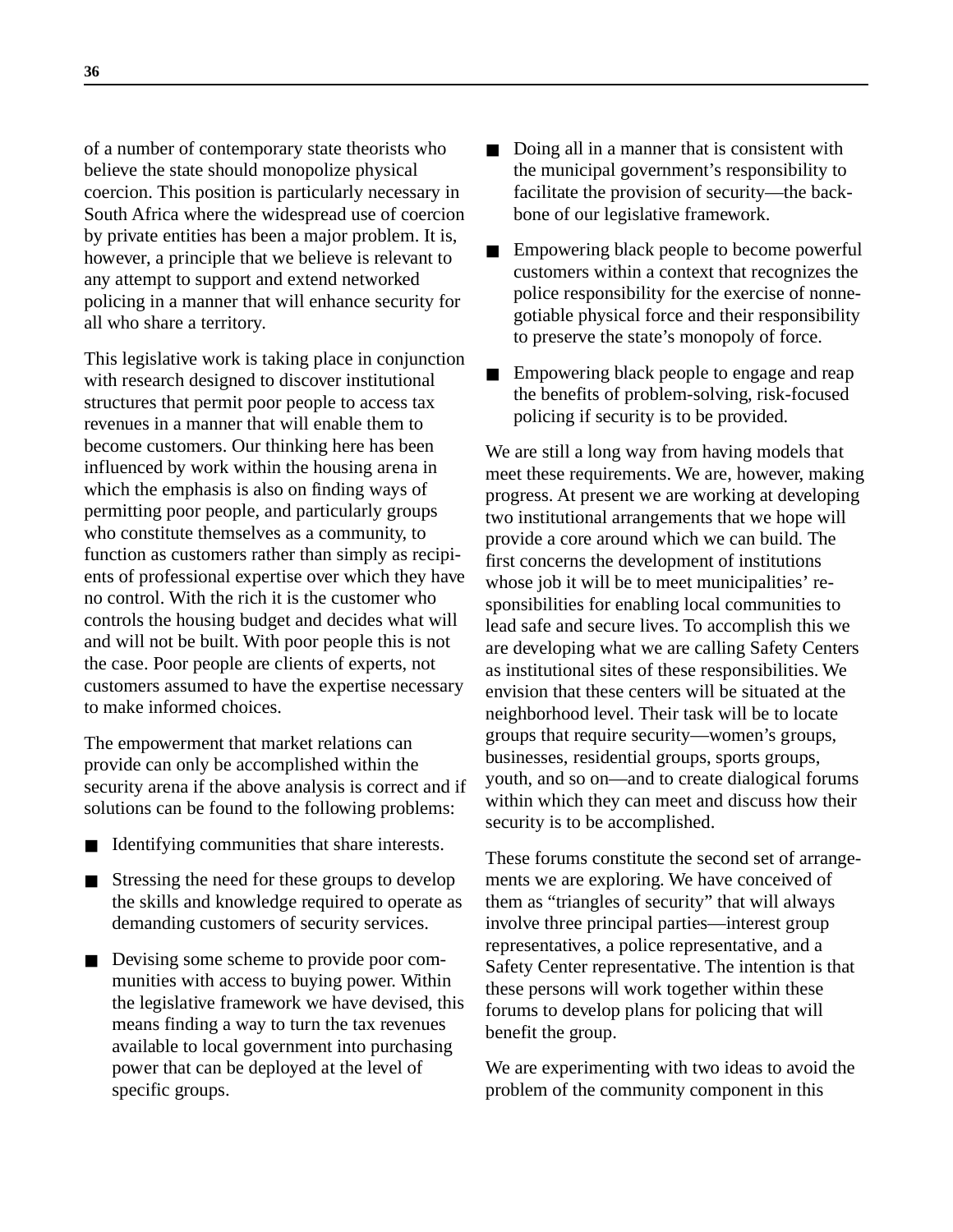triangle being overwhelmed by the other two parties. The one involves ensuring that interest groups meet together, before they participate in such forums, in workshops to develop plans that they will present at the forums. We are also looking for some mechanism that will establish an onus on the other two groups to accept these plans unless they violate some set of guiding principles and minimum standards of safety. One way of accomplishing this and dealing with disagreements that might arise would be to build in some sort of appeal process. The next step is to find a way of bringing these plans together as part of a larger municipal plan. We have yet to tackle this issue.

We are unclear as to how to fund the plans developed through these dialogical forums and how to keep operational control at a local level. One idea we are considering is establishing well-funded corporate entities at the Safety Center level, controlled by a local board, to manage the budgets, locate and contract for resources, and so on. These corporate entities would have the ability to operate effectively as powerful customers within the security market. They would act on behalf of persons living in the small geographic areas for which Safety Centers are responsible. One idea for holding these corporate entities accountable to the communities they are required to serve would be to establish regular meetings with people in the area. These meetings would operate in a way similar to shareholder meetings in nonprofit companies.

In developing these plans and ideas we are working in two ways. First, we are examining local initiatives, of which there are many in black South African towns. Second, we are constantly organizing workshops with a whole variety of people and organizations to discuss and respond to our ideas. Once we have established plans that we think might work, we intend to develop pilot projects that will work in conjunction with local community groups. Exactly what the final institutional arrangements will look like will depend on what

transpires in these processes. While we are a long way from finality, we are confident that we are on the right track and will make considerable progress in reinventing policing to give blacks substantial control over their security arrangements. Our hope is that the process of dialogue on which our work is based will provide us with the ideas needed to develop structures that will:

- Define policing in terms of the networking of a range of resources not limited to the actual or potential capacities of the state police.
- Establish a system for allocating tax revenues to local communities that will enable them to participate effectively in a market for security.
- Radically decentralize control over policing in ways that will shift control over policing out of the hands of the police and into the hands of the people who require security.

#### **Notes**

1. For Spain, see Macdonald, Ian R., "Spain's 1986 Police Law: Transition From Dictatorship to Democracy," *Police Studies*, 10(1), 1987:16–22; and Morn, Frank, and Maura Toro, "From Dictatorship to Democracy: Crime and Policing in Contemporary Spain," *International Journal of Comparative and Applied Criminal Justice*, 13(1), Winter 1989; for South Africa, see Weitzer, Ronald, "Transforming the South African Police," *Police Studies*, 16 (1993):110; for Nigeria, Alemika, Etannibi E.O., "Colonialism, State and Policing in Nigeria," *Crime, Law and Social Change*, 20 (1993):187–219; and for South Korea, see Young Lee, Soon, "Morning Calm, Rising Sun: National Character and Policing in South Korea and in Japan," *Police Studies*, 13(3), 1990:91–110.

2. Bayley, David. "A Foreign Policy for Democratic Policing," *Policing and Society*, 5 (1995):79

3. Weitzer, 110.

4. Alemika, 189.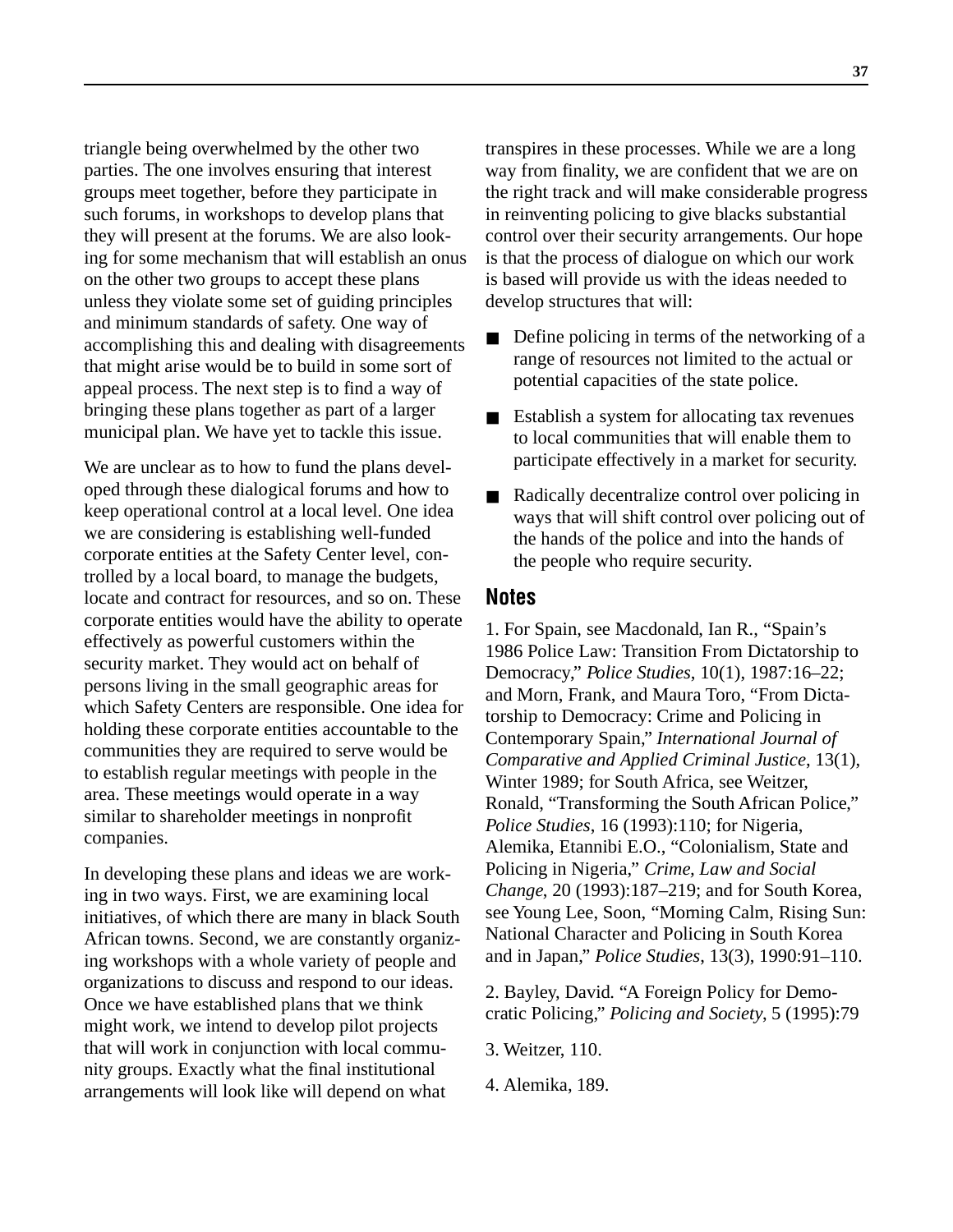5. *Sunday Times*, January 28, 1990.

6. Bayley.

**38**

7. Sherman, Lawrence W., "The Police," in *Crime*, ed. James Q. Wilson and Joan Petersilia, San Francisco: Institute for Contemporary Studies, 1995.

8. *All England Reports* 763, at 760, as quoted in Johnston, Les, *The Rebirth of Private Policing*, New York: Routledge, 1992.

9. Drucker, Peter F., "The Age of Social Transformation," *Atlantic Monthly*, November 1994:76.

10. Osborne, David, and Ted Gaebler, *Reinventing Government*, New York: Plume, 1993.

11. Eggers, William D., and John O'Leary, *Revolution at the Roots: Making Our Government Smaller, Better, and Closer to Home*, New York: Free Press, 1995.

12. Ibid.

13. Eggers, William D., and John O'Leary, "The Beat Generation: Community Policing at Its Best," *Policy Review*, 1995:4.

14. Cited in Eggers and O'Leary, "The Beat Generation," 4.

15. Garland, David, "The Limits of the Sovereign State: Strategies of Crime Control in Contemporary Society," *British Journal of Criminology*, 36 (4), Autumn 1996:453.

16. O'Malley, Pat, "Post-Keynesian Policing," unpublished paper, 1994.

17. Garland, 454.

18. This metaphor is cited by Osborne and Gaebler.

19. Rose, Nikolas, and Peter Miller, "Political Power Beyond the State: Problematics of Government," *British Journal of Sociology*, 43(2), 1992:172–205.

20. Eggers and O'Leary, "The Beat Generation," 4.

21. Johnston.

22. Macauley, Stuart, "Private Government," in *Law and Social Science*, ed. L. Lipson and S. Wheeler, New York: Russell Sage Foundation, 1986.

23. Drucker, 76.

24. Ibid.

25. See also Elkins, David J., *Beyond Sovereignty: Territory and Political Economy in the Twenty First Century*, Toronto: University of Toronto Press, 1995.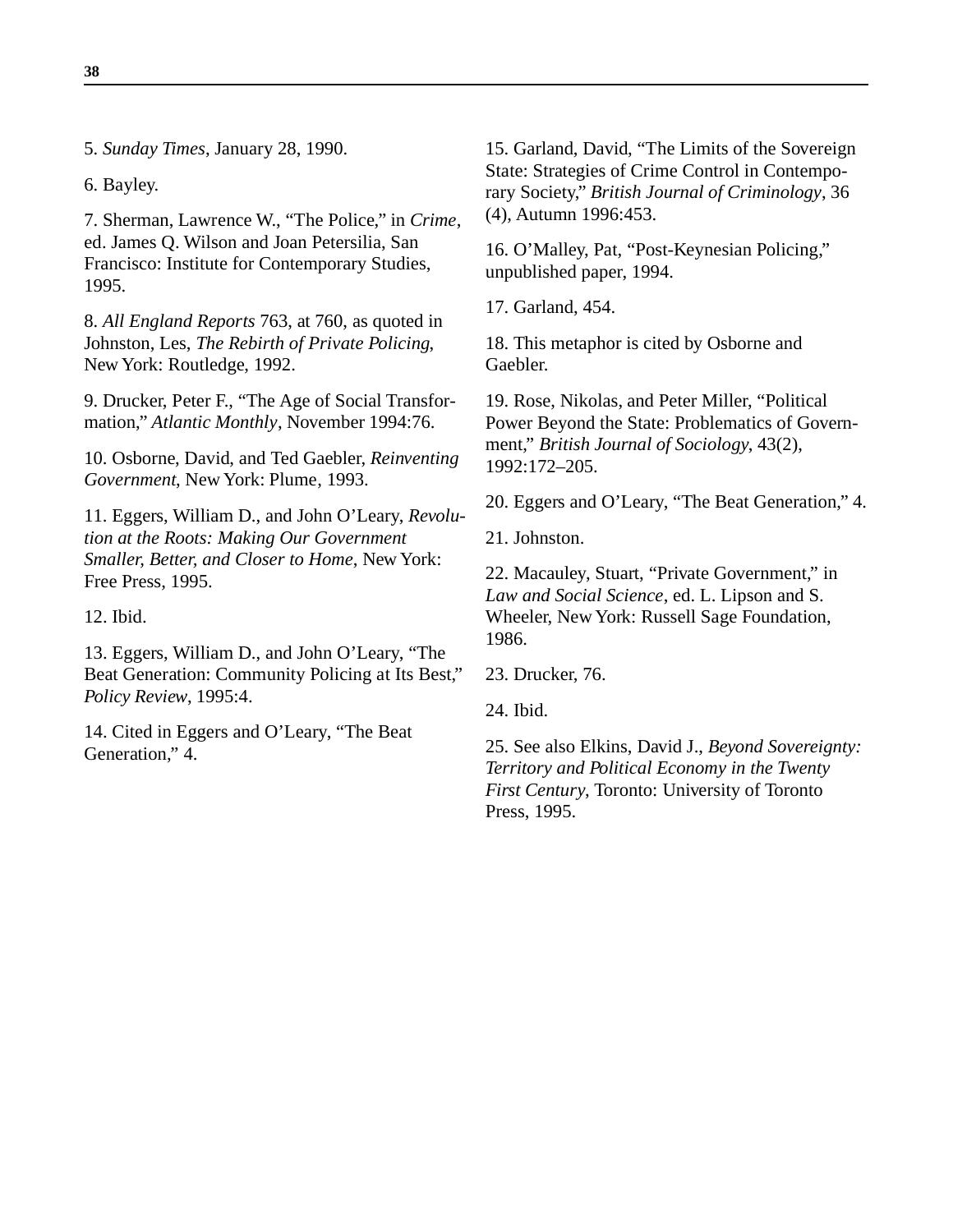# **Reflections on Day One: Strategic Implications**

*by Michael Smith*

Today our task is to explore how knowledge about policing might most usefully be transferred to emerging democracies. I've been asked to review our discussions up to this point, as they bear on the strategic matters we are to take up today. As my reflections have a primitive appearance, even to my own eye, I am reassured to remember the charge given us yesterday by Ambassador Robert Gelbard and Jeremy Travis: This is the beginning, not the end, of a collaborative exploration of these matters.

My reflections are shaped, of course, by my own experience of "technology transfer." Limited though it is, I think it proper to disclose it. Some years ago, encouraged and financed by several private foundations and the U.S. Department of Justice, the Vera Institute of Justice worked with criminal justice officials in central government and at the local level in England, France, and the (then) Federal Republic of Germany. The object of this work, for which I had principal responsibility, was to bring to bear in those countries the techniques developed and the lessons harvested by the Vera Institute from a couple of decades' engagement in reform of U.S. police, court, and correctional practices. There was a healthy appetite there for the practical and technical knowledge we had drawn from our work here, but our European clients were too eager for us to help them replicate U.S. reforms in contexts we understood imperfectly at best. And we were too willing.

While some of these transfers worked reasonably well from the start, and while all of us who were posted abroad to assist in the replications learned a lot about our own system by looking back at it through the lens of these experiences, we were, in

effect, just guessing about what in our experience was likely to be useful to our foreign hosts. In time, that led us to amend our approach to the task. We began identifying (mostly) young officials who seemed to have the passion and capacity for reform of their own criminal justice systems, and we began bringing them to the States to work alongside us here. We had confidence that if our initial judgments were right, our handpicked guests would learn a lot more about how to do this kind of work in their setting by watching us struggle in ours. I think we were right. They were far better positioned than we to find what was relevant to their problems, to draw productive analogies to their own circumstances, and to take home techniques and practical lessons that they could apply more creatively than we could. Certainly, those we recruited into this endeavor, who came to the States for several months, did a better job of it when they went back than those we tried to help directly when we were abroad.

Now I recognize that I am reporting only my own experience, and I hasten to acknowledge that the countries with which Vera was concerned were not emerging democracies. But after listening to yesterday's discussion, it occurred to me that we in the United States are too quick to think of ourselves as the only (or best) agents for transferring to others whatever knowledge we have that might promote and sustain democratic institutions abroad. We, and our friends in the emerging democracies, might work a better transfer of our knowledge if we were to facilitate their direct exposure to our practices (good and bad) and if we were to encourage them to judge the value of what we may or may not have learned about these matters here.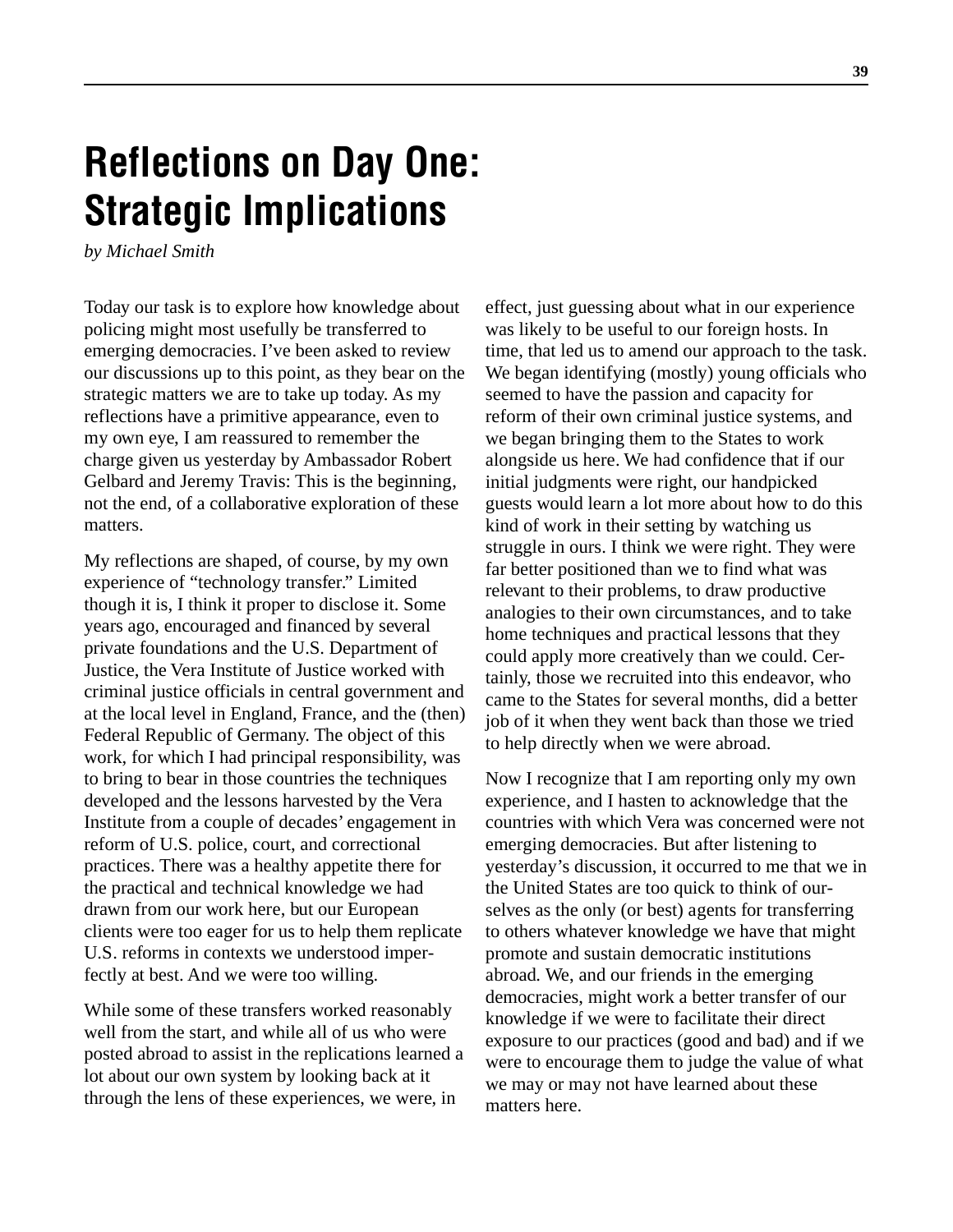Let me now touch on a few of the points made yesterday that could help frame today's discussion. Philip Heymann started us off in a direction I at first found puzzling, because he didn't seem to be talking about emerging democracies in particular, and he wasn't talking about policing in particular. As the day wore on, I think I began to understand why he took that broader view, and why he insisted on our being "impatient" and using muscle (when we have it) to push for democratic policing everywhere. In his view, it is in our national interest to promote and sustain strong democracies abroad, and strong criminal justice systems are essential to strong democracies. Strong criminal justice systems are essential, he argued, because government institutions lose popular support if they cannot do a reasonable job of public safety, and because a criminal justice system that is corrupt or grants immunity to the powerful cannot long enjoy the popular support that effective delivery of public safety requires.

I came to understand that Phil was demanding what Paul Chevigny identified as "rule-of-law policing"—a phrase I think we found more fitting than "democratic policing." But as the morning wore on, Phil's insistence that rule-of-law policing be at the core of U.S. engagements with criminal justice systems abroad became a potential source of conflict within our group. (Actually, that conflict rose pretty quickly—I just didn't see it the first time around.) Someone pointed out that we don't have enough Federal agents to protect our children from Eastern European thugs—unless we form partnerships with law enforcement there. From one point of view, those partnerships can't wait for the emergence of democratic or rule-oflaw policing in Eastern Europe.

I began to realize that the subject matter of our meeting had something to do with what ought to be the shape of U.S. law enforcement interventions in foreign countries—whether they be emerging democracies, declining democracies, fledgling democracies, or whatever. What ought to be the

shape of our impatient, muscular interventions when a short-term domestic law enforcement interest is in conflict with our insisting on rule-oflaw policing (and, presumably, with our long-term interest in stable democracies)?

I don't think we had a frank discussion of this question, and I am left unsatisfied by yesterday's suggestion that this conflict, if it arises, is bureaucratic and not substantive. Among the things we might usefully do today are:

- Better understand conditions that require a choice to be made between our short-term law enforcement and our long-term strategic interests.
- Specify who should make the choice.
- Identify the principles that ought to guide the choice.

The likelihood of such conflict arising ought not to stop us from trying to be helpful to other nations by making available what we've learned about effective policing in a democratic society. I suspect we are in some way embarrassed by the fact that from time to time we will trade long-term interests in something as obviously "good" as democratic policing or rule-of-law policing for some shortterm interests that can't be ignored but don't have as nice a ring to them. I am pretty sure it would help our conversation for us to be a little more open about this.

Clifford Shearing's presentation took us on a trip around some very different territory, though I think what he actually said fit remarkably well where Phil left off. That is, because the institutions that generate public safety are not exclusively and maybe not even principally institutions of the state, then some of our dearly held propositions about the importance of the police and of the criminal justice system need to be questioned. If I understood Clifford, that questioning is itself central to what we ought to be sharing with those in emerging democracies who are struggling to generate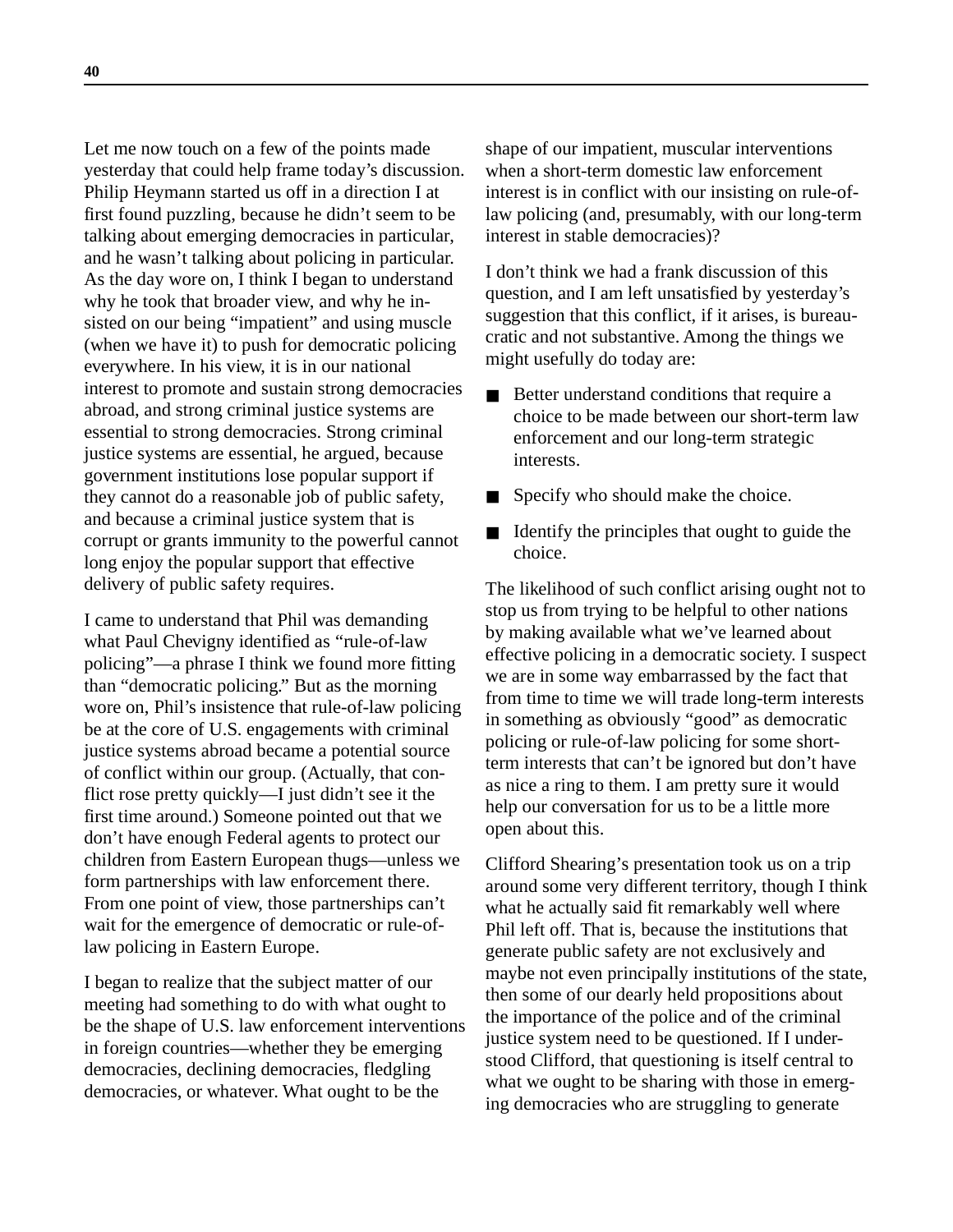public safety as a foundation on which to build institutions of democratic government. He also opened the door for a conversation about community policing and problem-solving policing matters which Phil said he was *not* going to talk about but which are very much on the minds of U.S. police personnel today.

As I thought about how undiscovered is most of the territory that lies through the door Clifford opened, I recalled a helpful remark Carl Klockars made at some point in yesterday's proceedings. In this country, he said, we do not really understand very well how we produce public safety or who plays what role in producing it. As a consequence, he pointed out, we are somewhat mystified by our successes.

Of course, we seem to understand it well enough to do it rather well sometimes, and to try to reform it (as police officials are now trying to do across the land). But perhaps we don't yet understand our successes at the level that would be appropriate if we were to try to teach others what we know another reason for at least the appearance of humility when offering help in emerging democracies.

Those are some of my reflections. Perhaps they reveal no more than my unfamiliarity with a conversation that seems to have been going on for a long time within the Federal agencies represented at this table.

But reflection, which was required of me, led me to try to fix a meaning for the stated subject matter of our meeting. Is there an assumption that, for example, policing or the form of it can produce democracy or frustrate the production of it? It may be that the latter is true, but it is hard to see how the former could be true. That is, policing, or changes in it, can operate to undermine democracy in all the ways Phil suggested at the head of our conversation. But can it produce democracy? That seems unlikely to me for the same reasons we now question the extent to which policing can produce safety. Policing is powerful, but maybe not that

powerful. A more modest goal for our own policing might be to facilitate and defend the nongovernmental, safety-producing process that Clifford Shearing referred to. Abroad, we might similarly try to facilitate the emergence and defend the practice of policing that doesn't interfere with the development of democracy. It might be wiser to try for policing that is not incompatible with democracy rather than try for policing that will somehow produce it. If so, we should be assisting the development of policing that is perfectly neutral with respect to all political questions, including questions of the pace and type of democracy that might be emerging.

One final point: I was very grateful to David Bayley yesterday for his timely story about the transfer of Japan's Botan technology to Singapore, because it reminds us of how long it takes to do any of these things. Seven years—which, as I remember, was the timeline for the Botan reform in Singapore—sounds about right for a successful technology transfer. It certainly conforms to my own experience, about which I spoke a few minutes ago. It *should* take that long for effective intervention to reform another jurisdiction's law enforcement methods, even for such a relatively simple (though potentially powerful) intervention. (If it were easier and quicker, we would wonder whether it really represented a reform, or a reform of anything important.) It occurs to me that David's story is welcome as well because it reminds us that we should not be surprised to hear that successful transfer of the Botan seems not to have much advanced the emergence of democratic institutions in Singapore.

In sum, I didn't come away from yesterday's discussion thinking the United States should stop trying to help in this field—only that we need to be modest in the way we go about it and modest in our expectations of the likely effects of our interventions over time. That leads me back to where I began these remarks, but now with a sharper question on my mind. If we are interested in the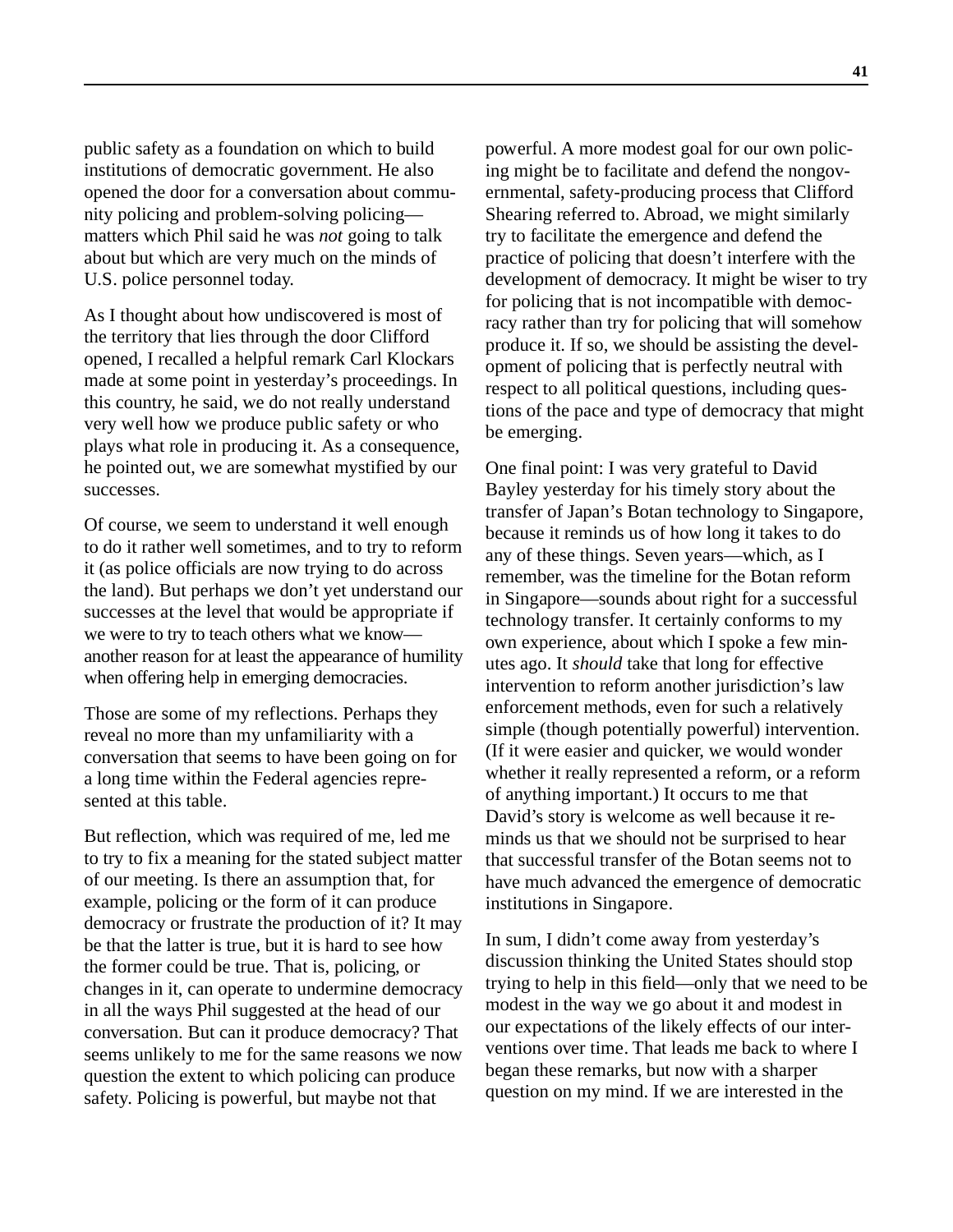long-term development and stability of democratic institutions abroad, which surely we are, and if we believe that the style and quality of policing have some relationship to that ambition, which none of us questioned yesterday, then why are we not spending more time looking for individuals whose own ambitions and capacities suggest they could use our experience well in their efforts to accomplish such things in their own countries? Why are we not devoting more effort to bringing them here, in capacities that permit them to learn, at their pace, the things that, in their own view, they need to learn? Why do we spend so much effort sending folks from here over there, to offer a menu of things we think might be relevant to folks whose circumstances we barely understand?

#### **Questions and Answers**

**Q: Norval Morris.** Thank you, Michael. I have a question I want to ask you and others too—not a major one of your points, but quite an important one to me. Is the proper question "Can policing produce democracy?" or is it slightly different? Is a criminal justice system with the values that Phil offered essential to produce democracy?

**A: Michael Smith.** A stronger proposition, it seems to me, is that a criminal justice system (particularly, a style of policing) that doesn't respect democratic values, that isn't prepared or capable of either producing public safety or bringing to justice those who with impunity violate the law, makes it very difficult for democratic institutions to develop and thrive. Not least because of the corrosive effect such a criminal justice system has on the trust and confidence that individuals have in their governmental institutions. The other way around, though, just doesn't strike me as plausible. It seems to me unimaginable that one could produce the political habits and institutions of democracy by reforming policing operations (or even a criminal justice system) in a jurisdiction lacking those habits and institutions. That just doesn't make sense to me.

**Q: David Bayley.** Michael, I wanted to reflect a bit on your idea about where we do this training and why here rather than abroad. I am attracted by that notion. It seems to me, however, that your recommendation is more than simply moving the site of training. I think what you are saying is that American training tends to be very didactic and it also tends to be very pretentious. It doesn't matter where we do it—whether we do it here or do it abroad. We tend to say the United States does democratic policing, we do it the following ways, and here they are.

What is really important is that wherever we do this we have got to stop and we have got to understand. This is tough to do because to some extent this business of creating democracies through police reform is a holy cause. We have got to realize that we must create a dialogue here between the people in these countries and ourselves in which we examine if what we are doing is truly both as effective and as democratic as we think.

You suggest to me that the people who might help in this business of foreign training are not exclusively the appropriate people and that this dialogue to some extent needs to be mediated by area experts and people on our side who are familiar with how the institutions of law enforcement in our society evolved. I think it is that kind of openness you are asking for, and we have got to do it every place.

**A: Michael Smith.** I hear all that. I guess I was speaking without much precision about several things. One was that I believe it likely that contributions from our experience to the development of rule-of-law policing and democratic institutions abroad through police reform are most likely to occur when imaginative, inspired, creative, smart people from such jurisdictions come here and take what they can from our experience and practice. Our job then becomes one of being open to those inquiries and helping them become specific.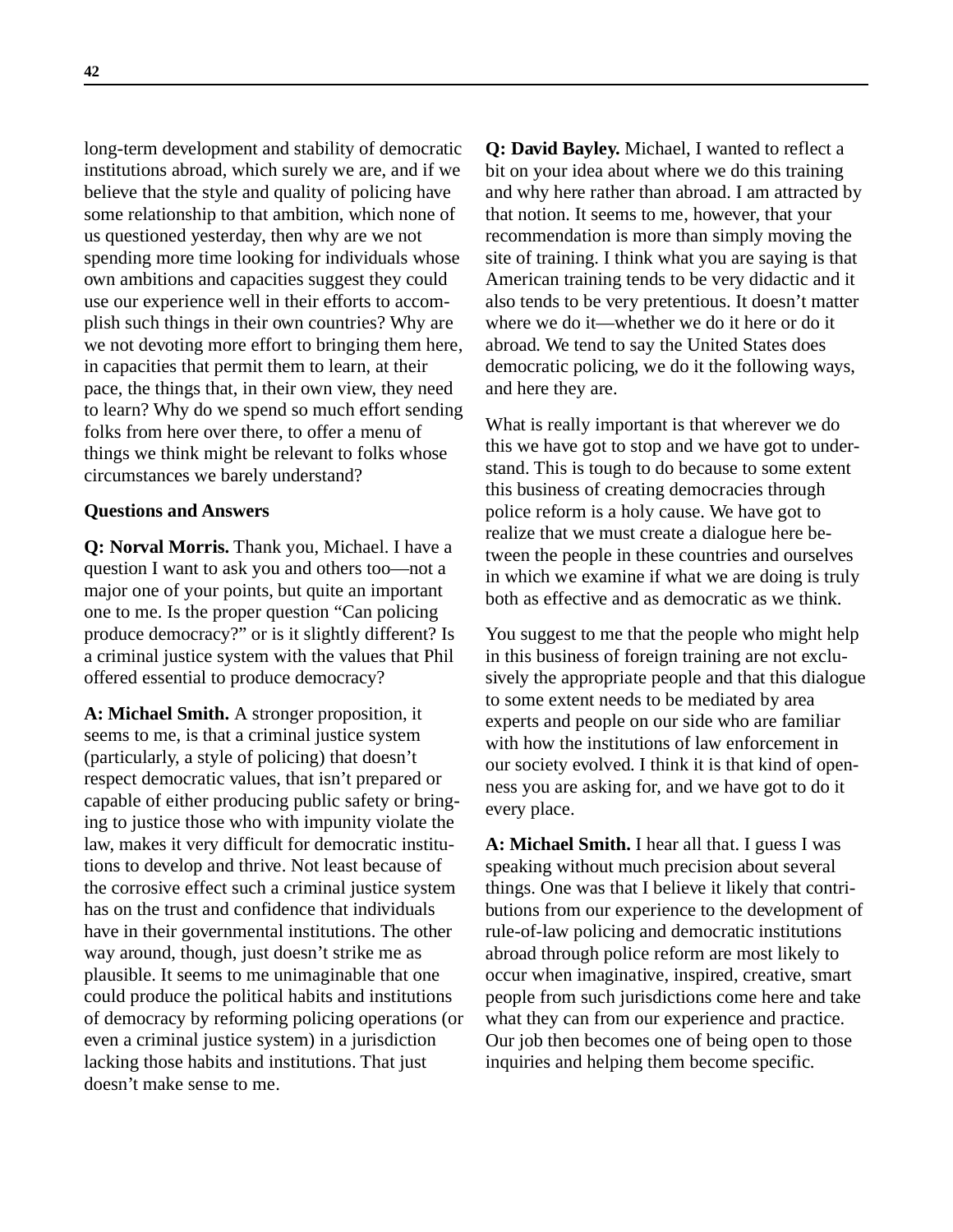Also, when I asked why we don't spend more energy bringing people here to learn, I was trying to point back to the potential tension between long-term U.S. interests in developing stable democracies with strong criminal justice systems and our short-term law enforcement interests. What might be given up if we brought people here rather than send people there? There are several possible reasons for not bringing them here. One is just simple pretentiousness, but I don't think it is that simple. It occurs to me one of the reasons might be that sending our law enforcement personnel there serves our short-term local law enforcement interests. Although the primary assignment might be to train others in our ways, being there affords opportunities to form partnerships with them. Again, this suggests to me that we should separate these two U.S. interests, think of them as separate, and deal with the conflicts if and when they arise.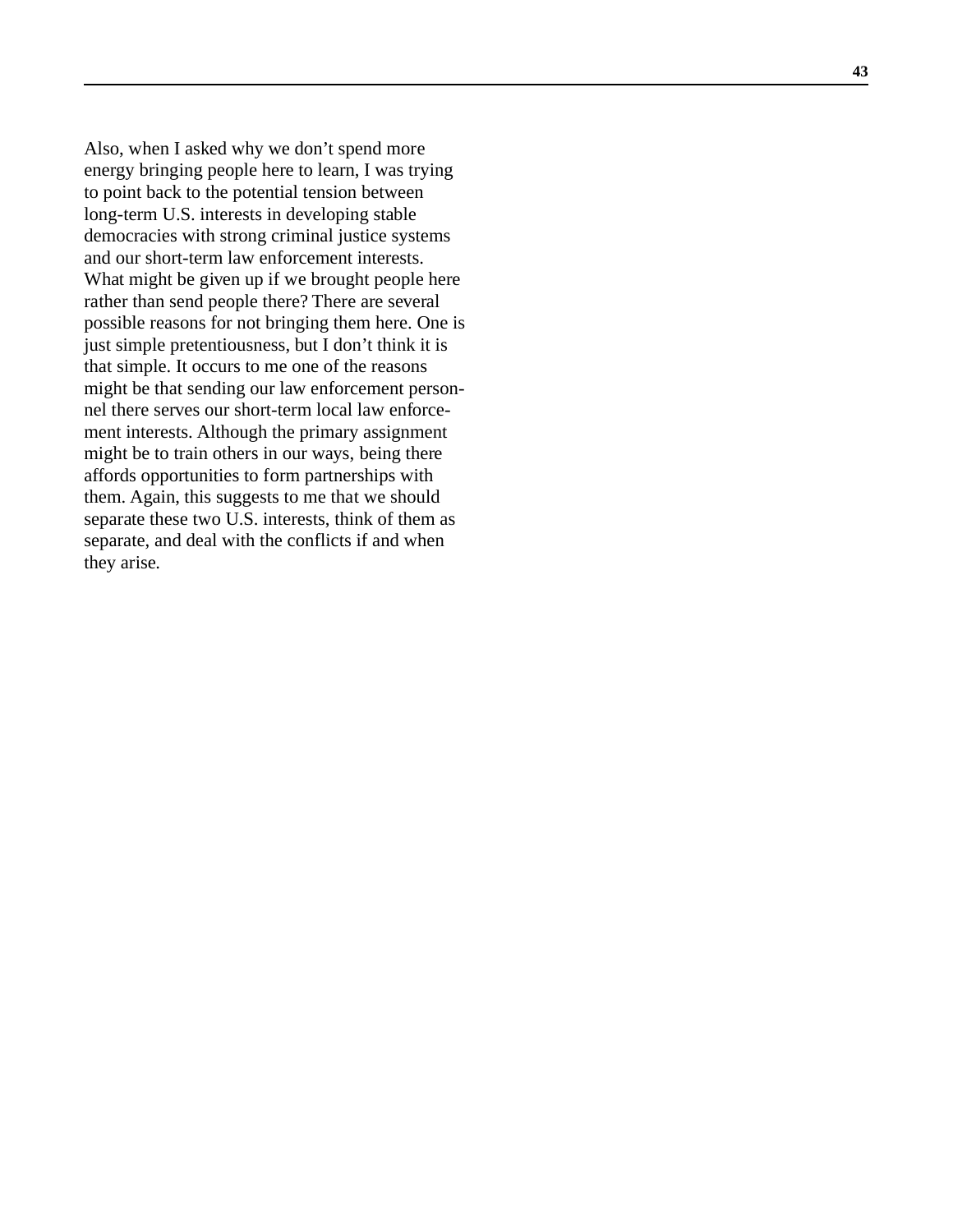# **Reflections on the Transfer of Knowledge to Support Democratic Policing in Hungary and Romania**

*by Deborah G. Wilson and William F. Walsh*

In less than a decade, the world has witnessed a series of events that resulted in the rejection of communism and the overthrow of totalitarian repression in the former Soviet Union and Eastern Europe. Glasnost led to the breakup of the Soviet Union, the destruction of the Berlin Wall, the reunification of Germany, and the overthrow of one Eastern European government after another. These events represent the first steps in the reform and democratization of nations that since World War II have been enclosed behind the Iron Curtain and cut off from the West. These transitions were peaceful with the exception of Romania, whose revolution ended with the executions of its former dictator Nicolae Ceausescu and his wife Elena. As might be expected, when the social and political transformation of these national states accelerated, established state institutions, such as the police, were called to account for their activities. Under the old regimes the police were an integral subsystem of the state apparatus centrally controlled by the Ministry of the Interior.<sup>1</sup>

They had little concern for individual liberty and were expected to convey party authority to the everyday life of citizens.<sup>2</sup> As a result, the forces of order, especially the police in the majority of these countries, are currently in the process of organizational transformation. These conditions have provided an opportunity for the exchange of ideas and scholarship as these countries turn to the West for assistance.

This paper presents an assessment of the experiences and knowledge derived from working with the national police forces in both Hungary and Romania. During 1993, faculty from the Department of Justice Administration and the Southern

Police Institute<sup>3</sup> at the University of Louisville established contact with representatives from the Hungarian and Romanian National Police Forces. Hungarian National Police Force representatives were the first to initiate contact with the university, while faculty interested in promoting police training based on democratic principles made contact with the Romanian National Police Force. During the past 2 years, these initial contacts have resulted in establishing an ongoing relationship with representatives from both organizations and accomplishing a number of activities in conjunction with these two organizations.

To date, the following activities have been accomplished in conjunction with representatives from the Hungarian National Police Force:

- Conduct of a management training and educational needs assessment within the Pest County Police Department.<sup>4</sup>
- Development of a report and recommendations for the Pest County Police Department on management and educational needs as well as organizational management issues faced by the department.
- Development and implementation of an undergraduate degree program at Godollo University specifically targeted for inservice police officers. This program is the result of cooperative activities between representatives from the University of Louisville, Godollo University, and the Pest County Police Department. The degree, the first of its kind in Hungary, is a 4-year undergraduate degree in public administration with a concentration in police management. This program is unique not only in the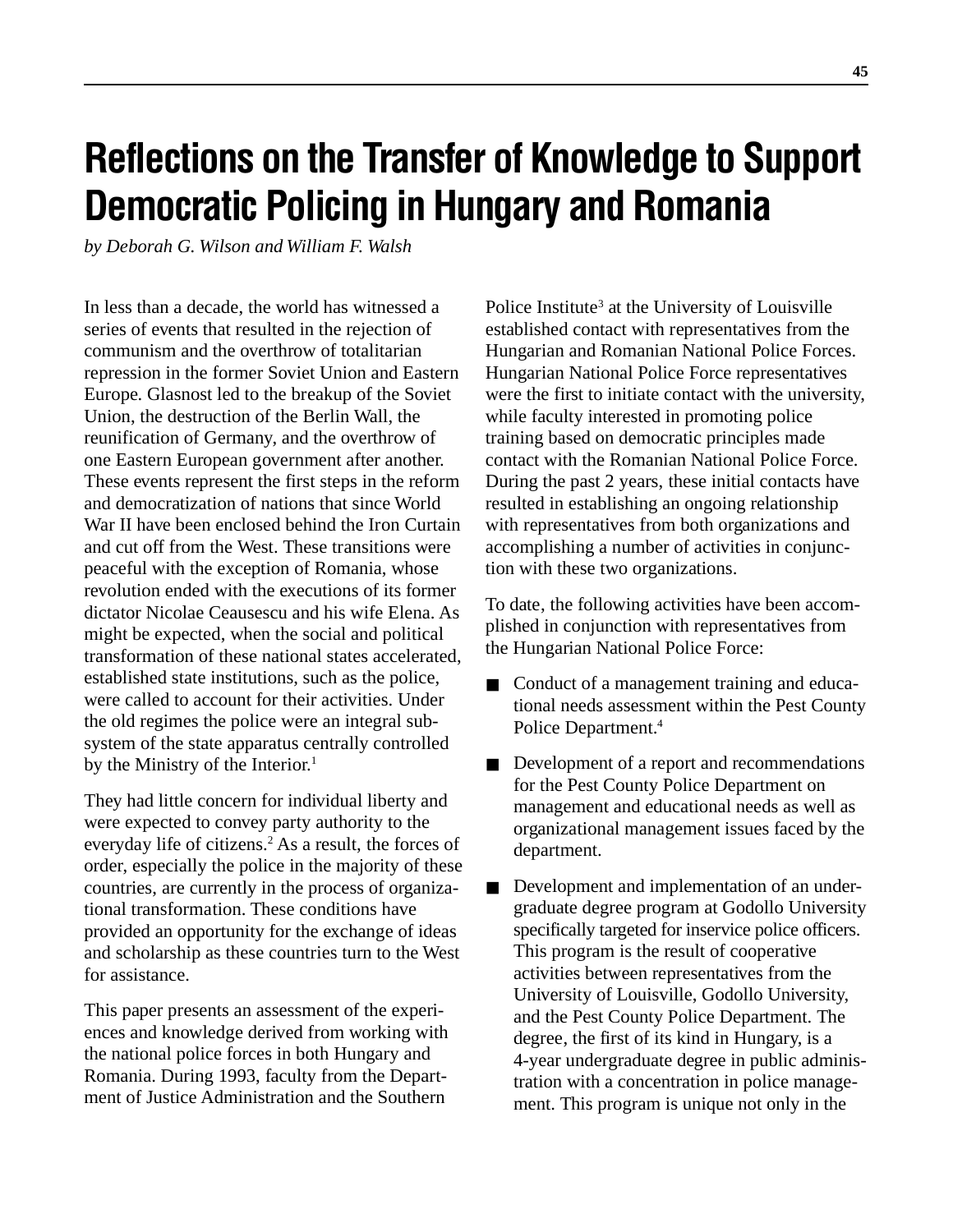nature of the degree but also in that it is an educational program not subsidized by the government. Officers participating in this degree program pay tuition themselves.

Activities in conjunction with the Romanian National Police Force have included:

- The development of three seminars, in association with the Project on Ethnic Relations,<sup>5</sup> on policing within a democratic model and policeminority relations. The first of these was a series of 2- to 3-day presentations conducted at three different sites in Romania. The second was a 3-day conference during which representatives from the national police force and the Roma<sup>6</sup> participated in a joint workshop. Issues of common concern were identified and proposed solutions developed during the seminar. The third of the seminars consisted of a 3-week training program, "Issues in Democratic Police Management and Minority Relations."
- The development of recommendations for organizational and procedural changes to address specifically police-minority relations within Romania based on problems and difficulties identified by the Romanians. The recommendations have been forwarded by the Project on Ethnic Relations to representatives in the Romanian national government, the Romanian Council for National Minorities, and leadership in the Roma community.
- Discussion of an ongoing program of training that would involve establishing an institute for democratic police management within Romania.

While the activities engaged in with the two national police forces have differed in nature, the processes that have contributed to successfully establishing the ongoing relationships are virtually identical.

This analysis will now address:

The philosophies, orientations, and modes of entry that resulted in successfully establishing these ongoing relationships and the accomplishment of related activities.

■ The needs and issues that have been identified as evident within these two organizations as they attempt to adjust to a new political model of democracy.

## **Processes and Orientations Promoting Entry and Acceptance**

As with most events, the factors that contribute to successful programs and projects are in part structured and planned and in part serendipitous. However, whether the result of fate or a structured approach to international involvement, certain orientations and common procedures and events can be identified as directly contributing to the success of the current international relationships and programs.

**Perception of a "crisis" or need and a consequent recognition that direction can be provided through an outside agent or organization.** Much of what we understand about organizational change and, specifically, successful organizational change suggests that change occurs when those affected by it perceive there is a need for, justification for, and value to be gained by changing the status quo.<sup>7</sup> This condition existed before both of the initiatives currently under way within Romania and Hungary.

The cooperative activities with representatives from the Hungarian National Police Force were initiated by the Hungarians. These representatives had identified two specific needs, one primary and specific, the other broader and with longer-range consequences. First, they had a specific need to obtain more technical information on means to track and identify stolen automobiles. Cars were being stolen within the United States, shipped to Russia, and then brought into Hungary for sale. Many U.S.-made cars with individual State license plates (e.g., New York and California) still attached could be observed daily on the streets of Budapest. The Hungarians had limited technology and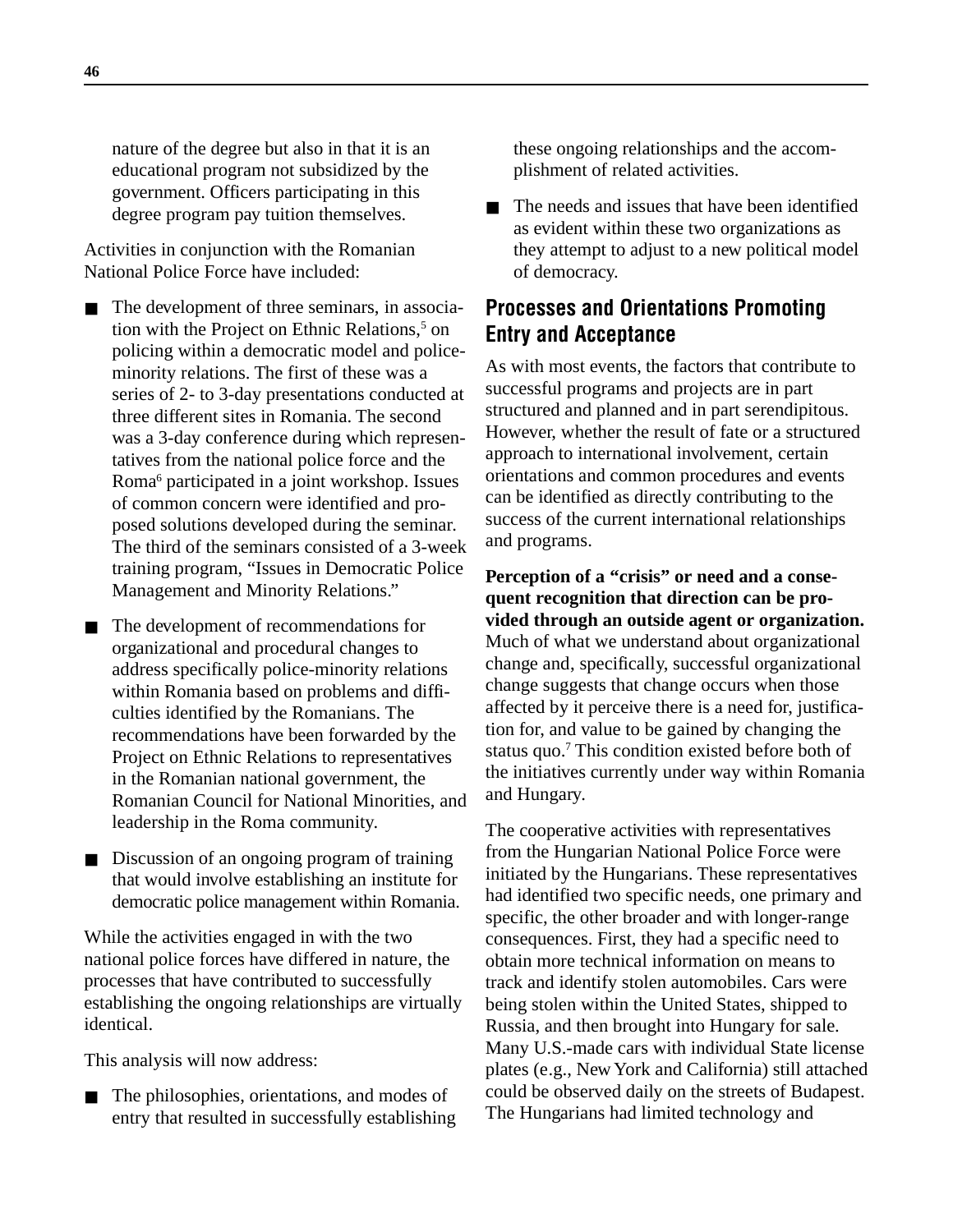limited relationships with U.S. police departments. They believed rectifying these deficiencies was essential to their ability to more adequately address this crime problem.

Representatives from the Pest County and Budapest police departments organized a visit to the United States, funded by Hungarian insurance companies, to develop professional ties and learn more about the technical and operational means by which U.S. police addressed auto theft. Secondly, members of this delegation recognized an additional need to provide Hungarian police officers with more efficient and effective management education.

The current system of educating police officers in Hungary is based on the classical continental model that establishes two points of entry, one for noncommissioned ranks and another for commissioned officers.<sup>8</sup> Police are trained in two tiers, the police secondary school and the police college. Those trained within the secondary school can rise through the ranks from the basic officer position to become low-level supervisors and noncommissioned officers. Those educated through the police college or universities enter the commissioned officer corps at the rank of lieutenant. These individuals are often placed in command of units; however, they are not trained specifically in management practices and techniques. Factors related to the dissolution of the Communist government, the emergence of a market economy, and newly proposed requirements for police training and education created a need for more efficient and differently oriented police training and education. As a result, the Hungarian representatives had as a secondary purpose the assessment of police education and training in terms of content, form, and delivery.

Initially, contact with the Romanian National Police force began at the request of a faculty member within the department of sociology who had a direct interest in Romanian culture and, more specifically, in changes within this society

that had occurred as a result of the transition from a Communist to a democratic form of government. Through contacts within the Romanian National Government, a proposal was presented to the Romanian National Police Force recommending a series of seminars on policing within a democratic society. The response from the Romanians was, "We have training on democratic policing." The proposal received no response and no further contact was promoted.

Several months later, representatives from the Project on Ethnic Relations were informed of the proposal for seminars on democratic policing that had been submitted to the Romanian National Police Force. During this same period, the Project on Ethnic Relations had conducted a series of studies to determine the nature of several violent events involving the Roma that had occurred in Romania during the early 1990s. These events, primarily involving incidents of vigilante justice by Romanians against the Roma, had sparked national and international concern.

A central issue within these events had been the adequacy of the police response as a contributing or instigating factor in escalating the violence. The Project on Ethnic Relations had determined that cultural factors such as the police perception of the Roma and the limited technical infrastructure of the national police force had, in fact, contributed to a situation in which violence escalated more than necessary. As a result of these conditions, representatives from the Project on Ethnic Relations participated in the creation of a Council for National Minorities, dedicated to improving the status of minorities within Romania. This Council consisted of prominent leaders within the national government as well as the Roma and Hungarian leadership.<sup>9</sup> Leaders from the national police force had become convinced that a "crisis" existed based on the events that had occurred and were working with the Project on Ethnic Relations to develop solutions to this problem. Representatives from the Project on Ethnic Relations, with the support of the Romanian National Police Force, approached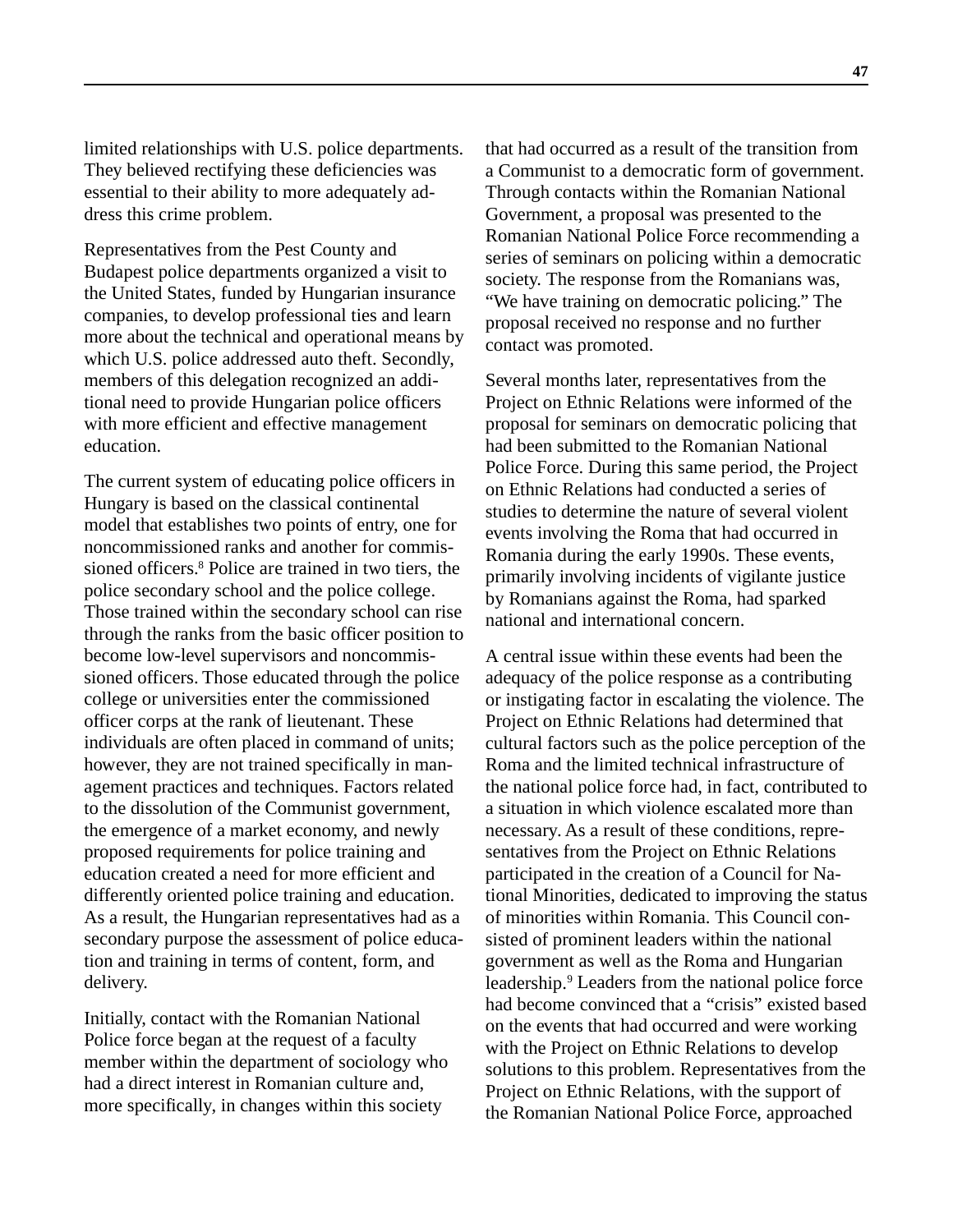representatives from the Department of Justice Administration of the University of Louisville as a source of police education and training on democratic policing methods with special emphasis on police-minority relations.

In both instances, the opportunity for the involvement of "change agents" was created by a perceived need or crisis among those who would be affected by the change. Entry into the organizations was a means of addressing and resolving the perceived crisis. And, while it was apparent that not all members of these two police organizations were equally committed to change through external agents, there was substantial interest in promoting change. It is also important to note that research has found that the effectiveness of any planned change is directly dependent on the degree to which members of an organizational hierarchy take part in factfinding and in diagnosing the need for change.10 These specific conditions led to the reactivation of the rejected faculty proposal for training in democratic police methods in Romania.

**Recognition of the significance of national and cultural heritage as well as established professionalism, accomplishments, and successes of the police organizations.** Acceptance of cultural relativism, the degree to which the national and cultural heritage of a people shape their organizations, the processes of these organizations, and the orientation of organization members are essential to the successful accomplishment of change as an external agent. All cultures and members of these cultures are shaped by their political and social heritage. Proposals for change within organizations must be filtered through an understanding of the significance of this social and cultural heritage and must be made within an appropriate context. $11$ Additionally, the strengths of an organization must be recognized. Attempts to promote change based on the premise that there is nothing worth salvaging within an organization will be met with great resistance. They are more likely to succeed if change is seen simply as a means of enhancing existing strengths.

Both the Romanians and Hungarians exhibit intense national pride. This sense of nationalism, suppressed though not eliminated during the Communist regime, has had a rebirth of sorts with the advent of democracy within each nation. The people are proud of their history, accomplishments, and traditions. Some sense of this history and tradition is necessary to understand the factors that contribute to their organizational structures, processes, and procedures. Both police forces had received training from external change agents— French, British, German, and Irish police representatives. Our conversations with managers in both police forces revealed that they believed their training was patronizing, ethnocentric, and of little value since it assumed their organizations should be more like those in other nations and that a total, indiscriminate, and direct adoption of these alternative organizational forms was necessary.

The current projects within these countries are based on alternative premises. That is, through available published information and lengthy discussions with representatives from these two police agencies, a knowledge base that included an understanding of the history and circumstances that governed organizational structures and policies was developed. The U.S. contingent attempted to gather as much information and insight as possible into the national culture and the organizational orientation and processes within the law enforcement organizations. The rationale governing this process is the reality that police organizations are not self-created units but instead derive their structure, culture, and process from the source of their authority.<sup>12</sup> Differences in policing styles and the rationales for these differences were identified and discussed. Strengths of both organizations in preservice training, technical expertise, and organizational processes were identified and recognized. It was apparent that this entry by change agents with an orientation to cultural relativism had not previously been experienced by members of either police force. Acceptance of the differences and recognition of the significance of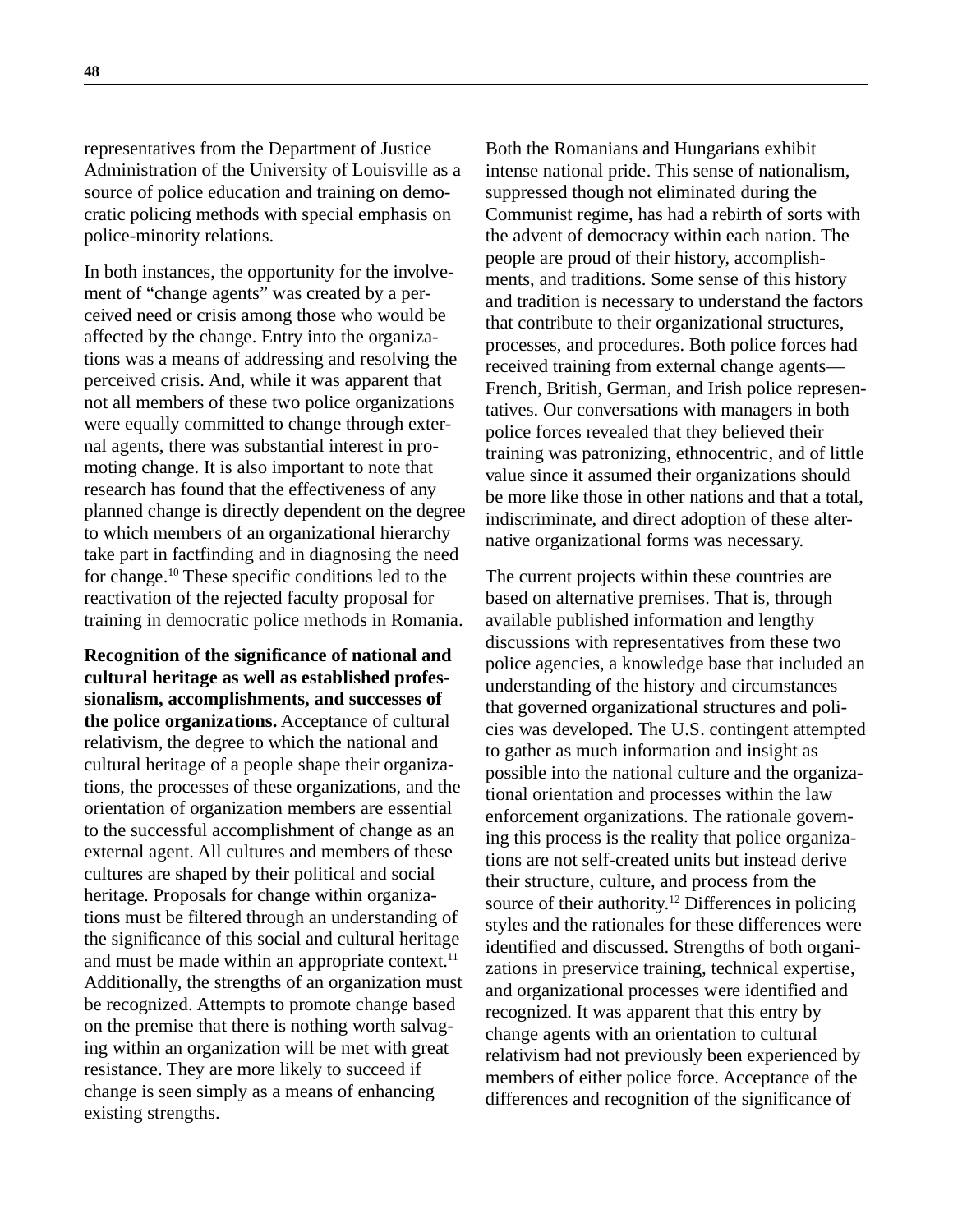organizational strengths and accomplishments laid the foundation for acceptance of the recommendations for change and adjustment.

Though seemingly minor issues, certain conditions of entry and participation with representatives from these two organizations greatly contributed to their perception of our engagement as "equals" and greatly facilitated our acceptance and the acceptance of the content of our programs. While "in country" on all projects, U.S. representatives were housed in accommodations and shared in meals and other related activities that were comparable to those provided for the Romanian and Hungarian participants and representatives. Western hotels were not used. Western meals were not requested. Visits to historically significant sites and participation in local cultural events and activities were encouraged. Organizational protocol was observed and respected.

**Assessment of needs in conjunction with members of the organization.** As with any change, especially that introduced from outsiders to the organization, success will follow only when those affected have a vested interest in promoting or adjusting to the change. In all activities, an assessment and identification of the needs to be met through change were developed in conjunction with those to be affected.

A management training and educational needs assessment was conducted within the Pest County Police Department. This consisted of both a structured and unstructured identification of the strengths and weaknesses of the organization with respect to standing procedures for training and education; it also included a more qualitative assessment of current practices and procedures. Visits were made to the police secondary school, police college, and Godollo University. Discussions with administrators and faculty were held as a means of developing an understanding of current practices, strengths, and weaknesses as well as options for change. Discussions with police personnel concerning their perception of the strengths

and weaknesses of current practices in meeting their organizational needs were conducted as well as a structured assessment of the responsibilities and activities of police managers, their prior educational and training experiences, and their perception of the future needs of their organization. Reviews of curriculums, instructional facilities, and instructional techniques were made.

Though conducted in a very different manner, a needs assessment of sorts was additionally instituted in conjunction with representatives from the Romanian National Police Force. Information on the violent events involving the Roma and the outcome of internal and external studies of the causes and contributors to these events were analyzed. Proposed topics and formats for the seminars were negotiated and adjusted through discussions with Romanian police commanders. During the first two seminars Romanian police representatives were participants and facilitators.

The format of the second conference resulted in the development of extensive information and understanding which laid the foundation for the third and lengthier seminar. It also promoted discussions on establishing longer-term educational programs through the creation of an institute. Participants invited to this conference included leaders of both the Romanian National Police and minority groups, primarily the Roma. The conference functioned as a workshop. On the first day, minority and police representatives met in a general session, during which each group was provided equal and alternating opportunities to identify problems, issues, and needs related to police-minority relations that required some attention. The U.S. participants recorded the issues identified.

The list of concerns was then categorized, and on the second day of the conference participants were assigned to working groups. These working groups comprised equal numbers of minority and police representatives. Each had a minority and U.S. facilitator. The task of the working groups was to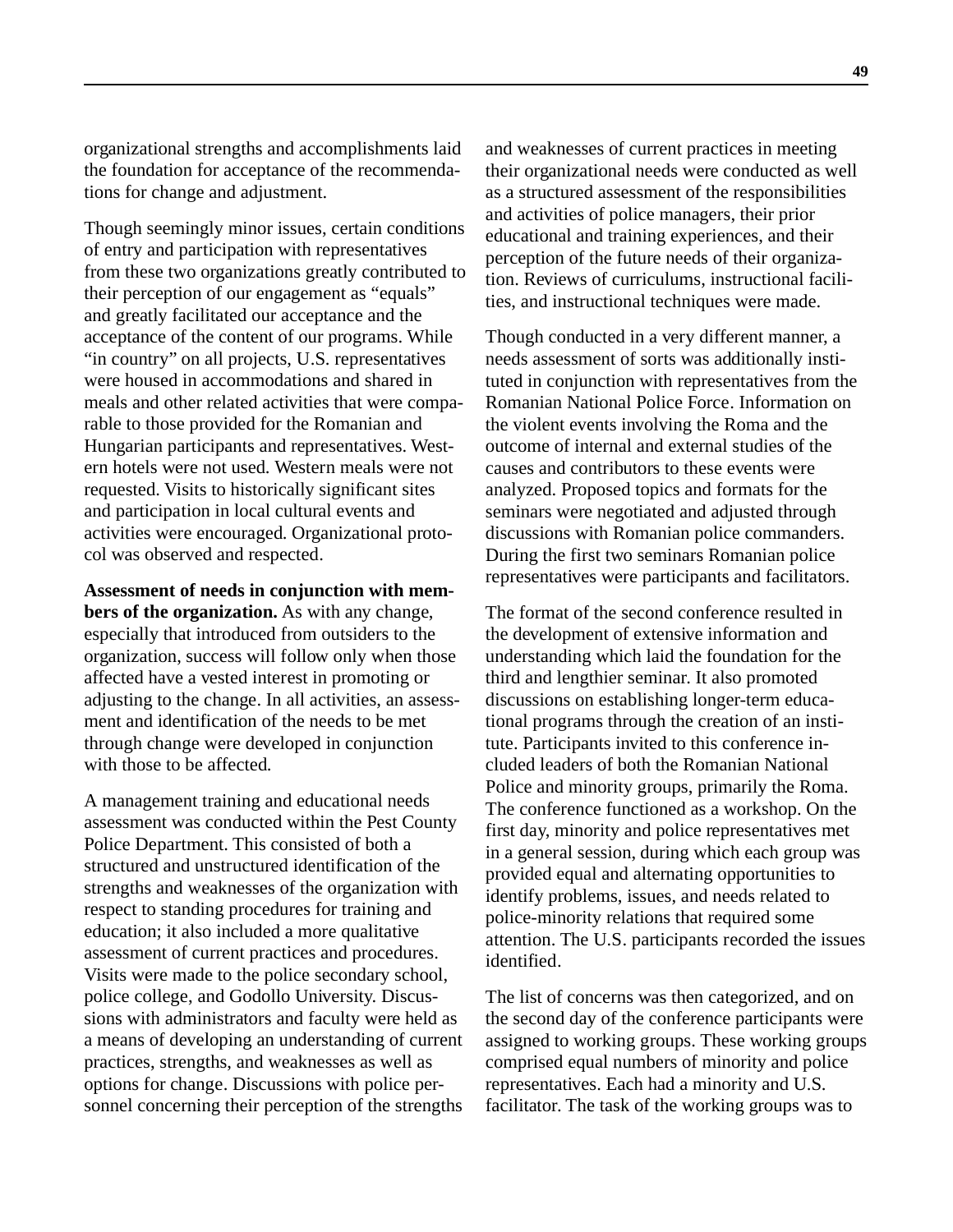develop strategies to resolve the issues related to police-minority relations. The third day consisted of a final joint session during which strategies and solutions proposed by each working group were presented and discussed. When applicable, U.S. representatives discussed proposed strategies and solutions, providing descriptions of the failures and successes within U.S. law enforcement as they related to the various issues. A joint document identifying common concerns and cooperative solutions was developed. This document served as the foundation for a series of recommendations that were forwarded to leadership within the Roma and national police force from the Project on Ethnic Relations and the U.S. representatives. The Romanians have instituted several programs of organizational change based on these and other recommendations sent to the Romanian National Police Force as a product of exchanges that occurred during these seminars.

**Establishment of education and training as a dialogue resulting in reciprocal professional development, learning, and understanding.** While the dissolution of the Communist government in both countries resulted in extensive changes within the police organizations, it did not create widespread havoc or result in the development of police organizations without professional standards and significant strengths. It has created needs that will be discussed later in this paper. Both police organizations, however, have identifiable and recognizable strengths, many of which would enhance U.S. law enforcement if they were adopted here. Specifically, educational requirements for both commissioned and noncommissioned officers in both of these police organizations are more stringent than those of most U.S. police departments. Officers in both organizations have a much greater understanding of technical criminalistics and forensics and procedural criminal law than U.S. police officers. Romanian and Hungarian police officers are more cognizant of international affairs and, especially, the international implications of crime, and specifically

organized crime. They are more likely than U.S. police officers to be bilingual and well versed in addressing investigative and prosecutorial issues related to international crime or crime that traverses jurisdictional boundaries.

All seminar activities took the form of dialogues with police participants. The needs within the Romanian and Hungarian police organizations were compared to situations, needs, and problems within U.S. policing and the U.S. policing experience. U.S. organizational philosophies, procedures, and policies were presented as items for consideration. The strengths, weaknesses, successes, and failures of strategies and activities conducted by U.S. law enforcement in response to similar problems were openly discussed and addressed.

Police in both organizations were especially interested in police events with high international visibility—the Rodney King incident, the Los Angeles riots, and the O.J. Simpson trial were of specific and special interest. These incidents along with other events related to the police role within the U.S. democracy were discussed with candor. Our recommendations for change were received more readily when problems, failures, and frustrations related to change within U.S. society and U.S. policing were recognized and shared.

**Establishment of trust and personal relationships.** Based in part on differing cultural traditions and in part on sheer numbers, one of the primary adjustments necessary for engagement in Romania and Hungary was these societies' extensive reliance on personal relationships rather than organizational roles and positions, in both police organizations and other government organizations. The Hungarians follow a formalistic organizational structure and protocol and are linear and focused in their organizational activities. Conversely, while the Romanians have a highly centralized organizational structure, they are less focused and linear in their approach to organizational matters and organizational problem solving. Representatives from both organizations (especially the Romanians)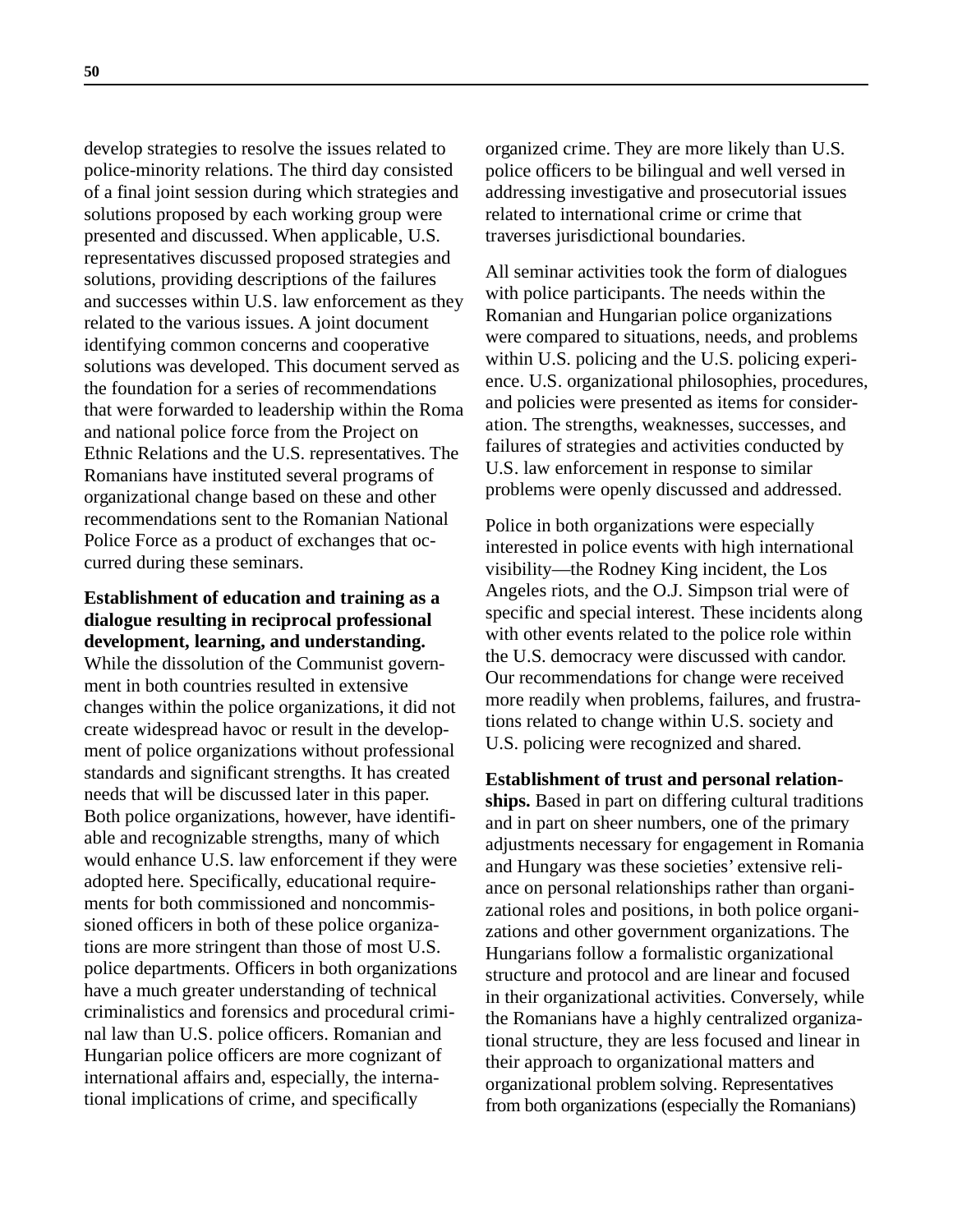base decisions for ongoing relationships with external agents on personal ties and ensuing individual trust. Most specifically, the success of activities in both countries was promoted as the project team members developed trust, friendship, and personal commonalities with individuals from both police organizations.

Introduction to the Romanian National Police Force and the development of personal trust and loyalties was accomplished through previously established personal relationships between the director of the Romanian office of the Project on Ethnic Relations, the Secretary General of the Romanian National Government, and representatives from the Romanian National Police Force. During seminars and conferences, U.S. representatives made themselves available and engaged in informal discussions with representatives from the Romanian police. The candid nature and informality of these discussions resulted in the development of personal trust and relationships that contributed to the credibility and acceptance of ideas and recommendations for change.

In Hungary the experience was similar. The hospitality shown to the Hungarians while they were in the United States and the open and informal discussions established personal bonds that led to the development of a more formalized professional relationship.

These personal bonds are important, given the traditions and circumstances of the Romanians and Hungarians. Both countries are small, have relatively small populations, and are rural and agriculture-based societies. They each have a history of invasion and occupation from external forces occupation by the Soviet Union being only the most recent in this series. Families, kin, and personal relationships take precedence over more structured and formal interpersonal ties. The cultural ethos, though currently one that values participation in activities and lifestyles more comparable to Western, modern society, still

reflects reliance on personalized relationships as important and sustaining factors in people's lives.

**Flexibility in content and pedagogy.** Engagement in international educational and training activities must have as a central theme flexibility and ease of adaptation to changing expectations and circumstances. While partly based in cultural tradition and partly based in the circumstances created by international exchanges of this type, the content and delivery of police education and training must be responsive to immediately changing circumstances.

Determining the content and structure of police education and training activities within both Romania and Hungary was, of necessity, a fluid process. In Romania, for example, while general topics for presentation were agreed upon in advance, the Romanian penchant for negotiation resulted in constant adjustments and readjustments to the form and content of presentations up to the immediate start of the seminar and many times during the course of the program. As it became apparent that certain issues or concerns were of greater interest to the Romanian audience, instructors adjusted presentations accordingly. Similarly, in both Hungary and Romania as organizational circumstances and incumbents changed, the course of the initiatives was necessarily adjusted, and appropriate accommodations were made.

**Ability to show evidence of long-term interest and commitment.** The current social, political, and economic situation in both countries is uncertain. The dissolution of the Soviet Union and change to a democratic form of government have created massive social change and instability. Representatives from police organizations in both countries realize they are a visible and central component of social and political stability in their societies. They are seeking a means of establishing stability both in their societies and in their specific organizations. They understand the slow and deliberate process of achieving stability and are seeking cooperative relationships with change agents who are willing to engage in long-term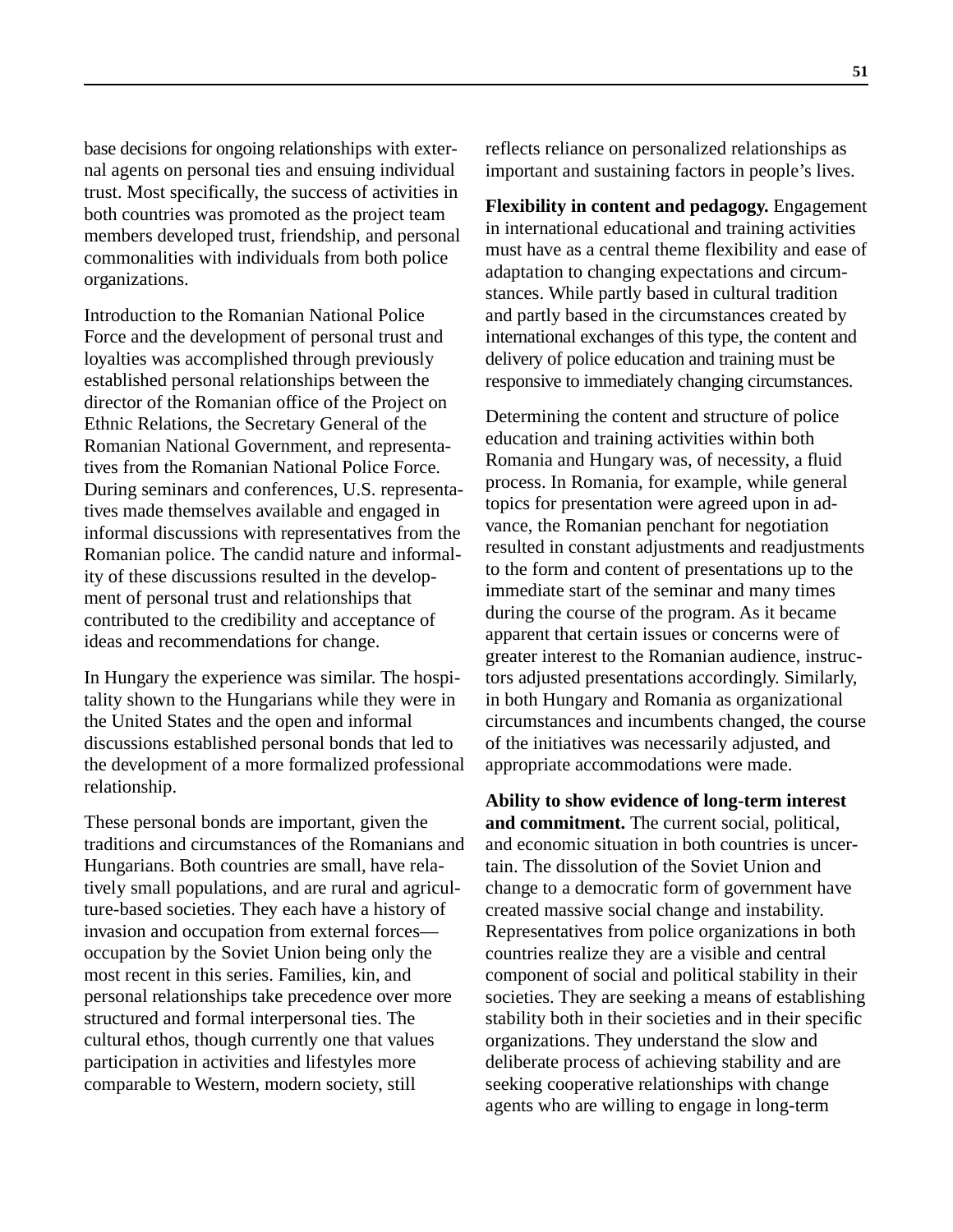activities. Assistance based on a short-term orientation and a short-term relationship with the change agent may be tolerated but is not acceptable. Within both the Romanian and Hungarian police organizations there is a clear need for a willingness and ability of the change agent to engage in long-term organizational development. All activities in both sites have been discussed and planned as part of a broader and longer-term program of professional change and education.

The 4-year college degree program in Hungary has been established as a cooperative degree program. A board to determine program effectiveness and direction has been proposed. This board would have representatives from the police as well as Hungarian and U.S. faculty. The development of this board and its proposed activities establishes a long-term relationship that will last after the actual implementation of the college degree program. In Romania, the proposal of a cooperative institute solidifies the commitment of the external change agent to a long-term relationship and sponsorship of organizational development and involvement.

**Promotion of change by those in leadership positions.** The support of leadership within an organization is essential to the promotion of change in that organization. The breadth of commitment by the two national police forces exemplifies the critical nature of the involvement of leadership.

Contact in Romania was made through high-level national leadership. The Secretary General, Minister of the Interior, Commander of the National Police Force, and Head of the Council for National Minorities all supported this initiative. Consequently, police education and training activities have involved representatives of the command staff from all districts of Romania. Recommendations that followed from these seminars and dialogues with representatives from the Romanian police are distributed at the national government level.

In contrast, while support for the Hungarian activities has by necessity included the support of

leadership from the Pest County Department and Godollo University, the scope of our activities has not been on a national level in this instance. It has instead been limited by the scope of the authority of the supportive leadership and has therefore primarily targeted Pest County and surrounding jurisdictions.

The lessons learned through the course of these international projects have not necessarily been groundbreaking experiences or observations. They have been based on well-known principles of the management of change, persuasion, personal and social interaction, respect for diversity, and cultural relativism. These are, however, principles not always appreciated and observed by change agents and may especially have the potential to be ignored when change agents are overly enthusiastic or overly convinced that their way is the best way.

In the instance of providing direction to emerging democracies within Central Europe, and specifically to police in these emerging democracies, the best and overriding principle to keep in mind and from which the others logically follow is that policing within a democratic model and the understanding of precisely what this means have not been completely accomplished in our own society. Democracy, and therefore policing in a democracy, is always an emerging process.

## **Policing Issues and Needs in Central Europe**

While the experiences related above are limited to only two countries of Eastern Europe, the conditions in Romania and Hungary are not unique. The issues and needs do not evolve from police organizations that are in a state of chaos and confusion. Rather, the needs have developed as these organizations have grappled with the rapid change promoted by transition to a democratic form of government and the resulting social and economic changes. These two police organizations have a firm foundation of professionalism and accomplishment from which to make the adjustments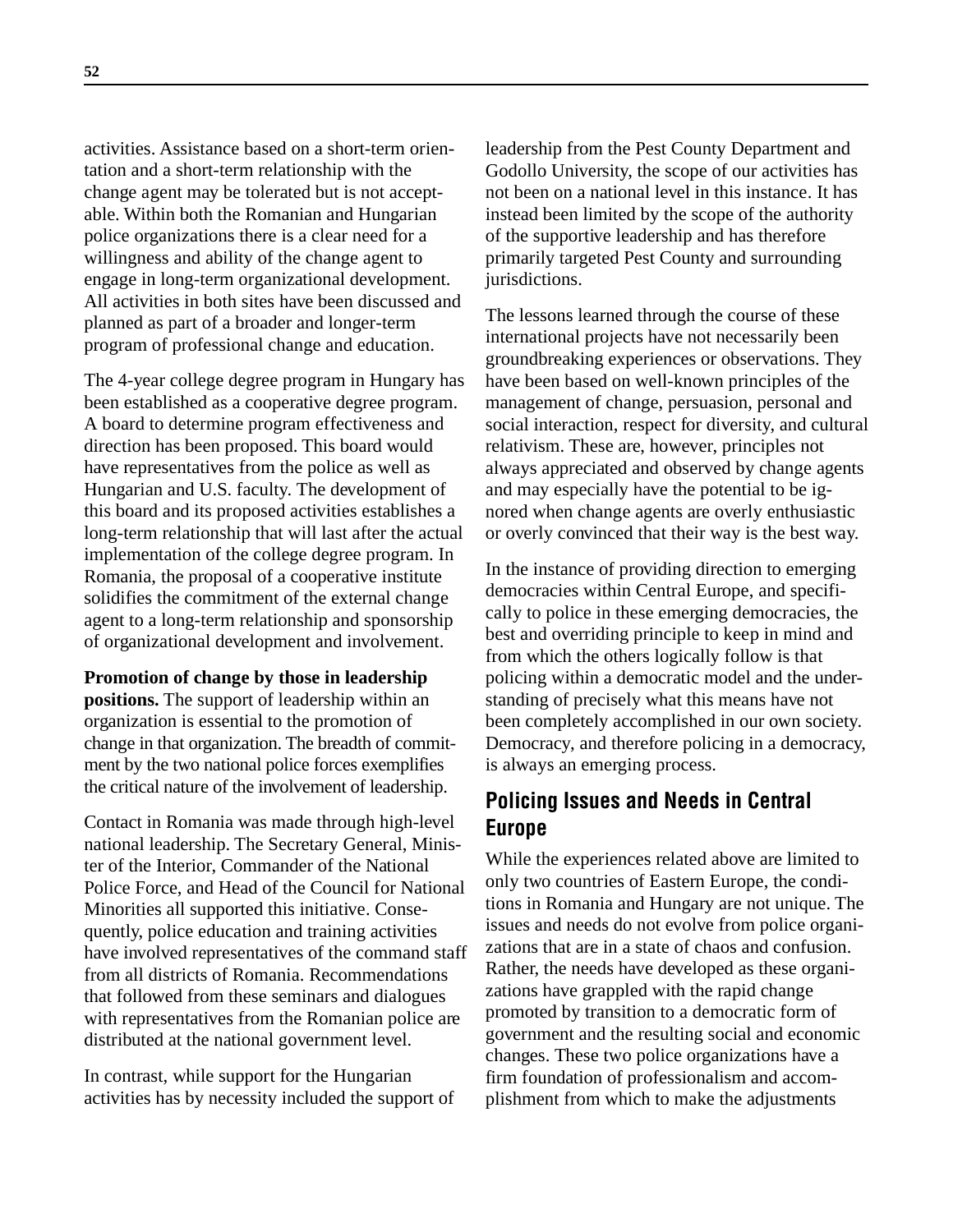necessary to respond to their changing social, political, and organizational environment.

**Issues related to public perception and public confidence.** Both the Romanian and Hungarian police recognize the need to develop greater public confidence and a more positive public perception of law enforcement in their countries. Under the Communist regimes, political and domestic police both functioned as protectors of public security. The domestic police performed responsibilities similar to those of U.S. police while the political or secret police functioned to enforce loyalty to the Communist ideology and specific Communist regime. Though much more evident within Romania—given the strength of the Communist regime in this country—there is a need to promote greater public understanding of the domestic police function under a democratic model. In both Romania and Hungary this need has been met through public relations campaigns comparable to those promoted by U.S. police. The police organizations publish and distribute materials to educate children about the role and function of police. In Hungary, several police districts have established civilian police advisory boards that are used to define strategies to address these issues in the districts—a version of community-oriented policing. There is a need to further expand these activities, especially in Romania and among the minorities within this country.

**Recruitment and retention of qualified person-**

**nel.** The market economies developing in both Romania and Hungary have functioned to decrease the relative attractiveness of policing as a profession and means of economic support. This has resulted in increasingly high attrition rates and difficulties in retaining highly trained and qualified personnel. This is an especially significant problem in Hungary, which has a stronger and better developed market economy than Romania. In Pest County, Hungary, the salary for a newly commissioned officer is approximately \$250 per month and has not kept pace with the rising cost of living.

The cost of an average small apartment in Budapest is more per month than the \$250 these officers make. The private sector, with higher wages and a growing need for human resources, is becoming an increasingly attractive option to many younger and better educated and trained officers within law enforcement. The turnover rate in some Pest County police districts is as high as 35 percent.

Given the 4 years required for these officers to complete the required education and training and the fact that this training is offered through only one national police college, attrition creates serious problems for police staffing and coverage. All of this makes it essential to address these conditions in educational programs directed toward the management of recruitment and retention and in the promotion of strategies to minimize attrition.

**Police management techniques.** The application of modern management techniques is variable and in some instances limited in the Romanian and Hungarian National Police Forces. While some of the limitations to the adoption of modern management techniques are based in tradition and in the highly centralized nature of these organizations, others simply result from lack of exposure. For example, promotion occurs as a matter of seniority or for some particularly exemplary accomplishment. Annual performance appraisals and promotional examinations are virtually nonexistent. Training in personnel supervision, management, and administration is generally on-the-job training, and inservice training is sporadic and generally conducted in response to some immediate crisis rather than for continued professional currency, development, and advancement. Police managers in these organizations need education in modern and efficient management philosophies, techniques, and procedures, as discussed below.

#### **Strategic management and managed change.**

The mode of response for police managers in both Romania and Hungary is primarily reactive. Change has been so swift and radical that managers have had little time to develop strategic man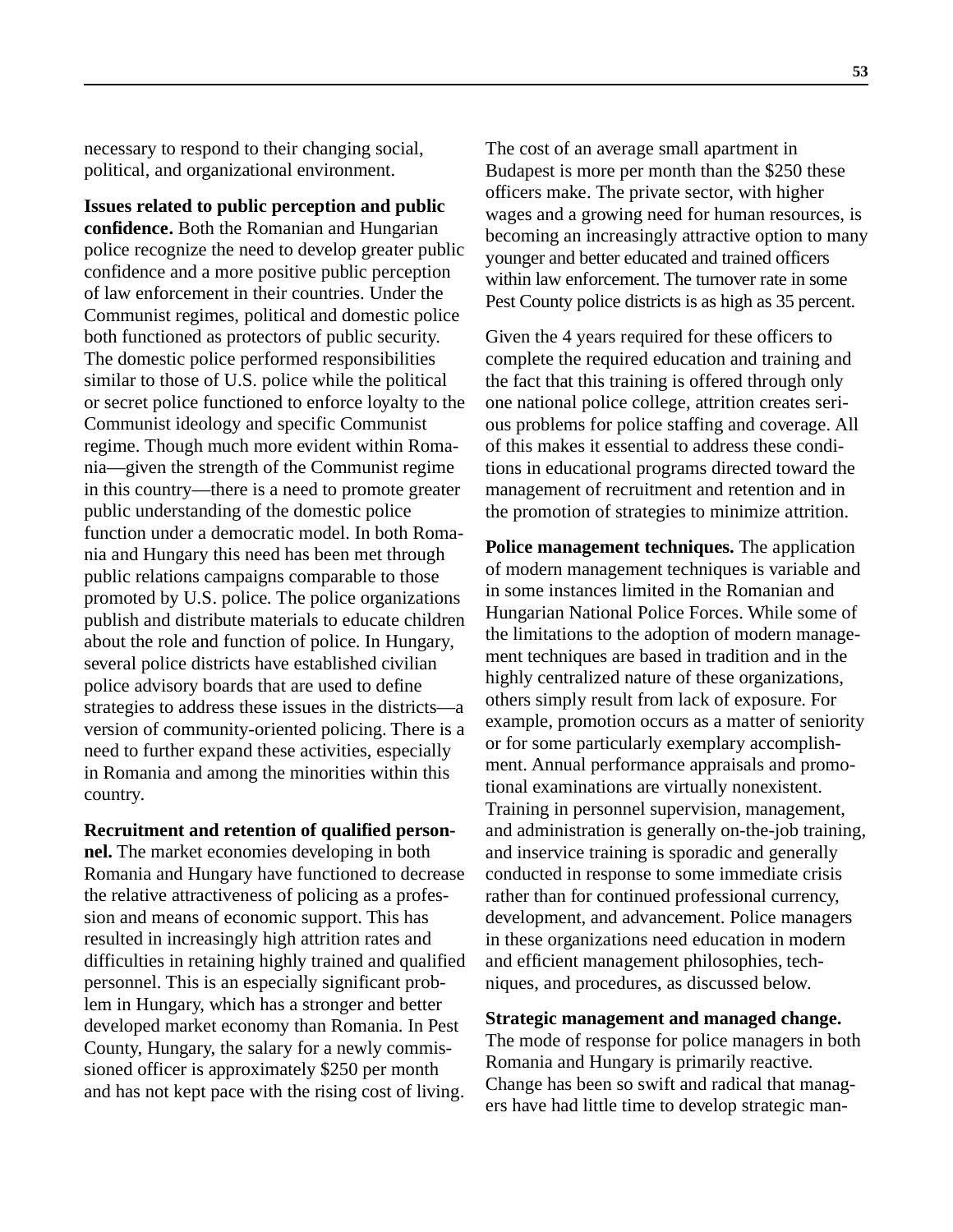agement and organizational development plans. While the rapid social change cannot be slowed, the police anticipation of events and responses to change can be managed with the development of appropriate planning and management skills.

**Centralization versus decentralization.** The transition from a Communist to a democratic form of government has been accompanied by decentralization of political power. Though still highly centralized, the jurisdictions comparable to U.S. States or counties in both countries currently have greater autonomy within the democratic political model. This decentralization of political authority has been accompanied by a degree of decentralization of authority in the national police forces. Commanders of the police districts now make independent decisions concerning the hiring, promotion, discipline, and deployment of personnel. In Hungary, district commanders have been given the authority to engage in independent entrepreneurial projects and cooperative activities with groups and organizations from the private sector.

However, decisions concerning budget, procurement of equipment and supplies, development of formal policies and procedures, publication of crime data and information, release of information on major cases and case resolution, and the appointment of command staff to the districts are still highly centralized and controlled. As immediate local needs arise, special requests for assistance, resources, and direction must be made through national headquarters, often a laborious and cumbersome process. Administrative positions in the national police structures are topheavy, and administrative overhead and expenditure are extensive. In some instances, these expenditures are so extensive that they come at a cost to the local districts.

It is apparent that commanders in the various districts want decentralization and more budgetary control. However, those within the administration of the national police forces, though willing to decentralize to some extent, are not comfortable with a more complete decentralization that would

result in greater local autonomy. This decentralization will, nonetheless, be critical to the ability of police managers and officers to meet the immediate needs of their local jurisdictions. These needs, the result of social and economic changes, are in constant flux and cannot be met through a centralized process. Police managers need the requisite analytic skills and information necessary to promote and justify decentralization and to manage within a decentralized organizational environment.

**Introduction to police rights and labor relations.** The growing market economies of Eastern Europe will eventually influence police organizations. Current police organizational, economic, and salary issues create a situation that is ripe for developing police unions and collective bargaining. Police managers should be made aware of the relationship between a market economy, a democratic political structure, and labor issues and relations within the public sector.

**Increased efficiency in police education and training.** As already noted, the educational and training requirements for police in these two countries are more stringent than in the United States with respect to general educational and technical requirements. In Hungary, for example, noncommissioned officers must attend a 2-year police secondary school following their completion of what would be comparable to high school within our educational system. Commissioned officers must attend a 4-year police college program following their graduation from what would be comparable to our high school. Both programs offer a combination of liberal studies including training in a foreign language and detailed technical training in forensics, law, and criminalistics that far exceed the requirements for U.S. police. The pedagogy, however, is traditional and limited. While some courses are offered as correspondence courses and are tuition subsidized (with commitments for a period of employment following graduation), the current educational system cannot keep pace with the need to provide educated and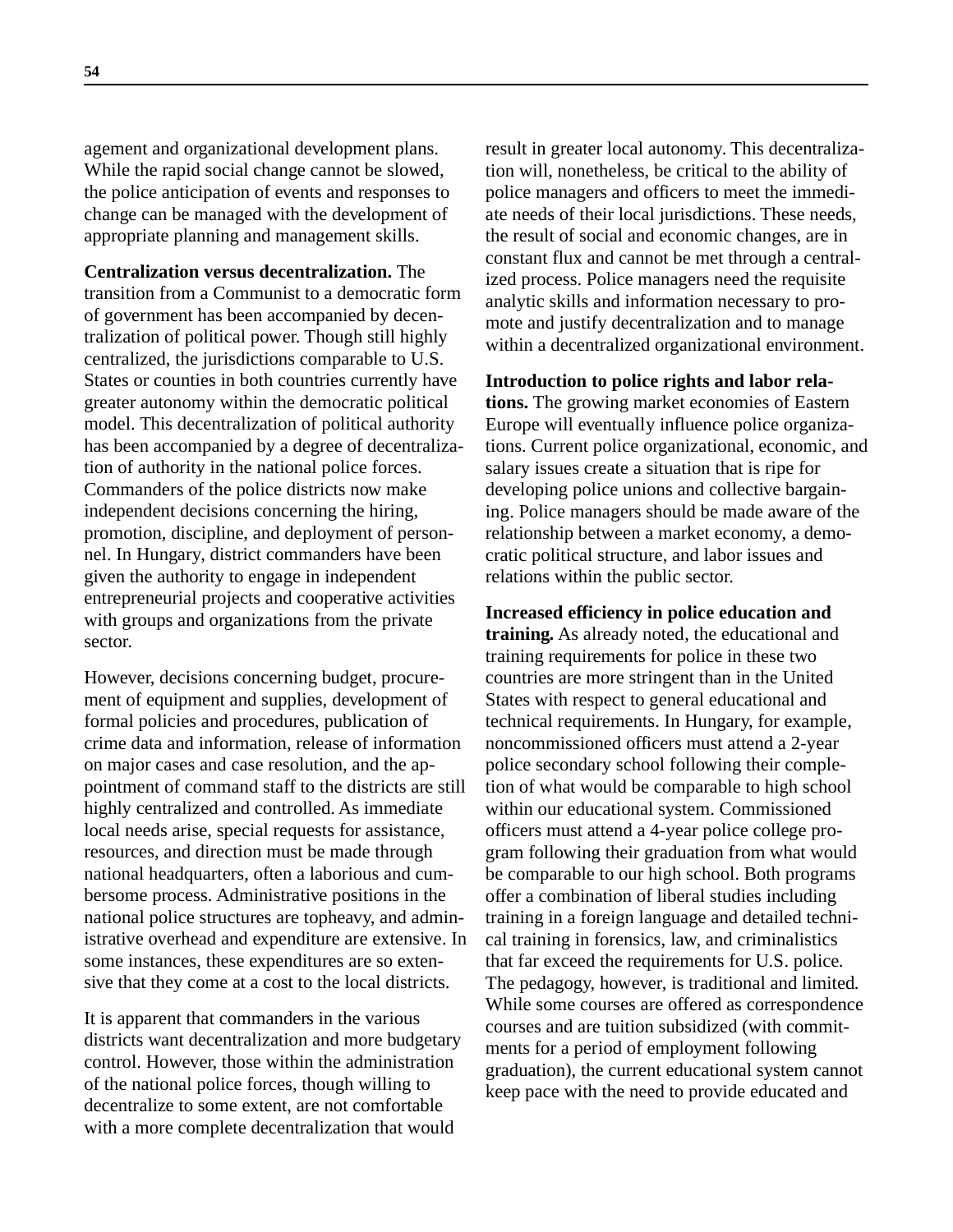trained police officers within these organizations that are currently plagued with high attrition rates and accompanying personnel shortages. There is a need for "training the trainers" in more efficient and shorter-term educational techniques, including the use of field training with field supervisors which, though present in some instances, is not widely used by these organizations.

**Development of policies and procedures.** Both Romania and Hungary have newly ratified national constitutions and police legislation. The principles and philosophies embodied in these documents have not been translated into written policies and procedures to directly guide the activities of police managers and officers. In most instances, there is overreliance on practical training, previous practice, and verbal directives. For example, in Romania, the commanders who attended the seminars were especially receptive to the Americans' mode of instruction because it was practical rather than philosophical. They were particularly interested in the integration of the "use of force" continuum into police training and the way this could be translated into specific police policies for managing instances of use of force.

Similarly, both Romanian and Hungarian police commanders are very interested in the practical ways in which U.S. police address large-scale civil disturbances. They understand the principles underlying democratic policing but in some instances are unclear about the specific translation of these principles into practice.

**Development of strategies to foster ethical**

**police practice.** Emerging market economies, newly developing consumerism, and the failure of salaries in public organizations to keep pace with the private sector have the potential to create and, in some instances, have created situations that foster police corruption. For example, the Russian news agency Interfax reported that 2,000 officers await trial on corruption charges, while in Moscow an entire precinct was suspended because officers were accused of running a prostitution ring.<sup>13</sup>

Practical means of identifying and disciplining unethical or illegal police misconduct related to economic conditions are not well developed. Internal affairs units are generally not highly visible, and specific policies and procedures related to these investigations are limited. Additionally, the rights of police officers in these circumstances and situations are not well defined or protected but are important elements of policing that need to be addressed within the new political order in these national states.

**Diversity training and education.** While the emergence of strong nationalism is important following the suppression of cultural pride under the Communist regime, the current wave of nationalism cannot ignore the existence and rights of minorities within these societies. The national police forces are facing increasingly vocal and active minority groups. The Romanian National Police Force has come under especially critical national and international scrutiny for its response to crimes involving members of minority groups as both offenders and victims. Skills to improve policeminority relations are limited as is the understanding of organizational benefits that follow from a diverse police force. This issue becomes especially complicated with respect to the Roma, given the Roma subculture and practice of self-segregation. However, U.S. policing has much to offer through its history of trial and error and current attempts to improve police-minority relations.

**Organizational communication issues.** Observations and conversations with members of both national police forces indicate that downward communication is the primary form of organizational communication, with both lateral and upward communication lacking. Communication is a critical process in democratic organizational management. Thus a primary role of the police executive is that of a communicator to both the external and internal organizational environment. This process must be understood especially as it relates to leadership and effective managerial practices.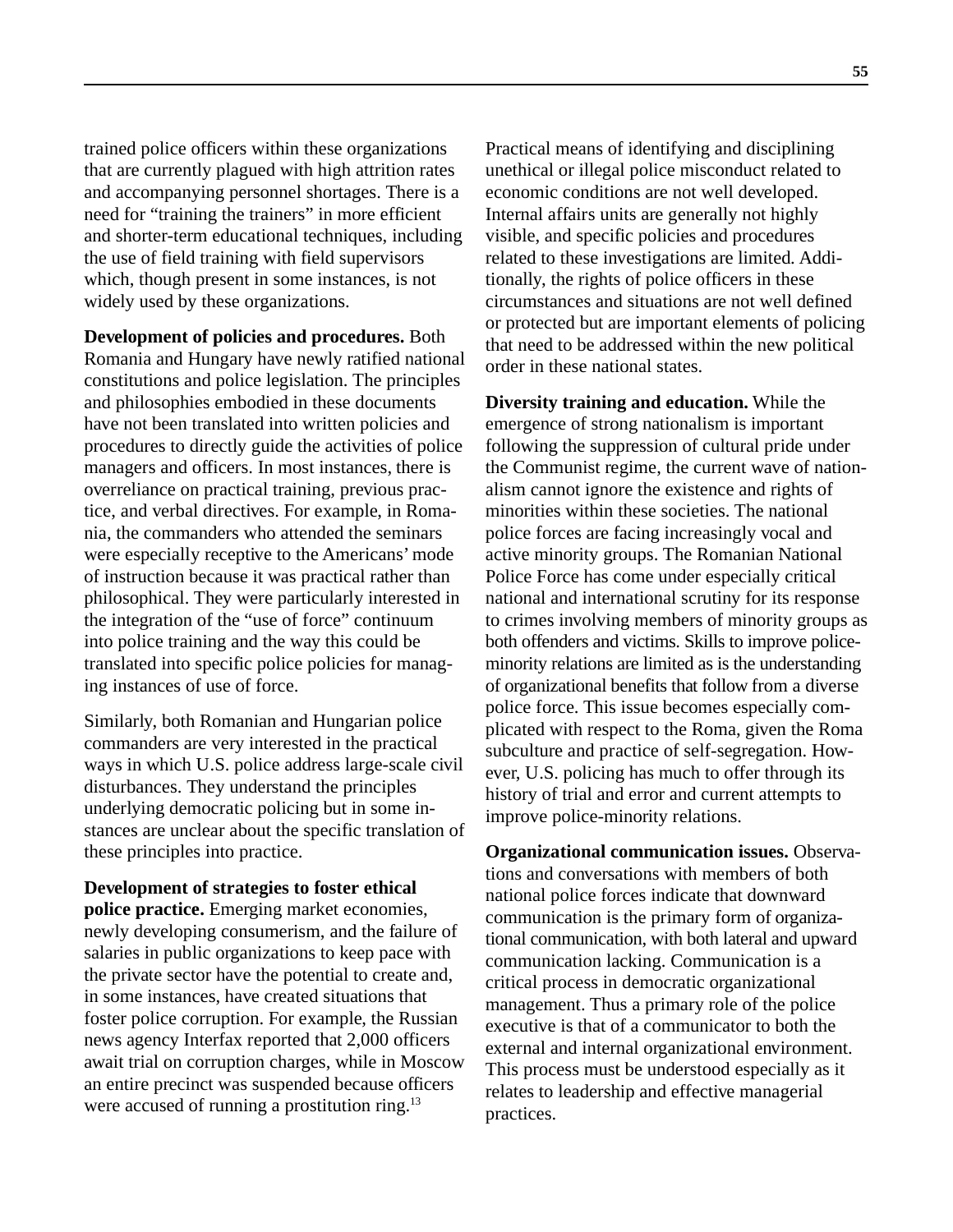**Accurate collection, dissemination, and analysis of crime statistics.** Under the Communist regimes, "common crimes" were seldom counted, tracked, or analyzed as information necessary for sound decisionmaking within police organizations. Though crime statistics are kept by the police organizations, currently the processes used create inaccuracies, and, as is not uncommon in the United States, police managers are generally concerned over full public disclosure of these figures. This hesitance to publicize crime statistics is not without justification since the new and more open reporting and counting of crimes has created the appearance of a major crime wave following the dissolution of communism. This information is an important management tool that needs to be used by these organizations as decisions concerning planned change and resource allocation are made.

**Use of alternative modes of response in lieu of available technology.** The technological infrastructure of these police forces is very limited. Many rural police districts have no patrol vehicles. In Romania, police described situations in which officers in the district share one or two handguns. Computer technology and software are limited as is highly technical investigative and forensics equipment. Technological needs are great while the budgets of both police forces are such that they cannot accommodate daily operational support needs. For example, in Pest County, the utility company threatened to discontinue service when the force could not make monthly payments.

Police managers need education in alternatives to technology and alternative means of providing the funding necessary for the purchase of technology. For example, some police and private-sector partnerships in Pest County have been able to obtain new office furniture and the underwriting of professional development costs for members of the department. In Vac, Hungary, the district commander contracted with a local business to run a private restaurant in the police district building. Profits from this cooperative venture are shared

with the police and used to supplement available funding for technology in the district.

In Romania, the use of auxiliary police forces to assist in times of civil disorder in remote rural districts and the use of citizen councils to monitor and provide information on civil disorder to police have been proposed as means to compensate for a virtual absence of technology and equipment for a more immediate police response to crisis situations. These options need to be shared with police managers as new creative strategies are regularly shared with U.S. police managers.

#### **Education on the limitations of technology.**

Time and time again, lack of technology within Eastern European policing has been identified as a contributor to police failure to provide adequate responses to critical situations. Similarly, there is a strong tendency for police in these countries to believe that the quality of U.S. policing is directly related to the availability of technology. Eventually, technology will be integrated more fully and completely into Eastern European policing. Managers within these organizations need to be apprised of the limitations and organizational costs of technology so that they may make informed decisions concerning the nature and extent of its integration into their force.

**Access to international networks for technical assistance and information.** Eastern European police have addressed international crime and international organized crime for decades. They have had highly technical and extensive training on techniques related to detecting and investigating these types of crimes. It would not be unreasonable to assume that in these skills they far exceed most U.S. police and could, in fact, provide U.S. police with valuable information and training on these topics. However, training and education that would encourage police managers to divert resources into the technological equipment necessary to promote the systematic retention, use, and sharing of information between Eastern European police organizations are needed. Additionally, expanding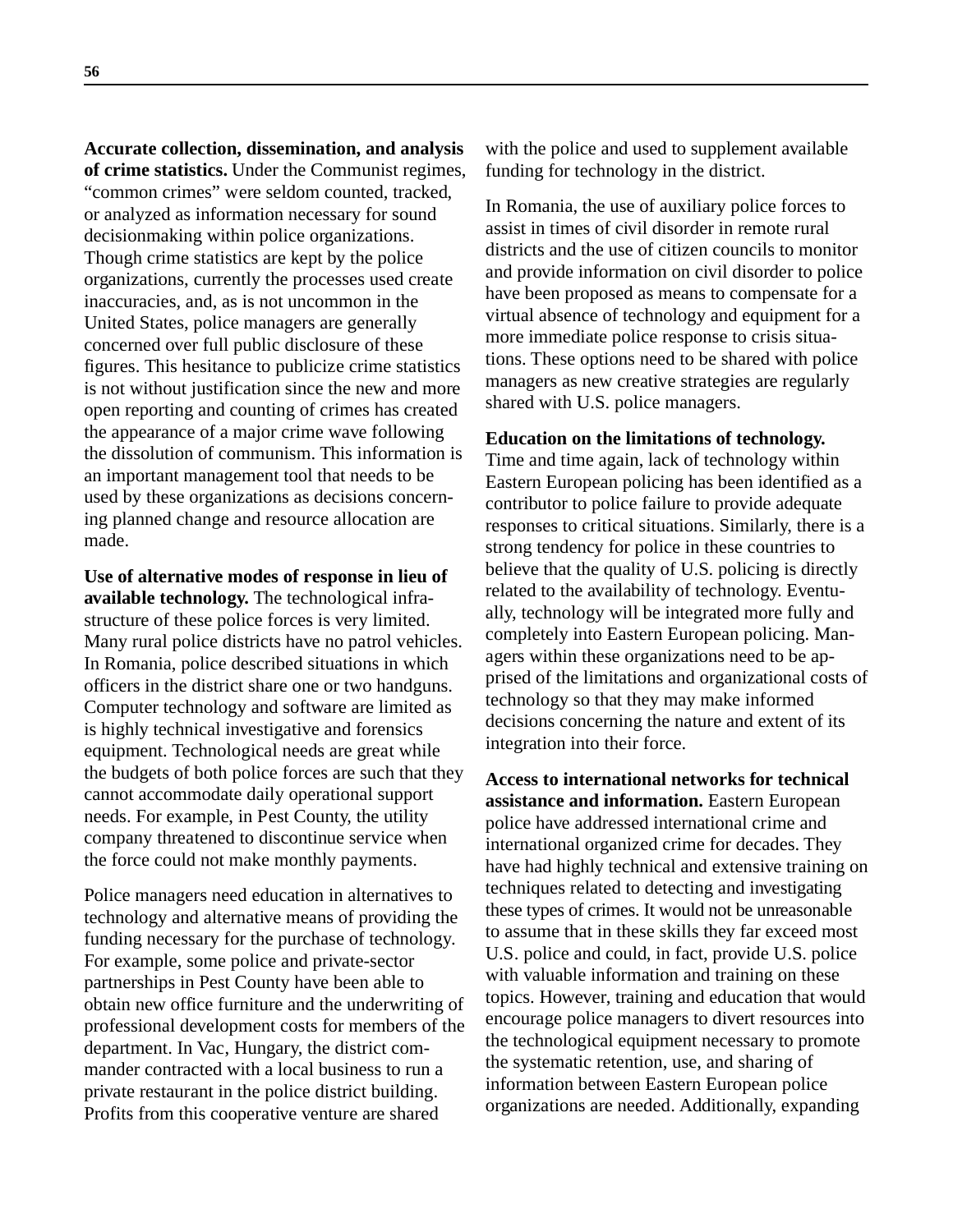access to automated databases and systems supported within the United States and training police personnel on the use of these systems would promote more effective law enforcement.

#### **Conclusion**

The needs identified in these national police forces that reflect needs in Eastern Europe in general are not unlike those in U.S. policing today. It is simply a matter of degree and emphasis. The Romanian and Hungarian police officers and organizations are not unlike their U.S. counterparts. The organizations are highly structured, traditional in their orientation, and generally resistant to change. The Romanian police officers who participated in the seminars were hesitant to identify flaws in their organizations and organizational practices. In some instances, they were not openly receptive to new ideas and strategies to promote change.

These two characteristics are common to police in the United States as well. At the same time, however, like their U.S. counterparts, Romanian and Hungarian police are receptive to recommended changes that they believe are reasonable and practical and in which they have a vested interest. This acceptance is further enhanced when they perceive that recommendations are offered not as criticisms of their organization and organizational procedures but instead as improvements or adjustments to a generally sound base. This is true especially if the recommendations are presented in a form that has been adjusted to accommodate the countries' unique cultural traditions and circumstances.

The process of engaging in professional education and dialogue in these two countries has been based on reciprocity—a reciprocity of respect and reciprocity of learning. The Eastern European police are cautious but enthusiastic about their potential for professional development and change. They have great pride in their countries, their traditions, their organizations, and their profession. They are eager to enhance their strengths and to improve their image in the international community. The environment is receptive and challenging. It is an

environment in which the U.S. instructors learned as much about their counterparts in Eastern Europe and themselves as the Eastern Europeans learned about police practices in our ever emerging democracy.

#### **Notes**

1. Lundberg, Kristen, *The Czech Republic: Police Reform in a New Democracy*, Boston: John F. Kennedy School of Government, Harvard University, 1992.

2. Szkinger, Istavan, "Community Policing in Hungary— Perspectives and Realities," In *Community Policing, Comparative Aspects of Community Oriented Police Work*, eds. Dieter Dolling and Thomas Feltes, Felix, Germany: Holzkirchen/ Obb., 1993:199–205; Shelley, Louise, "The Sources of Soviet Policing," in *Police Studies*, Vol. XVII, No. 2, 1994:49–63.

3. Since 1951, the Southern Police Institute has provided advanced education and training courses for police practitioners. It is a division of the Department of Justice Administration, College of Arts and Sciences, at the University of Louisville in Kentucky.

4. Pest County surrounds the Hungarian capital, Budapest. It encompasses 6,394 square kilometers with a population of 1 million inhabitants living in 180 municipalities (medium-sized cities and villages). Ten percent of all crimes committed in Hungary take place in Pest County. In addition to its central headquarters, the county police maintain 13 regional police stations in major population centers. Approximately 1,500 officers serve in the Pest County Police Department.

5. The Project on Ethnic Relations is a not-forprofit organization supported by the Carnegie Foundation, which seeks to promote the status of minorities in Central Europe.

6. The Roma, commonly referred to as "Gypsies," represent a distinct cultural and ethnic population group in Eastern Europe. Their language, cultural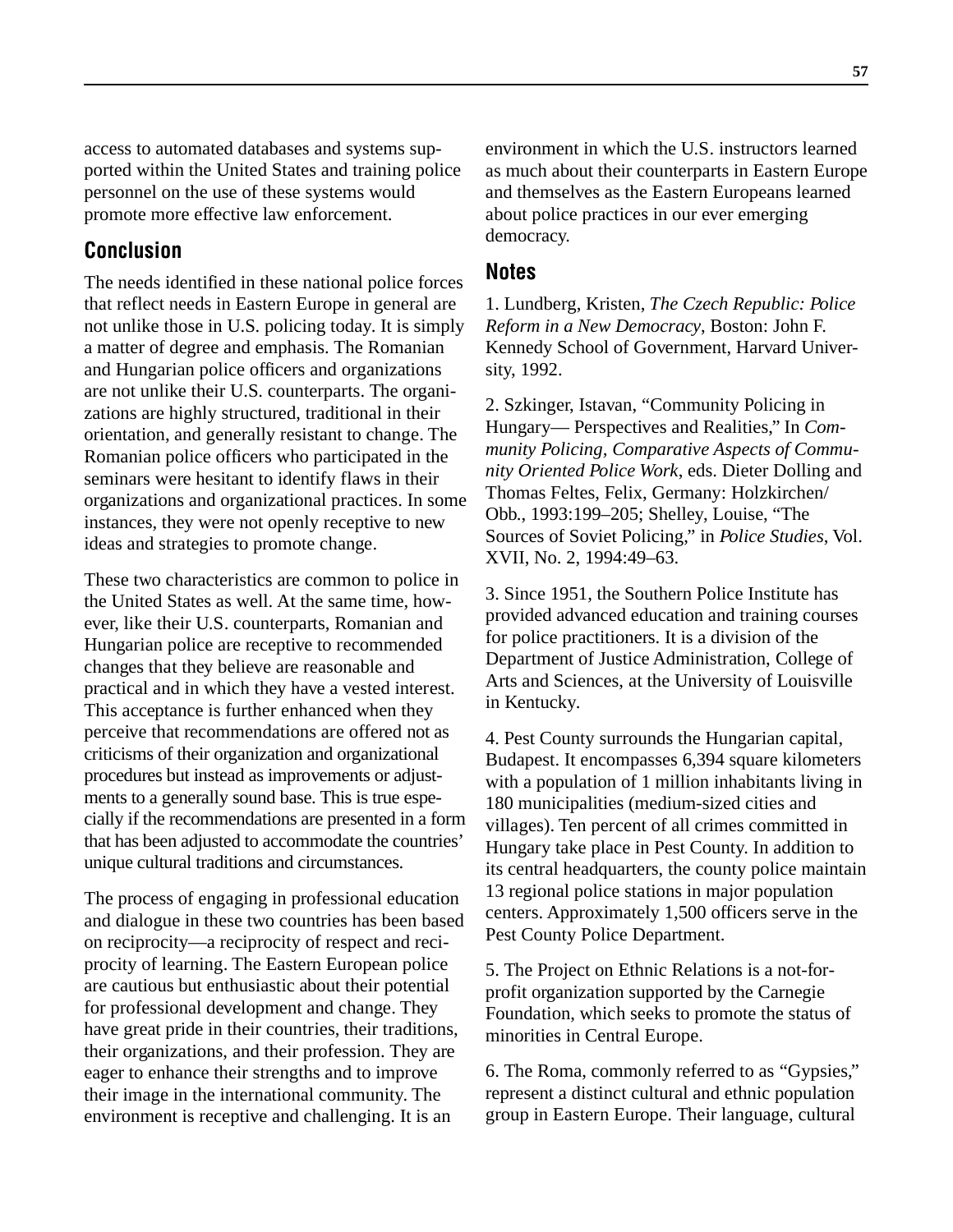norms, and physical appearance set them apart from other Eastern European ethnic groups, often resulting in their oppression. There are approximately 255,000 Roma in Romania.

7. Senge, Peter M., *The Fifth Discipline: the Art & Practice of the Learning Organization*, New York: Doubleday, 1990; Bolman, Lee G., and Terrence E. Deal, *Reframing Organizations: Artistry, Choice, and Leadership*, San Francisco: Jossey-Bass Publishers, 1991.

8. Fosdick, Raymond B., *European Police Systems*, Montclair, New Jersey: Patterson Smith reprint of 1915 original, 1969; Repetto, Thomas A., *The Blue Parade*, New York: The Free Press, 1978.

9. There are about 1.8 million Hungarians—about 8 percent of the population of Romania. The Romanian government does not permit them to emigrate to Hungary.

10. Benne, Kenneth D., and Max Birnbaum, "Principles of Change," in *The Planning Change*, eds. Warren G. Bennis, Kenneth D. Benne, and Robert Chinn, New York: Holt, 1969.

11. Schein, Edgar H., *Organizational Culture and Leadership*, San Francisco: Jossey-Bass Publishers, 1985; Ott, J. Steven, *The Organizational Culture Perspective*, Pacific Grove, California: Brooks/Cole Publishing Company, 1989.

12. Bayley, David H., *Patterns of Policing: A Comparative International Analysis*, New Brunswick, New Jersey: Rutgers University Press, 1990:8.

13. "World Roundup," *USA Today*, November 17, 1995:11A.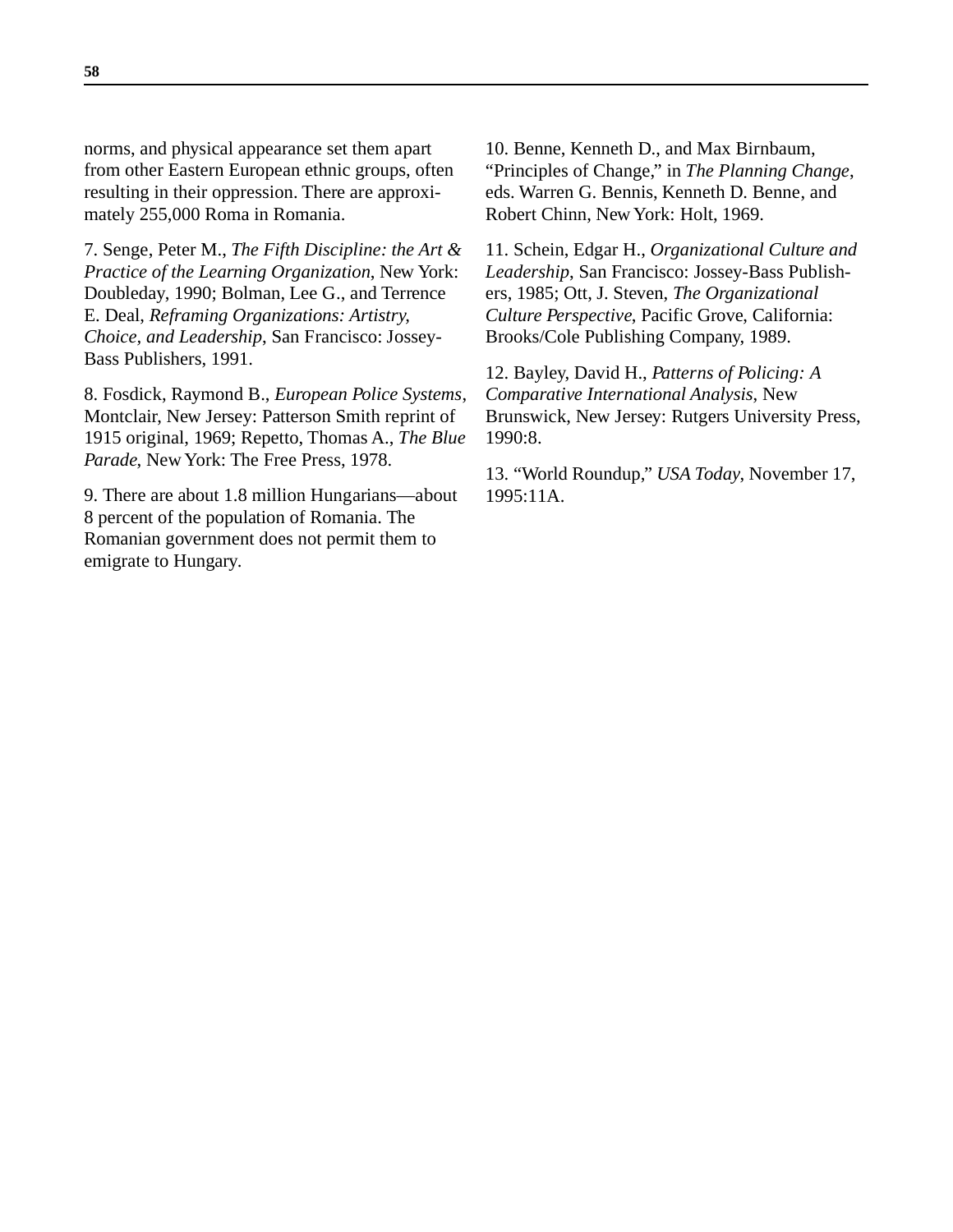# **Who Are We Kidding? or Developing Democracy Through Police Reform**

*by David H. Bayley*

My thoughts on the topic are organized into three parts:

- *Principles*, by which I mean unavoidable impediments to achieving democracy through police reform.
- *Possibilities*, referring to opportunities through police reform that may be exploited.
- *Policies*, which will be specific recommendations for getting the job done.

## **Principles**

If the objective of American policy is to encourage and facilitate the reform of police forces abroad so as to smooth transitions to democracy, policymakers must recognize three unavoidable constraints on their efforts.

#### **First Principle**

Unless a regime is dedicated to becoming democratic, there is little that reform of the police can accomplish on its own to bring about democracy. Although the police can affect politics in important ways, their autonomy is slight. The most important effects police might have on democracy depend on the policies of regimes. In sum, the police can undermine democracy and they can reinforce it, but they cannot create it.

Police affect political life in two ways.<sup>1</sup> They have *direct* effects on:

- Persons who want to act politically—by arrest, detention, and exile.
- The conduct of political processes, such as elections, public meetings, freedom of speech,

protection of dissent, and provision of physical and logistic support to political campaigns.

- The safety of regimes, by defending or not defending them against violence.
- The content of policy, by participating in councils of government, by having privileged access to leaders, by threatening to give or withhold support to government, and by political mobilization (election blocs).

They can have *indirect* effects through:

- Socialization of the public, as teachers of civic virtues.
- Legitimization of government in use of force, openness, defense of rights, corruption, lack of favoritism, etc.
- Demonstration effect, by which police can serve as a model for other sectors of society with respect to diversity versus exclusion, merit versus ascription, honesty versus venality, equality versus inequality before the law, and science versus tradition.
- Participation in development through physical and logistical support for economic development (communications) and creation of demand for modern technology and infrastructure (such as roads and computers).

For the most part, these activities are matters of government initiative or at least require approval by government. Police are not freestanding bureaucratic actors. Their autonomy is probably greater with respect to their indirect effects, which might be where foreign assistance should concentrate.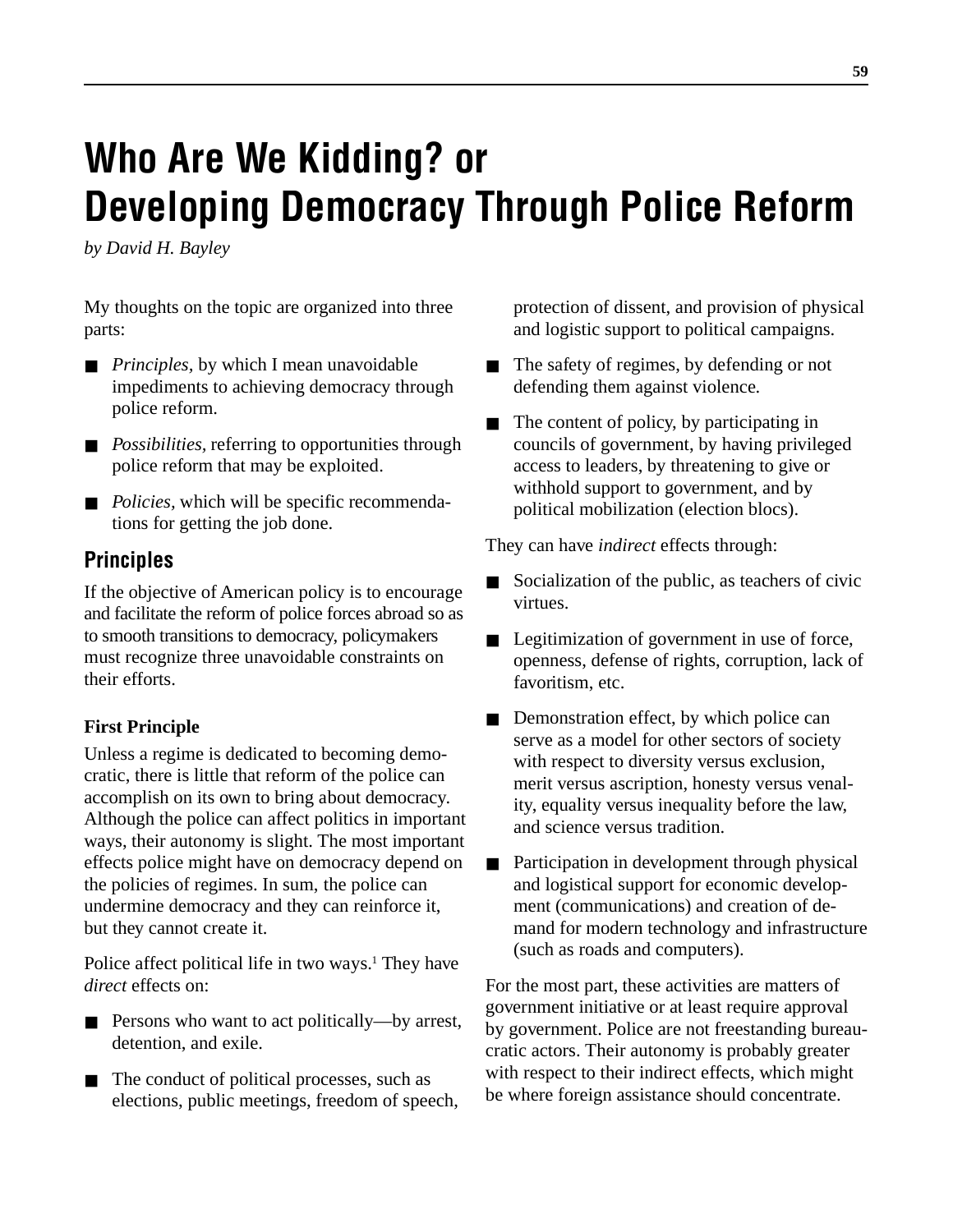Moreover, it is misguided to believe that a foreign government can cultivate democracy abroad through involvement in police reform if the regime is not already committed to democracy and willing to practice it.

#### **Second Principle**

The connection between democracy and the forms of policing is weak, for democracy is compatible with many forms of policing. Policing may be organized and conducted similarly in both democratic and nondemocratic countries. The character of government and the character of the police do not neatly coincide. This principle can be demonstrated by examining the relation between democracy and the following elements of policing:

- *National organization of policing, particularly its centralization or decentralization.* Many contemporary democratic countries have centralized regimes (Sweden, France, and Israel). Decentralized systems of policing are compatible with repression (Germany prior to World War I, the United States in the South before the 1960s).
- *Accountability and civilian oversight.* Close political oversight is not necessarily democratic (such as in the former Soviet Union and Cuba). Oversight primarily by bureaucrats is compatible with democracy (such as in France and Japan). The balance between political control and political insulation is rarely stable; it must be adjusted constantly as it veers toward one extreme or the other (such as in Colombia, India, and the United States).
- *Organization/management.* Democracy is not strongly correlated with whether recruitment is stratified by rank or occurs only at the bottom (for example, Japan versus Britain); whether criminal investigation is part of the uniformed police or separate from it (for example, the United States versus France); and whether police are armed or unarmed (for example, the United States versus New Zealand).
- *Strategies/programs.* Community-oriented policing can be used for grassroots ownership of policing or for enhanced government control through penetration, intimidation, and cooptation (for example, the United States and Canada versus Singapore, China, and Cuba).
- *Technology*. Enhancement of the technical capacity of the police is ambiguous in its effects. It may serve the interests of governments or of the public depending on the nature of the government.

Police reform is a necessary but not sufficient condition for creating democratic government. Reforms focusing exclusively on the police are insufficient to create democratic government. Indeed, most reforms are neutral in their political effects. Moreover, almost any police practice can be exploited by a determined regime for its own purposes.

As Michael Oakshott has said, it is "one of the most insidious current misunderstandings" that "institutions and procedures appear as pieces of machinery designed to achieve a purpose settled in advance, instead of as manners of behavior which are meaningless when separated from their context."2

American police practices do not necessarily encourage democracy. We must be careful not to overgeneralize from our own national experience. Additionally, Americans engaged in police reform abroad must listen as well as teach so that they can better appreciate what is essentially democratic in American practice.

#### **Third Principle**

During transitions to democracy, democratic reform of the police is likely to be less important to emerging democratic governments than security. The emphasis on security in policing arises from two sources. The first is the political interest of emerging democratic regimes.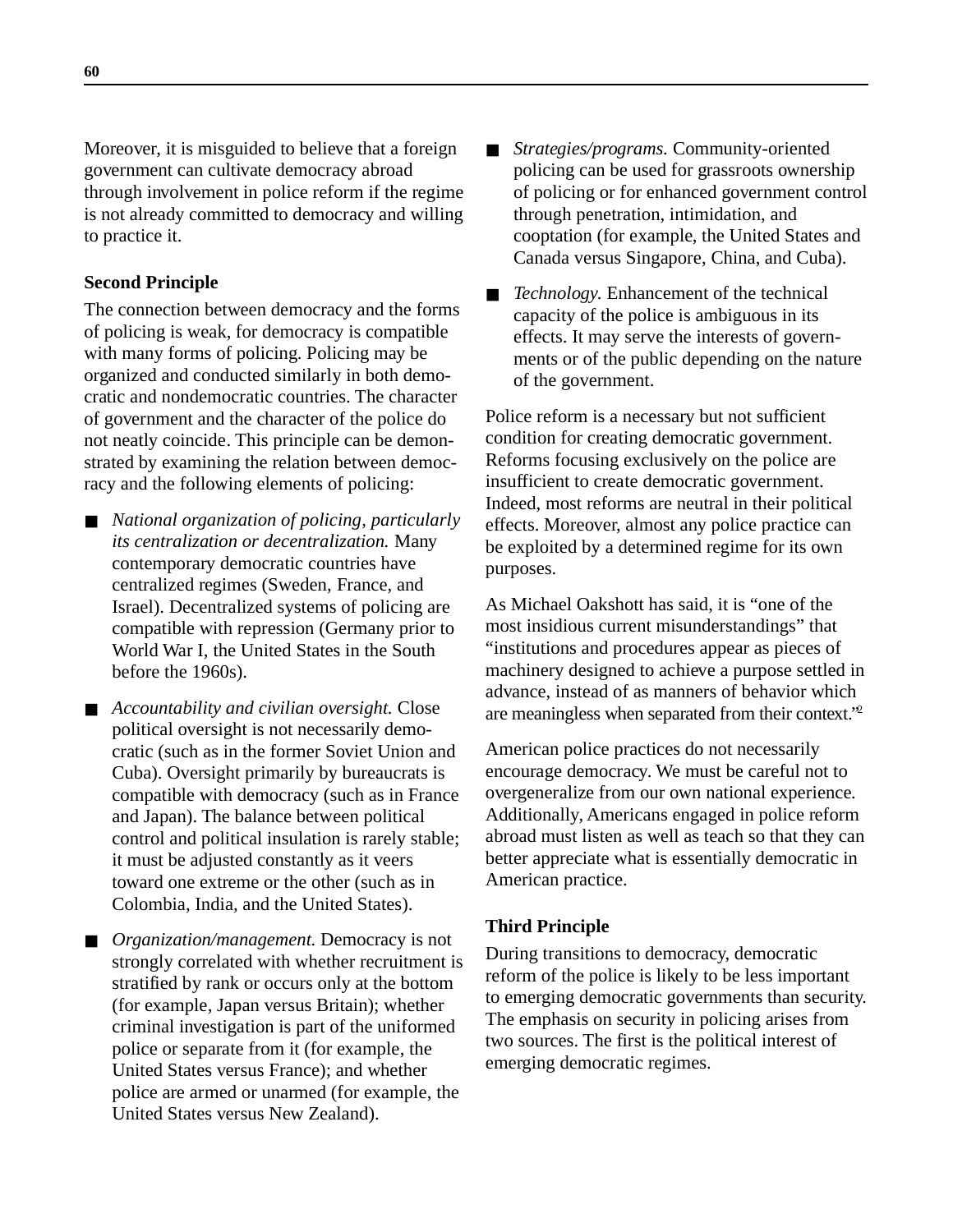- Democracy requires stability and order, yet transitions to it are often accompanied by violence and disorder.
- Threats to regimes always take priority over threats to the disaggregate public (subversion over crime).3
- At the same time, the legitimacy of government requires providing internal order for the population.

The second source consists of the national interests of foreign donors.

- Access to police abroad will be allowed only if the security needs of the emerging democratic regimes are acknowledged and provided for. Enhancement of the security capacity of the police in an emerging democracy is likely to be the *sine qua non* of access for foreign government involvement. One might call this the involvement dilemma. We will want to remain involved so as to have leverage, but remaining involved exposes us to compromise with reformist principles. It is awkward both to leave and to stay.
- Because donor countries often have their own law enforcement interests in foreign countries (drugs, terrorism, fugitives, and organized crime), responsibility for which is concentrated in national governments, foreign providers are likely to be interested in police abroad not only to facilitate political reform but to achieve their own domestic law enforcement objectives.

In providing assistance to foreign police, democratic reform is likely to take second place to the development of enforcement capacity.

## **Possibilities**

Granting that there are limits to the contribution police reform can make to democratic development, there are nonetheless possibilities for leverage. (Recommendations with respect to the sort of involvement the United States should have with foreign police forces are given later in this paper.)

*First:* It should be underscored that foreign assistance to police forces is not a new or unprecedented undertaking. It has a long history and is being conducted currently on a considerable scale. Foreign assistance is occurring now through:

- Institutional connections between countries based on historical patterns of association and conquest (Britain-Malaysia, United States-Philippines, United States-Japan, Belgium-Zaire, Britain-Australia, and France-North Africa).
- Commercial firms developing international markets for police technology and expertise (Motorola; Booz-Allen and Hamilton).
- Emulation facilitated through international professional connections (International Association of Chiefs of Police; International Association for Civilian Oversight of Law Enforcement; United Nations Institute for the Prevention of Crime and Treatment of Offenders, Tokyo).
- Regional integration leading to cooperative law enforcement (European Union, ASEAN).

New bilateral efforts to assist the police of emerging democracies must compete for the attention of potential foreign clients. Such efforts may be offset by the activities impinging on host countries from these other sources. Foreign assistance to the police will take place in a competitive environment.

*Second:* Police reforms that may contribute to democratic development vary enormously in the likelihood of their being implemented successfully in a foreign country. There are varying degrees of difficulty in transferring police practices from one country to another.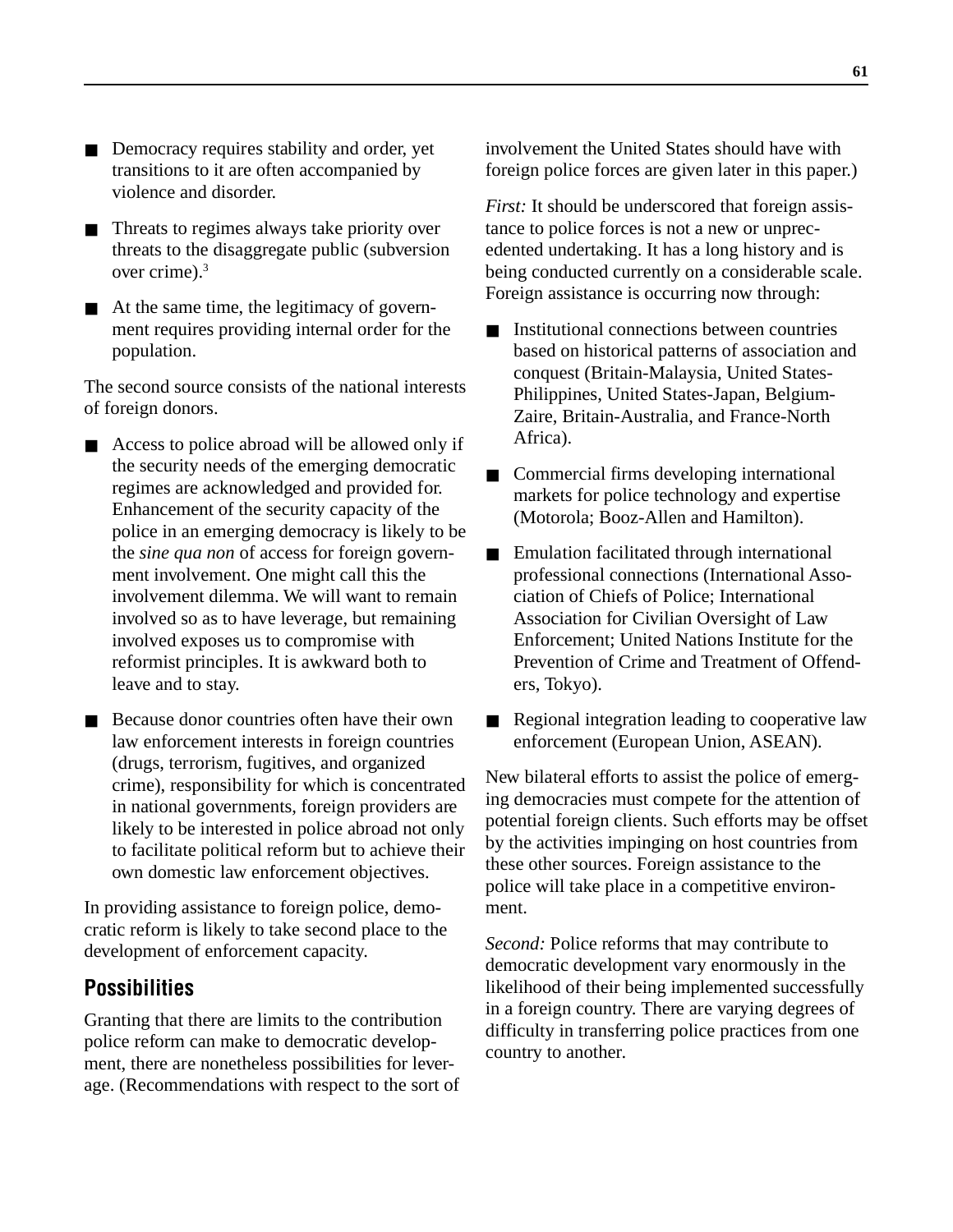- Institutional changes involving the relations of the police to the government or other social structures are the *most difficult* to make. Reforms that affect the purpose, functions, control, and accountability of the police are least likely to be exported successfully to other countries. No government will easily relinquish control of these, whatever its character. Examples include centralization, civilian oversight, separation from the military, political surveillance, intelligence gathering.
- Matters of internal management, which are more fully under police control, are *moderately difficult* to reform. Examples include stratified recruitment, supervisor responsibility for mistakes, relations across ranks, and corruption. At the same time, both culture and tradition may limit the exportability of management practices.
- The transferability of operational strategies and programs, too, must be evaluated on a case-bycase basis. Their exportability depends, first, on the institutional objectives of the government and, second, on the culture and tradition of both the police and the public.
- Technology, including some features of management, is the *least difficult* to change from abroad. Technologies are readily exportable because they affect capacity but not substantive direction. They are not "political." Examples are computer information systems, techniques of forensic analysis, communications equipment, management by objective, performance contracts, and quality control.

As a general rule, the police reforms that are easiest to achieve abroad have the least effect on democratic development, and the reforms that are the hardest to achieve abroad have the greatest effect on democratic development. Policymakers should recognize as well that progress in reforming the police is likely to come in "increments" that contribute to "trajectories" of eventual democratic development.4

*Third:* Taking into account both what foreign countries are most likely to accept and what donor governments are most likely to give, there are several specific reforms that the United States could advocate and support that would contribute to democratic development. These are targets of opportunity for American foreign police policy.

- Priority should be given to reorienting police forces to respond to the needs of individual citizens and private groups as opposed to serving the interests of regimes. Foreign police forces should be encouraged to concentrate on reactive law enforcement, responding to the needs of the disaggregate public.
- The role of the police should be restricted to overt law enforcement and criminal investigation. Police in emerging democracies should be encouraged to give up political surveillance and counterinsurgency.5
- Police should emphasize accountability to law rather than political direction. They should be encouraged to institutionalize the distinction between the making of policy and the conduct of operations, otherwise the rule of law becomes a casualty of politics.
- Assistance should be given to help foreign police reduce the level of force they commonly employ.
- Foreign assistance should emphasize the development of appropriate strategic and managerial approaches rather than enhancing technical capacity.
- Foreign assistance should be contingent on effective efforts by police forces to eliminate all forms of corruption.
- Foreign assistance should incorporate evaluations of police efficacy and conduct carried out by indigenous scholars and consultants.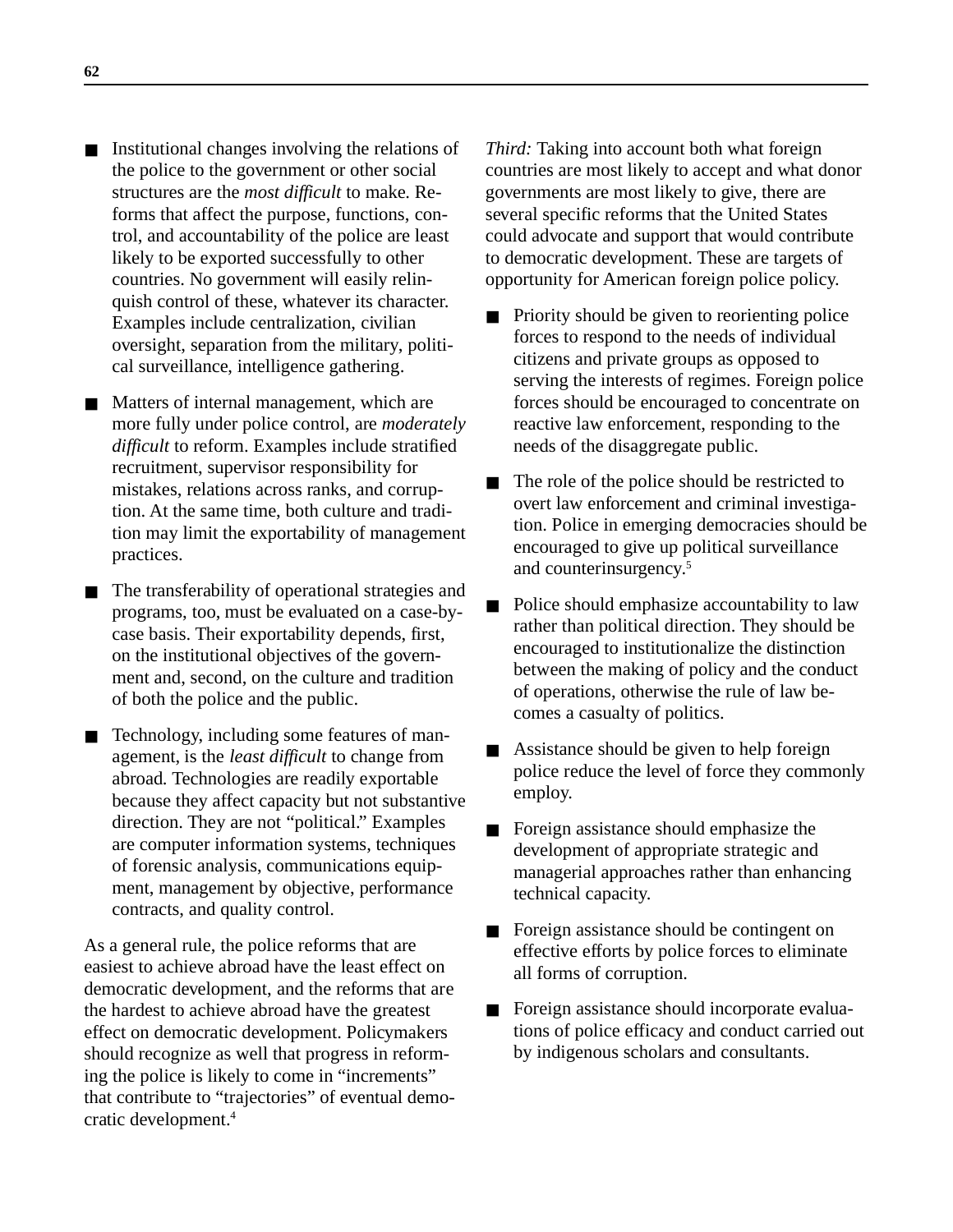Foreign police should be encouraged to participate in international organizations dedicated to information sharing, standards development, and civilian oversight and accountability.6

## **Policies**

In order to exploit the limited contribution that police reform can make to the development of democracy abroad, how should the United States and other democratic countries conduct their police foreign policy?

- The devil is not in the details but in the objec*tive.* Police reform is not a powerful engine of democratic development without the prior commitment to democracy of host regimes.
- *A mechanism needs to be created within the U.S. Government whereby the sometimes conflicting objectives in foreign political policy, foreign law enforcement policy, and foreign police policy can be discussed and harmonized.*
- *Technical assistance for the enhancement of foreign law enforcement capacity should be given only to convincingly democratic countries.* Access by the United States to foreign police will most likely be contingent on developing their technical enforcement capacity, which is highly ambiguous in its political effects.
- *Training of foreign police officers should be done primarily by local law enforcement personnel.* The sort of policing that will make the greatest contribution to democratic development abroad is done at local levels in the United States. Federal law enforcement agencies (Federal Bureau of Investigation; Drug Enforcement Agency; Bureau of Alcohol, Tobacco and Firearms; Secret Service; Customs Service; and Immigration and Naturalization Service), do not do full-service, publicresponding, community-accountable policing, which should not be taken to imply that they

do not have important functions to carry out. Full-service, community-responsive policing is done by State and local police agencies.

This qualitative difference in the character and function of police agencies in the United States creates a serious problem for implementing police reform abroad. Relations with foreign governments are conducted through the Federal Government, and foreign governments are uneasy and inexpert at contacting local governments directly.

The solution is for the Federal Government to develop the ability to marshal local government talent and to project it abroad.

■ *Implementation of police policy abroad must involve more than police personnel.* It should be a cooperative venture among police specialists, area experts, management consultants, and private industry. The role of the Federal Government will be to enlist and coordinate these human resources.

## **Conclusion**

In sum, the United States must be realistic about the contribution that police reform can make to democratic development. Enthusiasm for the objective of spreading democracy abroad should not impel us to undertake thoughtless programs. Realism is essential both to successful implementation of any reform program and to the maintenance of essential support for such efforts within the United States itself. We should also be careful that international law enforcement operations by the U.S. Government are not justified in the beguiling language of democratic development.

Police reform is not the tail that wags the democratic dog. And involvement in police reform from abroad provides a feeble grasp even of that tail.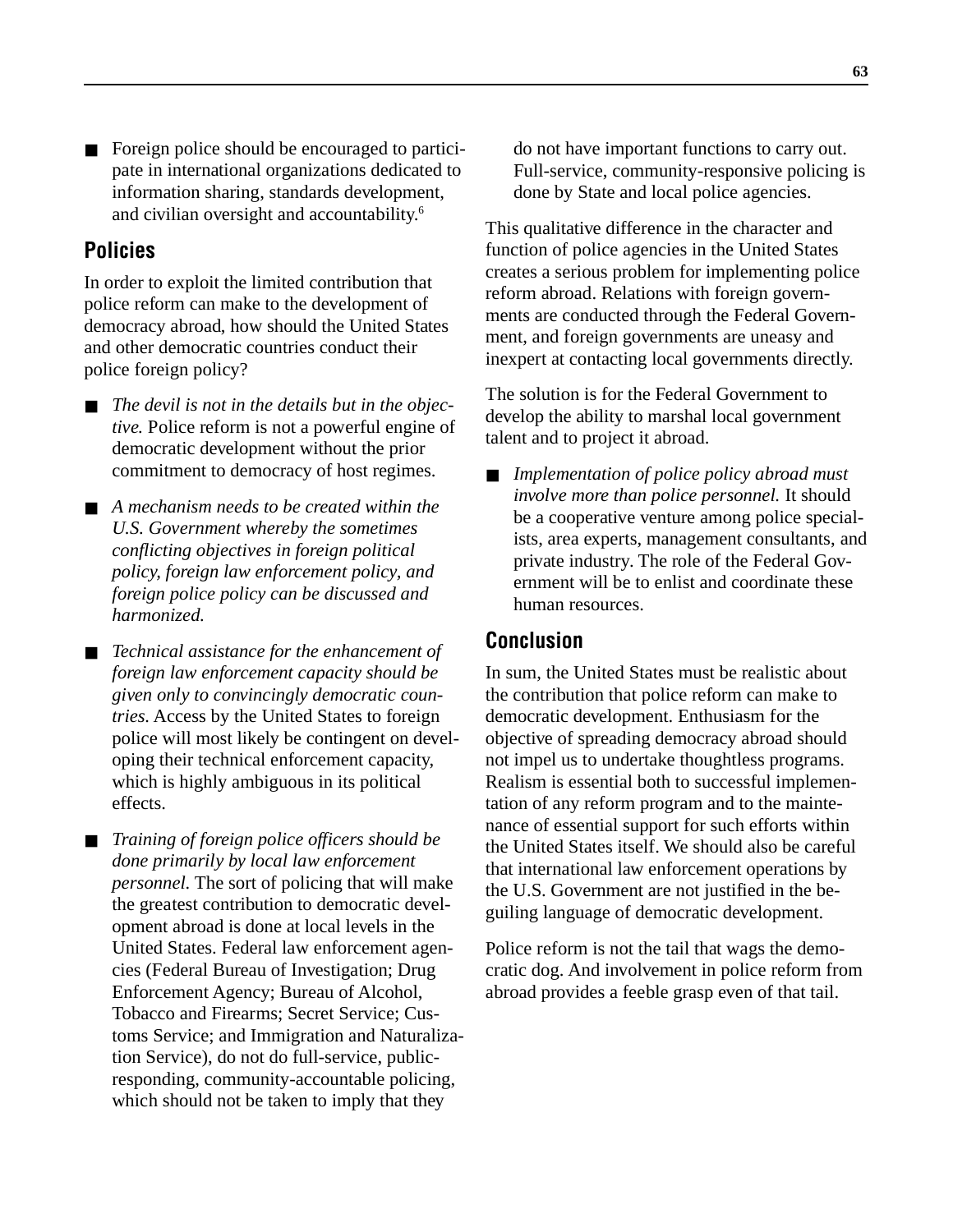## **Notes**

1. Bayley, David H., *Patterns of Policing*, New Brunswick, New Jersey: Rutgers University Press, 1985.

2. Oakshott, Michael, *Rationalism in Politics and Other Essays*, New York: Basic Books, 1962.

3. Bayley.

4. Goldsmith, Andrew, "Democratization and Criminal Justice: Human Rights and Police Reform in Colombia," unpublished draft, March 1995.

5. Ibid, 91ff.

6. Ibid, 60.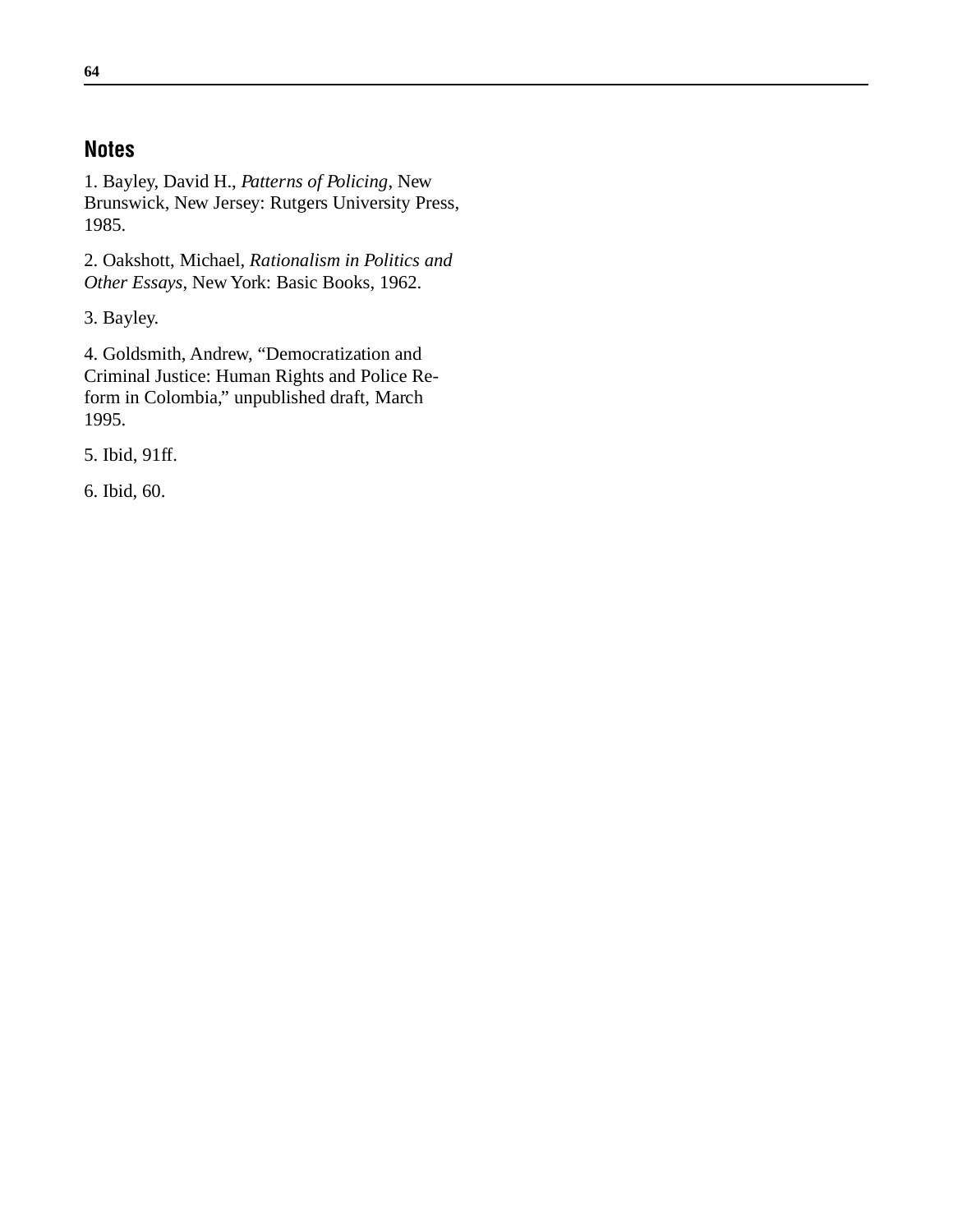# **Conference Wrap-Up: Where Do We Go From Here?**

*by Mark Moore*

My assignment for this session is to take the pieces put on the table by conference participants, and assemble them into a whole that captures the points made. It is an exciting challenge to try to present a complete, coherent picture of where we stand now, and where we might go in the future on the basis of the presentations and discussion of the past few days. Each of you has contributed something important, each something different, and the framework must be able to contain all these interesting contributions.

To help us, I have an outline of my talk. First, I am going to introduce the concept of strategy in the public sector, a topic that I can't resist mentioning within 3 minutes of speaking before an audience. Second, I want to identify and explore what I think was the basic question we tried to address: "How can we reform the police in ways that can support the development of democracy?" Third, I want to take up three issues related to that basic question:

- Under what circumstances is the basic question interesting and important?
- In what situations does it become an interesting question to the *United States Government*?
- In thinking about reforming the police, whose purposes are going to matter—a foreign government's or ours?

I present a basic analytic framework for identifying the relationship between the reform of government, the reform of policing, and the form that police reform takes. Finally, I conclude by discussing the interesting question that arose concerning the relationship between the goals of support for U.S. law enforcement objectives, on the one hand,

and the goal of supporting democracy on the other. That is one important question. Others include: What are the forms of policing that are available to us to consider as "export items"? What do we think the mechanisms are by which any particular form of policing might affect the quality of democracy? What are the rules and instruments of engagement that we would use in trying to export a model of policing? That is the basic outline. I will try to go through it rather quickly.

## **Strategy in the Public Sector**

Let me start by introducing a basic concept. My colleague, Professor [Philip] Heymann, invented this concept when we were working together on public sector management. The basic idea is that in order for a public sector initiative or enterprise to be viable and useful in the world, it has to meet three tests, symbolized by three different points of the triangle I present as figure 1. First, the enterprise must achieve some important public value; otherwise, the expenditure of money and authority required to accomplish the enterprise is not worth it. Second, the initiative must have legitimacy and attract support from those who are in a position to contribute money and authority to it; otherwise, there will not be enough resources to accomplish the goal. Third, there has to be a set of operational capacities sufficient to achieve the goal; otherwise, the enterprise will fail. The basic concept is that in order for the government enterprise to be successful, it has to be valuable, authorizable, and doable—very trivial ideas. What is important about this diagram is that it reminds us that all three of those bases must be brought together in order for us to have successful enterprises. You can see quickly what happens when one of them is miss-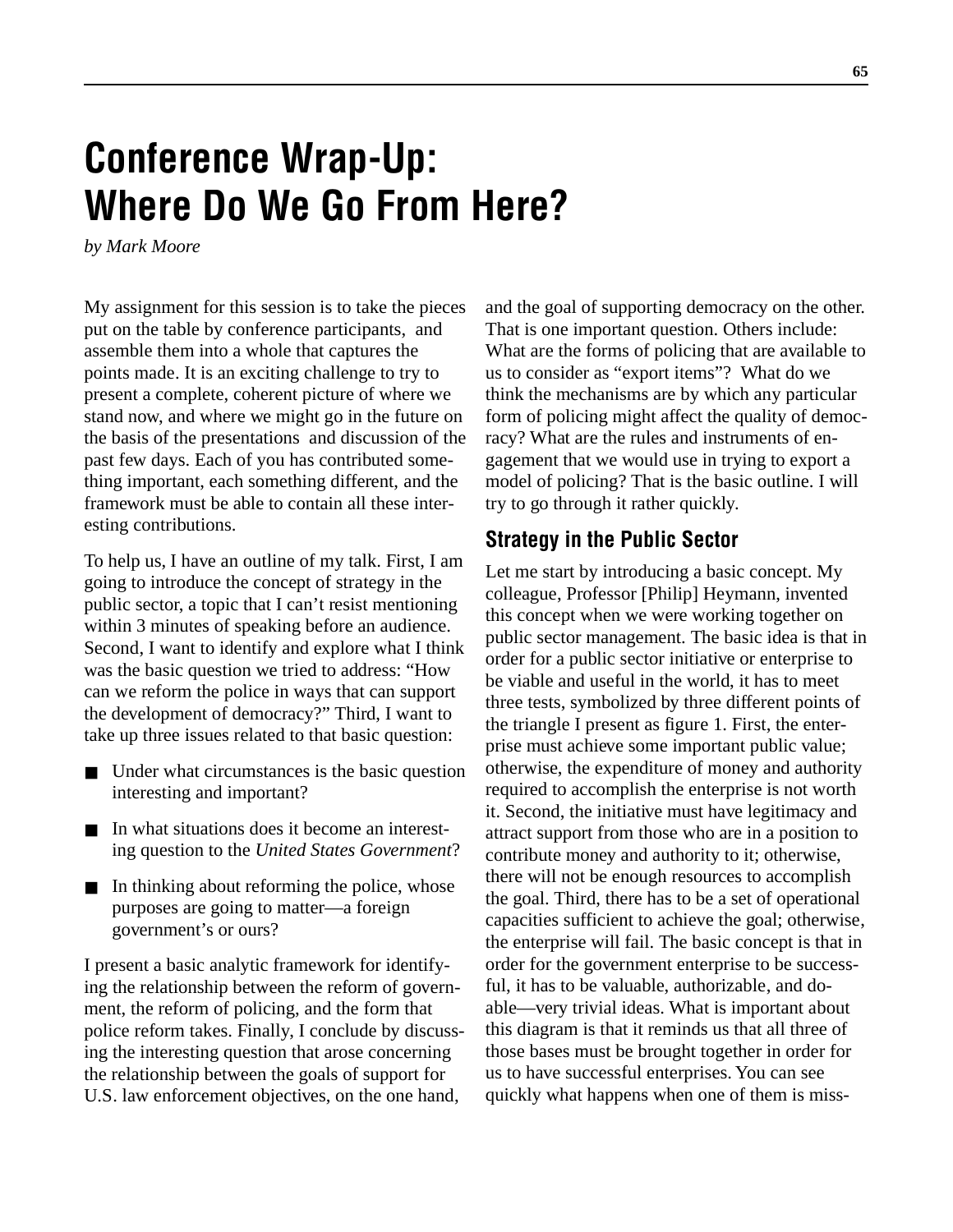

ing. If a purpose has legitimacy and support but insufficient operational capacity, people say, "Great idea. Couldn't get it done, too bad. Let's take the money back." If operational capacity is sufficient for a particular purpose but there is no longer legitimacy and support, you hear such comments as: "Great idea. Nice try. Too bad nobody wants it." If the purpose is one for which there is neither support nor capability, then you are an academic. This is the framework that I tend to use.

Now I want to begin applying this framework to our particular discussion. One way to proceed is to draw a box around figure 1 and indicate what the strategy of policing in a foreign country should be.

In order for that concept to be viable, it must meet the strategic requirements we have been talking about, i.e., it must be consistent with:

- An attractive set of values.
- A set of operational capacities.
- Legitimacy and support.

We have been assuming that a particular set of values, namely, democratic values, ought to be reflected both in policing and in overall governance. Part of our discussion has focused on what particular kind of policing we think is consistent with democratic values—would it emphasize "rule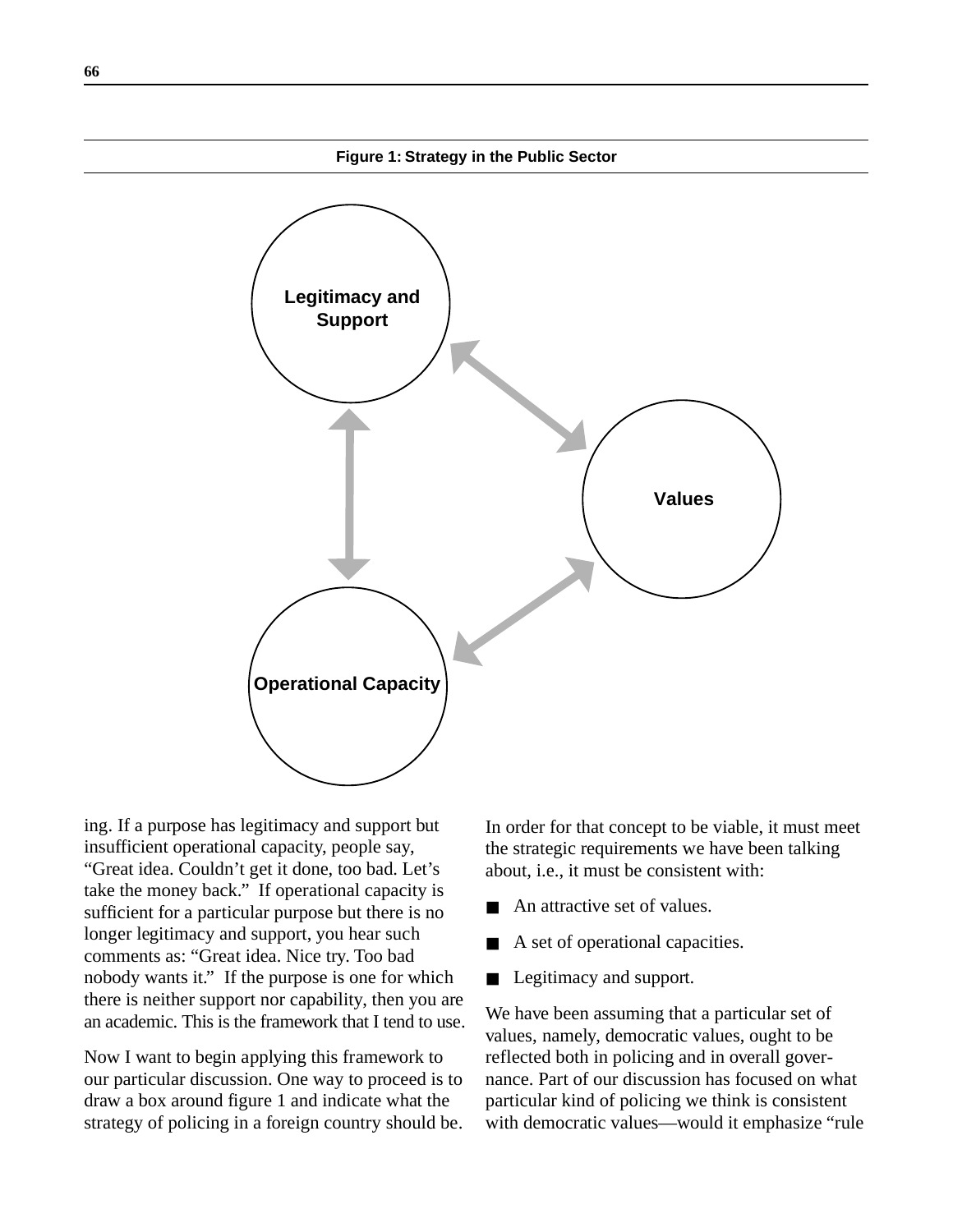of law" or "local responsiveness?" But the most interesting idea we have been talking about is the possibility that the way in which a local police enterprise tries to define and authorize itself might have an important *causal connection* not only to the success of the police function but also to the production of a locally satisfactory democratic culture. That would be one way to understand the key issue. We are trying to imagine the nature of the relationship between, on the one hand, the construction of a certain style of policing (one that seeks to pursue particular values and legitimate itself in a particular way) and, on the other, either the reflection or production of a locally attractive democratic culture.

We could, of course, put ourselves outside the local environment and look at the problem from the vantage point of the U.S. Government. We could imagine that the U.S. Government affected local law enforcement strategies by simultaneously contributing to the operational capacity of the local police (we do so through technical assistance, providing money and equipment, etc.) and to their legitimacy and support (through endorsing or criticizing local authorizing processes). This idea is reflected in figure 2, which shows us standing outside the local environment but trying to influence the local strategic situation—pressing our values, influencing local authorizing environments, and providing direct assistance to operations. And, of course, in order for some U.S.-based agency

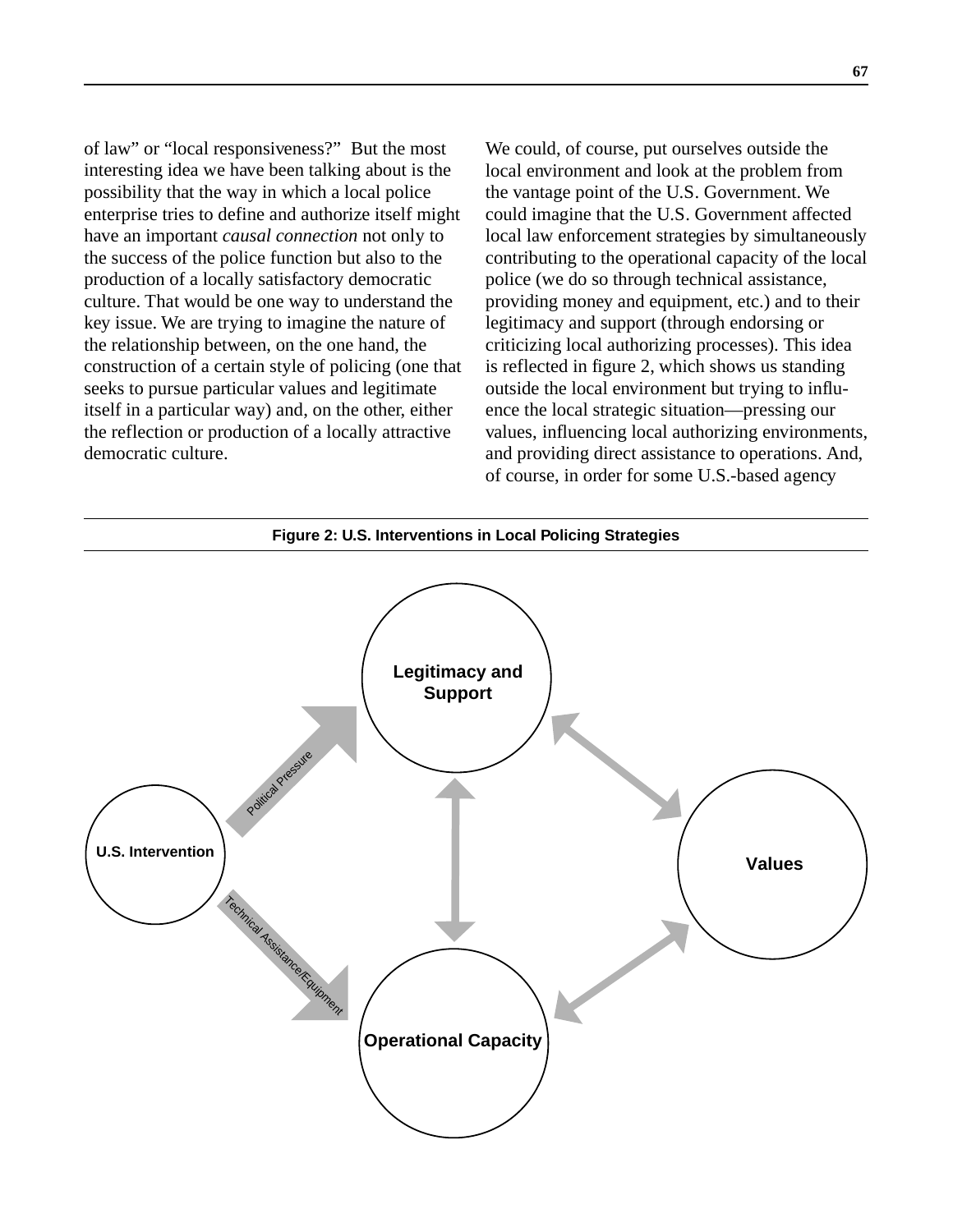(such as the U. S. Department of Justice's International Criminal Investigative Training Assistance Program (ICITAP)) or a university-based training effort to accomplish this result, the initiative must be consistent with its own strategic situation.

## **The Basic Policy Question**

The strong form of the basic question is, "How can we reform the police in ways that can support the development of democracy?" A weaker form of the question is, "How can we reform police in ways that are not destructive to the development of democracy?" That would be a more modest objective. We could say something slightly in the middle, which would be, "How can we reform the police in ways that make the police reflective of a democratic society without undermining whatever democratic impulses exist in the local environment?" We could support the democratic impulses by having a form of police that was consistent with democracy and definitive of it. Or we could have a form of police that is not only reflective of and definitive of democracy but actually did things that strengthened the quality of democracy beyond the boundaries of its own operation.

Note that the preceding sentence contains three important nouns. One is "we." Who are the "we?" For the purposes of our exercise, I am imagining that we are taking the point of view of citizens or representatives of the U.S. Government who are contemplating the allocation of Government resources to support policing in foreign countries. (This is the outside position suggested by figure 2.)

A second noun is "police." This is a more interesting question, and you will see that in the framework presented as figure 3, the concept of police becomes more complicated. Actually, we were never quite sure if the focus of our interest in policing was one of the following three possibilities:

- *Police* institutions.
- *Criminal justice* institutions (including prosecutors, jails, prisons, and perhaps defense counsel).

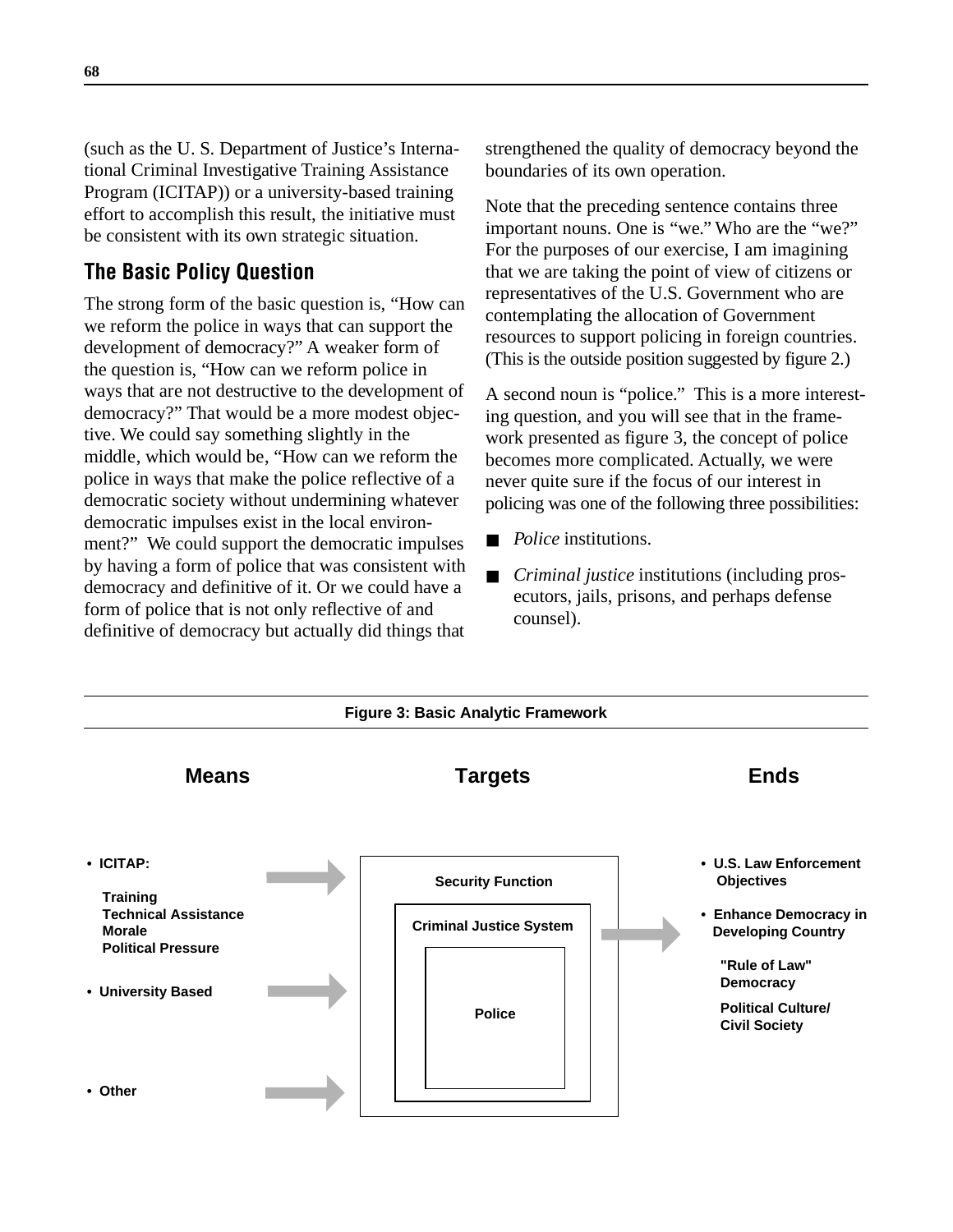The *security function* that might be distributed across a large number of institutions in the society.

At varying times, each of these possibilities was considered a potential target of our intervention. I will use the word "police" conveniently to bracket the uncertainty about each of the meanings we had in mind. Thus, our question becomes, "How can we reform the police, criminal justice system, or security function in ways that can support the development of democracy?"

The third noun is "democracy." That, too, requires a definition. I will not attempt to resolve all the interesting questions about how to define democracy, but I do want to draw your attention to some of the various ways in which that concept entered into our conversations. Figure 4 helps us understand some different concepts of democracy. In this diagram, the first things to note are the two columns labeled "culture" and "institutions." I want to start there because Professor Heymann started us off in an interesting and useful way. He said he wanted to define democracy not in terms of a set of institutions and not even in terms of the functions of governmental institutions, but, instead, as a force in the lives of citizens that shapes their aspirations and expectations with regard to how their government should be organized. Thus, Professor Heymann began by focusing our attention on *culture*, not on institutions.

We made an interesting distinction, as shown in the rows of figure 4. One definition of democracy we offered and used could be called the "rule of law." I think, as do some others here, that the rule of law is at least necessary, and sometimes sufficient, both for the definition and the accomplishment of democracy. The "rule of law" concept encompasses having effective street crime control, having a legal system capable of reaching police corruption, and having a law enforcement system capable of reaching political corruption (understanding that when we move from police to political corruption we are moving toward increasingly powerful figures in the political and economic

system). I'd like to add to that list the protection of individual rights in situations in which a person is accused of a crime. Professor Heymann could have said that having all four of these is the definition of a "strong enforcement operation" and therefore supported by the definition of a strong democracy. But it could also be true that such a strong enforcement operation could come into existence *only if a strong democracy already existed*.

I also introduced a different definition of democracy. I claimed that it was concerned not with "rule of law" but with some notion of *responsiveness to collective aspirations*. A notion of democracy, then, was built around the existence of a politics that included elections and voluntary associations that would be capable of both articulating collective aspirations and holding government agencies accountable for their performance against that set of collective aspirations. There was some notion of democracy as requiring a capacity for citizens to get together in various ways, ideally in large numbers, to express their collective views. Those are the two concepts we associated with democracy.

A third idea of democracy never came into so sharp a focus. That idea went beyond the equal delivery of political rights and included the equal delivery of substantive services to people, or the creation of just conditions in society. That concept might, at a minimum, include some expectation that people would enjoy equal security. It might also mean that citizens would enjoy equal claims on the public security being provided. Those ideas were sometimes articulated as principles of democracy that must be honored in the particular way in which we operate in society.

Again, I will not attempt to resolve the question of which of these is the correct definition of democracy. At this stage I want simply to observe that the concept of democracy as we have used it in this conversation is quite complicated and probably needs to be sorted out.

Let me move quickly through the next couple of questions. Under what situations does this question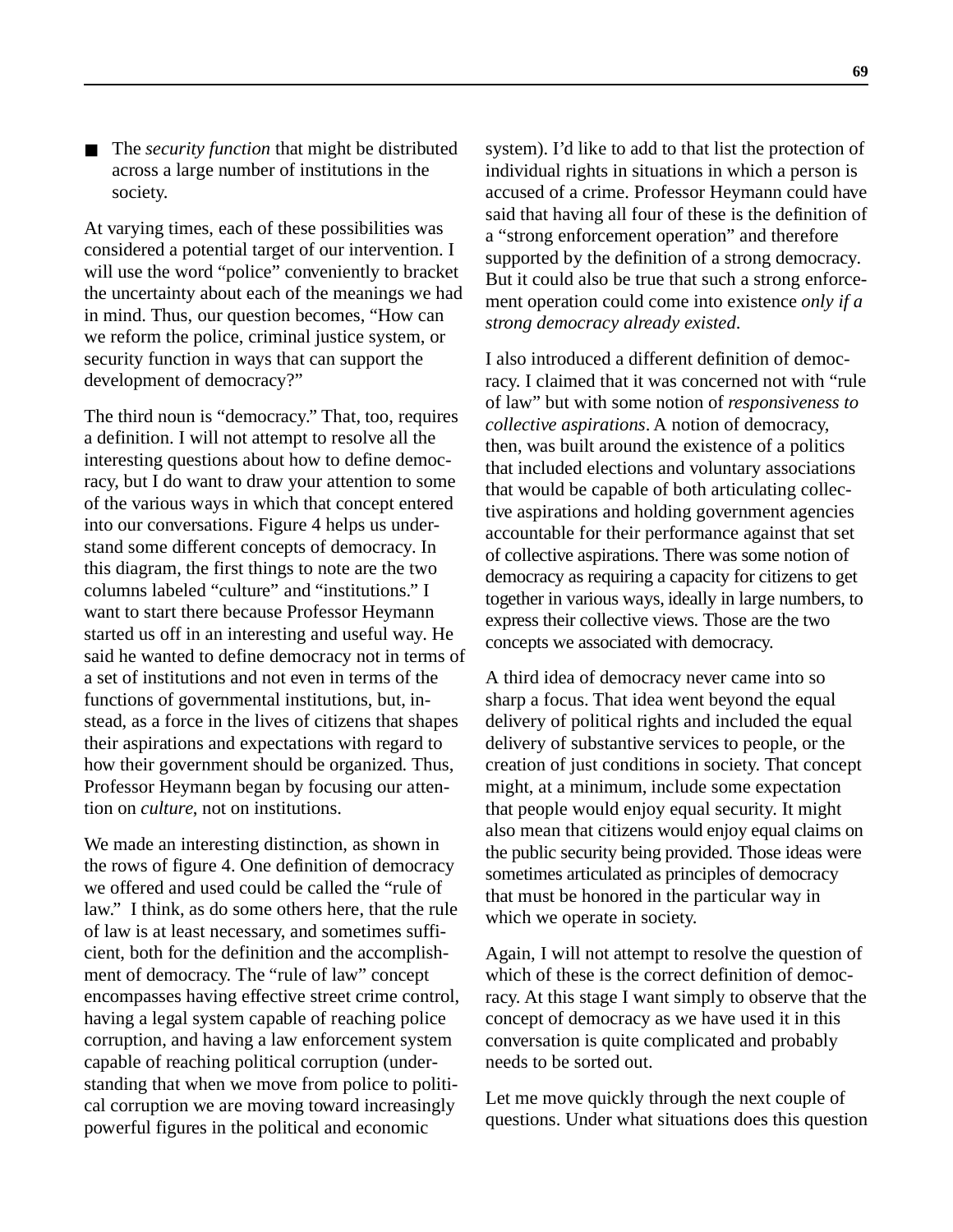become an interesting policy question for the U.S. Government? The three most common cases are where the state has collapsed, civil war has broken out, or an invasion has occurred. There is an older tradition of intervention to support policing. This occurred when the United States had a nationally important law enforcement objective that it could not achieve except through the existence of a powerful local police capacity. In those situations, we would intervene to advance our own law enforcement objective. Indeed, the principal reason we began supporting police operations overseas was to advance U.S. law enforcement or to achieve Cold War political objectives. With Cold War political objectives achieved, U.S. law enforcement interests are advancing and becoming more important. But we suddenly find ourselves in a situation in which many states seem to have collapsed, and that gives us an opportunity to intervene to provide humanitarian aid, to support democracy, to effect future advancement of U.S. law enforcement purposes, or any of the above. That is the foreign policy context of the local situation that has arisen.

In these situations we face an important question, "Whose purposes are we trying to accomplish?" One answer to that question is, "Not ours." We should do for other countries only what they ask and want. Our relationship then is to offer support to countries in whatever they are trying to get done. I think that is the extreme view of the cultural relevance argument. The alternative answer is, "No, it is our purposes that matter. We're spending the money, we're spending the effort, we're trying to accomplish something here." Of course, we would understand that the accomplishment of our purposes requires us to understand a country's institutions and cultures and what it is trying to achieve and, to the extent that we can, accommodate such goals. If we don't accommodate them, there will be relationship problems, and we won't have any leverage.

I prefer the second answer to this question so that we would not have to deal with it again. It is, of course, true that when we sit here thinking about how to use U.S. resources to support policing in emerging democracies, it is *our* purposes that

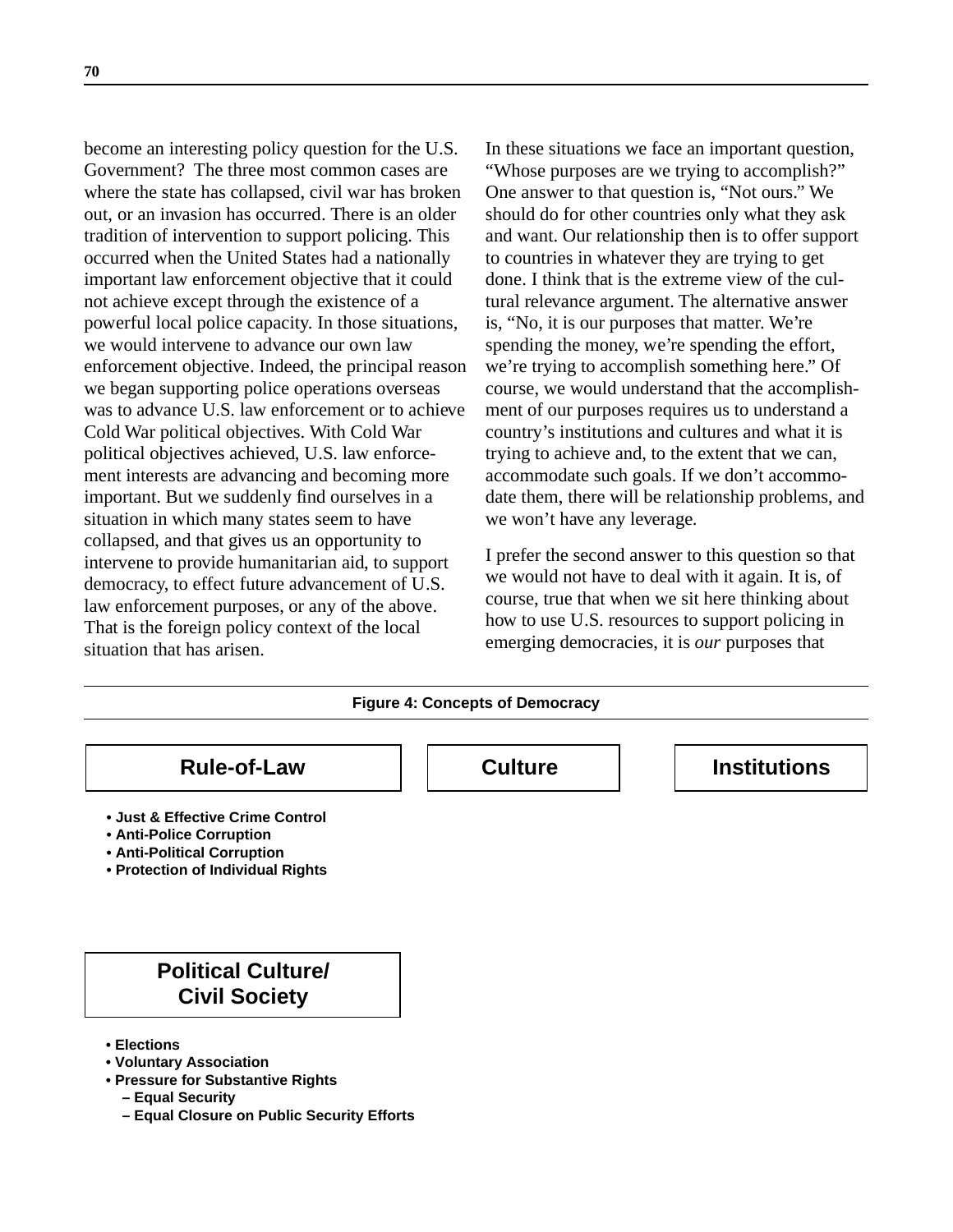matter. I think we all agree that it is terribly important for us to attend to the capabilities and interests of emerging democracies and to accommodate them and not feel vulnerable to accusations of having "gone native." We must always be a little nervous that we have given up too much in terms of *our* objectives in order to maintain the relationship and satisfy a country's desire for independence. I assume that is the general problem with diplomacy that we don't have to resolve today.

**Question from Carl Klockars.** So a collaborative approach is discarded. It is our objectives that count? Is that what I understand?

**Answer by Mark Moore.** No. Collaboration is not discarded. I am simply making the point that we evaluate any particular collaboration in our terms. We calculate whether we like what is going on. When we come to the rules of engagement, Professor [David] Bayley says, "Be prepared to pull out." Professor Heymann says, "Be tough, be demanding, insist on something." A collaborative relationship is necessary in negotiation, but you calculate what you get out of the result of a negotiation in terms that matter to you. Those terms may include the protection of an ongoing relationship, certain humanitarian assistance, and so on. However attentive you are to their concerns and their desire to maintain a relationship, in the end you calculate whether you like or don't like the results of the deal you have been offered in terms that satisfy you (which can, of course, also include concerns for them and their welfare).

**Question from Philip Heymann.** In the litany of interests that might motivate us, Ukrainians and Russians in their country have suspicions about Americans buying up the market, so it may be appropriate to list our financial interests in the area.

At worst we ask, whose purpose? The answer is that it is a common purpose. The reason that we offered four courses on money laundering in Ukraine is that curtailment of money laundering is one of our objectives. We did it because it matched that country's objectives. We had a match, so we

did a program. If we didn't get a match, we didn't do a program.

**Answer by Mark Moore.** Sometimes you can offer a program because you have different interests, but the program you are planning to offer serves the interests of both countries. It may turn out that is a rather common situation. You don't necessarily need common objectives to be able to make a deal. Sometimes people will agree to a deal because they see something in the deal for them and are happy to go along, and what each party to the deal values is different.

# **The Basic Analytic Framework**

Now we are at the stage in which we are talking about the basic analytic framework. When thinking about a policy, I always think in terms of three questions: (1) What are our objectives? (2) What are our instruments? (3) What do we know about the relationship between our ends and our means? So far, we have talked about the possible ends of U.S. support to policing overseas—the advancement of law enforcement objectives or the enhancement of democracy. At this stage you can incorporate that matrix I presented in which the goals were the development of political culture and civil society (figure 4). One of the issues I'll address deals with the relationship between these two different objectives.

I have already alluded to the fact that at various times we have targeted the intrastate police, criminal justice system, or security function to examine how those would be effective. The *means* we talked about include ICITAP, which provides training and technical assistance and supports morale. We also heard about several Governmentsupported university programs that tended to use the same set of instruments for accomplishing the result. Professor Heymann was particularly strong on the potential value of using outside institutions to intervene (by building morale and political pressure) in the authorizing environment of the locality, rather than to intervene directly in developing operational capabilities. I think it was David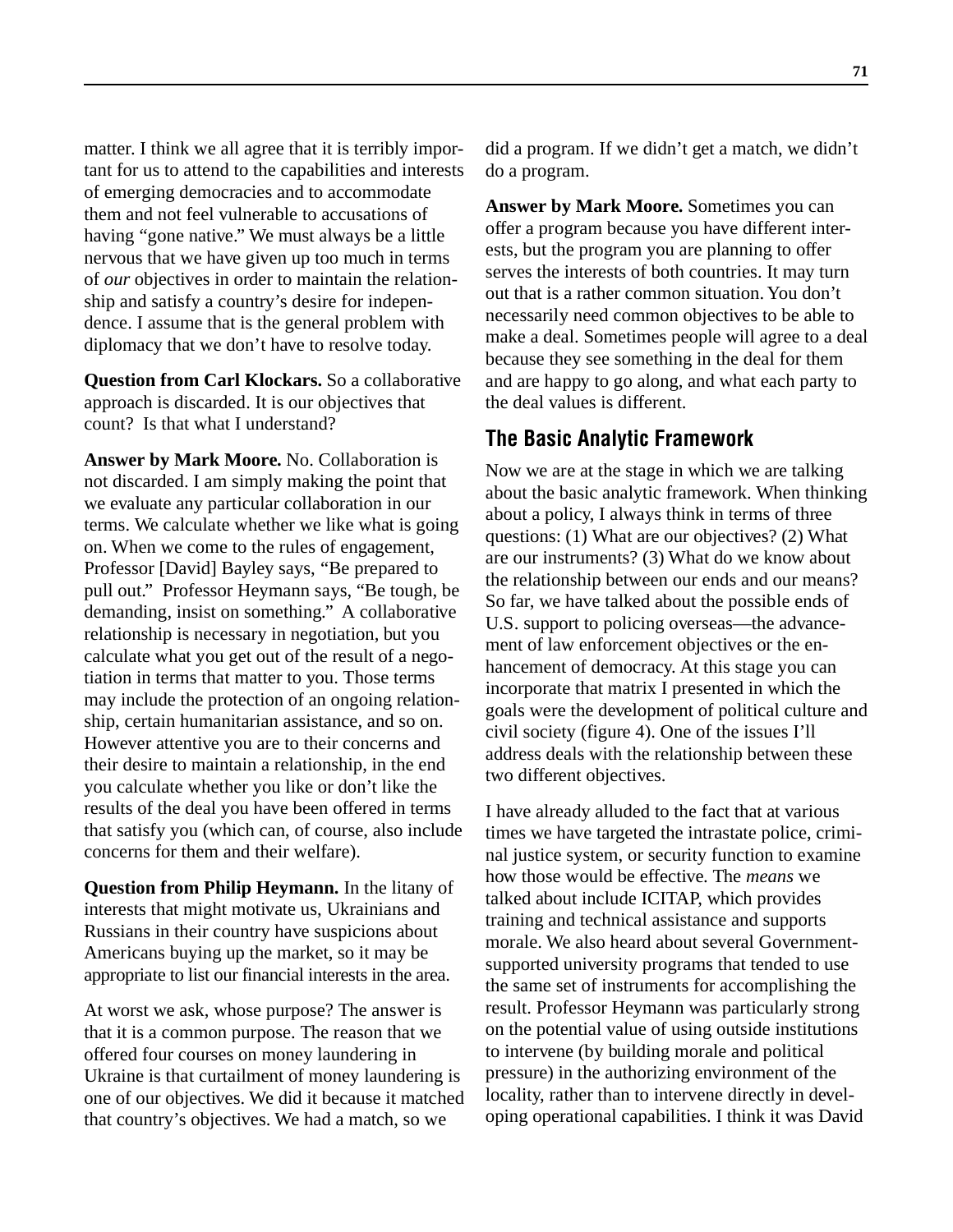Bayley who also reminded us that a lot of other things were happening that affected either the police, criminal justice, or security.

We could even extend that list of interventions significantly if we ask the question, "Who is doing something that affects the quality of democracy in that country?" If we asked that question, we would find that our interests in supporting policing were just a tiny part of overall efforts to support democracy. One of the big questions in the background of our discussion has been, "How much leverage can we get out of any change in this system for the enhancement of democracy?" Compare that with a variety of other efforts that we might have if our goal was to enhance the quality of democracy. I assume all our political aid and a number of other things are working to enhance the quality of democracy. We have this one tiny piece that we are trying to define. This is the basic analytic framework that I wanted to present.

# **Basic Issues and Themes**

Now let's move to the basic issues and themes. The first question is, "What is the goal of advancing U.S. law enforcement objectives versus the goal of enhancing democracy?" Ambassador [Robert] Gelbard said he thought these ends were not always incompatible. I think he is right. I could imagine some circumstances in which the two would be quite closely aligned. They would include a situation in which a target of U.S. law enforcement objectives was an impediment to the development of democracy in a country, and apprehending the targeted person required the development of local institutions and political cultures that would move toward enhancing democracy.

Where we would not be in alignment, however, is in a situation where we would support authoritarian regimes in order to achieve our law enforcement objectives. In that case we would be tempted to use nondemocratic means to achieve our law enforcement objectives and, in so doing, would shape the development of local policing and

become a sponsor—in the name of developing democracy—for precisely the kind of things we want to discourage. No matter what we need to do, sponsorship of the wrong course of action comes from outside rather than inside the country and is always a price we end up paying when U.S. diplomatic instruments and financial assistance are used to support only U.S. objectives. There is some uncertainty about whether these things are always in opposition or always aligned. I think the answer is that they are sometimes together and sometimes in opposition.

The next question is, "What is the form of policing that we will try to export?" I again want to emphasize this distinction—which came up rather forcefully in our conversation—and that is the distinction among policing, the criminal justice system, and the security function. I want to emphasize this because its importance occurred to me when we were talking about the need for decent jail and prison conditions as well as effective policing. You could easily imagine that if none of the values we are trying to advance took hold (for example, democratic policing as respect for the rights of defendants), it would be a hollow position to maintain that we are in favor of protecting the rights of defendants if we then read them their Miranda rights and leave them languishing in jail without benefit of trial for long periods. It may be that insofar as our goal is to advance democracy, it includes not only the rule of law but also the protection of individual rights. We would, of course, have to take responsibility for working on trials and conditions in prisons and jails as well as good policing.

Clifford [Shearing] asked us to think more broadly outside the boundaries of criminal justice and imagine the ways in which institutions and private and civil society could be engaged in the process of producing security. It is quite interesting that if the form of democracy we seek to encourage includes constructing a political culture in a civil society, then determining how to police in a way that would help build that political culture would be an impor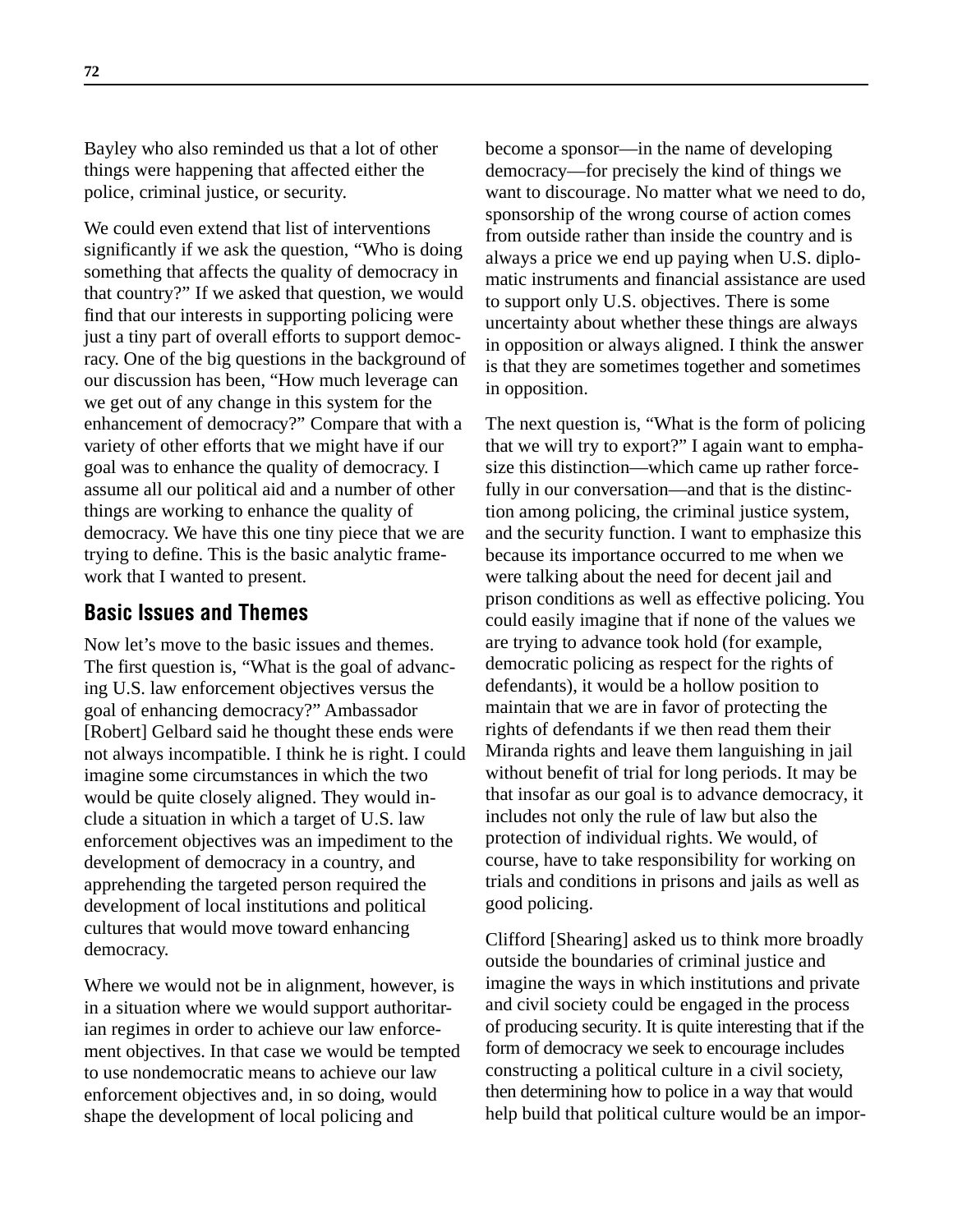tant contribution to at least that form of democracy, if not to the rule-of-law form of democracy.

The next question we addressed—and dropped rather quickly—deals with how to structure the security function. What I mean by that is determining which functions to include in the agency that we call the police. Should we include antiterrorism, antisubversion, civil disorder responses to riots, street crime, and governmental presence as functions of the police? David Bayley said he always recommends leaving the antisubversion, antiterrorism function out of the agency that you are trying to call the local police on the grounds that it is politically the most vulnerable. That is an interesting idea. There was also a question about whether we wanted to have a centralized or decentralized police force.

Perhaps the most important question concerns where we stand on the question of "professional law enforcement" versus community policing? We shared a couple of interesting observations. One is that we may have to practice professional law enforcement, to pass through that stage in police development, because it is most consistent with rule-of-law democracy. Focusing on community policing and the security function might be valuable as well because it would encourage the development of a local capacity for action that would support the kind of democracy associated with responsiveness, including cultural responsiveness. Those affected are going to see that tension. This was question one and issue one. Issue two involved the kind of policing.

Issue three is this interesting question of the mechanism by which policing affects democracy. We heard a great deal of skepticism about the extent to which one could expect reform of policing or of the criminal justice system or security function, in terms of capacity to affect the quality of democracy. I wrote down about five possible mechanisms by which we can imagine that happening. Let me just run through these because I think they are important.

The first mechanism would be to ask what form of policing we are going to have in this country and make it an issue. By doing so we may be able to sustain a dialogue at high levels and throughout society about democratic principles and what it means to live in a democracy. What part of democracy do we really want? What part of it has to do with being responsive to citizens? What part of it has to do with building a local as well as national political infrastructure? By making this an issue for discussion, we might be able to have an effect on the quality of democracy.

Second, if policing is a means of upward mobility for the society, it may be that police training is really training of future leaders—not just of the police department, but also of the civil society. That may be an important side effect of training to train leaders for future civil society if not for the police.

A third possible mechanism could be this: To the extent that the police were effective in controlling street crime or disorder, one issue that would be favorable to the creation of authoritarian politics would be removed. In effect, an important way in which the police might be able to promote democracy is by doing a good enough job on reducing crime and stilling fear that people wouldn't be tempted to grant official power to the national regime. Effectiveness in controlling crime might be particularly important in judging whether a particular policing venture is likely to support democracy.

A fourth mechanism could be that policing could support democracy by enhancing the credibility of government as an effective agency, as a powerful agency, and most important, as a fair and equitable agency. That would mean that policing would be successful largely by building credibility in government.

The last mechanism I could think of—the fifth—is that the way we do policing might affect our success in engaging citizens in an experience that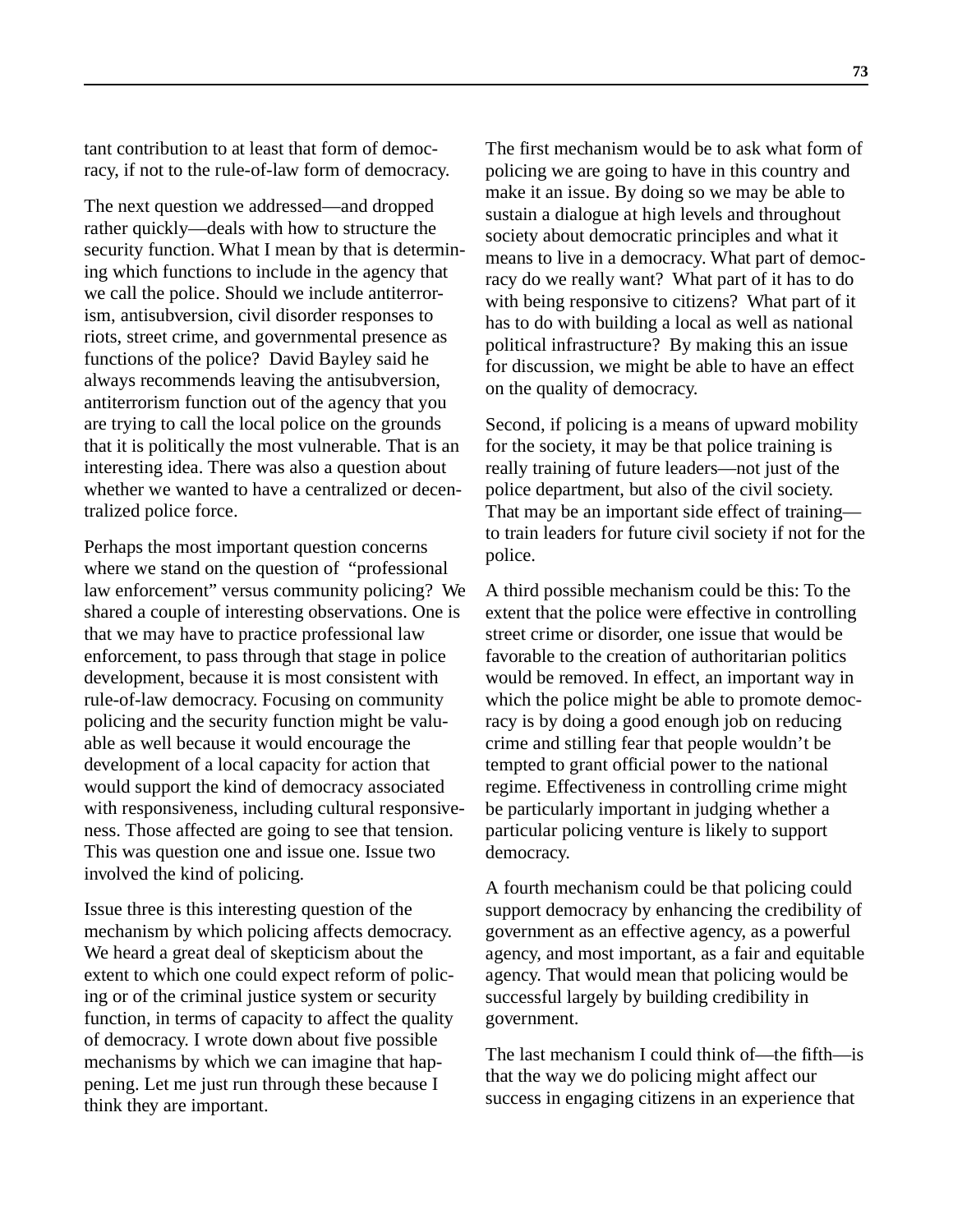taught them democratic values. That experience could be in operation as an offender, victim, or witness, or it could be in some oversight of the police. If citizens have those kinds of experiences, that might be conducive to constructing a political culture supporting democracy.

It seemed to me that Dave's [Bayley] point when he was urging caution about introducing centralized systems was that we may want to try to introduce systems that have a kind of recurrent resistance to potential abuse. That is a downwardlooking system, as I understand his argument, drawing its strength locally, and it has a peculiar kind of resistance to manipulating undemocratic ways. Not that it has to be foolproof, but the general objective would be to introduce or suggest systems with mechanisms that we believe are particularly resistant to totalitarian regimes.

**Comment from Jeremy Travis**. I would also add that we can support democracy by showing that no one is allowed to steal from the state. Nobody should be allowed to use the state for his or her own private purposes.

**Response from Mark Moore**. I think that is an important point. I meant to include that idea when we discussed being fair. We would be successful by eliminating corruption both within the police and other agencies of government as well as among politicians.

I have two last things to discuss. One is the rules and instruments of engagement. Our basic notion here is that we ought to apply [David] Bayley's principles for the next generation as long as he has a chance to think about it. It did seem fair to state that we faced a very tough strategic problem, in

terms of our operational capacity, which has to do with tension we face (described quite well by the ICITAP people) between moving quickly in a situation, interacting effectively with U.S. and other military operations when they are still on site, and providing enough resources and staying long enough to have an effect. Again the question is about whether the U.S. Government is really prepared to act quickly, interact effectively with its own military, supply enough resources, stay long enough, and be flexible enough to actually produce a result. By all accounts it takes us 5 or 7 years to get a strong police organization formed in some democracies. Maybe we should be doing this for many reasons other than building democracies.

My last point concerns how to make further intellectual progress on the basis of this start. I think it is important to recognize that in any situation we enter, learning accompanies doing. We are not going to have the luxury of standing back, learning, and then doing. We are going to have to learn *while* we do. We ought to organize ourselves to learn while we are doing, which I think means documenting as effectively as we can our activities and their effects and giving ourselves many chances to get together and talk about our thoughts on the meaning of a particular experience. A partnership between academics and practitioners would be a crucial element. The particular new piece of grist that we need for this would be case studies that accurately describe all such interventions we have made so far. These studies can be used as the basis for understanding what seems to have worked and what hasn't. In any event, the cases will help us understand and describe the situations we are talking about in more concrete detail.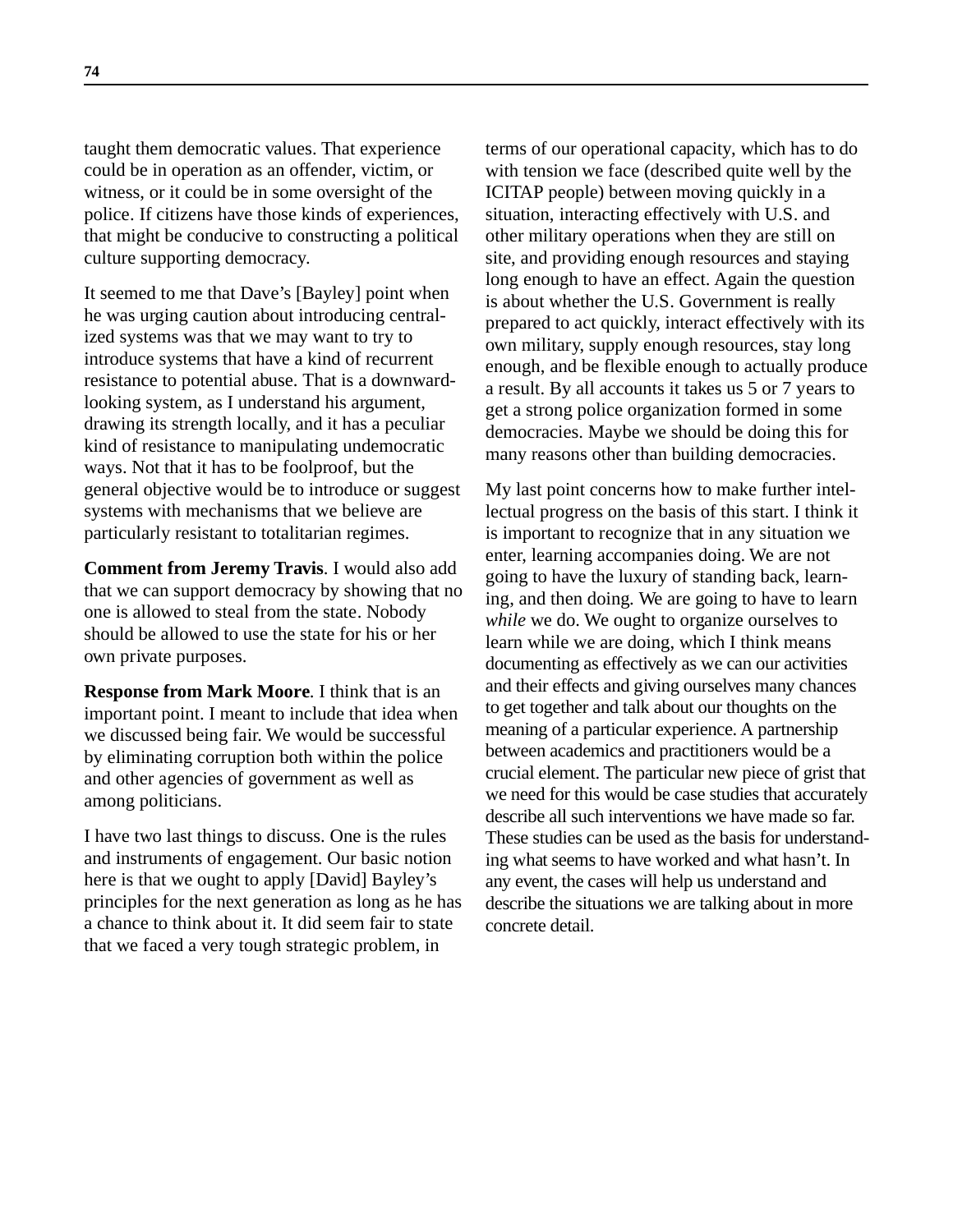# **Appendix A: U.S. Government International Justice Assistance: Overview of Major Activities**

*by Daniel McGillis\**

International criminal justice assistance efforts have increased dramatically in recent years. U.S. Government agencies have begun to provide technical assistance and training to justice system personnel in nations around the world. This paper presents a brief overview of major Federal international justice assistance activities. The paper's focus is on formal training and technical assistance programs. Many additional ad hoc assistance activities (e.g., hosting meetings with justice system delegations visiting from overseas and responding to requests for information regarding draft legislation and procedures) are conducted by units of government that do not otherwise have systematic programs. These ad hoc activities are not reviewed here. The justice assistance field is growing rapidly, and the summaries presented below inevitably provide only a snapshot of the many evolving Federal technical assistance and training efforts.

Federal agencies are increasingly providing justice assistance to foreign governments for two major reasons:

- To respond to the growth and seriousness of transnational crimes that victimize U.S. citizens (including organized crime, drug trafficking, sophisticated financial crimes, and terrorism). Such crime has grown in the wake of rapid economic, political, and technological changes around the globe.
- To assist fragile emerging democracies in establishing the rule of law. Justice reform is often an essential precondition to the

consolidation of democratic governance and the creation of effective market economies in such nations.

The first reason addresses critical U.S. domestic law enforcement needs while the second deals with a high-priority foreign policy objective. The importance of both purposes for international justice assistance efforts was highlighted by then Deputy Attorney General Jamie Gorelick in recent testimony before the House Committee on International Relations.<sup>1</sup> In many cases these two purposes have converged in specific nations; emerging democracies have often become significant staging areas for transnational crime due to the weakness of their domestic justice systems.

The U.S. Departments of State, Justice, and Treasury, along with the Agency for International Development (USAID) and the U.S. Information Agency (USIA) have taken the lead in providing Federal international justice assistance. The various Federal investigative agencies—Federal Bureau of Investigation (FBI); Drug Enforcement Administration (DEA); Secret Service; Bureau of Alcohol, Tobacco and Firearms (ATF); and others—have different areas of expertise depending upon their statutory jurisdictions within the United States and provide assistance in keeping with their relative expertise. Agreements have been developed between the agencies to help clarify relative areas of responsibility for technical assistance and training.

<sup>\*</sup>Daniel McGillis, Ph.D, is with Abt Associates Inc.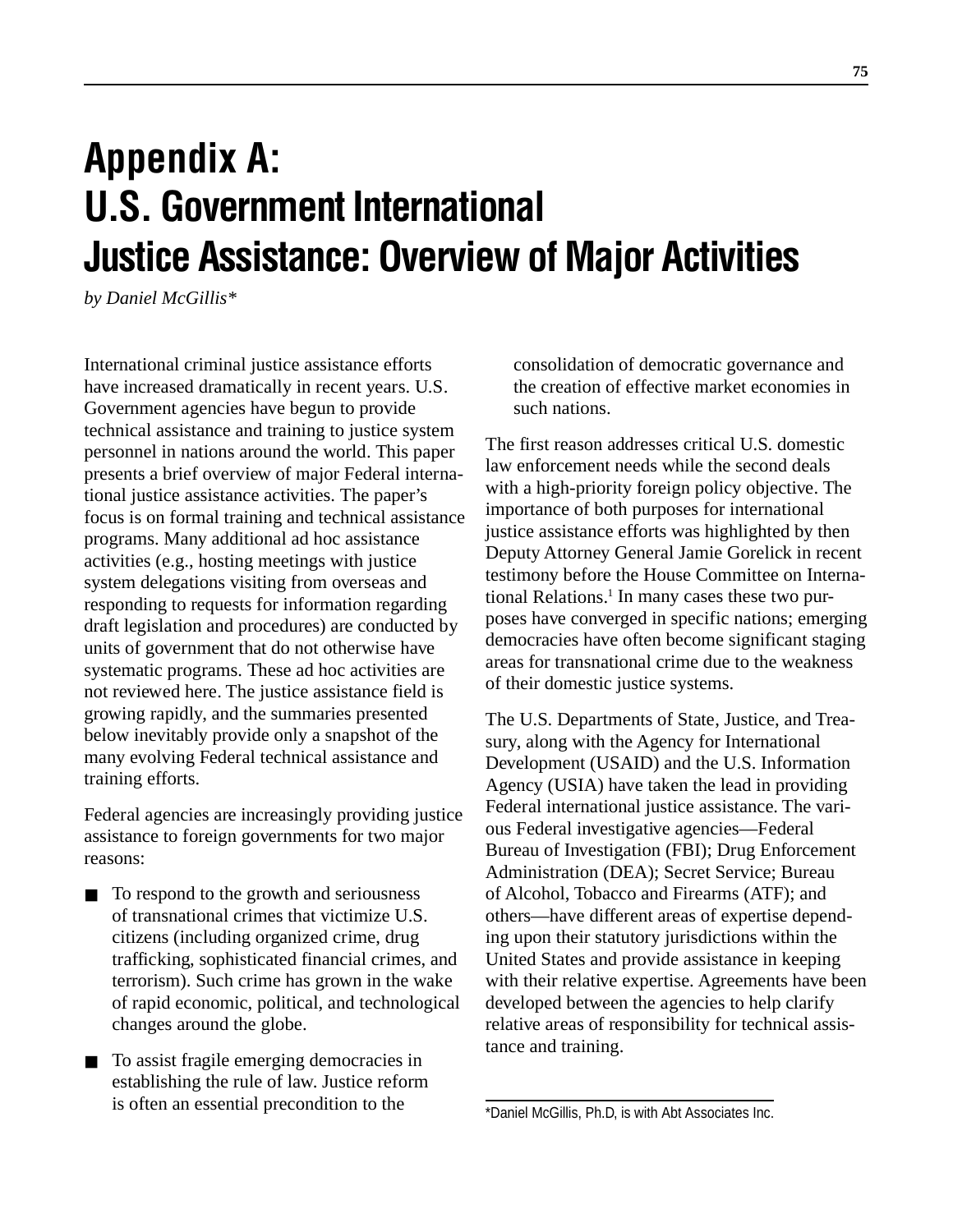The U.S. Department of State has worked to enhance coordination across the broad array of Federal international justice assistance activities in collaboration with the other agencies. It has provided funding for training programs in Eastern and Central Europe and in the newly independent states of the former Soviet Union through the Support for Eastern European Democracies Act (SEED) and the Freedom Support Act (FSA), and has provided funding for assistance in other parts of the world from other State Department funding sources. Federal law enforcement agencies (including the FBI, Secret Service, ATF and others) submit their SEED and FSA training plans to the State Department at the beginning of the fiscal year and receive support for their training programs following assessment of the plans.

It should be noted at the outset that the problem of international crime and the issue of how to design effective strategies for responding to it have recently moved to center stage on the world agenda. This increased attention to the topic by the G–7/P8 and the United Nations may lead to even greater demands upon Federal agencies for international justice assistance. At the June 1996 G-7/P8 Summit in Lyons, participating nations approved an ambitious 40-point plan to combat transnational crime. The P8 (the G–7 plus Russia) recommendations deal with such key issues as extradition, improved information sharing, the seizure of criminal assets, cooperation to deter money laundering, and enhanced monitoring of the movement of criminals across borders.

A related broad-ranging international initiative was approved shortly before the Lyons meeting. President Clinton's October 1995 call for a major International Crime Initiative led to passage of the Declaration on Crime and Public Security by nations participating in the May 1996 meeting in Vienna of the United Nations Commission on Crime Prevention and Criminal Justice. The Commission recommended that the General Assembly adopt the Declaration, which urges signatories to take vigorous action to combat

terrorism, narcotics trafficking, illegal arms sales, and related crimes. Reforms recommended in the Declaration include improved police force partnerships, the implementation of asset forfeiture mechanisms, expanded use of mutual legal assistance treaties, and related measures. Article 4 of the Declaration urges "the provision of bilateral and multilateral technical assistance to member States by utilizing training, exchange programs and law enforcement training academies and criminal justice institutes at the international level."2

In his October 1995 address to the U.N. General Assembly, President Clinton also called for the drafting of a U.S. international crime bill to improve capacity in the United States to combat transnational crime. According to a recent publication by the Office of International Criminal Justice (a component of the State Department's Bureau of International Narcotics and Law Enforcement Affairs [INL]), "The bill will contain proposals to augment the ability of U.S. agencies to investigate and prosecute international criminals. It will seek authorization for increased U.S. training and assistance to countries similarly committed to fighting international crime but lacking the resources to do so."

The training and technical assistance efforts of U.S. government agencies that are described below are playing a critical role in the international fight against crime. These efforts are likely to be essential to the successful implementation of the ambitious P8 and U.N. international crime initiatives, and the U.S. international crime bill that is being drafted may expand current levels of such assistance to help meet the growing needs in this field.

# **U.S. Department of Justice**

Congressman Benjamin Gilman has characterized the Justice Department as "the newest and potentially most powerful administration player in the democracy rule-of-law field."3 Seven components of the Justice Department are currently involved in the systematic delivery of international justice reform training and technical assistance. These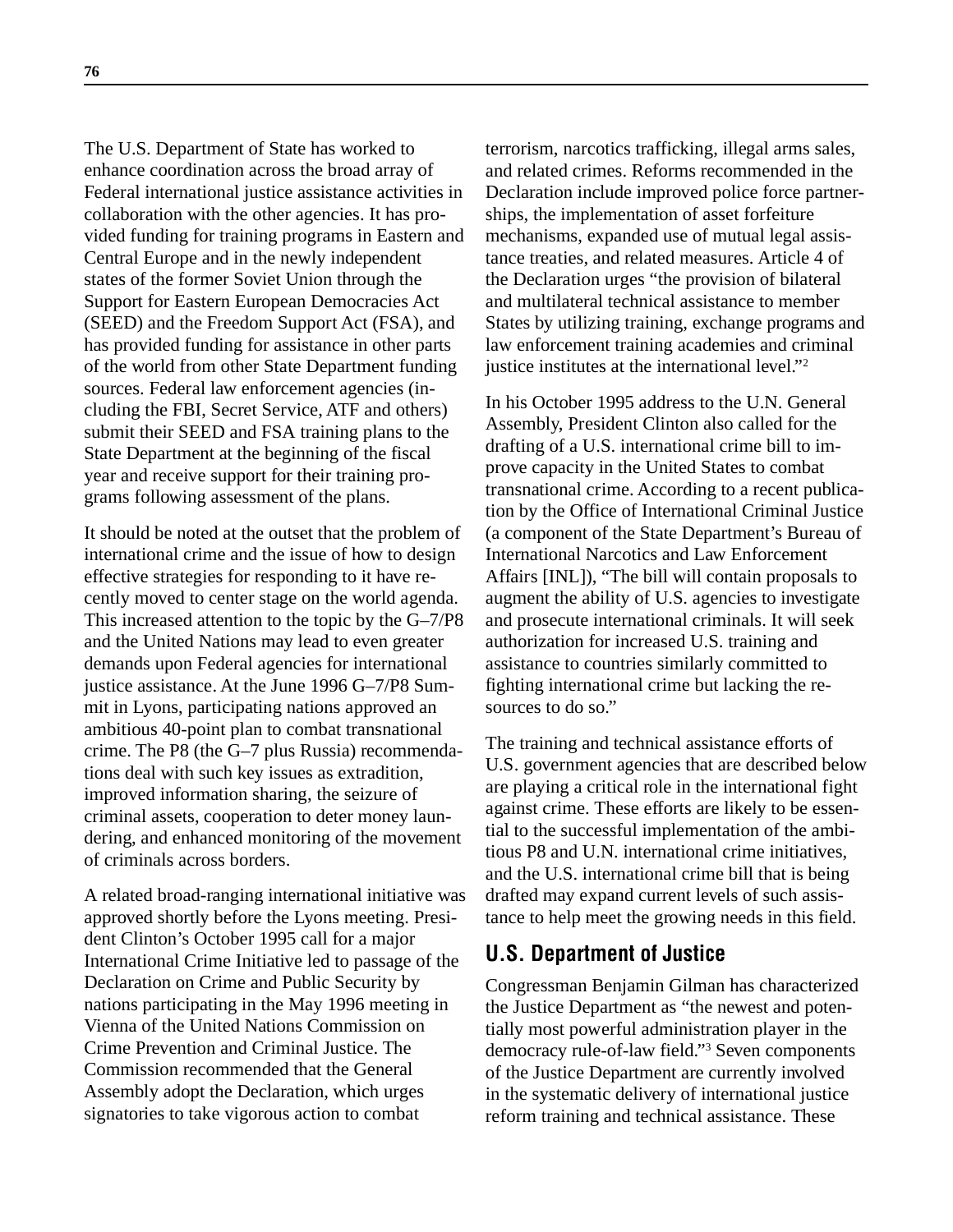components include the FBI, the DEA, two programs of the Criminal Division (the International Criminal Investigative Training Assistance Program (ICITAP) and the Office of Professional Development and Training (OPDAT)), the Executive Office for United States Attorneys (EOUSA), the Immigration and Naturalization Service (INS), and the Antitrust Division.

Two additional Justice Department components are involved in closely related international justice reform. The Criminal Division's Office of International Affairs (OIA) handles mutual legal assistance treaties, extraditions, and liaisons to multilateral organizations. The National Institute of Justice (NIJ), DOJ's research and development arm, conducts research in this area, disseminates information worldwide, and sponsors conferences on important topics in justice reform. NIJ is an affiliate institute of the U.N. Crime Prevention and Criminal Justice (UNCPCJ) Branch and is developing the U.N. Online Crime and Justice Clearinghouse (UNOJUST) to link UNCPCJ institutes on the World Wide Web.

As might be expected, many other components of DOJ (e.g., some of the litigation divisions, the Marshals Service, and the Bureau of Prisons) have also provided assistance to foreign governments. This has included advising governments about draft statutes, meeting with visiting foreign delegations to discuss their areas of expertise, and like areas. Such assistance has been provided on an ad hoc basis, and these intermittent activities are not discussed here.

The diverse DOJ international justice assistance activities are coordinated within the Department by the Executive Office for National Security (EONS). EONS is a component of the Deputy Attorney General's office and, among other activities, convenes a working group of relevant Justice Department organizations to share information on international technical assistance and training. The aims of the working group are to avoid duplication of effort, to ensure that activities reflect DOJ's

enforcement priorities, and to maximize the use of departmental resources and other funding from outside DOJ. In addition to representatives from the various DOJ assistance programs, senior officials of the Criminal Division also attend the working group meetings to assist in coordination.

This section presents a brief overview of the efforts of the nine Justice Department organizations, noted above, that are systematically involved in international justice reform.

### **Federal Bureau of Investigation**

The FBI is involved in a wide range of international criminal justice training and technical assistance activities and is the Federal investigative agency with the broadest law enforcement responsibility. In addition to transferring skills to its foreign counterparts, the FBI reports that such activities are extremely valuable in developing close relationships between U.S. and foreign law enforcement officials. Such relationships can lead to the cooperation and communication across borders that is essential to solving crimes.

FBI training programs take place in three major settings: (1) at the International Law Enforcement Academy (ILEA) in Budapest, (2) in foreign countries in collaboration with local law enforcement agencies, and (3) at the FBI Academy in Quantico, Virginia.

The International Law Enforcement Academy in Budapest is a joint effort of the Government of Hungary and the Government of the United States. The U.S. Government agencies involved in the development and operation of ILEA include the Departments of State, Justice, and Treasury, and their efforts are coordinated by the interagency ILEA Steering Group. The FBI, DEA, Secret Service, ATF, Internal Revenue Service (IRS), and Customs all participate in ILEA training programs. Opening in 1995, with its formal dedication ceremony taking place in April 1996, the Academy offers an 8-week training program for law enforcement personnel from the nations of Eastern and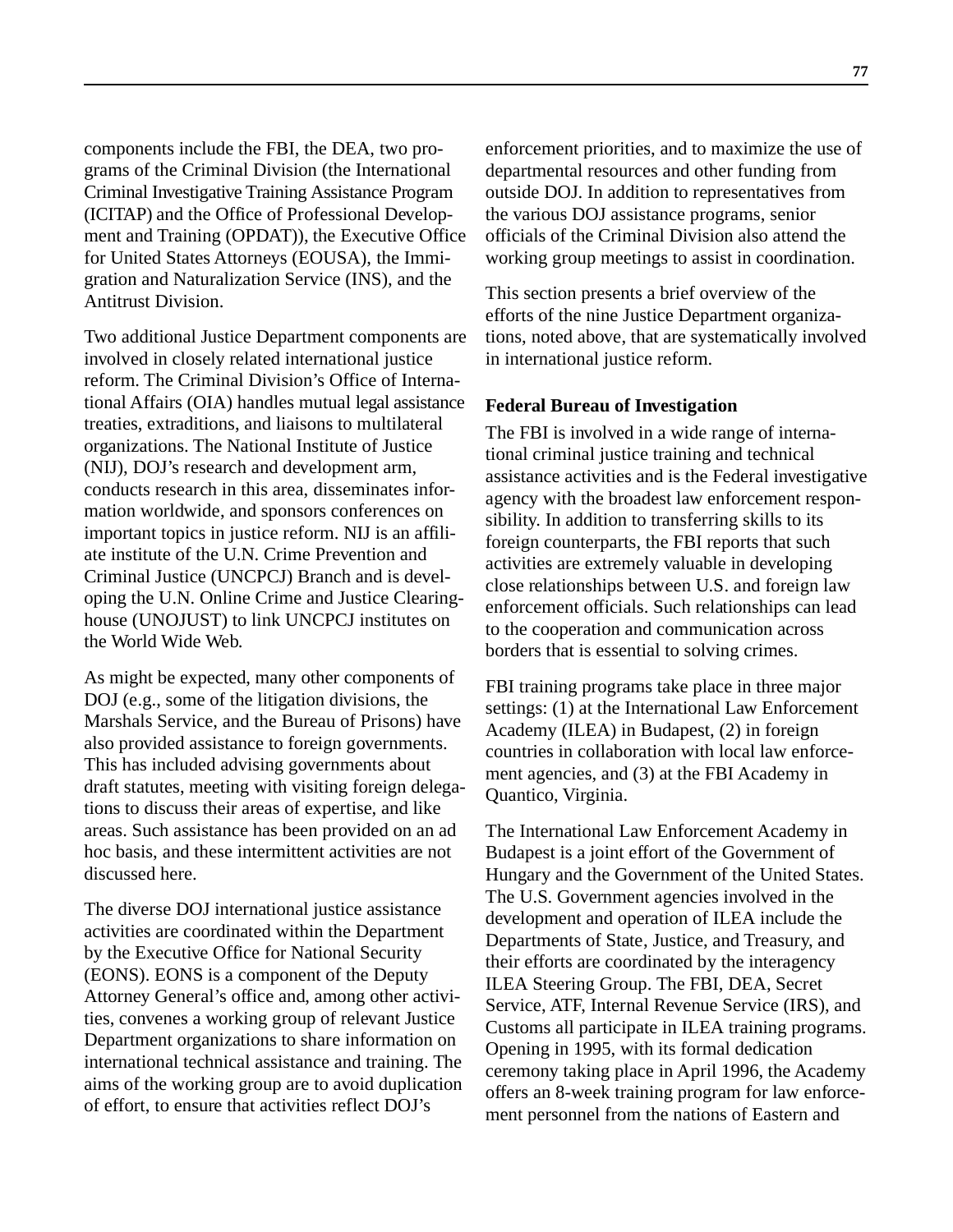Central Europe and the former Soviet Union as well as periodic seminars on various topics. The 8 week program places particular emphasis on strategies for combating international crime, especially financial and organized crime, and also teaches leadership and management skills. The FBI academy is funded by the SEED and FSA.

Academy instructors are drawn from a number of Federal agencies, including the FBI, DEA, Secret Service, ATF, and the IRS. In addition, instructors from law enforcement agencies in Canada and a number of Western European nations have taught at the academy.

The academy plans to hold five 8-week training sessions each year, with 50 students per session. In Fiscal Year (FY) 1996, academy students will be drawn from Albania, Belarus, Bulgaria, Croatia, Hungary, Kazakhstan, Kyrgyzstan, Macedonia, Moldova, Poland, Russia, Slovenia, and Ukraine. The specific courses presented by Federal agencies at ILEA are noted below in the discussions of the individual agencies' training and technical assistance activities.

In addition to the 8-week training course, ILEA serves as a venue for conducting a wide variety of briefer executive training seminars and related advanced training programs. For example, the Secret Service recently sponsored an advanced course at ILEA on the topic of counterfeiting.

The FBI also provides in-country training to foreign law enforcement officials. During FY 1995, approximately 4,400 law enforcement personnel received such training. Before developing training programs, the FBI conducts in-country training needs assessments to determine the specific priority training needs of individual nations. Experienced FBI personnel serve as the teachers for the typically 1- to 2-week training sessions. Topics addressed have included organized crime, bank robbery, terrorism, white-collar crime, forensics, investigative skills (including undercover techniques), international automobile theft, and other issues. Recent in-country training sessions have been held in Bishkek, Kyrgyzstan; Vladimir, Russia; Prague, Czech Republic; and Warsaw, Poland.

Some additional training programs for foreign law enforcement personnel are conducted at the FBI Academy in Quantico, Virginia. For example, between January and March 1996, 150 officers of the Russian Ministry of Interior (MVD) received training there. In addition, foreign officers participate in the FBI National Academy Program at Quantico, which primarily serves State and local law enforcement personnel from this country. In FY 1995, 110 foreign law enforcement personnel were trained in this program along with State and local personnel.

International technical assistance provided by the FBI takes many forms. FBI legal attachés, stationed in 23 countries around the world, work closely with local law enforcement personnel to share information and collaborate in working on important cases. In the course of this work, they often provide advice and assistance to their counterparts. In FY 1995, FBI attachés worked on more than 11,000 matters.

In some particularly challenging case investigations, the FBI brought foreign case investigators to the United States to work closely with FBI personnel. FBI agents provide their foreign counterparts with information regarding the investigative techniques used in the United States to solve similar complex cases. Such assistance is particularly helpful with difficult investigations involving organized crime.

In addition, the FBI has sent personnel to other countries to offer advice on practical matters in developing law enforcement agencies. For example, an agent has worked with the government of Kazakhstan in that nation's effort to develop an investigative agency similar to the FBI.

### **Drug Enforcement Administration**

The Drug Enforcement Administration has provided international training and technical assis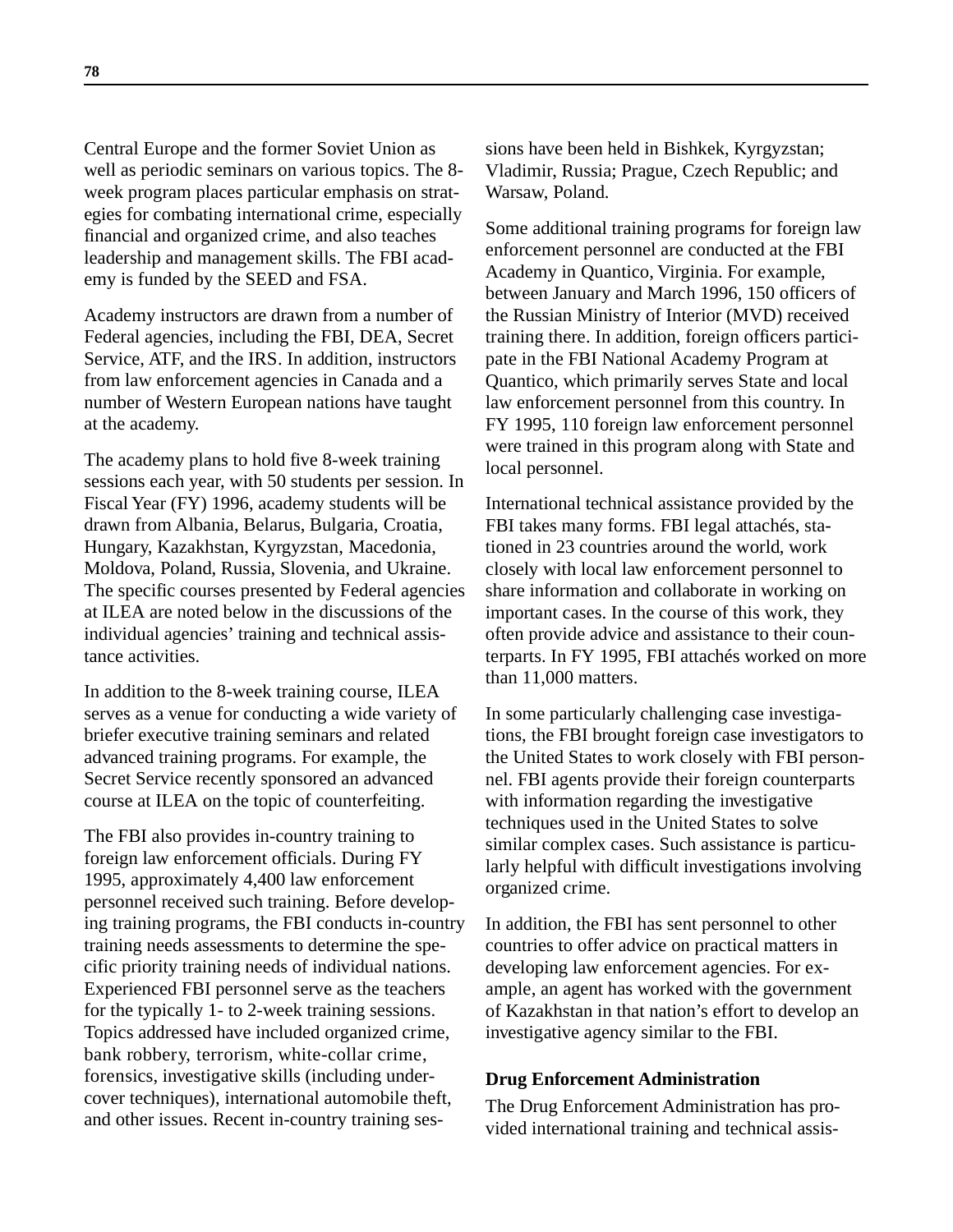tance for many years in support of its mission to combat drugs. The State Department's Bureau of International Narcotics Matters (INM) and its successor agency, the current Bureau of International Narcotics and Law Enforcement Affairs, have provided funding for DEA's overseas training and technical assistance. More recently, additional funding has been provided from the SEED and FSA legislation, noted above, for training in Eastern and Central Europe and the former Soviet Union. These funds are also managed by INL.

A variety of types of training courses are offered. Basic drug enforcement classes taught in-country are 2-week training programs shaped to local conditions in a given nation. Instructors are highly experienced DEA agents. The foreign law enforcement officials who enroll in this course typically have had limited drug enforcement experience. Topics covered include basic investigative techniques, surveillance skills, and related areas. The courses are offered to officials in nations around the world who are confronting significant drug enforcement problems (e.g., Brazil, Costa Rica, Haiti, Pakistan, and Taiwan).

The DEA offers its International Narcotics Enforcement Managers Seminar twice each year. The seminar is attended by mid- to senior-level law enforcement officials who are working on drug enforcement operations in their countries. They learn management and leadership skills in addition to receiving information about drug enforcement strategies.

The DEA's allocation from SEED and FSA funds is supporting an ambitious program of training in Eastern and Central Europe and the newly independent states of the former Soviet Union. This funding supports training in specific countries and DEA participation in the training program of the International Law Enforcement Academy.

Course sessions offered by DEA at ILEA cover a broad range of issues and include narcotics program overview/demand reduction, worldwide drug trafficking routes and trends, drug identification and behavioral effects of narcotics use, drug field testing, informant management, case management, intelligence operations, undercover operations, clandestine laboratory operations, drug conspiracy investigations, raid planning, airport/seaport operations, international controlled deliveries, and risk management.

Some training programs are held in-country for specific nations; others are held regionally. For the current fiscal year, FSA funds will support nine incountry and four regional schools, and SEED funds will support seven in-country and three regional schools. Moscow will be the site for one of the regional programs, and law enforcement personnel from six nations will be represented at the session.

The DEA also conducts some training sessions in the United States for foreign law enforcement personnel. Topics vary, and typically three to four DEA instructors serve as teachers. All DEA instructors must have a minimum of 10 years' experience with the agency. In addition, the DEA provides technical assistance to foreign law enforcement personnel through its field offices overseas. DEA personnel posted abroad play a valuable role in working on specific cases with their foreign counterparts and providing them information about advanced investigative techniques to deal with such cases.

## **Criminal Division: International Criminal Investigative Training Assistance Program**

The Criminal Division's International Criminal Investigative Training Assistance Program provides a wide array of law enforcement training programs. A component of the Justice Department's Criminal Division, ICITAP's stated mission is "to develop sound civilian police organizations that operate under internationally recognized human rights standards within sustainable justice systems."4

ICITAP offers courses in basic police procedures, forensic testing, and specialized investigative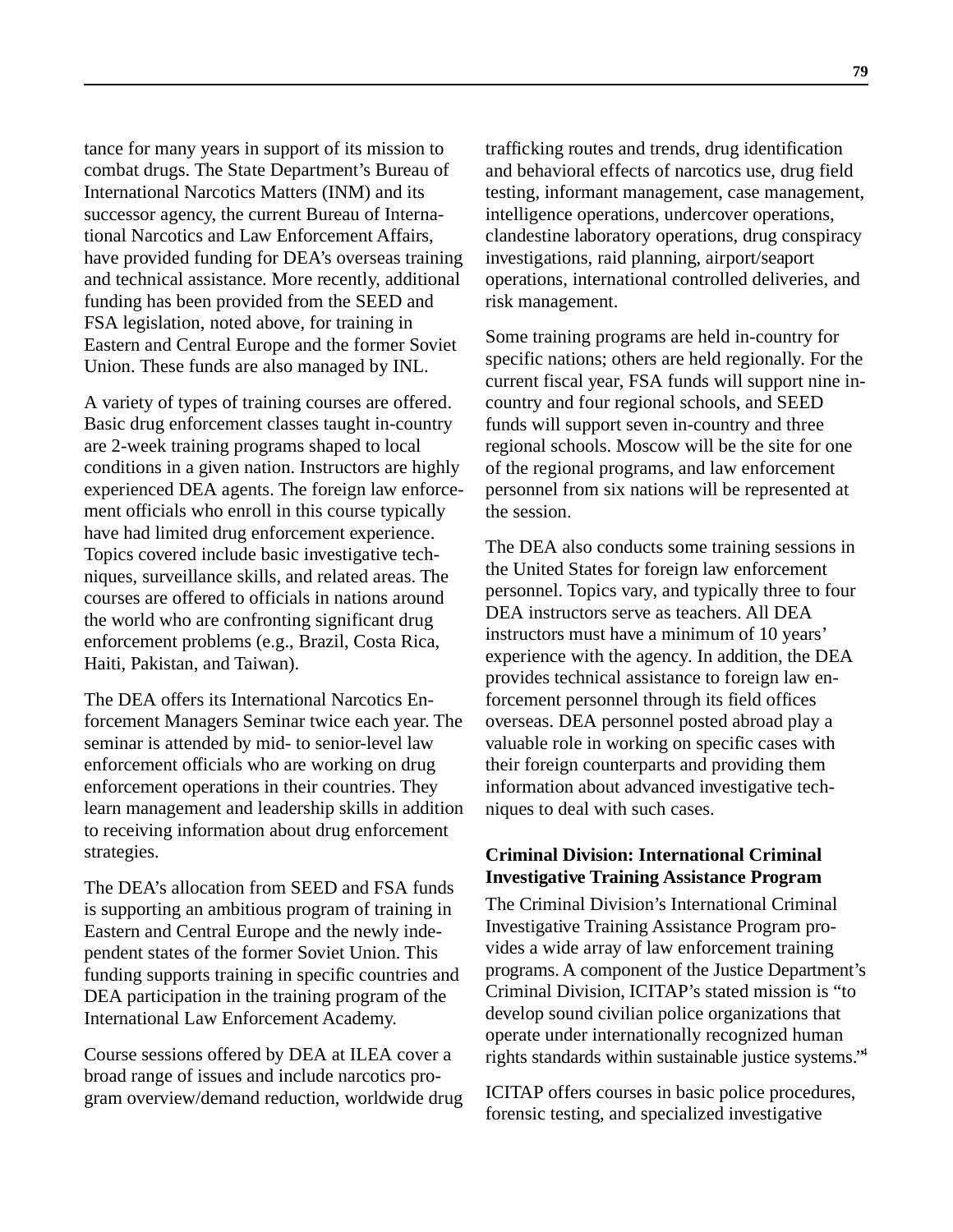techniques for handling various types of cases, including organized crime, financial crime, and alien smuggling. Instructors are highly experienced law enforcement personnel. In addition, ICITAP personnel train law enforcement trainers in various nations to institutionalize an ongoing capacity for police training.

ICITAP has delivered technical assistance in a wide variety of areas. It has been provided to develop police academies, forensic testing capabilities, law enforcement department policies and procedures, and central offices of professional responsibility to encourage accountability and integrity among law enforcement personnel. ICITAP's efforts to develop police academies include assistance in structuring the curriculums and training instructors to make the effort sustainable. The core curriculums include such topics as Policing in a Democracy, Human Dignity, Police Ethics, Community Oriented Policing, Police Functions, Interviewing Techniques, and Firearms and Personal Defense Training.

ICITAP began operations in 1986 and since then has worked in 26 countries, including nations throughout Central and South America and the Caribbean, the newly independent states of the former Soviet Union and, recently, in the Balkans and Central Africa. Countries or regions that now receive or have recently received ICITAP assistance include Albania, Belarus, Bolivia, Colombia, Costa Rica, Dominican Republic, Eastern Slavonia, El Salvador, Guatemala, Haiti, Honduras, Mexico, Panama, and Rwanda.

The training and technical assistance programs of ICITAP have led to the development of a number of regional law enforcement coordinating bodies, including the Central American Chiefs of Police Association (CACPA) and the Association of Caribbean Commissioners of Police (ACCP).

## **Criminal Division: Office of Professional Development and Training**

The Office of Professional Development and Training is also a component of DOJ's Criminal Division. It was established in 1991 to provide inhouse training for Criminal Division staff as well as to provide training and technical assistance to prosecutors in other nations. In nations in which the judges who initially receive cases have an investigative function akin to that of U.S. prosecutors—a common practice in Latin America training is also provided to these investigating magistrates.

OPDAT is currently providing assistance to prosecutors and other judicial personnel overseas in Bolivia, Colombia, Haiti, Peru, Russia, and Poland. These far-reaching programs have included training in prosecution and oral advocacy skills and in the provision of new criminal procedural legislation. The programs also provide assistance with the development and management of prosecutors' offices, the drafting of legislation to reform justice system institutions and procedures, and related matters. OPDAT field representatives, drawn primarily from the Criminal Division and the Executive Office for United States Attorneys, are all experienced prosecutors.

OPDAT assistance in Bolivia began in 1993 with placement of an OPDAT field representative in La Paz. Within the first year of operations in Bolivia, the program trained more than 800 judges, prosecutors, police, and public defenders in important revisions in the nation's laws on prosecution. OPDAT has also helped the Bolivian Attorney General develop model prosecutors' offices and has worked in collaboration with the Attorney General to develop a prosecutor's procedures manual and a computer case tracking system.

As a result of its accomplishments in Bolivia, OPDAT was asked to establish a similar program in Colombia. An OPDAT representative is developing a training program for the almost 3,000 Colombian prosecutors, and OPDAT personnel, in collaboration with USAID, are training the faculty of the new Colombian prosecutor's school.

In Haiti, beginning in early 1995, OPDAT developed a training program for the country's 500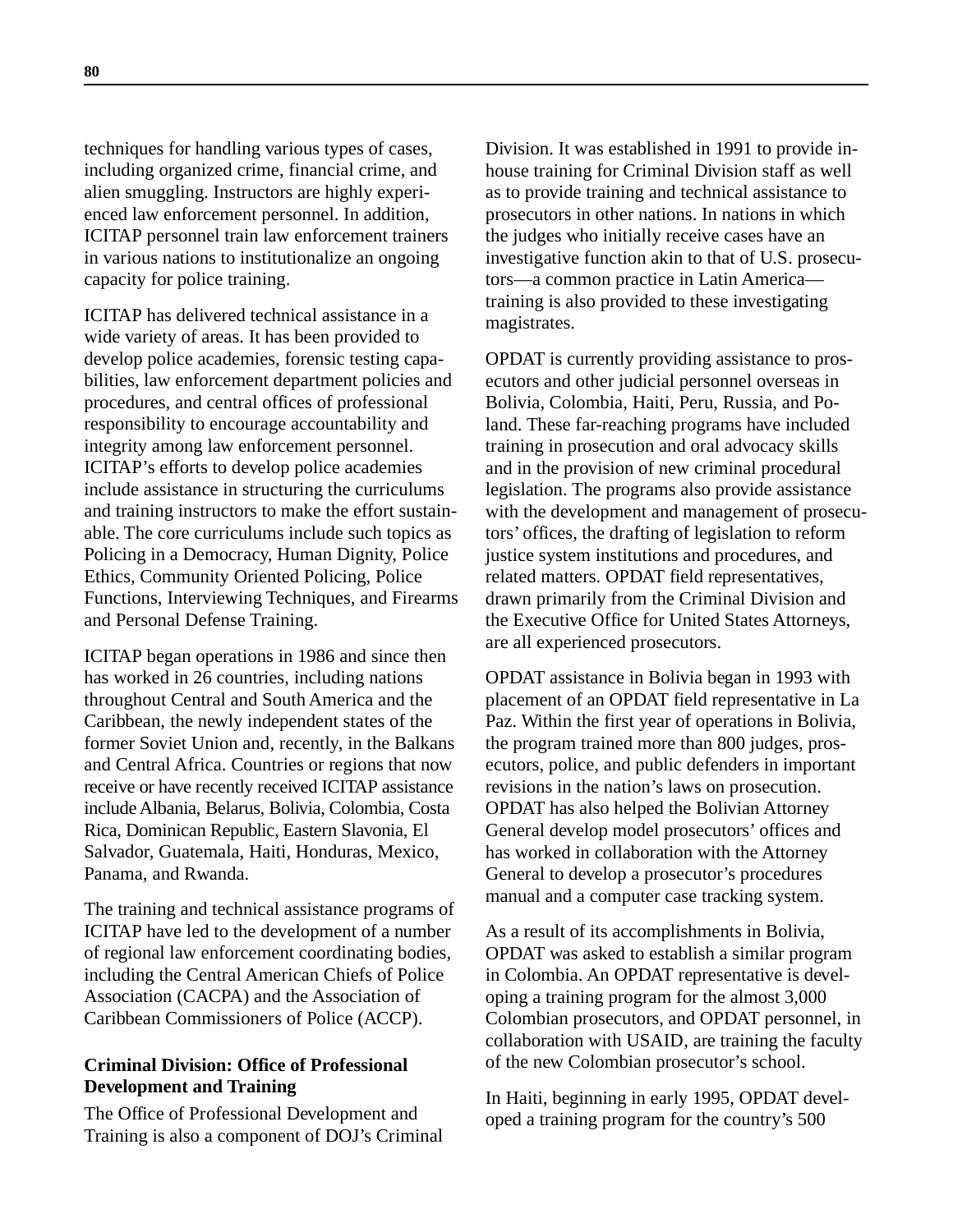prosecutors and judges, an effort undertaken in conjunction with the National Center for State Courts. OPDAT has also assisted the Ministry of Justice of Haiti in developing a judicial school and in preparing a benchbook for judges and prosecutors dealing with criminal justice procedures.

In Peru, OPDAT has assigned two Criminal Division trial attorneys to assist in revising that nation's criminal procedural code. As is the case with many reformed Latin American criminal procedural codes, the revised code in Peru will provide for oral trials and increase the role of the prosecutor in case processing.

OPDAT has sent two Justice Department attorneys to Moscow to provide ongoing assistance to Russian justice system officials in prosecuting economic crime and organized crime, and in related matters. They have also provided extensive advice in drafting legislation to reform the Russian legal system. OPDAT is working in collaboration with the American Bar Association's Central and East European Law Initiative (CEELI) in a number of its efforts.

OPDAT has also hosted many foreign justice system delegations to the United States. For example, in 1994, OPDAT received requests for more than 350 meetings with foreign officials and made presentations to more than 500 international visitors. These presentations provided overviews of the U.S. justice system and dealt with technical topics such as money laundering, organized crime, asset forfeiture, and the like, depending on the visitors' interests.

## **Criminal Division: Office of International Affairs**

The Criminal Division's Office of International Affairs has several important roles in the international criminal justice arena. A number of them involve dealings between the U.S. justice system and counterpart agencies in other individual countries. For example, the OIA provides assistance to U.S. Attorneys and State and local prosecutors in obtaining evidence from foreign justice system agencies. The Office also works on extradition matters and is involved in the negotiation of Mutual Legal Assistance Treaties with other nations; these bilateral agreements seek to improve cooperation between governments in handling criminal matters.

OIA also works very actively with multilateral organizations, including the U.N. Crime Commission, the G–7/P8, the Council of Europe, the European Union, the Organization for Economic Cooperation and Development (OECD), and the Organization of American States. Personnel from OIA were recently involved in drafting the P8 40-point set of recommendations to combat transnational crime and the U.N. drafting of the Declaration on Crime and Public Security.

One staff member from OIA is on detail to the U.S. Agency for International Development. This staff member provides information to that agency on Justice Department capacities, interests, and recommendations related to rule-of-law efforts being planned by USAID.

#### **Executive Office for United States Attorneys**

As noted above, the Executive Office for United States Attorneys has served as a major source of personnel for OPDAT. OPDAT sends requests for attorneys with specific experience, legal skills, and language skills to EOUSA, the Criminal Division, and elsewhere, as appropriate. Some overseas assignments are relatively brief (2 or 3 weeks) while others involve long-term placements abroad (e.g., the Bolivian, Colombian, and Russian examples cited above). One major challenge is to fit such assignments into the caseloads of busy, experienced attorneys. Assistant U.S. Attorneys who are selected to provide training and technical assistance overseas first receive orientation and training at OPDAT. They are also tested by OPDAT to ensure that their language skills are sufficient for the assignment.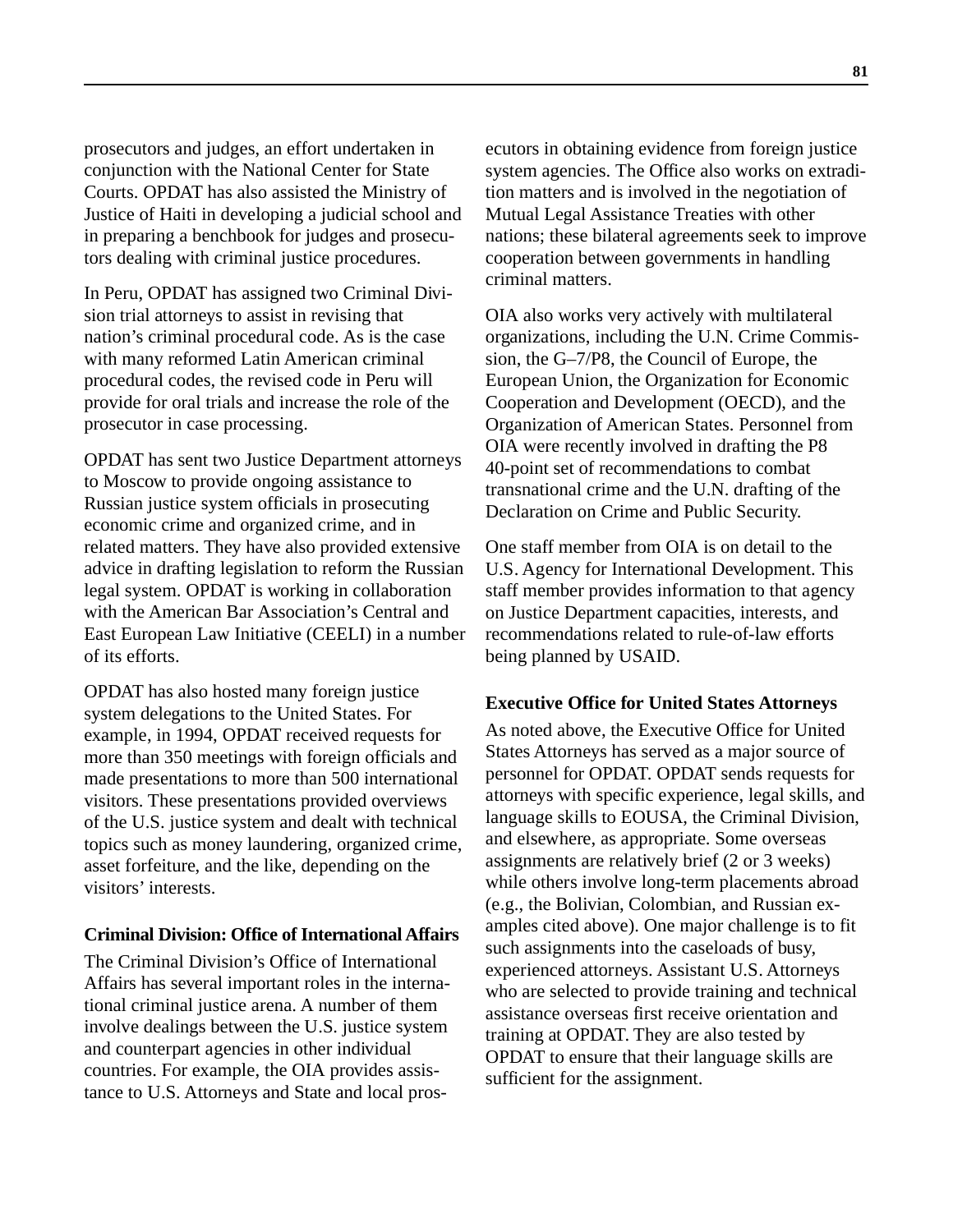#### **Immigration and Naturalization Service**

The Immigration and Naturalization Service conducts an Overseas Fraudulent Document Detection Training Program. The training is provided by experienced overseas INS personnel, with assistance from other INS components, including the Inspections Division. Trainees include representatives of air carriers, immigration authorities, law enforcement agencies, airport security, foreign consular officials, border police, and others.

The training program is coordinated by INS district offices in Mexico, Rome, and Bangkok, with training sessions held in countries located in these three districts. In June 1996 more than 1,100 people were trained in Mexico, El Salvador, Panama, Belize, Nicaragua, Great Britain, Austria, Germany, and Thailand. In FY 1995, 11,702 people were trained by the Overseas Fraudulent Document Training Program, a number that included 5,455 foreign governmental officials, 5,652 airline personnel, and 595 others (including U.S. Embassy and consular officers).

In addition, INS personnel provide one-on-one training to their counterparts in many nations to teach them how to detect fraudulent documents.

#### **Antitrust Division**

The Antitrust Division, in collaboration with the Federal Trade Commission, has provided assistance to more than 20 countries in competition law and policy issues. These countries are in many regions of the world, including Eastern and Central Europe and the former Soviet Union, Latin America and the Caribbean, and Africa. USAID has funded most of this training and technical assistance.

In some instances two-person teams comprising an attorney and an economist have been assigned to relevant foreign agencies to provide long-term assistance (for 3- to 8-month periods). These advisers work with their counterparts in economic competition agencies on a daily basis to assist with reforms in agency operations. The types of assistance provided have included assistance in legal and regulation drafting, staff training, provision of information regarding methods of competition analysis and relevant investigative techniques, and discussions of specific cases or problems in a particular sector of the nation's economy.

In other nations, assistance is provided on a shortterm basis for 1 to 2 weeks. Such shorter-term visits address specific competition issues. The Antitrust Division and the Federal Trade Commission have also sponsored internships in Washington for foreign officials for periods up to 6 weeks.

#### **National Institute of Justice**

The National Institute of Justice is the research and development arm of the U.S. Department of Justice. NIJ is involved in international justice reform issues in a variety of ways, including sponsorship of conferences, conduct of clearinghouse and dissemination activities, sponsorship of research and visiting fellows, and maintenance of cooperative relationships with multilateral organizations. NIJ has sponsored conferences in a wide variety of topic areas during the past 25 years. Many have relevance to ongoing foreign and domestic justice reforms. In December 1995 NIJ cosponsored a workshop on "Policing in Emerging Democracies" with the State Department; the meeting was attended by representatives of 19 Federal agencies, participants from Russia and Ukraine, leading scholars, and others.

NIJ has been very active in conducting information clearinghouse and dissemination activities. It sponsors the world's largest criminal justice system clearinghouse, the National Criminal Justice Reference Service (NCJRS), which has a library of more than 130,000 documents. NCJRS has placed substantial resources on the Internet, including many international materials and links to other international sources of information. At a recent U.N. Congress, an NIJ official characterized NCJRS Online as "the beginning of a worldwide justice library without walls from which the inter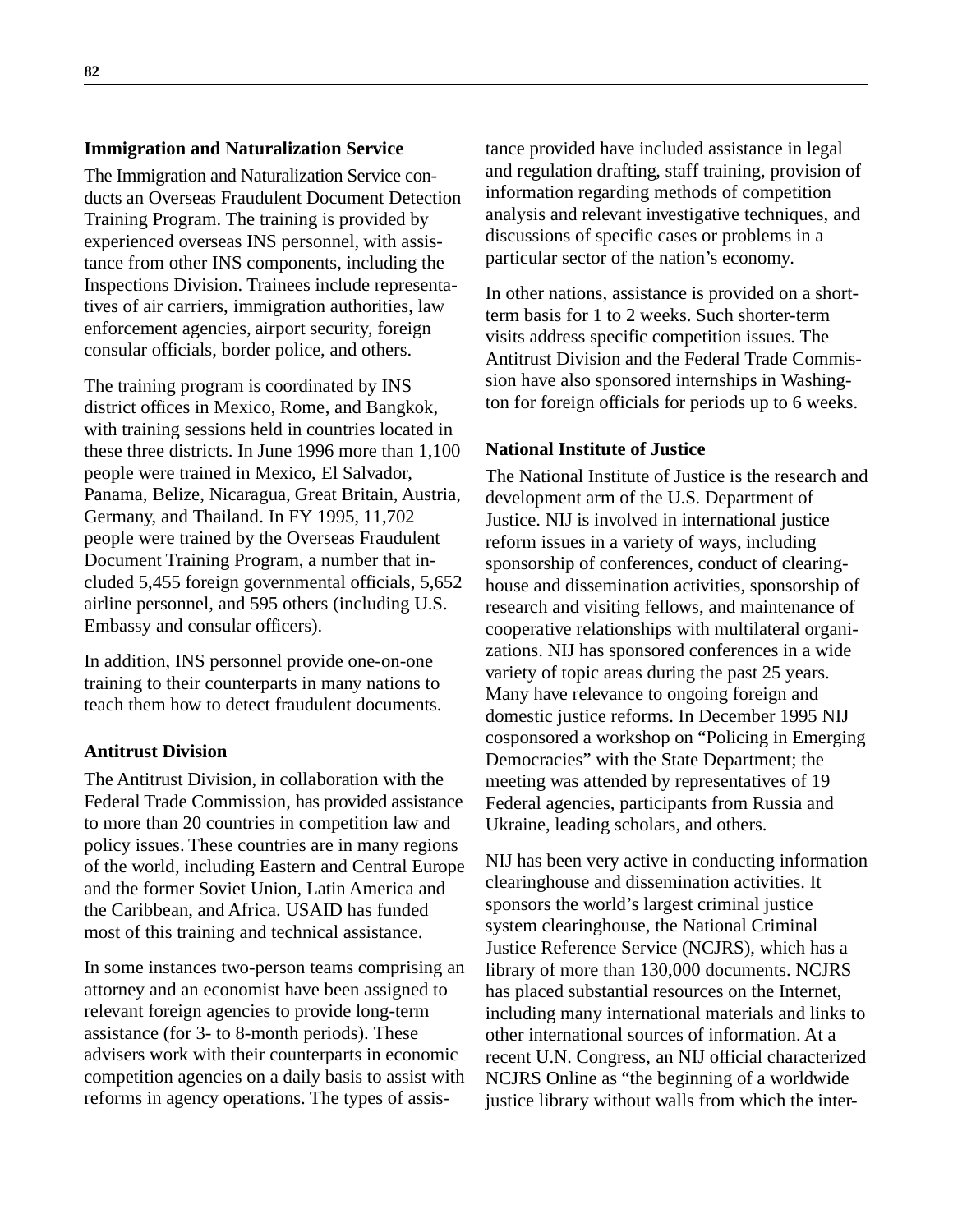national criminal justice community can access information in order to improve the operations of the criminal justice system around the world."5

NIJ has conducted research on a very broad range of criminal justice issues during the past quarter century and, in the international area, has funded studies of Colombian drug trafficking, money laundering, Asian organized crime, and Soviet emigré-organized crime networks. The field of international justice reform is an extremely important one and merits intensive research to determine what works and what strategies should be pursued in different settings. Further efforts are needed to collect, consolidate, and analyze the experience and results of the various training, police support, and rule-of-law efforts so that the findings can inform future initiatives.

The Institute recently hosted four Visiting Fellows from the newly independent states who were conducting research dealing with such topics as organized crime and police integrity. In the past NIJ has hosted Visiting Fellows from Italy, Israel, Ukraine, Denmark, and the United Kingdom.

NIJ has growing ties with the United Nations and is an affiliate research institute of the United Nations Crime Prevention and Criminal Justice Branch. NIJ is developing the United Nations Online Crime and Justice Clearinghouse. Currently in the prototype stage, this system will link the 11 national and regional institutes affiliated with the United Nations on the World Wide Web. It will make NIJ information that is machine translated in six languages widely available. It will also make information from the foreign institutes available to Federal, State, and local justice system officials in the United States. Such linkages will greatly increase the U.N. institutes' capacity for information sharing and collaboration. UNOJUST development is being funded by the State Department's Office of International Narcotics and Law Enforcement Affairs. In addition, NIJ has already developed the Rule of Law Online World Wide Web site to provide relevant information to the states that emerged from the former Soviet Union.

# **U.S. Agency for International Development**

The U.S. Agency for International Development has been involved in the international justice reform arena since the mid-1980s. A recent policy paper developed by USAID estimates that the agency expended over \$220 million for rule-of-law programs between the mid-1980s and 1995.<sup>6</sup> This figure includes both criminal justice and civil justice reform efforts.

USAID rule-of-law efforts began in Central and Latin America and have spread to many other regions of the world, including Eastern and Central Europe and the former Soviet Union, Africa, Asia, and the Near East. Rule-of-law programs within these regions have typically been developed by USAID personnel assigned to in-country missions in collaboration with local justice system officials and personnel from USAID's regional offices in Washington. The recent reorganization of USAID has resulted in the development of a Center for Democracy and Governance at USAID. Fostering the rule of law is a primary concern of USAID's Center, and this reorganization has increased the centralization of analysis and rule-of-law planning on a global basis.

Brian Atwood, the administrator of USAID, recently commented on the role USAID plays in the justice reform field, stating, "USAID rule-oflaw programs complement U.S. law enforcement interests by focusing on the long-term development needs of the justice system. USAID's focus on institutional strengthening reinforces and amplifies the benefits of law enforcement training by creating strong, sustainable institutions in which individuals, once trained, see their efforts pay off when the legal system functions properly. Without the long-term approach, short-term training efforts stand less chance of taking root."7

USAID rule-of-law programs are typically multifaceted. Many programs involve fundamental reform of the legislation underlying the justice system, including substantive and procedural criminal codes and statutes underpinning the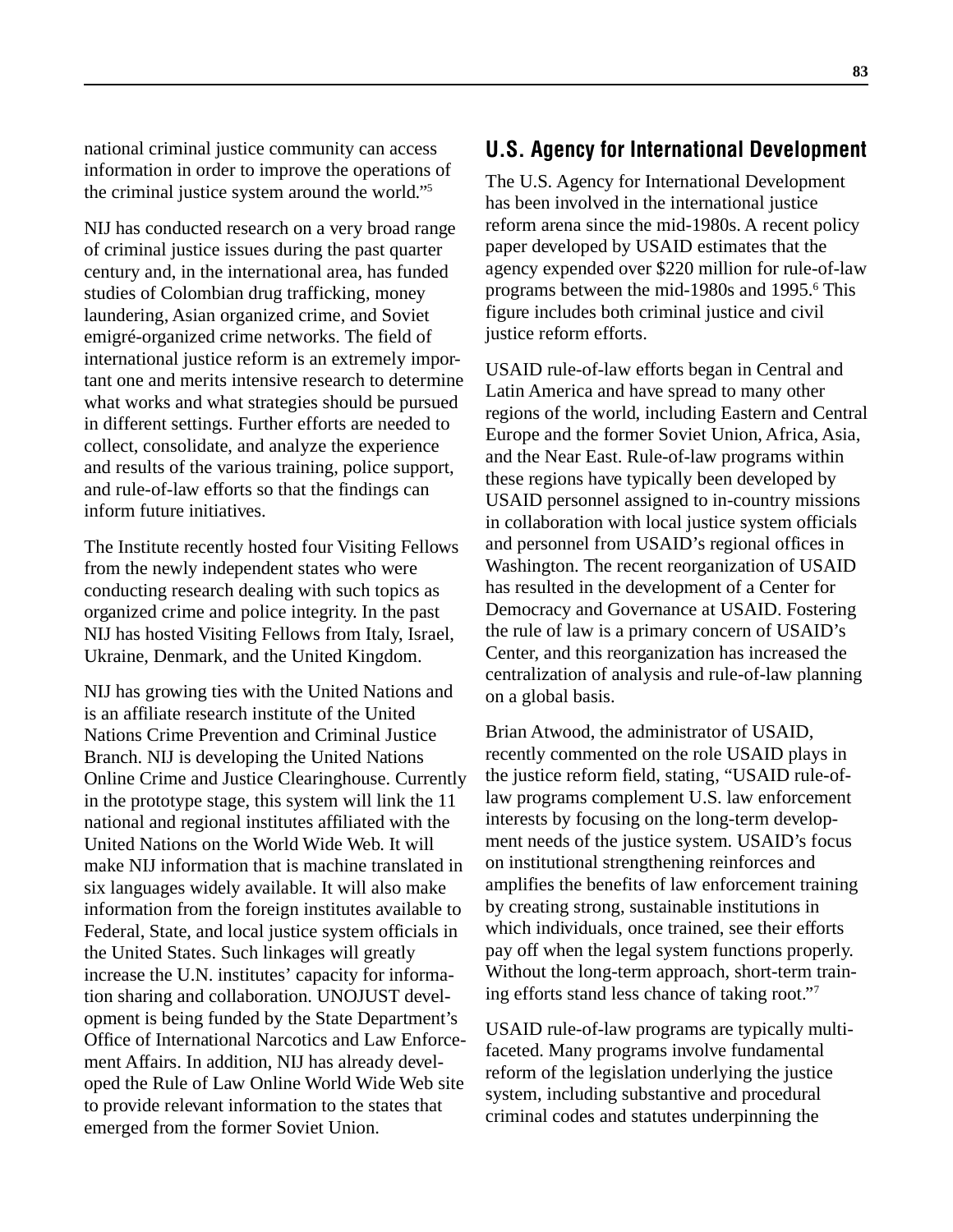courts, prosecution, and police. In addition, programs typically include efforts to strengthen justice system institutions, such as training and technical assistance for judges, prosecutors, public defenders, and members of the private bar. USAID has provided funding for the Justice Department's ICITAP and OPDAT efforts to improve the skills of police and prosecutors. Some USAID rule-oflaw programs have also sought to strengthen civil society support for justice reform as well as to increase the nations' capacity to investigate justice system problems and promote reforms and adherence to generally recognized human rights standards in the administration of justice. Furthermore, innovative approaches, such as the use of alternative dispute resolution mechanisms, have been supported in many nations as part of USAID ruleof-law programs. USAID programs seek to strengthen the independence of the judiciary and the efficiency, effectiveness, accountability, and accessibility of justice systems. Major USAID rule-of-law programs have been developed in many nations, including Russia, Ukraine, Colombia, Guatemala, Panama, Haiti, the Philippines, and Sri Lanka.

# **U.S. Department of State**

Two major components of the State Department are involved in international justice reform: the Bureau for International Narcotics and Law Enforcement Affairs and the Bureau for Democracy, Human Rights, and Labor (DRL). The work of each Bureau is discussed in turn.

## **Bureau for International Narcotics and Law Enforcement Affairs**

The Bureau for International Narcotics and Law Enforcement Affairs plays a major role in many facets of the international justice assistance arena. INL chairs a Law Enforcement Interagency Working Group that seeks to coordinate international law enforcement assistance and administration of justice efforts. During the past 2 years the working

group has had approximately \$32 million in funds from the SEED and FSA acts available for international training and technical assistance in Eastern and Central Europe and the former Soviet Union and an additional \$10 million for such assistance in other areas of the world. For the most part, these activities are carried out by law enforcement agencies of the Departments of Justice and Treasury. These funds have also supported the development and operation of the International Law Enforcement Academy in Budapest, discussed earlier. The Academy received approximately \$3 million during the past year, and a subgroup of the Law Enforcement Interagency Working Group, the ILEA Steering Group, has conducted the planning for ILEA.

The Interagency Working Group meetings bring together representatives of many organizations including the FBI, DEA, ICITAP, OPDAT, Secret Service, ATF, IRS, Customs, Financial Crimes Enforcement Network (FinCEN), the Federal Law Enforcement Training Center (FLETC), the Department of State's Bureau of Diplomatic Security, its Bureau for Democracy, Human Rights, and Labor, and the U.S. Agency for International Development.

INL is also actively involved in a working group that is drafting the international crime bill (discussed in the introductory section of this paper) as well as in efforts to dismantle money-laundering havens, and efforts to target the Colombian Cali cartel's assets. Other INL activities include working on the Stolen Cars Initiative in cooperation with the National Insurance Crime Bureau, cochairing (with INS) an Interagency Working Group on Alien Smuggling, assisting in the development of the Bosnian and Haitian police forces, and chairing an Interagency Working Group on Nigerian Crime. The Bureau of International Narcotics and Law Enforcement Affairs has personnel detailed to it from the FBI, Customs, INS, Coast Guard, and other law enforcement agencies in order to enhance coordination across agencies.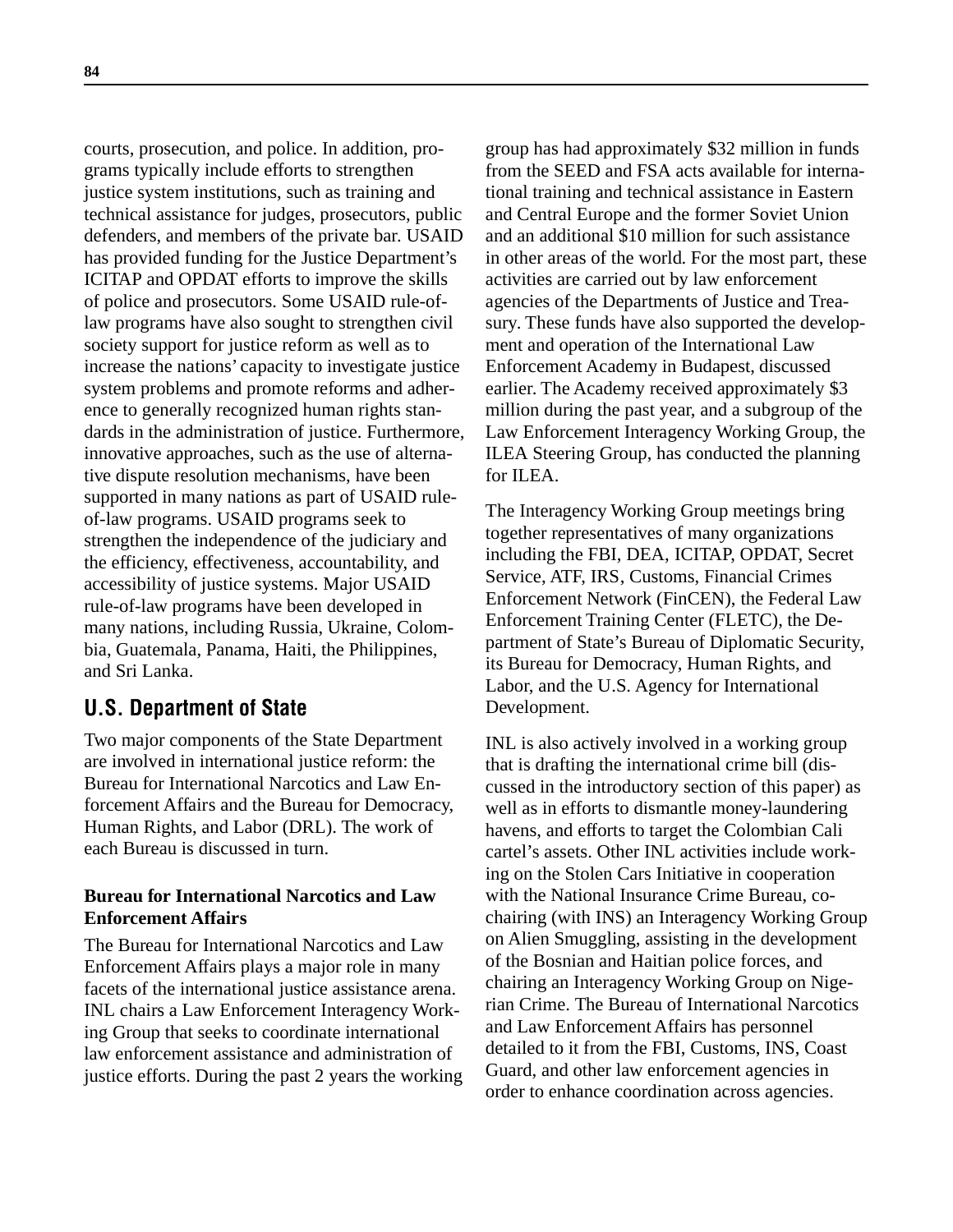INL is involved in a number of cooperative activities with the United Nations. INL played a major role in drafting the U.N. Declaration on Crime and Public Security, and the Bureau's Deputy Assistant Secretary of State led the U.S. delegation to the U.N. Crime Commission meeting in May 1996. In partnership with NIJ, INL is funding the UNOJUST system, discussed above, linking all U.N.-affiliated crime institutes on the World Wide Web. INL is also funding HEUNI, a U.N.-affiliated institute in Helsinki, to expand its existing database on law enforcement training programs relevant to nations in Eastern and Central Europe and the newly independent states. The database will include completed, ongoing, and future training programs. INL is also working with institutions of the European Union (EU) and encouraging EU participation at the International Law Enforcement Academy in Budapest.

INL has been active in the P8 Senior Experts Group on Transnational Organized Crime and contributed to the recently approved P8 40-point plan discussed earlier.

### **Bureau for Democracy, Human Rights, and Labor**

The Bureau for Democracy, Human Rights, and Labor chairs the Interagency Working Group on Democracy and Human Rights. This working group was established at the direction of the National Security Council in 1994 following a review of democracy assistance programs throughout the government. It is responsible for monitoring human rights and democracy programs. Its members include representatives of the Departments of Justice, Treasury, Defense, and Commerce as well as USAID, USIA, CIA, and other agencies. This working group provides broad policy and priority coordination in the democracy and human rights area, and representatives from DRL sit on other related working groups involved directly in resource allocation, such as the INL and Law Enforcement Interagency Working Group.

# **U.S. Department of the Treasury**

This section presents brief summaries of the work of the U.S. Secret Service, ATF, and the Financial Crimes Enforcement Network. The Internal Revenue Service and the U.S. Customs Service also provide some assistance in their specialized areas of expertise, including presentation of courses at ILEA.

### **U.S. Secret Service**

The U.S. Secret Service provides international training and technical assistance dealing with its areas of specialization in financial crime detection and investigation. Training sessions are conducted by highly experienced Secret Service personnel, with most sessions held overseas. Countries in which training has recently been conducted include, Russia, Belarus, Ukraine, the Czech Republic, Hungary, Estonia, Latvia, Lithuania, and Turkey. The bulk of the funding for this international training has been received from SEED and FSA funds administered by the Bureau of International Narcotics and Law Enforcement Affairs.

The Secret Service provides training in the investigation of currency counterfeiting, credit card fraud (including counterfeit credit cards, altered credit cards, and fraudulent use of credit card account numbers), and telecommunications fraud (e.g., the encoding of microchips for cloning cellular telephones to mimic the identity of a legitimate account holder, and related frauds). Secret Service training programs include discussions of actual cases to demonstrate the complexity of investigating financial crimes. The technology and tools available to law enforcement to combat such crime are reviewed.

The Secret Service teaches a part of the ILEA curriculum in Budapest. Sessions presented include Technical Features of Genuine Currency, Production of Counterfeit Currency, Principles of Counterfeit Investigation, Managing Counterfeit Investigations, Counterfeit Lab (providing practical experience), International Trends in Counter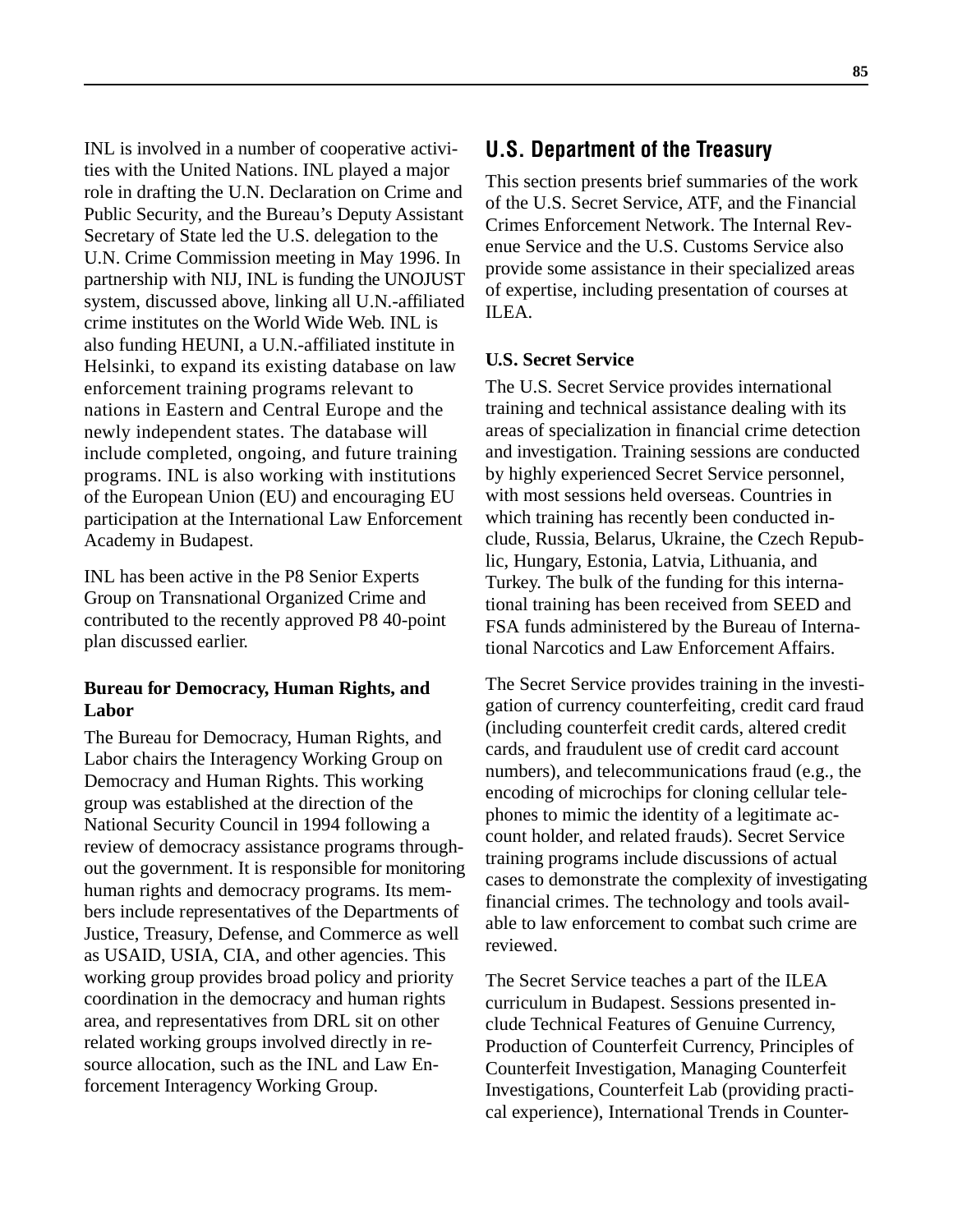feiting, Access Device (i.e. credit card) investigations, and Protection Overview.

#### **Bureau of Alcohol, Tobacco and Firearms**

ATF conducts international training in its areas of specialization, including (1) international firearms trafficking, (2) gang activities, including discussion of the ATF Gang Resistance Education and Training Program (GREAT), and (3) postblast investigation. As is the case for the other Federal agencies, ATF trainers are highly experienced agents. ATF's international training is supported by SEED and FSA funds. Nations in Eastern and Central Europe and the former Soviet Union have experienced considerable problems with firearms because many weapons were discarded or sold by soldiers when they were demobilized.

ATF training is conducted overseas for the most part, but postblast investigation training is typically provided at the Federal Law Enforcement Training Center in Glynco, Georgia. ATF personnel teach part of the ILEA curriculum and current courses on gangs and gang resistance as well as on firearms.

### **Financial Crimes Enforcement Network**

FinCEN accumulates, analyzes, and disseminates information on financial crimes and places particular emphasis on drug money laundering. FinCEN was developed in 1990 by the Treasury Department, and in addition to its own staff has personnel from the FBI, DEA, ATF, Postal Inspector's Office, Coast Guard, and nine other agencies who serve 2- to 3-year assignments.

FinCEN literature indicates that its mission is "to provide a governmentwide, multisource intelligence and analytical network to support law enforcement and regulatory agencies in the detection, investigation, and prosecution of financial crimes." FinCEN maintains a number of computer databases to carry out its work. These include (1) Treasury's Financial Database, with reports filed in response to the requirements of the Bank Secrecy Act (basically, currency transactions over \$10,000

and international transport of currency and monetary instruments of more than \$10,000); (2) databases owned and administered by Federal law enforcement and regulatory agencies; and (3) publicly available commercial databases that include business and marketing records and demographic data.

FinCEN analysts prepare reports for a variety of law enforcement agencies throughout the government and seek to identify patterns of money laundering and related financial crimes. FinCEN personnel have been very active in the Financial Action Task Force (FATF). FATF members include the 26 members of the Organization for Economic Cooperation and Development plus Hong Kong and Singapore. FATF is working to strengthen worldwide anti-money-laundering regulations and enforcement. The members of FATF have all agreed to develop organizations similar to FinCEN. A Caribbean Financial Action Task Force (CATF) has also been established, and these nations are also interested in developing financial intelligence units similar in purpose to FinCEN.

FinCEN officials are encouraging the development of financial intelligence units around the world and working with various multilateral groups (including FATF, CATF, and Interpol) to foster such efforts. Such a global network would be useful in combating money laundering by reducing the capacity of criminals to hide illegally obtained assets.

# **U.S. Information Agency**

The U.S. Information Agency (USIA) has sponsored a wide variety of exchanges between U.S. and foreign justice system agencies. These exchange programs have exposed foreign justice system officials to many aspects of the U.S. justice system and have encouraged collaboration in reform. Similarly, U.S. justice system personnel have visited foreign justice system agencies, have presented discussions of reforms in the U.S., and have learned about the problems encountered by the foreign justice systems.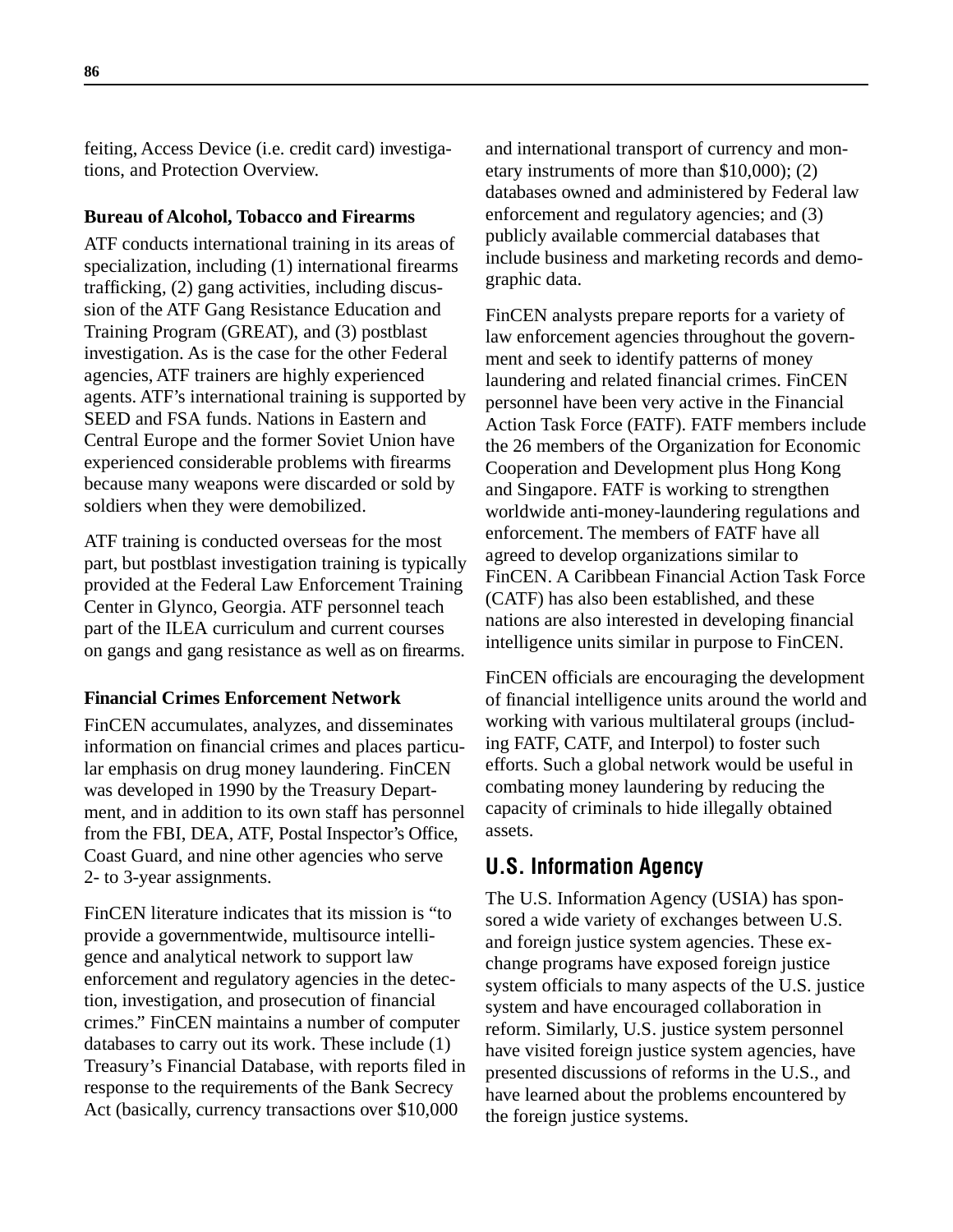USIA officials stress that exchange programs not only result in transferring technical skills but also in building relationships among professionals and in critically increasing foreign officials' understanding of how democratic values have become embedded in U.S. institutions. USIA personnel indicate that their programs seek to strengthen the "culture of democracy" in nations with emerging democratic systems as well as to help with the "technology of democracy" through the transfer of technical information on promising reforms.

USIA has had a number of partners in its efforts and has funded exchange programs sponsored by the Federal Judicial Center (FJC), the Central and East European Law Initiative (CEELI) of the American Bar Association, and the Bureau of Human Rights and Humanitarian Affairs (and its successor, the Bureau of Democracy, Human Rights, and Labor of the State Department), and many others.

USAID exchange visits have dealt with a broad array of issues. For example, a USAID delegation of Russian officials visited the United States to learn about the jury system and how it might be structured in Russia and adapted to local needs and conditions. Judges and prosecutors have visited the United States from many Latin American nations to observe our adversary system of justice and explore the elements of this system that might be beneficial to their judicial systems.

# **Conclusion**

As the above brief review indicates, many Federal agencies are conducting international justice assistance efforts. This technical assistance and training can be of great use in combating transnational crime and can also strengthen fragile emerging democracies as they seek to consolidate democratic governance. Recent initiatives by the G–7/P8, the United Nations, and the Federal Government suggest that the demand for international justice assistance is growing rapidly.

Much remains to be done in this important field. Most observers agree on the need for broad information sharing and effective coordination. In addition, increased analysis and understanding of what works in the fight against crime is essential. Developments in this field have moved rapidly, and little time has been available to reflect upon what strategies, or combinations of strategies, are most promising for combating transnational crime and developing sustainable reforms in foreign justice systems. Over time it will be helpful to develop a more detailed understanding of the major problems confronted by foreign justice systems and the implications of these justice system weaknesses for U.S. interests in combating transnational crime. Such information can provide the basis for the systematic prioritization of U.S. assistance in this critical field.

## **Notes**

1. Statement of Jamie S. Gorelick, then Deputy Attorney General, before the U.S. House of Representatives Committee on International Relations at Hearings on Democracy, Rule of Law, and Police Training Assistance (December 7, 1995), pp. 11–12.

2. United Nations Declaration on Crime and Public Security approved by the U.N. Commission on Crime Prevention and Criminal Justice in Vienna, May 1996.

3. Hearing before the Committee on International Relations, House of Representatives, on Democracy, Rule of Law, and Police Training Assistance (December 7, 1995), p. 4.

4. International Criminal Investigative Training Assistance Program Overview Document (undated).

5. Statement by Martin Lively presented at the Ninth United Nations Congress on the Prevention of Crime and Treatment of Offenders, Cairo, Egypt (April 29–May 8, 1995), and excerpted in a summary of "NCJRS International Activities" on the NCJRS Justice Information Center Web site.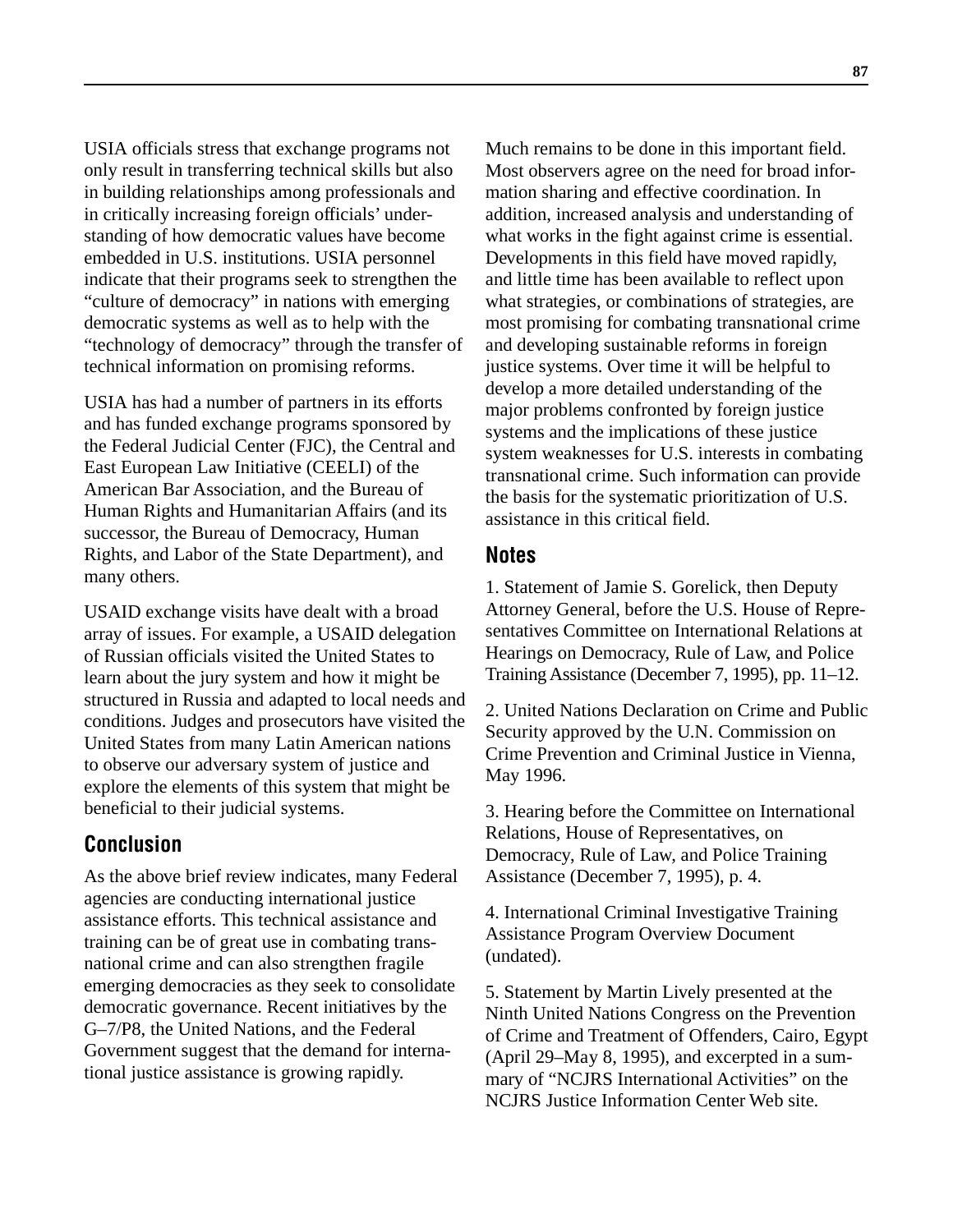6. Policy and Implementation Options for Rule of Law in USAID. Democracy and Governance Policy Paper No. 1 (February 27, 1995).

7. Testimony of the Honorable J. Brian Atwood, Administrator of the U.S. Agency for International Development, before the House Committee on International Relations (December 7, 1995), p. 50.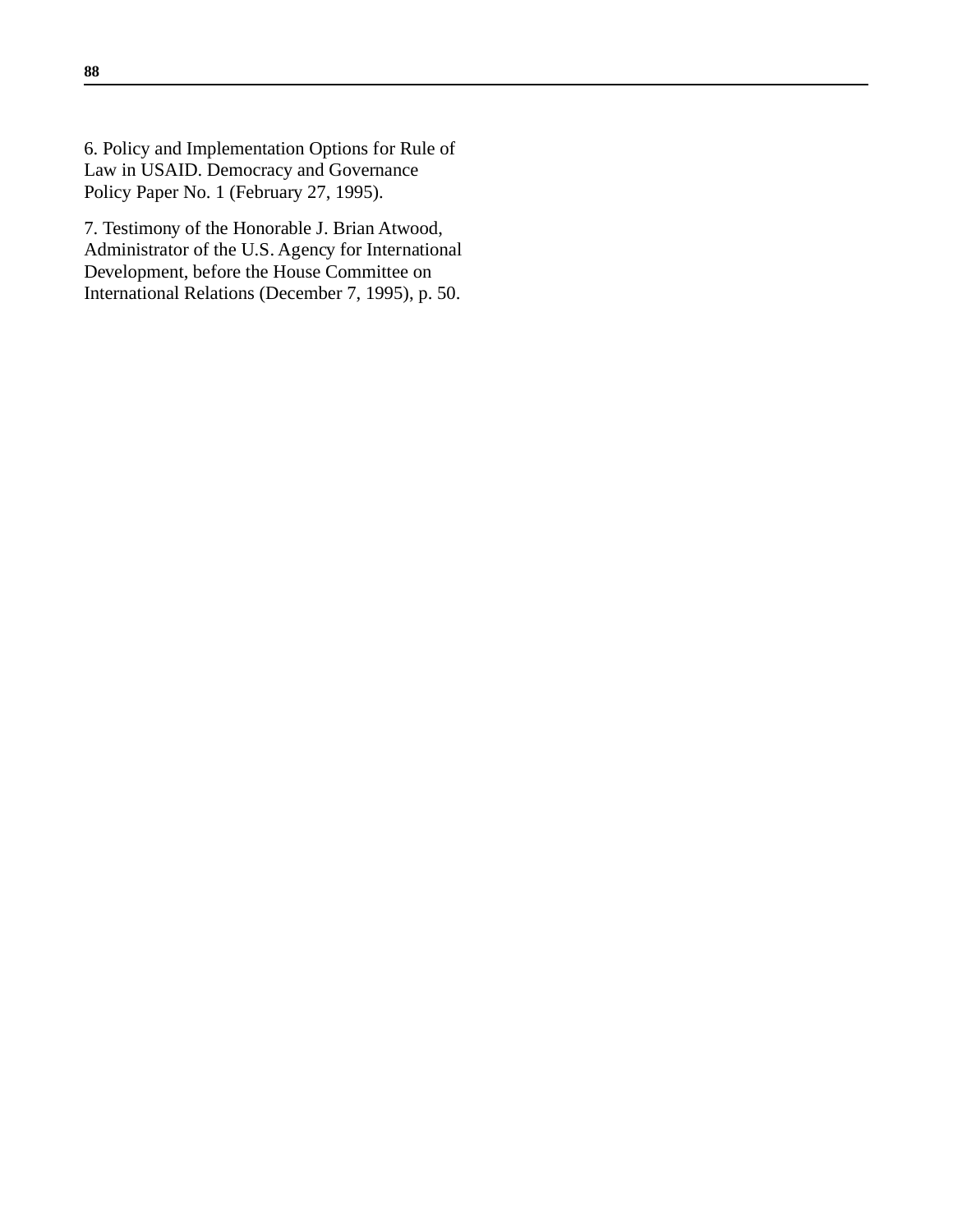# **Appendix B: Workshop Attendees\***

Yury Antonyan Principal Researcher Research Institute of the Ministry of Internal Affairs of the Russian Federation Kutuzovsky Prospect 19, Apt. 47 Moscow Russia 011–240–4369 011–290–3613

Virginia Baldau Director, Program Development Division Office of Development and Dissemination National Institute of Justice U.S. Department of Justice 810 Seventh Street N.W. Washington, DC 20531 U.S.A. 202–514–6204 202–307–6394 baldau@justice.usdoj.org

Frederick Baron Director Executive Office for National Security U.S. Department of Justice 10th Street and Constitution Avenue N.W., Room 4119 Washington, DC 20530 U.S.A. 202–514–6753 202–307–0097

David Bayley Dean and Professor School of Criminal Justice State University of New York at Albany 135 Western Avenue Albany, NY 12222 U.S.A. 518–442–5215 518–442–5603 dbayley@cnsvax.albany.edu

Marlene Beckman Special Counsel to the Assistant Attorney General Office of the Assistant Attorney General Office of Justice Programs U.S. Department of Justice 810 Seventh Street N.W. Washington, DC 20531 U.S.A. 202–616–3562 202–514–7805

Michael Berkow Chief of Police Coachella Police Department 1515 Sixth Street Coachella, CA 92236 U.S.A. 619–398–0101 619–398–3802

Fred Borakove Senior Analyst Criminal Investigation Division Internal Revenue Service U.S. Department of the Treasury 1111 Constitution Avenue N.W. Washington, DC 20224 U.S.A. 202–622–4120 202–622–9250

Stephanie Bourque Program Manager National Institute of Justice U.S. Department of Justice 810 Seventh Street N.W. Washington, DC 20531 U.S.A. 202–307–2955 202–307–6394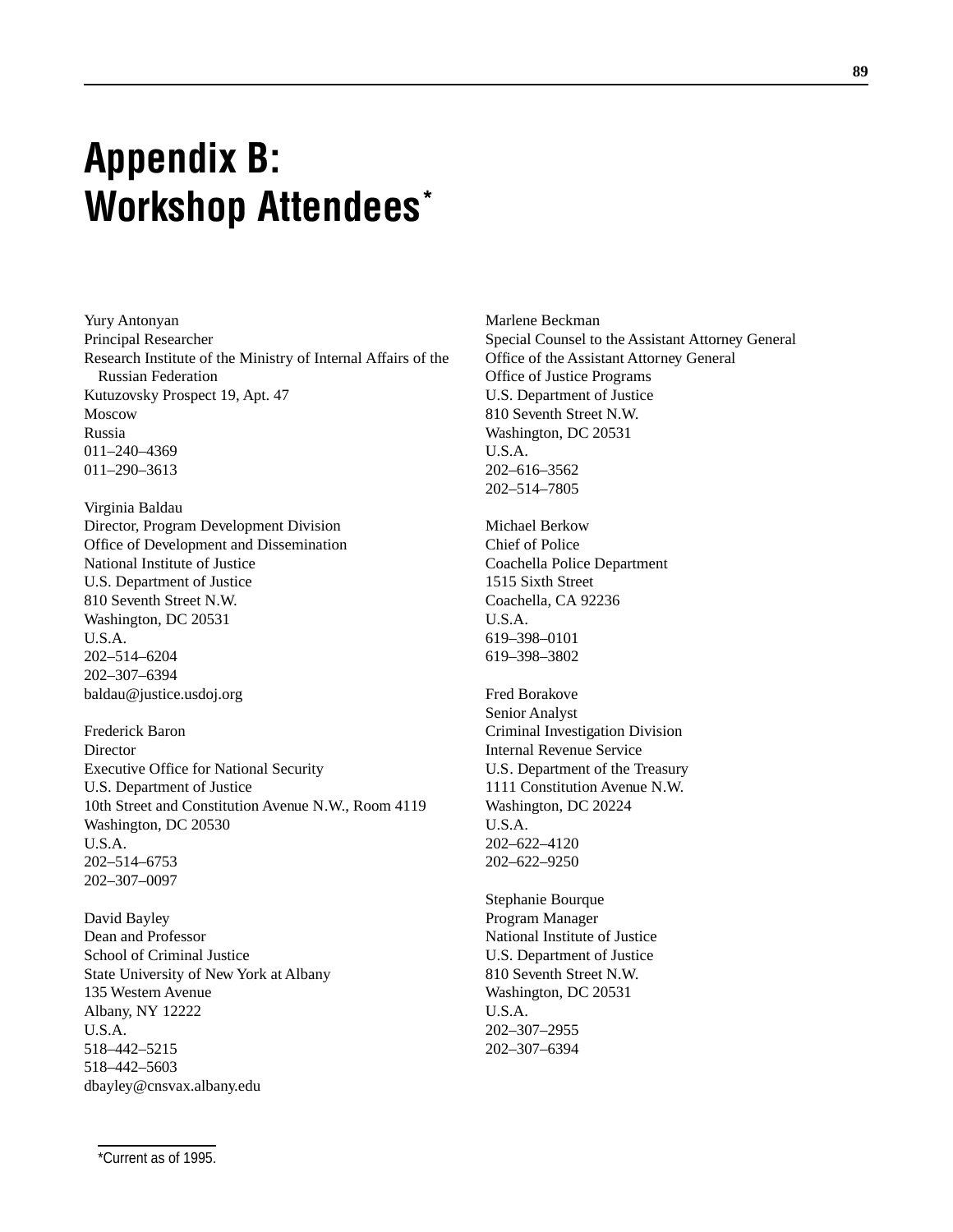Douglas Cassel Professor and Executive Director International Human Rights Law Institute DePaul University College of Law 25 East Jackson Chicago, IL 60604 U.S.A. 312–362–5920 312–362–5923 dcassel@condor.depaul.edu

Sergey Chapkey International Visiting Fellow National Institute of Justice U.S. Department of Justice 810 Seventh Street N.W. Washington, DC 20531 U.S.A. 202–307–2942 202–307–6394

Paul Chevigny Professor New York University School of Law 40 Washington Square South New York, NY 10012 U.S.A. 212–998–6249 212–995–3156 chevigny@acfcluster.nyu.edu

Dan Corsentino **Sheriff** Pueblo County Sheriff's Department 909 Court Street Pueblo, CO 81003 U.S.A. 719–583–6131 719–583–6143

Michael Dalich Special Assistant Office of Justice Programs U.S. Department of Justice 810 Seventh Street N.W. Washington, DC 20531 U.S.A. 202–616–3203 202–514–9065

Steven Edwards Program Manager Office of Research and Evaluation National Institute of Justice U.S. Department of Justice 810 Seventh Street N.W. Washington, DC 20531 U.S.A. 202–307–2942 202–307–6394

Robert Gelbard Assistant Secretary Bureau of International Narcotics and Law Enforcement Affairs (Currently Special Representative to the President and the Secretary of State for the Implementation of the Dayton Peace Accords) U.S. Department of State 2201 C Street N.W., Room 6219 Washington, DC 20520 U.S.A. 202–647–3774 202–647–0939

William Geller Associate Director Police Executive Research Forum 2116 Thornwood Avenue Wilmette, IL 60091–1452 U.S.A. 708–256–0017 708–256–0111 wageller@aol.com

Susan Ginsburg Senior Advisor Office of the Under Secretary (Enforcement) U.S. Department of the Treasury 1500 Pennsylvania Avenue, Room 4412 Washington, DC 20220 U.S.A. 202–622–1496 202–622–7301 susan.ginsburg@tres.sprint.com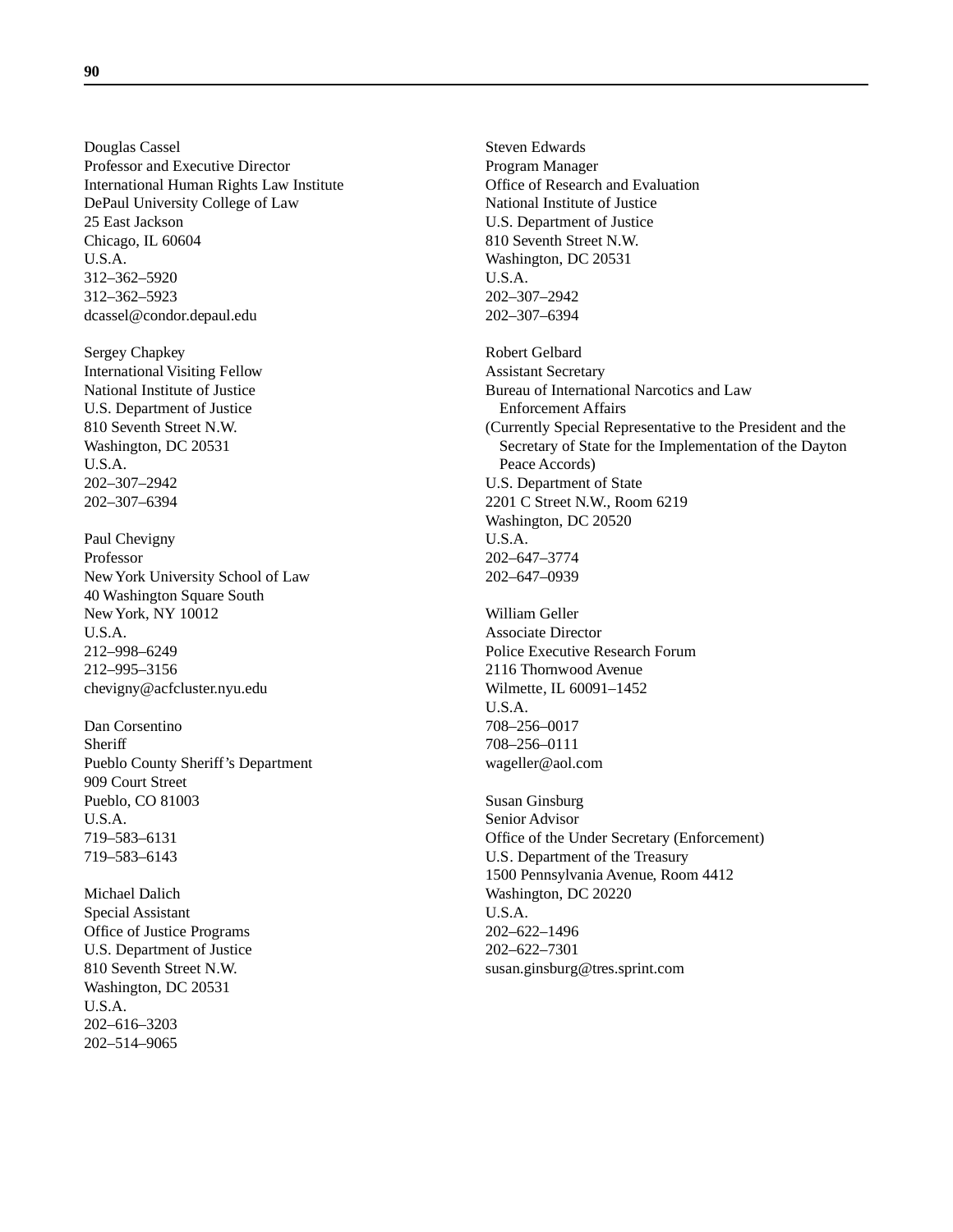Herman Goldstein Professor Emeritus School of Law University of Wisconsin 975 Bascom Hall Madison, WI 53706 U.S.A. 608–262–1227 608–262–5485 hgold@macc.wisc.edu

David Harrell **Director** International Training Division U.S. Customs Service U.S. Department of the Treasury 1301 Constitution Avenue N.W. Washington, DC 20523 U.S.A. 202–927–0624 202–927–8295

Philip Heymann Professor School of Law Harvard University 522 Hauser Hall Cambridge, MA 02138 U.S.A. 617–495–3137 617–495–1110 heymann@hulaw1.harvard.edu

Sally T. Hillsman Assistant Director National Institute of Justice Office of Research and Evaluation U.S. Department of Justice 810 Seventh Street N.W. Washington, DC 20531 U.S.A. 202–307–2967 202–307–6394

David Holmes Assistant Director of Training U.S. Secret Service U.S. Department of the Treasury 1800 G Street N.W. Washington, DC 20523 U.S.A. 202–435–7180 202–435–7408

Langley James Assistant for Foreign Internal Defense Policy Planning U.S. Department of Defense 2500 Defense Pentagon Washington, DC 20301–2500 U.S.A. 703–693–5208 703–693–0615

David Kalish Commander Los Angeles Police Department 150 North Los Angeles Street, Room 611 Los Angeles, CA 90012 U.S.A. 213–485–4018 213–237–0676

Raymond Kelly President and Director The Investigative Group International (Currently Under Secretary [Enforcement] U.S. Department of the Treasury 1500 Pennsylvania Avenue N.W., Room 4330 Washington, DC 20220) U.S.A. 202–622–0240

Carl Klockars Professor Division of Criminal Justice University of Delaware 120 Timberline Drive Newark, DE 19711 U.S.A. 302–368–1109 302–368–1337 klockars@udel.edu

Ginger Kyle DUF Program Analyst National Institute of Justice U.S. Department of Justice 810 Seventh Street N.W. Washington, DC 20531 U.S.A. 202–307–2966 202–307–6394 kyle@justice.usdoj.gov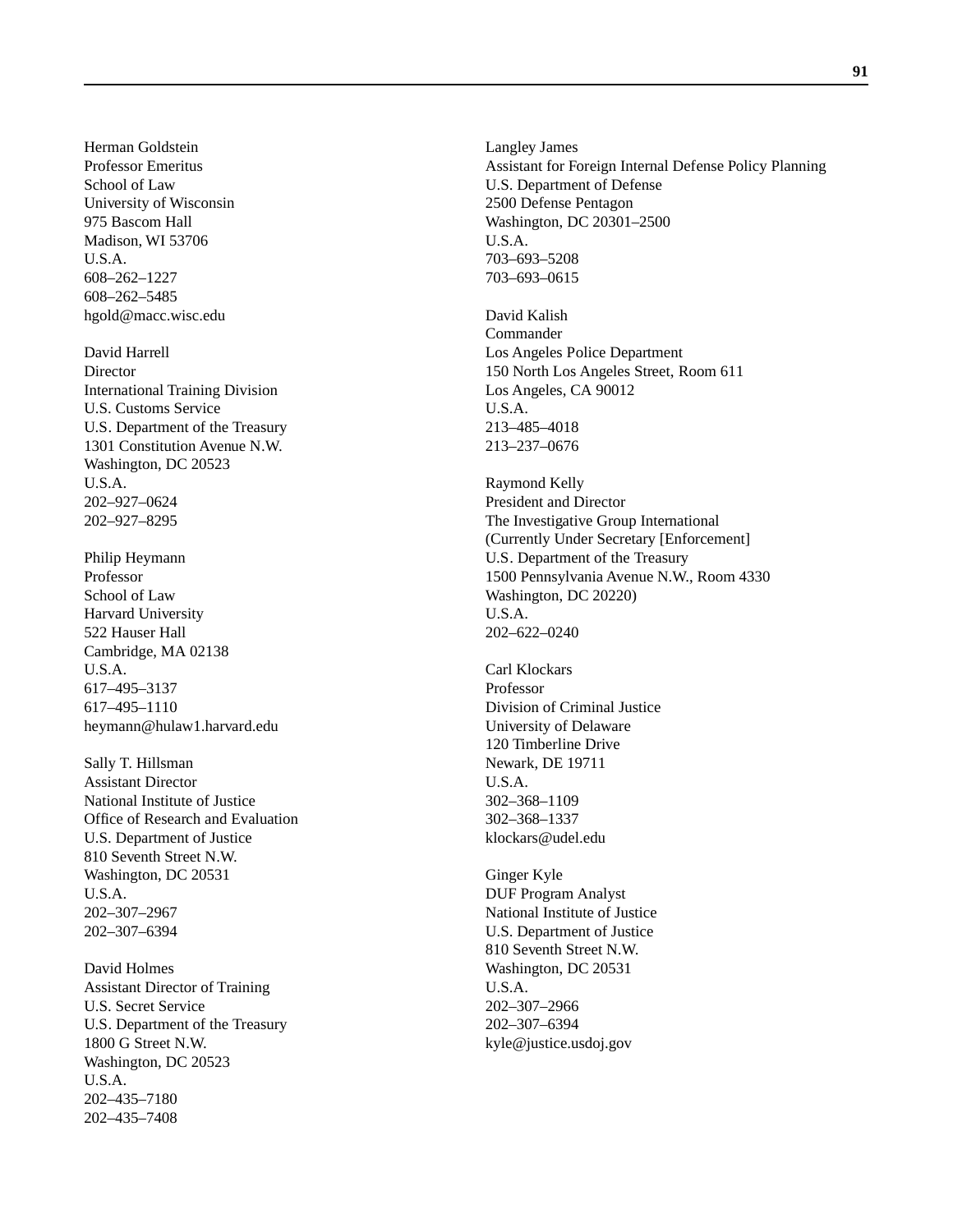James Lassiter Rome District Desk Officer International Affairs Immigration and Naturalization Service 425 I Street N.W. Washington, DC 20536 U.S.A. 202–633–2411 202–633–3782

John Lee Staff Coordinator International Operating Programs Drug Enforcement Agency U.S. Department of Justice 700 Army-Navy Drive Arlington, VA 22202 U.S.A. 202–307–4233 202–307–4154

G. Martin Lively International Liaison National Institute of Justice U.S. Department of Justice 810 Seventh Street N.W. Washington, DC 20531 U.S.A. 202–514–6211 202–307–6394 lively@justice.usdoj.gov

Gerald Lynch President John Jay College of Criminal Justice City University of New York 899 10th Avenue New York, NY 10019 U.S.A. 212–237–8600 212–237–8607 LYNCH Johnjay@interport.net

Phyllis McDonald Social Science Analyst National Institute of Justice U.S. Department of Justice 810 Seventh Street N.W. Washington, DC 20531 U.S.A. 202–616–3653 202–307–6394 pmcdonald@justice.usdoj.gov

William McDonald Visiting Fellow National Institute of Justice U.S. Department of Justice 810 Seventh Street N.W. Washington, DC 20531 U.S.A. 202–616–9796 202–307–6394

Debra McFarland Rule of Law Advisor Global Bureau U.S. Agency for International Development 2201 C Street N.W. Washington, DC 20520 U.S.A. 202–736–7877 202–736–7892

Sam McQuade Social Science Program Manager National Institute of Justice U.S. Department of Justice 810 Seventh Street N.W. Washington, DC 20531 U.S.A. 202–307–0200 202–307–6394 mcquades@justice.usdoj.gov

Fred Mecke **Director** Office of International Criminal Justice U.S. Department of State 2201 C Street N.W. Washington, DC 20520 U.S.A. 202–736–4551 202–736–4515

Lois Mock Program Manager National Institute of Justice U.S. Department of Justice 810 Seventh Street N.W. Washington, DC 20531 U.S.A. 202–307–0693 202–307–6394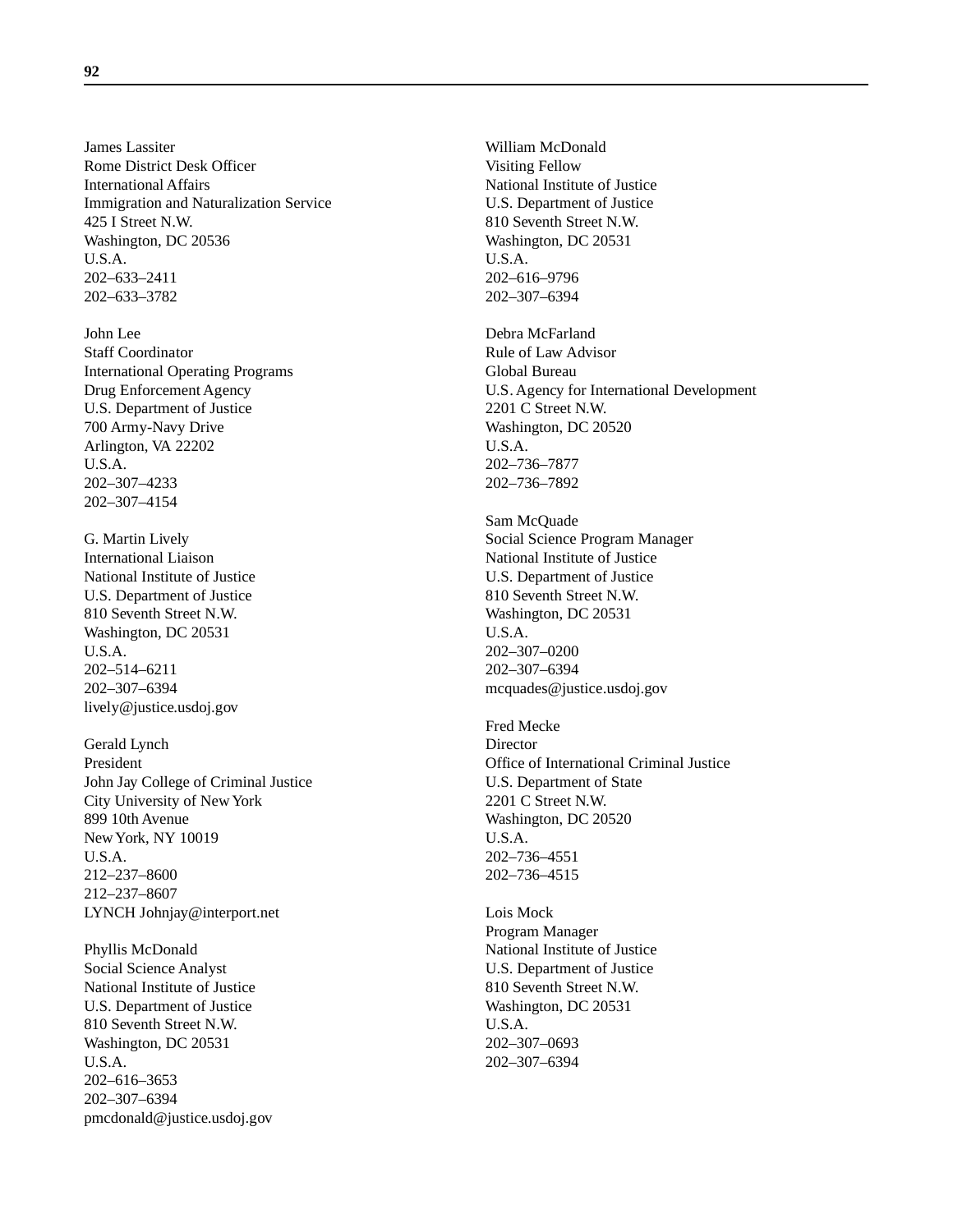Mark Moore Professor Kennedy School of Government Harvard University 79 John F. Kennedy Street, Room 206 Cambridge, MA 02138 U.S.A. 617–495–1113 617–496–6372 mark\_moore@harvard.edu

Norval Morris Professor Emeritus School of Law University of Chicago 1111 East 60th Street Chicago, IL 60637 U.S.A. 312–702–9587 312–702–0730 norval\_morris@law.uchicago.edu

Regina Nassen Counsel on International Programs U.S. Department of Justice 10th Street and Constitution Avenue N.W. Washington, DC 20500 U.S.A. 202–514–8168 202–616–1080

Caroline Nicholl Harkness Fellow National Institute of Justice U.S. Department of Justice 810 Seventh Street N.W. Washington, DC 20531 U.S.A. 202–307–0153 202–307–6394 nichollc@justice.usdoj.gov

Robert Perito Deputy Director International Criminal Investigative Training and Assistance Program U.S. Department of Justice 1255 22nd Street N.W., Suite 700 Washington, DC 20037 U.S.A. 202–653–9122 202–653–2280

Carol Petrie **Director** Planning and Management National Institute of Justice U.S. Department of Justice 810 Seventh Street N.W. Washington, DC 20531 U.S.A. 202–616–3674 202–307–6394

Jamie Phillips Office of Congressional and Public Affairs U.S. Department of Justice 810 Seventh Street N.W. Washington, DC 20531 U.S.A. 202–616–7510 202–514–5958

Winifred Reed Program Manager Office of Research and Evaluation National Institute of Justice U.S. Department of Justice 810 Seventh Street N.W. Washington, DC 20531 U.S.A. 202–307–2952 202–307–6394 wreed@justice.usdoj.gov

Alan Ringgold Deputy Assistant Director International Relations Criminal Investigative Division Federal Bureau of Investigation U.S. Department of Justice 10th Street and Pennsylvania Avenue N.W., Room 7443 Washington, DC 20535 U.S.A. 202–324–5904 202–324–1096

Laurie Robinson Assistant Attorney General Office of Justice Programs U.S. Department of Justice 810 Seventh Street N.W. Washington, DC 20531 U.S.A. 202–307–5933 202–514–7805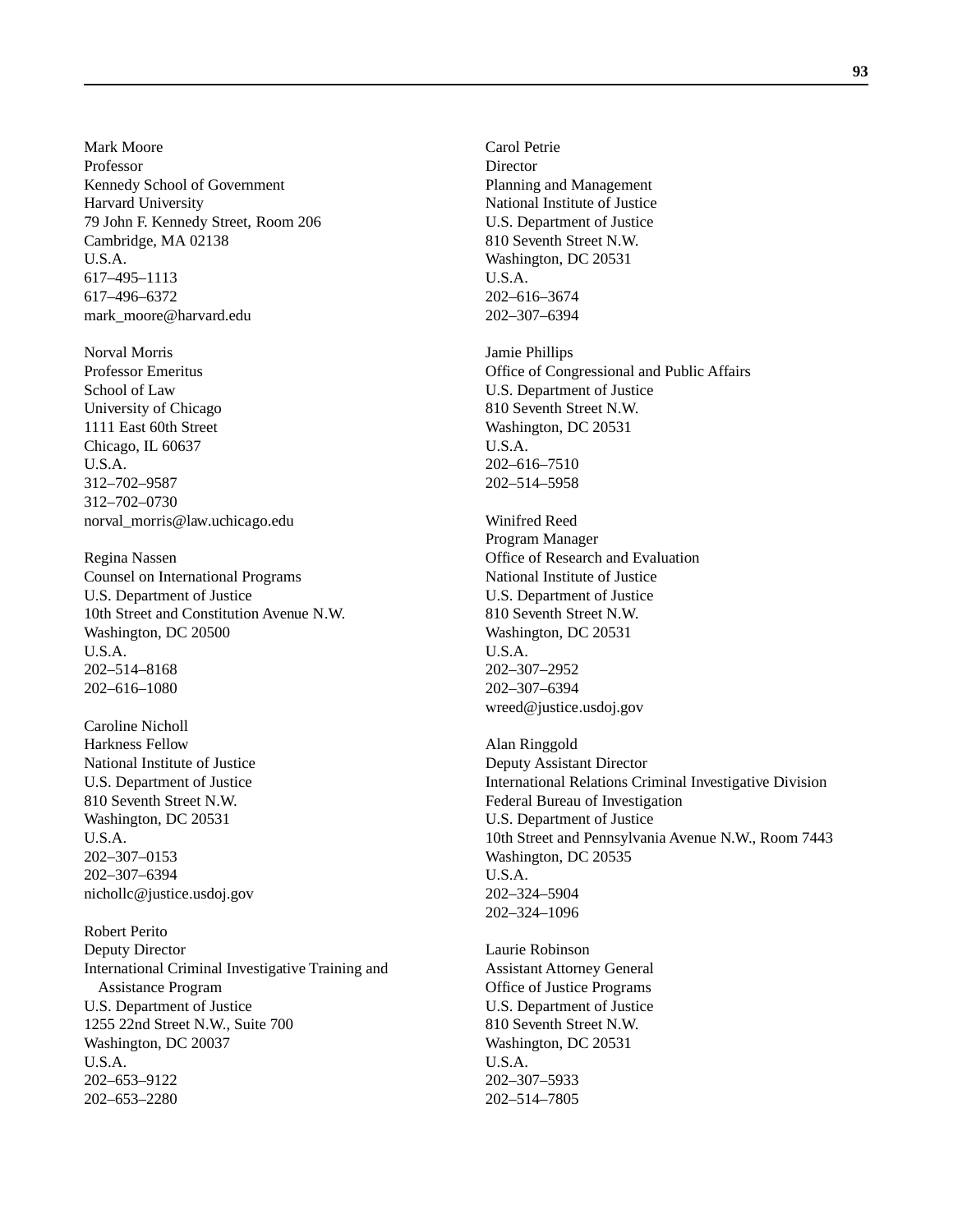Jeffrey Ian Ross Social Science Analyst National Institute of Justice U.S. Department of Justice 810 Seventh Street N.W. Washington, DC 20531 U.S.A. 202–616–7036 202–307–6394

Luis Salas **Director** Center for the Administration of Justice Florida International University North Miami Campus Academy 1, Room 225 2000 N.E. 145th Street Miami, FL 33181 U.S.A. 305–940–5952 305–956–5485 salasl@servms.fiu.edu

Clifford Shearing Professor and Director Center of Criminology University of Toronto 130 Saint George Street Toronto, Ontario Canada 416–978–3720 416–978–4195

Michael Smith Professor School of Law University of Wisconsin 975 Bascom Hall Madison, WI 56706 U.S.A. 608–263–7762 608–262–5485 mesmith4@facstaff.wisc.edu

Janice Stromsen Director International Criminal Investigative Training and Assistance Program U.S. Department of Justice 1255 22nd Street N.W., Suite 700 Washington, DC 20037 U.S.A. 202–653–9122 202–653–2280

Michael Sullivan Deputy Commander U.S. Army Criminal Investigation Command 6010 Sixth Street Fort Belvoir, VA 22060–5506 U.S.A. 703–806–0407 703–806–0417 sullivanm@cidc–belvoir.army.mil

Gary Thomas Special Agent in Charge, International Enforcement Bureau of Alcohol, Tobacco and Firearms U.S. Department of the Treasury 650 Massachusetts Avenue N.W. Washington, DC 20530 U.S.A. 202–927–8500 202–927–8972

John Thomas Program Manager Office of Development and Dissemination National Institute of Justice U.S. Department of Justice 810 Seventh Street N.W. Washington, DC 20531 U.S.A. 202–514–6206 202–307–6394 angelicom@aol.com

R.J. Bankole Thompson Professor Police Studies Department College of Law Enforcement Eastern Kentucky University Stratton, Room 467 Richmond, KY 40475 U.S.A. 606–622–1464 606–622–6392

Michael Tonry Professor School of Law University of Minnesota 229 19th Avenue South Minneapolis, MN 55455 U.S.A. 612–625–1314 612–625–2011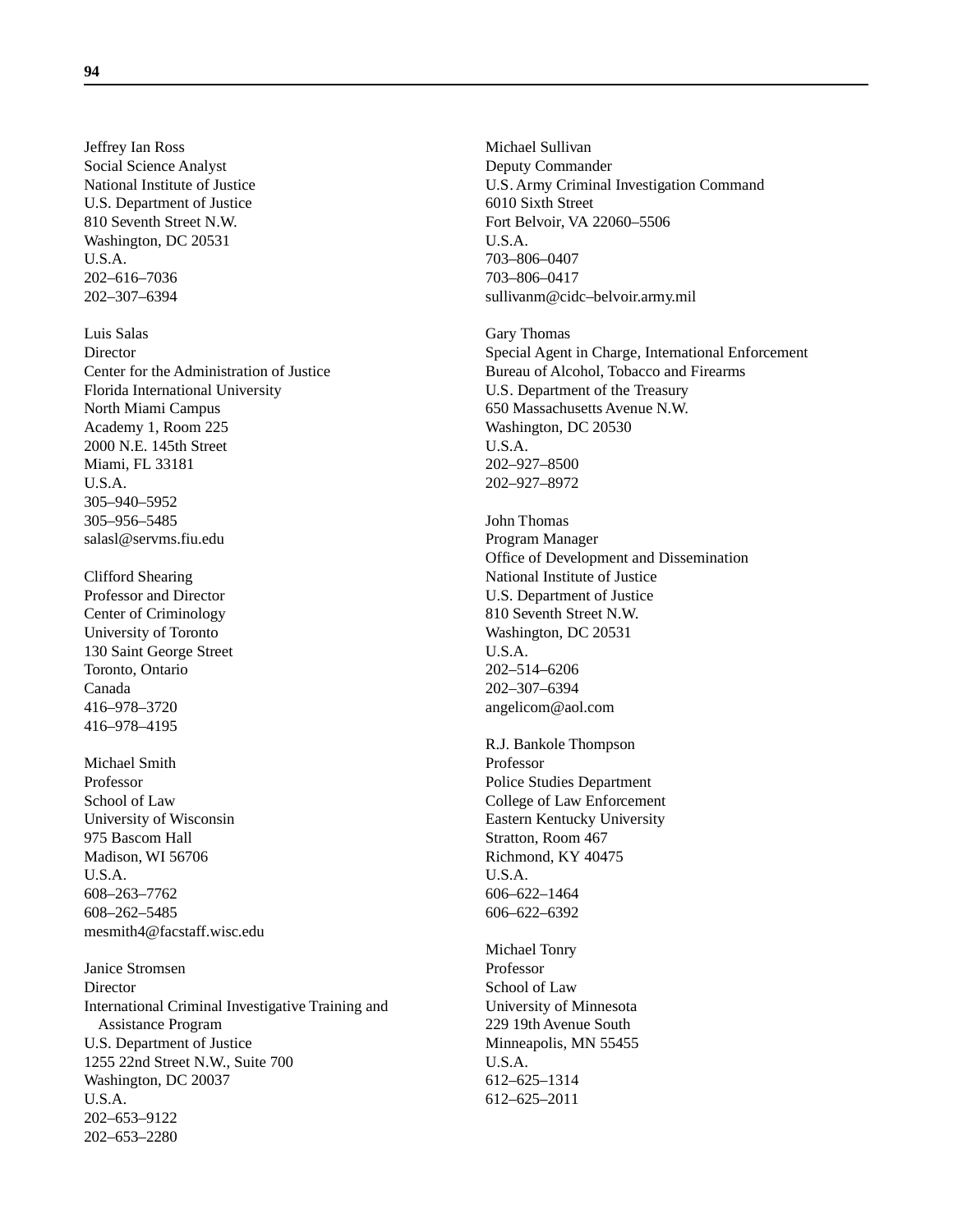Jeremy Travis **Director** National Institute of Justice U.S. Department of Justice 810 Seventh Street N.W. Washington, DC 20531 U.S.A. 202–307–2942 202–307–6394 travisje@justice.usdoj.gov

William Walsh **Director** Southern Police Institute Department of Justice Administration College of Arts and Sciences University of Louisville Louisville, KY 40202 U.S.A. 502–852–0330 502–852–0335 wfwals01@ulkyvm.louisville.edu

Richard Ward Associate Chancellor for Special Programs Executive Director of the Office of International Criminal **Justice** University of Illinois at Chicago 1033 West Van Buren, Suite 500 Chicago, IL 60607 U.S.A. 312–996–9595 312–413–0458

Deborah Wilson Assistant University Provost Co-Chair Department of Justice Administration College of Arts and Sciences University of Louisville Louisville, KY 40292–0001 U.S.A. 502–852–6153 502–852–0657 dgwils01@ulkyvm.louisville.edu

Jane Wiseman National Institute of Justice U.S. Department of Justice 810 Seventh Street N.W. Washington, DC 20531 U.S.A. 202–616–3233 202–307–6394 wiseman@justice.usdoj.gov

Anatoly Zakalyuk Deputy Chief Ukrainian Academy of Internal Affairs Yinogradny Pereulok 1/11, Apt. 75 Kiev–24 Ukraine 011–293–0156

Ugljesa Zvekic Research Coordinator United Nations Interregional Crime and Justice Research Institute Via Giulia 52 Rome 00186 Italy 011–687–7437 011–689–2638 202–616–3233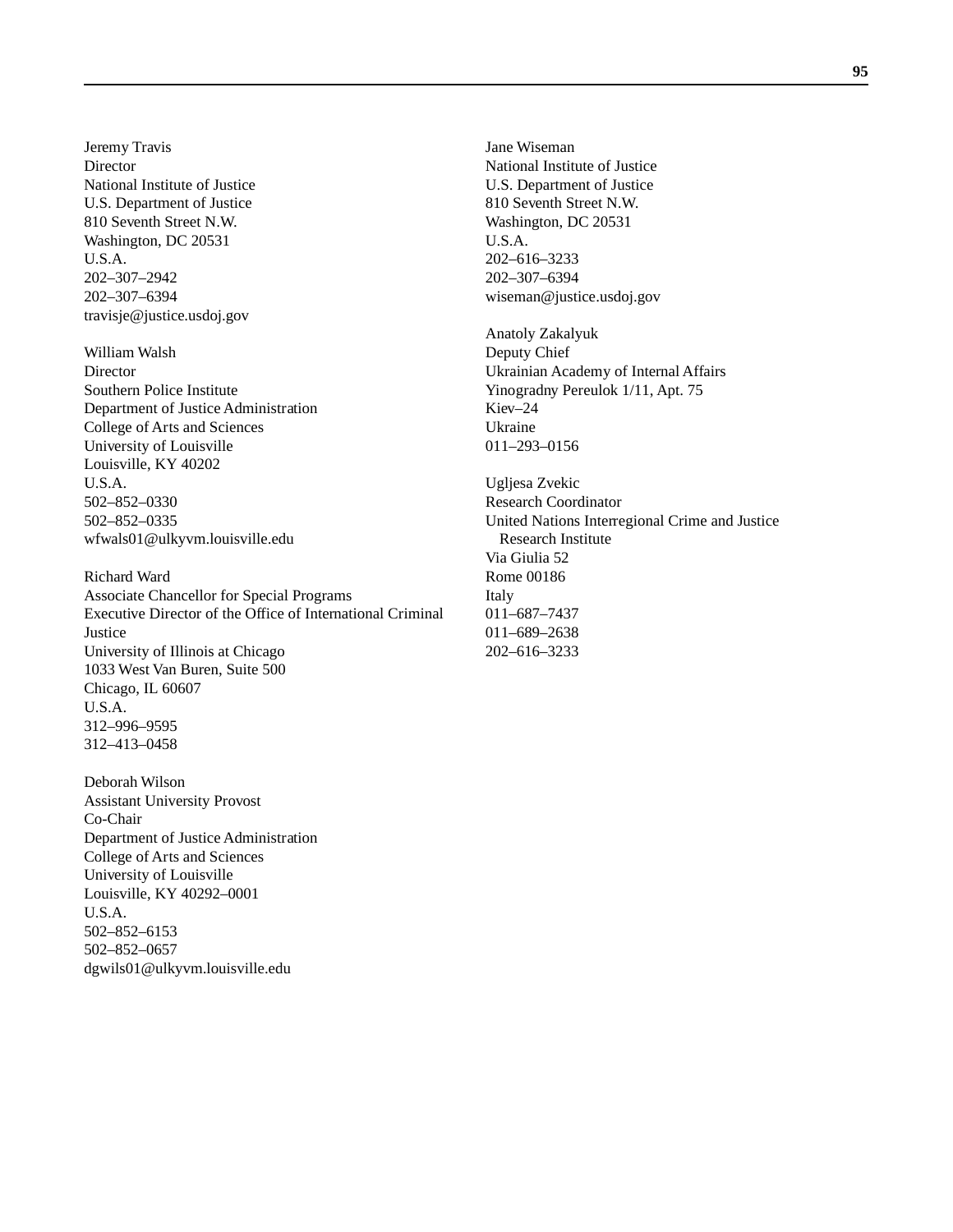# **Appendix C: Workshop Participants' Biographies\***

**Yury Antonyan** is a Distinguished Scientist of Russia, Doctor of Law, Professor Emeritus, and a Principal Researcher of the All-Russian Research and Development Institute of the Ministry of Internal Affairs of the Russian Federation. He is also a leading researcher of the Serbsky State Scientific Center for Social and Judicial Psychiatry.

Mr. Antonyan is the author of about 250 scientific publications, including more than 30 monographs and textbooks. Major works include *Social Environment and Formation of a Criminal Personality* (1975), *Psychological Alienation of a Person and Criminal Behavior* (1987), *Crime and Psychological Anomalies* (1987), *Criminal Psychopathology* (1989), *Causes of Criminal Behavior* (1992), *Crime Among Women* (1992), *Sexual Crimes* (1993), *Punishment and Rehabilitation of Offenders* (1994), and *Cruelty in Our Life* (1995).

**David Bayley** is Dean and Professor in the School of Criminal Justice, State University of New York at Albany. He is a specialist in international criminal justice, with a particular interest in policing. He has done extensive research in India, Japan, Australia, Canada, Britain, Singapore, and the United States. His work has focused on strategies of policing, the evolution of police organizations, organizational reform, accountability, and the tactics of patrol officers in discretionary law enforcement situations.

Professor Bayley's most recent publication, *Police for the Future* (New York: Oxford University Press, 1994), is based upon field research in Australia, Canada, Great Britain, Japan, and the United States.

Other major publications include *Forces of Order: Policing Modern Japan* (University of California Press, 1991); *Patterns of Policing: A Comparative International Analysis* (Rutgers University Press, 1985); *The New Blue Line: Police Innovation in Six American Cities* (The Free Press, 1986) and *Community Policing: The Singapore Story* (Washington, D.C.: National Institute of Justice, 1988), both with Jerome H. Skolnick; *A Model of Community Policing: The Singapore Story* (Washington, D.C.: National Institute of Justice, 1989), and "The Organization of the Police in English-Speaking Countries," in *Modern Policing* (University of Chicago Press, 1992). He has also written *Police and Political Development*

*in India* (Princeton University Press, 1969) and "The Police and Political Development in Europe," in Charles Tilly (ed.), *The Formation of National States in Western Europe* (Princeton University Press, 1975).

Professor Bayley has a B.A. degree from Denison University (1955), an M.A. from Oxford University (1957), and a Ph.D. from Princeton University (1960).

**Michael Berkow** is the Chief of Police in Coachella, California. He is also currently a Police Project Manager for the U.S. Department of Justice's International Criminal Investigative Training Assistance Program. Two major aspects of this latter position have been his roles in the Somalia Police Project and the Haiti National Police Project. In both of these efforts, he was the project manager. The Somalia project was the first police development project by the Department of Justice outside the Western Hemisphere. In both instances, his responsibilities have included building police academies, providing technical and infrastructure assistance, and helping to create civilian police forces.

Previously, Mr. Berkow was a member of the Rochester Police Department, where he served for 17 years, working his way up from a uniformed patrol officer to the rank of Lieutenant. In this position, he served as confidential assistant to the Chief of Police and was responsible for sensitive criminal investigations and special projects.

Mr. Berkow also has considerable teaching experience. In 1986, he was an Adjunct Professor at the State University of New York, Brockport. He has taught at various police academies and training sites, including Northwestern University; the Connecticut State Police Academy; and the Orlando, Florida, Police Academy. Currently, he is a member of the adjunct faculty at the International Association of Chiefs of Police in Alexandria, Virginia.

Mr. Berkow received his Bachelor's degree from Kalamazoo College in Arts, Sociology, and Public Policy. He went on to receive his J.D. from the Syracuse University College of Law. He has also attended the FBI National Law Institute, the FBI National Academy, and the New York State Municipal Police Training Council. Mr. Berkow is the author of

<sup>\*</sup>Current as of December 1995.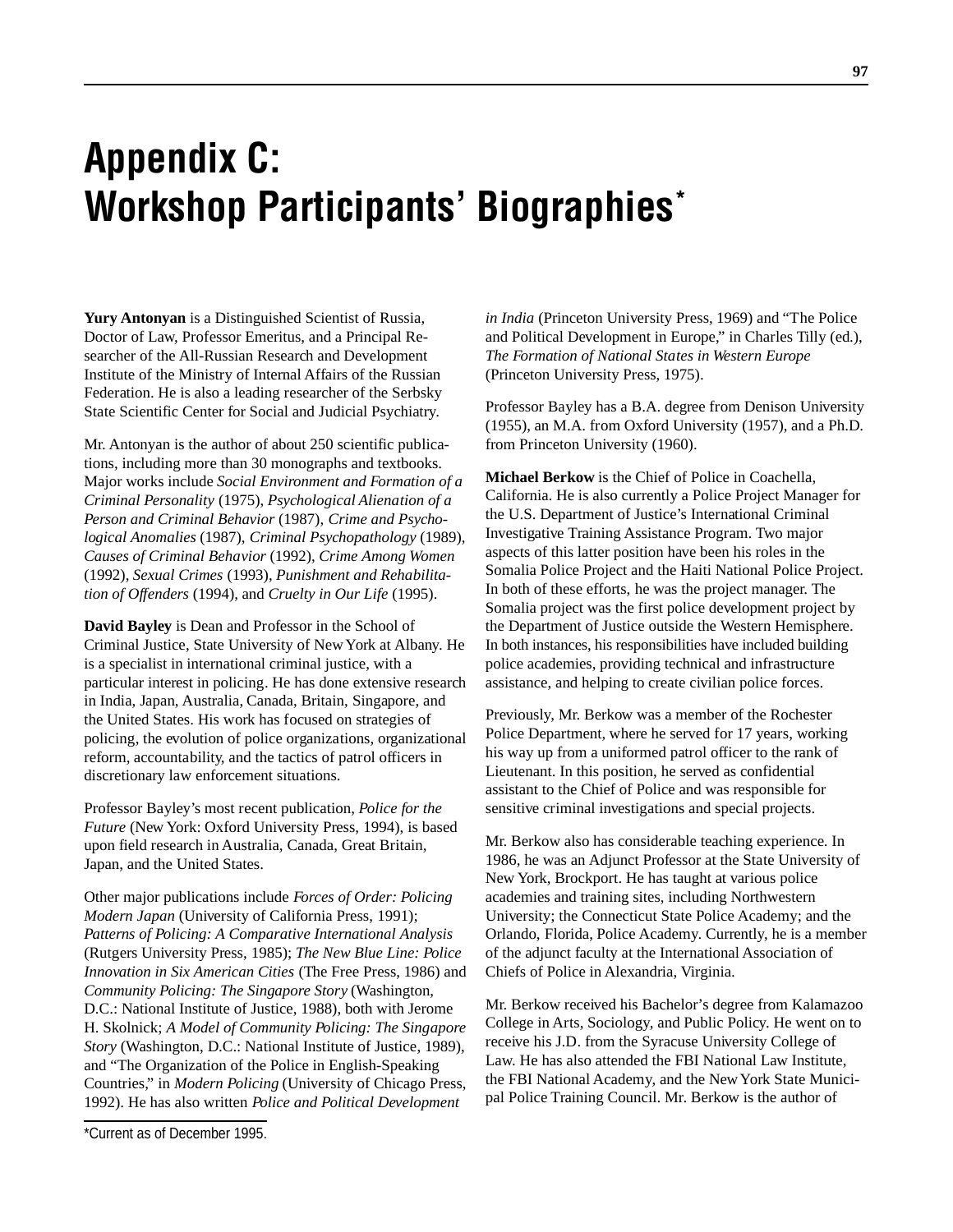numerous publications and belongs to several professional associations.

**Lee P. Brown** is Director of the White House Office of National Drug Control Policy (ONDCP). Previously, Dr. Brown was a Distinguished Professor at Texas Southern University and Director of the University's Black Male Initiative Program. From 1990 to 1992 he served as New York City Police Commissioner and as Atlanta's Public Safety Commissioner from 1978 to 1982.

Dr. Brown began his career in law enforcement in 1960, as a patrolman in San Jose, California. After 8 years, he moved to Portland, Oregon, and established the Department of Administration of Justice at Portland State University. In 1972, he joined Howard University in Washington, D.C., as Associate Director of the Institute for Urban Affairs and Research. He held the titles of Professor of Public Administration and Director of Criminal Justice Programs. Dr. Brown returned to Portland in 1975 to serve as Sheriff of Multnomah County. The following year, he was appointed Director of Justice Services, a department composed of all the county's criminal justice agencies.

Dr. Brown is a past president of the International Association of Chiefs of Police and is involved in a number of professional and community organizations. He has written many articles and papers on police management, community policing, and the criminal justice system. He is coauthor of *Police and Society: An Environment for Collaboration and Confrontation.*

Dr. Brown received a Doctorate in Criminology from the University of California at Berkeley in 1970, a Master's degree in Criminology from the University of California at Berkeley in 1968, a Master's degree in Sociology from San Jose State University in 1964, and a Bachelor's degree in Criminology from Fresno State University in 1961.

**Douglas Cassel** is Executive Director of the International Human Rights Law Institute, DePaul University College of Law in Chicago, and of its Jeanne and Joseph Sullivan Program for Human Rights in the Americas. He teaches international human rights law in DePaul's College of Law and in the Institute's training programs for lawyers and judges from such countries as El Salvador, Guatemala, Poland, and Egypt. He also directs the Institute's research, training, advocacy, and technical assistance programs.

In 1992–1993, he served as special counsel to the United Nations Commission on Truth for El Salvador and was a principal editor of its report. Currently, he chairs the American Bar Association's Working Group on the American Convention on Human Rights, as well as the ABA's Human Rights Subcommittee for Latin America.

Professor Cassel has published nationally and internationally in such journals as the *Human Rights Law Journal* and the *Revista del Instituto Interamericano de Derechos Humanos*, and he broadcasts a weekly commentary on human rights on National Public Radio in Chicago, WBEZ. He has given Spanish-language lectures on international human rights law at universities and other institutions in El Salvador, Guatemala, Panama, and the Dominican Republic.

Before helping to found the International Human Rights Law Institute at DePaul in 1990, he served for 16 years as Attorney and General Counsel of Business and Professional People for the Public Interest, a Chicago public interest law center. Professor Cassel is an honors graduate of the Harvard Law School, where he was managing editor of the *Harvard Civil Rights Civil Liberties Law Review*.

**Paul G. Chevigny** is a Professor at New York University Law School, where he has been teaching since 1977. In the last 6 years, he has begun to work on a large project comparing the problems of police violence in cities of the developing world.

Mr. Chevigny has also participated in missions for the international human rights group Human Rights Watch. Through his association with this group he has completed extensive studies of human rights abuses in Jamaica and police abuses and violence in Brazil and Argentina. For Human Rights Watch he has prepared a critique of the failure of the Federal Government in the United States to control or oversee police violence in its cities.

Among Mr. Chevigny's publications are *Gigs: Jazz and the Cabaret Laws in New York City* (1991), *Edge of the Knife* (1993), *Police Violence in Argentina* (1991), *More Speech: Dialogue Rights and Modern Liberty* (1988), *Police Abuses in Brazil* (1987), *Human Rights in Jamaica* (1986), *Cops and Rebels* (1972), and *Police Power: Police Abuses in New York City* (1969).

Before he began his teaching career, Mr. Chevigny was associated with the New York affiliate of the American Civil Liberties Union (ACLU). At the ACLU, he used the practice of law, particularly criminal and civil rights litigation, as a way to investigate social and political problems underlying police abuses in the United States.

**Dan Corsentino** became Sheriff of Pueblo County in Pueblo, Colorado, in 1991 and was reelected in 1994.

Sheriff Corsentino was appointed by Governor Roy Romer in 1991 to serve on the Drug Control System Improvement Advisory Board, which oversees Federal funding for law enforcement agencies. In August 1993, Governor Romer appointed Sheriff Corsentino to the Police Officer Standards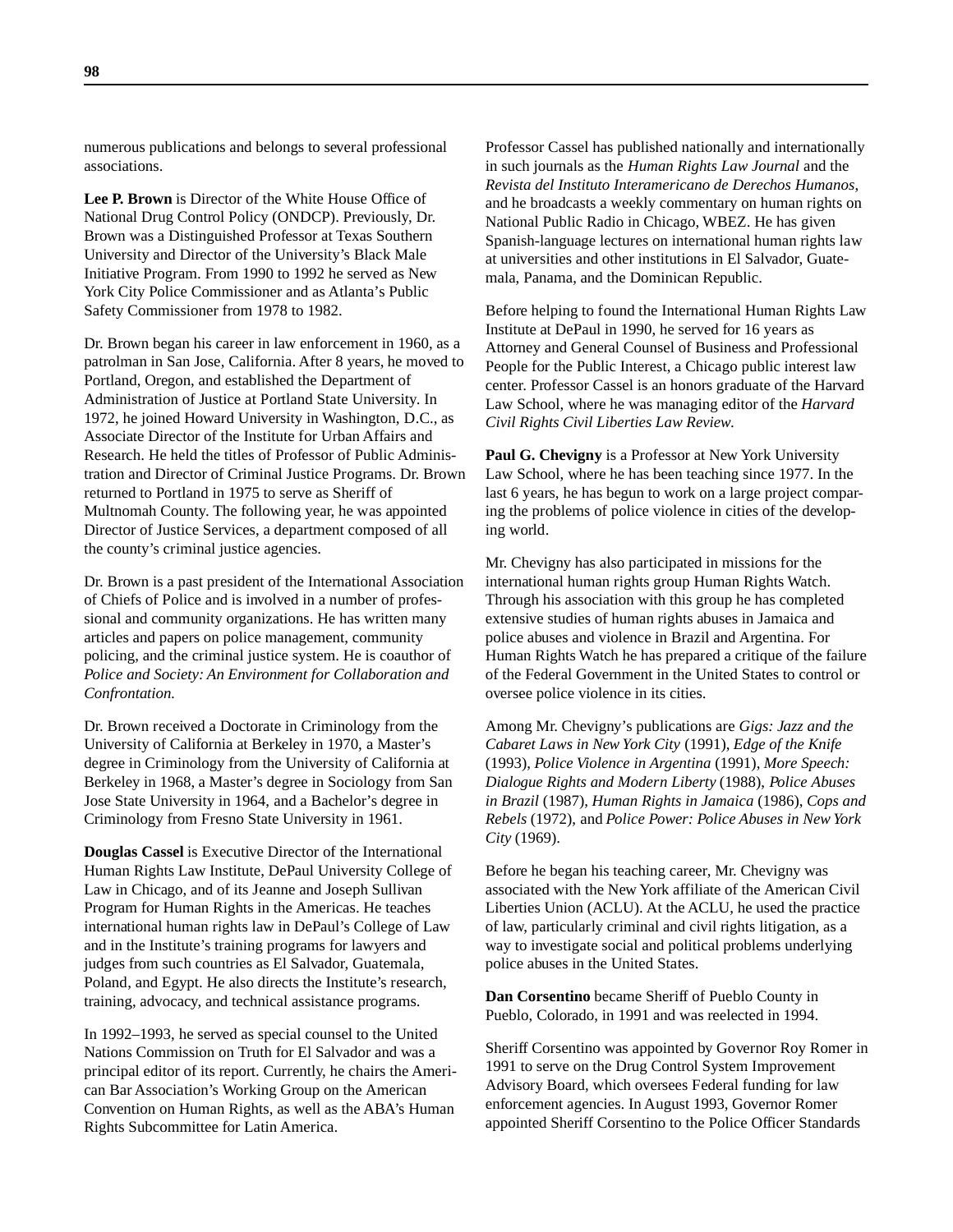and Training (P.O.S.T.) Board. He is a member of the Criminal Justice Advisory committee for Pueblo Community College and cochairs the County Sheriffs of Colorado's legislative committee; he is also the Second Vice President on the Board of Directors for that organization. He received his first national appointment to the International Association of Chiefs of Police Patrol and Tactical Operations Committee. He also serves on the National Sheriffs' Association's Ethics Committee and Native American Indians Committee. He is a member of numerous civic and service organizations. Recently, Sheriff Corsentino was invited to conduct a needs assessment of police organizational structure, community relations, community policing, and executive protection, and to make substantive recommendations for a law enforcement academy in the city of Leon, Mexico, State of Guanajuato.

Sheriff Corsentino is an adjunct faculty member at the University of Southern Colorado and at Pueblo Community College. His courses include History and Sociology of Law Enforcement; Ethics, Values, and Racism in Policing; and Policing in the 21st Century. His most recent publication was "Employee Involvement Implementing Quality Change" (*FBI Law Enforcement Bulletin*, November 1993).

Sheriff Corsentino holds a Master's degree in Public Administration and a Bachelor's degree in Political Science from the University of Colorado. He is also a graduate of the Police School of Staff and Command at Northwestern University Traffic Institute in Chicago, Illinois. In 1993, he graduated from the National FBI Academy, Quantico, Virginia, 172nd session.

**Robert S. Gelbard** is currently Special Representative to the President and the Secretary of State for the Dayton Peace Accords. At the time of the Workshop he had been Assistant Secretary of State for International Narcotics and Law Enforcement Affairs since November 1993.

His career began with service in the Peace Corps in Bolivia (1964–1966), and he joined the Foreign Service in 1967. After a year in Washington, he was detailed to the Peace Corps as Associate Director in Manila, Republic of the Philippines, from 1968 to 1970. He was then assigned as Principal Officer at the United States Consulate in Porto Alegre, Brazil, from 1970 to 1972. Returning to the State Department, Ambassador Gelbard was a financial economist in the Office of Development Finance in the Bureau of Economic and Business Affairs from 1973 to 1975, focusing principally on Latin American development and debt issues. From 1976 to 1978, he was the officer responsible for the Organization for Economic Cooperation and Development (OECD) in the Bureau for European and Canadian Affairs and also worked on European macroeconomic and European Community financial issues.

From 1978 to 1982, he was assigned as Deputy Treasurer Representative and First Secretary at the United States Embassy in Paris. Ambassador Gelbard was then reassigned to Washington as Deputy Director of the Office of Western European Affairs (1982–1984), where his responsibilities included relations with France, Italy, Spain, and Portugal, covering military base negotiations with Spain and Portugal and diplomatic relations with the Vatican. From 1984 to 1985, he was Director of the Office of Southern African Affairs, where he was responsible for U.S. relations and negotiation with 10 nations, including South Africa, Angola, Mozambique, Zimbabwe, and Namibia.

In 1985, Ambassador Gelbard was named Deputy Assistant Secretary of State for South America, a position he held until 1988. He was responsible for U.S. relations with the nations of that continent, including involvement in the transition to and consolidation of democracy in many nations, trade and financial issues, political-military issues, and management responsibilities for the Bureau of Inter-American Affairs. In 1988, he was named Ambassador to Bolivia, a post he held until 1991. Ambassador Gelbard then became Principal Deputy Assistant Secretary of State for Inter-American Affairs (1991–1993). He was responsible for U.S. policy in Cuba and Haiti and was significantly involved in issues related to the El Salvador peace process. He was also President Bush's representative preparing for the 1992 San Antonio Summit.

Ambassador Gelbard has been a member of numerous U.S. Government delegations to the OECD, particularly the Economic Policy Committee, and served on the U.S. delegation to the Conference on International Economic Cooperation (the North/South dialogue). He was also detailed part-time to the President's Council of Economic Advisers in 1978.

Ambassador Gelbard has received the Presidential Meritorious Award, the State Department's Superior Honor Award, and the State Department's Meritorious Honor Award. He is also the recipient of the United States Coast Guard's Distinguished Public Service Award. The Bolivian Government awarded him the Condor of the Andes, Order of the Grand Cross, its highest decoration to a foreign citizen.

Ambassador Gelbard graduated from Colby College in 1964 with a B.A. in History. He subsequently received a Master's in Public Administration in Economics from Harvard University in 1979. He also studied economics at the Massachusetts Institute of Technology.

**William Geller** is Associate Director of the Police Executive Research Forum (PERF) based in Washington, D.C., and Director of PERF's Midwest Office. Mr. Geller previously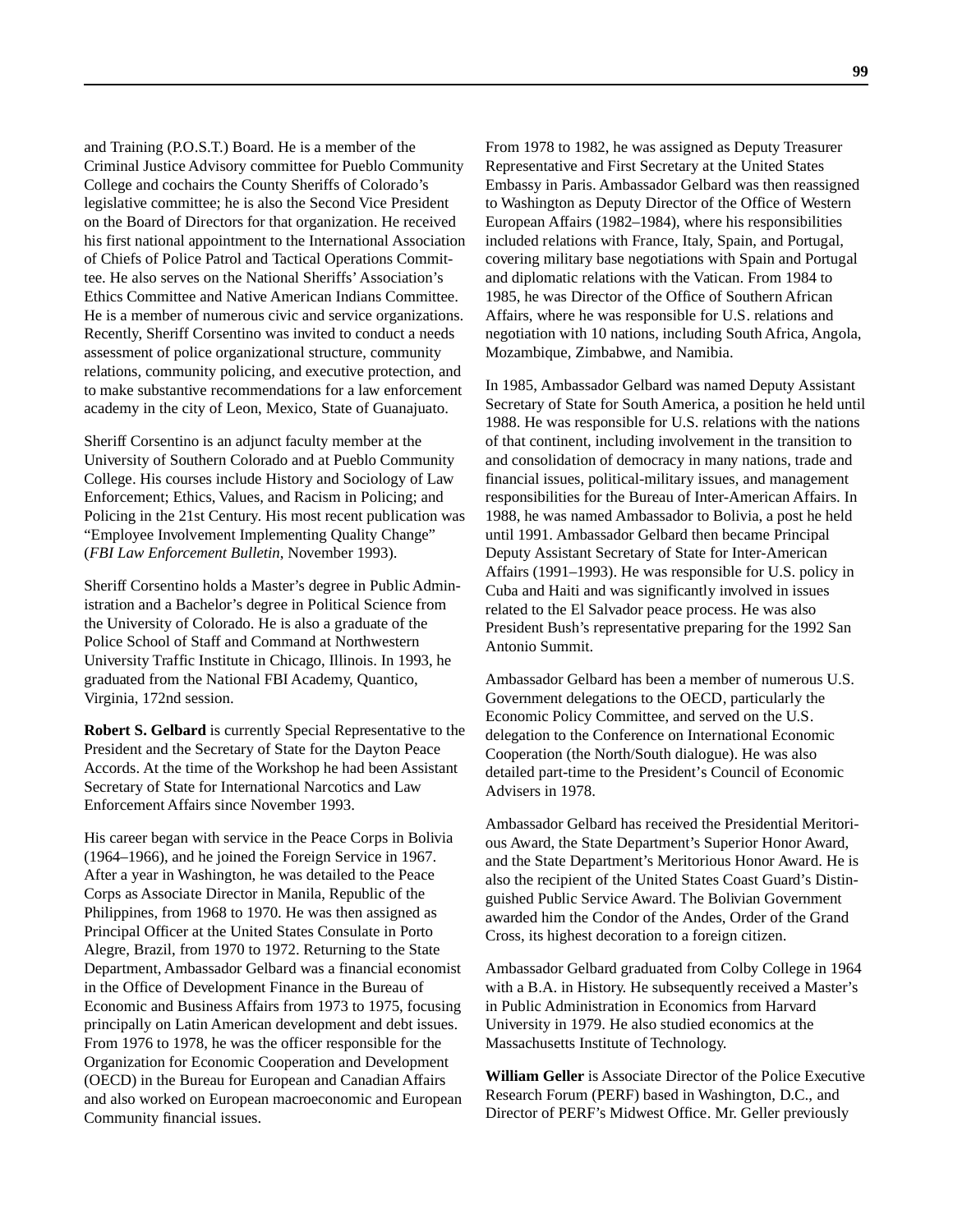served as Project Director of the American Bar Foundation, Executive Director of the Chicago Law Enforcement Study Group, and Special Counsel for Public Safety and Internal Security to the Chicago Park District. He has written, lectured, and consulted widely on the causes and prevention of police and citizen violence; police leadership; risk reduction; and racial equity for units of Federal, State, and local governments. His books include *The Untapped Potential of the Middle Manager* (1995), *And Justice For All: Understanding & Controlling Police Use of Force* (1995), *Deadly Force: What We Know* (1992), the golden anniversary edition of the International City Management Association's *Local Government Police Management* (1991), *Police Leadership in America: Crises and Opportunity* (1985), and *Split-Second Decisions: Shootings Of and By Chicago Police* (1982).

**Herman Goldstein** is Professor of Law Emeritus at the University of Wisconsin–Madison. He first studied the police as a researcher with the American Bar Foundation's Survey of the Administration of Criminal Justice. From 1960 to 1964, he was Executive Assistant to O.W. Wilson, the widely recognized architect of the professional model of policing, when Wilson undertook, as Superintendent, to reform the Chicago Police Department. With a grant from the Ford Foundation to support research and teaching relating to the police, Professor Goldstein joined the Wisconsin faculty in 1964. He has published on such topics as the police function, police discretion, policy development, the political accountability of the police, and the control of police conduct. He was a consultant to the President's Commission on Law Enforcement and Administration of Justice, the National Advisory Commission on Civil Disorders, New York City's Knapp Commission, the Police Foundation, and the Police Executive Research Forum. He coauthored the American Bar Association's *The Urban Police Function* in 1973 and published *Policing in a Free Society* in 1977. In recent years, he has focused primarily on developing the institutional arrangements whereby police might better address—through research and experimentation with responses—the substantive problems that the police are called on to handle. As part of this work, he published *Problem-Oriented Policing* in 1990. Professor Goldstein has in recent years consulted with the police in several countries, including Chile, the United Kingdom, The Netherlands, and Israel.

**David H. Harrell** is Director of the International Training Division of the U.S. Customs Service where he manages approximately 75 international training programs. In recent years, his office has seen a marked increase in programs for emerging democracies, particularly those in Central and Eastern Europe and the former Soviet Union.

A career civil servant, Mr. Harrell began as a management intern with the Department of Defense and moved to the Customs Service in 1971. He served as Head of the Management Studies Staff, Chief of the Management Information Branch, and Director of the Program Evaluation Division.

Mr. Harrell received a B.A. in Political Science from Dickinson College and an M.A. in International Law and International Relations from the American University School of International Service. He also held a 1-year fellowship at the University of Washington Graduate School for Public Affairs.

**Philip Heymann** is James Barr Ames Professor at Harvard Law School, the Director of the Center for Criminal Justice, and Professor at Harvard's Kennedy School of Government. He was Deputy Attorney General in 1993–1994, Assistant Attorney General in charge of the Criminal Division from 1978 to 1981, and Associate Watergate Special Prosecutor from 1973 to 1975. The previous decade, he held several posts in the U.S. Department of State (Executive Assistant to the Under Secretary of State, Deputy Assistant Secretary of State for International Organizations, and head of the Bureau of Security and Consular Affairs). Earlier in his career, after clerking for Justice Harlan of the U.S. Supreme Court, Mr. Heymann represented the U.S. Government in the Solicitor General's Office from 1961 to 1965.

In his current position as Director of the Center for Criminal Justice at Harvard, Professor Heymann has in recent years managed a number of projects designed to improve the criminal justice systems of countries seeking to create or preserve democratic institutions, including Guatemala, Colombia, South Africa, and Russia. He chaired the panel of international experts proposing to the Goldstone Commission new procedures for conducting and handling mass demonstrations in South Africa.

**Sally T. Hillsman** is Deputy Director of the National Institute of Justice, with responsibility for the Office of Research and Evaluation. Dr. Hillsman develops and manages NIJ's external research program, its congressionally mandated evaluation program, and its intramural research program. Dr. Hillsman joined NIJ in February 1995 from the National Center for State Courts, where she was Vice President with responsibility for the Center's national-scope research and court technology programs. Previously she was an Associate Director of the Vera Institute of Justice in New York City and its Director of Research. She has conducted a wide range of research on justice system policy issues, including intermediate sanctions, pretrial diversion, case processing, prosecution and court delay, as well as policing and narcotics law enforcement. Dr. Hillsman holds a Ph.D. in Sociology from Columbia University.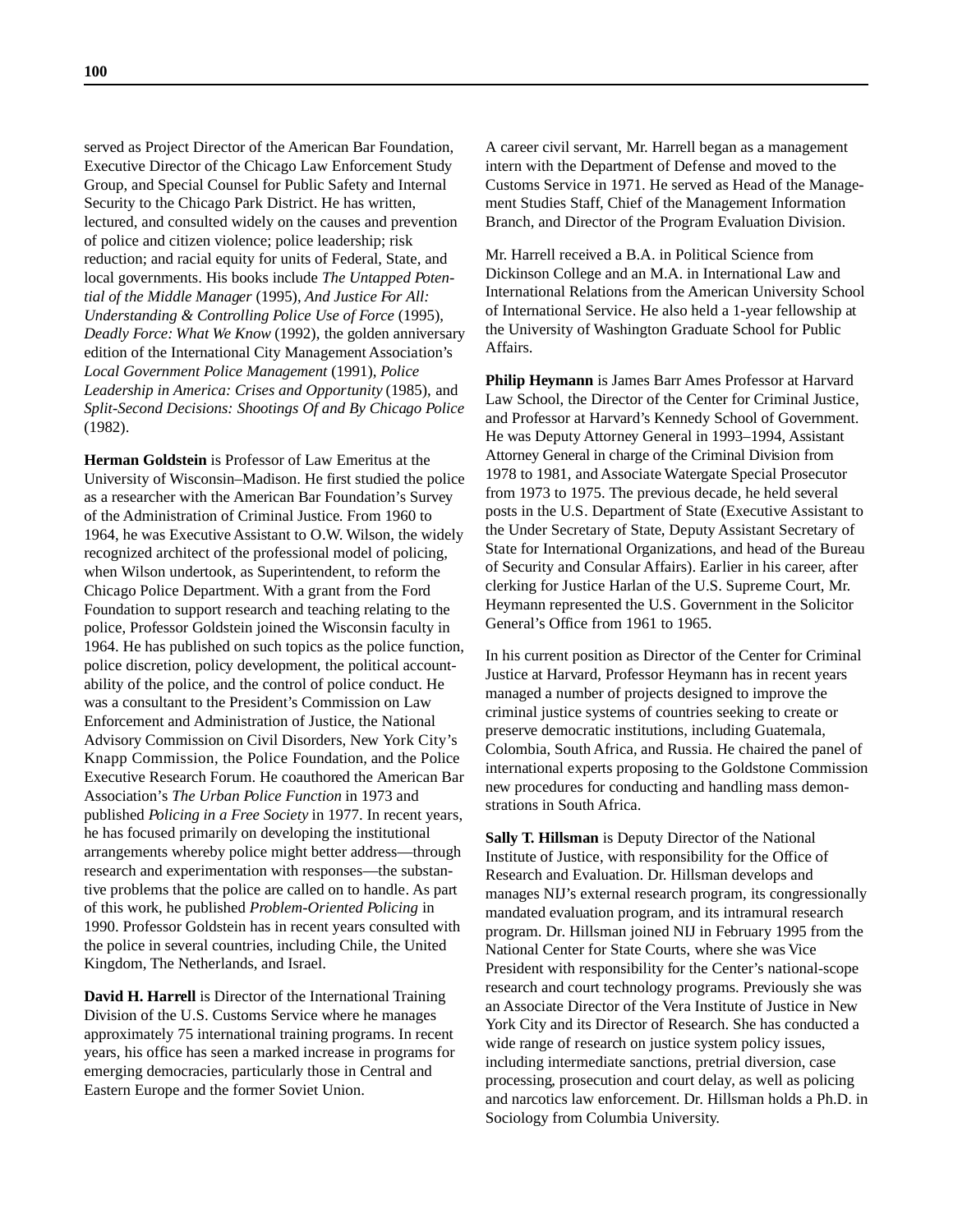**K. David Holmes** is the Assistant Director of Training for the Secret Service. In the Senior Executive Service, Mr. Holmes has performed duties as the Deputy Special Agent in Charge of the Vice-President Protective Division, where he had direct oversight for the transition of security for the Vice President following the 1992 presidential election. In 1993, he assumed the position of Special Agent in Charge of the Vice-President Protective Division.

Mr. Holmes began his career as a Special Agent in the Secret Service in 1974 in San Juan, Puerto Rico, and was subsequently transferred to the Miami Office where he performed long-term undercover operations targeted against the Mariel criminal elements in Miami. In 1982, he became a Senior Course Instructor in the Secret Service Office of Training, where he wrote and developed numerous training courses in Investigative Tactics, Undercover Operations, and Investigative Spanish, for which he received a Secretary of the Treasury award. Mr. Holmes briefly served on the Presidential Protective Unit and in 1988 was appointed Special Agent in Charge of the San Juan Field Office. He later returned to Washington, where he became the Deputy Assistant Director for the Office of Government Liaison and Public Affairs, until his promotion to his current position.

Mr. Holmes has a Bachelor's degree in Hispanic Studies from the University of Puerto Rico. Upon graduation, he was commissioned a Second Lieutenant in the U.S. Army, where he served as an Intelligence Officer. He subsequently received his Master's degree in Human Relations from the University of Oklahoma.

**Langley B. James** has served as Assistant for Foreign Internal Defense, U.S. Department of State, where he has been responsible for policy and planning issues related to low-intensity conflicts since 1988. He was Deputy Chief, Special Defense Acquisition Fund, Defense Security Assistance Agency, from 1982 to 1987. Mr. James also worked with International Security Affairs from 1980 to 1981, as Assistant for Arms Transfer Policy. In addition, he served as Assistant for COCOM Technology Transfer, International Security Affairs (Strategic Aid and Disclosure) from 1974 to 1979.

Mr. James began his defense career with the Defense Intelligence Agency (DIA) in 1971. During his tenure with DIA he served as Strategic Intelligence Officer (Soviet Union/Warsaw Pact), Ground Forces, as an Indications and Warning Alert Team Officer. Mr. James has extensive Army Military Intelligence training and has received various awards throughout his career, including the Office of the Secretary of Defense Meritorious Civil Service Award in 1987. He received a B.S. in Business Administration and Political Economy, as well as an M.A. in Economics of

National Security from Ohio State University. He also attended the National War College from 1979 to 1980.

**David J. Kalish** is the Commander of the Los Angeles Police Department where he has served for over 20 years. His duties have included patrol, detectives, gang suppression, juvenile operations, and many other specialized enforcement, investigative, and administrative assignments. As the Commanding Officer of the Criminal Intelligence Group, he currently directs the activities of approximately 150 personnel assigned to the Anti-Terrorist Division and the Administrative Vice Division. Commander Kalish is an active member of many professional and community organizations. He has been a member of many international delegations and regularly instructs and lectures on a variety of criminal justice topics.

**Raymond W. Kelly** is currently Under Secretary (Enforcement) in the U.S. Department of the Treasury. At the time of the Workshop he was President and Director of New York operations of The Investigative Group International, with offices in New York, Washington, Los Angeles, Chicago, Boston, Philadelphia, and London. Mr. Kelly served as Director of the International Police Monitors of the Multinational Force in Haiti from October 1994 through March 1995, during which time the monitors ended the Haitian Police's human rights abuses and established an interim public security force. Mr. Kelly was awarded a commendation by President Clinton for "exceptionally meritorious service" in Haiti and the Commander's Medal for Public Service by Chairman of the Joint Chiefs of Staff General John Shalikashvili.

Mr. Kelly rose through the ranks of the New York City Police Department to become Commissioner in October 1992 and served through January 1994, capping a 32-year career that included service in every rank and 25 commands, including the Emergency Service Division and the Office of Management, Analysis and Budget. As Police Commissioner, Mr. Kelly was widely praised for the emergency response to the World Trade Center bombing in 1993 and its subsequent investigation. He also presided over the largest increase of the uniformed ranks in the department's history and was recognized as New York State's Law Enforcement Official of the Year.

Mr. Kelly's service in the U.S. Marine Corps included combat in Vietnam, and he retired with the rank of colonel in the Marine Corps Reserve. He is an attorney with law degrees from St. John's University and New York University, where he lectures on the law, public policy, and crisis management. A graduate of Manhattan College, he also holds a Master's degree in Public Administration from the Kennedy School of Government at Harvard University. He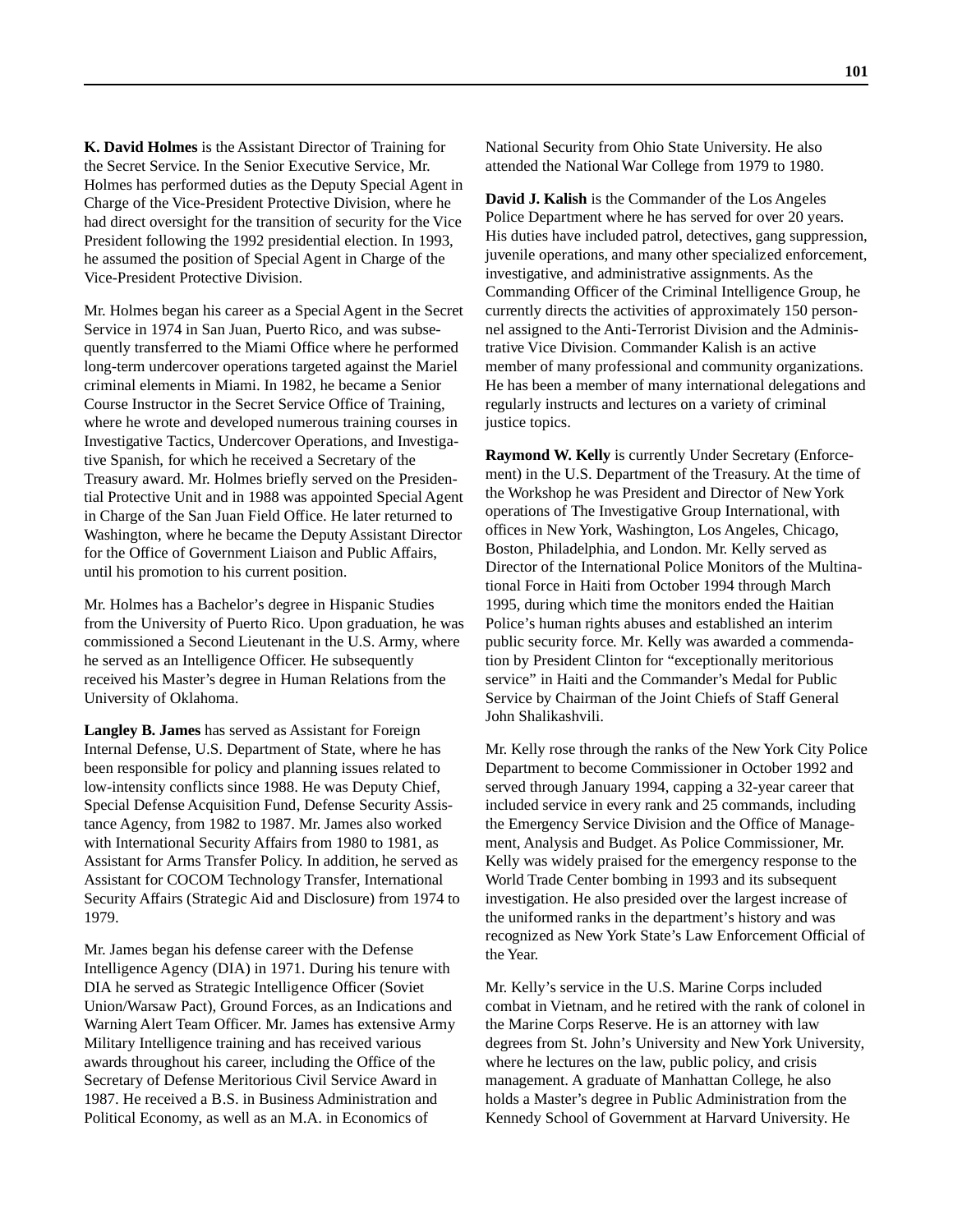was awarded an honorary doctorate from Marist College in May 1995 in recognition of his career in public service.

**Carl B. Klockars**, Professor of Sociology and Criminal Justice at the University of Delaware, has been a criminologist for 25 years. During this time he has published five books, about 80 articles, and numerous papers. His first book, *The Professional Fence,* is a detailed life history of a dealer in stolen property. Three of his more recent works, *The Idea of Police,* and the first and second editions of *Thinking About Police,* are widely used not only in college and universities but also in police academies in this country and abroad.

He is currently the nationally elected Vice President of the Police Section of the Academy of Criminal Justice Sciences and was three times elected by the American Society of Criminology to serve as a member of its Executive Board. He has served on the editorial boards of many academic journals, worked as a professional lobbyist for the Maryland Sheriff's Association, and testified as an expert witness in cases involving allegations of excessive use of force by the police. He is currently conducting a large research project that compares police and citizen attitudes toward corruption and appropriate discipline. The project employs systematic cross-cultural comparative samples from the United States, Croatia, and Australia.

Dr. Klockars holds a Bachelor's degree in Sociology from the University of Rhode Island and a Master's in Criminology and Doctorate in Sociology with a concentration in criminology from the University of Pennsylvania.

**James E. Lassiter** is the Rome District Desk Officer in the Office of International Affairs at the U.S. Immigration and Naturalization Service, a position he has held since 1992. His areas of expertise include international development, cultural change, and the peoples of Africa.

From 1985 to 1988, Dr. Lassiter served as Peace Corps Country Director in Tanzania, and from 1988 to 1991 he directed the Peace Corps program in Ghana. From 1984 to 1985, he worked as a Country Desk Officer and resident expert for Southern African affairs at the U.S. Peace Corps headquarters in Washington. Mr. Lassiter began his association with the Peace Corps in 1980 as a Peace Corps volunteer science teacher in Swaziland.

Dr. Lassiter also worked as a Research Analyst for the State of California, Center for Health Statistics in Sacramento. In 1974, he received his B.A. in Anthropology, with honors and a minor in Biological Sciences, from California State University in Sacramento. He received an M.S. in Anthropology from the University of Oregon in 1975, and in 1983 he received a Ph.D. in Cultural Anthropology from the University of Oregon.

**G. Martin Lively** is currently the International Liaison for the National Institute of Justice (NIJ), U.S. Department of Justice, and coordinator of NIJ's National Criminal Justice Reference Service. Mr. Lively has served in several posts at NIJ, including Court Specialist, Conference Manager, Law Enforcement Programs Manager, and Assistant to the Director of Research and Evaluation. Before joining NIJ in 1974, he worked in various California jurisdictions, serving as a police officer in Dale City, deputy district attorney in Contra Costa County, and deputy public defender in Sonoma County.

Mr. Lively has also held the positions of Director of Productivity, Program Development, with the U.S. Office of Personnel Management; Deputy Director of Management and Administration, National Emergency Management Agency; Manager of Professional and Technical Training, Martin Marietta Orlando Aerospace; and general practitioner of law in California and West Virginia.

Mr. Lively received his J.D. from the University of San Francisco Law School and his Bachelor's degree in Literature and Philosophy from Wheeling College, West Virginia.

**Gerald W. Lynch** has been President of John Jay College of Criminal Justice since 1976. John Jay College is the only institution of higher education in the United States dedicated exclusively to the study of criminal justice, law enforcement, police science, and public service. An internationally known expert and advocate of criminal justice education, Dr. Lynch has lectured throughout the United States, the Caribbean, Europe, the former Soviet Union, the Middle East, and Australia. He conducted a major conference in 1992 in St. Petersburg, Russia, on "Crime, Justice and Public Order" and has consulted with South Africa and Namibia on establishing a College of Criminal Justice. Dr. Lynch and several colleagues at John Jay College have designed an innovative course to improve police-community relations entitled "Human Dignity and the Police." The course has now been taught to police officers of many nations throughout Latin America, the Caribbean, Eastern Europe, and the former Soviet Union. In cooperation with the Puerto Rican Police Department, John Jay College recently opened a campus in Puerto Rico, with a curriculum integrating academic study for an Associate Degree in Police Science with basic police training for all recruits.

He received his B.S. from Fordham College and his Ph.D. in Clinical Psychology from New York University.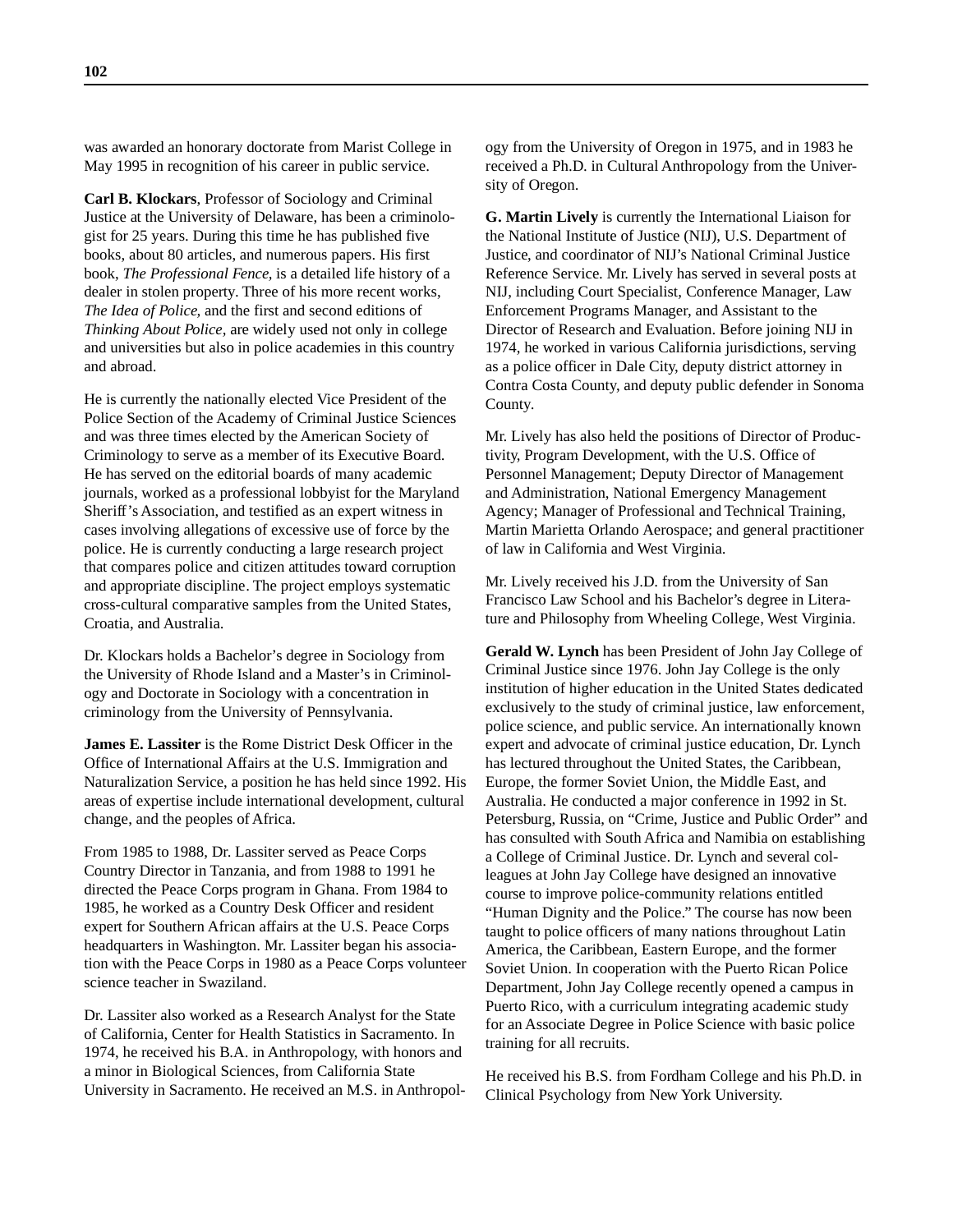**Mark H. Moore** is the Daniel and Florence Guggenheim Professor of Criminal Justice and Public Management at Harvard's Kennedy School of Government and Faculty Chair of the Kennedy School of Government Program in Criminal Justice. For a decade he served as the Founding Chair of the Kennedy School's Committee on Executive Programs. Professor Moore has led national "executive sessions" on the future of juvenile justice, police, and prosecution. He is the author of *Buy and Bust: The Effective Regulation of an Illicit Market in Heroin*, *From Children to Citizens: The Mandate for Juvenile Justice, Beyond 911: A New Era in Policing*, and *Creating Public Value: Strategic Management in Government*.

**Norval Morris** is Julius Kreeger Professor of Law and Criminology Emeritus at the University of Chicago and is a Fellow of the American Academy of Arts and Sciences. For 8 years he was a member of the Police Board of the City of Chicago.

Mr. Morris has taught law and criminology in England, Australia, Japan, and the United States and has written extensively on legal and criminological issues. His books include *The Brothel Boy and Other Parables of the Law* (Oxford University Press, 1992); *Modern Policing* (editor with Michael Tonry, University of Chicago Press, 1992); and *The Oxford History of the Prison* (editor with David Rothman, Oxford University Press, 1995).

He serves on several Federal and State government and scholarly commissions and councils.

**Mark M. Richard** is the Deputy Assistant Attorney General, U.S. Department of Justice, where he oversees the Office of International Affairs, Internal Security, Terrorism and Violent Crime Sections, and the Office of Special Investigations. Mr. Richard has overseen international law enforcement efforts in the areas of white-collar crime, international affairs, internal security, antinar-cotics, terrorism, money laundering, asset forfeiture, special investigations, and violent crime. For the 4-year period he served as Deputy Assistant Attorney General for Internal Security and International Law Enforcement, he supervised approximately 120 attorneys in the Internal Security Section, the Office of International Affairs, and the Office of Special Investigations. In this capacity, he oversaw prosecutions involving espionage, violations of export control and neutrality laws, and unauthorized disclosure of classified information.

Mr. Richard directly participated in negotiations of mutual legal assistance treaties with senior government officials of the United Kingdom, France, West Germany, Sweden, Switzerland, and Israel and was responsible for all extradition litigation. In an earlier position with the General

Litigation and International Law Enforcement Section, Mr. Richard oversaw a variety of regulatory matters including those administered by the Customs Service and the Nuclear Regulatory Commission.

As Chief of the Fraud Section in the U.S. Department of Justice, he prosecuted cases involving bank fraud, securities and consumer fraud, and government contract and procurement fraud. In that role, he also maintained liaison with senior officials of the U.S. Department of Defense and the Securities and Exchange Commission. Mr. Richard's previous experience includes developing comprehensive programs for combating white-collar crime and prosecutorial experience against major drug dealers in the Washington, D.C., metropolitan area.

Mr. Richard received a J.D. degree with honors from the Brooklyn Law School and received a B.A. degree in Psychology from the City University of New York. His further executive training includes the Executive Program in National and International Security at Harvard University's Kennedy School of Government (1982).

**Alan G. Ringgold** is the Deputy Assistant Director for International Relations in the Criminal Investigative Division at the FBI, where he oversees the FBI's relationship with police and security services throughout the world. He manages the FBI's international assistance program.

Mr. Ringgold began his service with the FBI in 1970, as a specialist in Italian organized crime. He was the Senior Resident Agent in Charge of FBI activities for western Massachusetts and later managed labor racketeering investigations in Boston. In 1982, Mr. Ringgold was transferred to Bern, Switzerland, as the Assistant Legal Attaché, and later was promoted to Legal Attaché, with responsibility for FBI liaison activities in Switzerland, Austria, and Liechtenstein. Additionally, he was an exchange manager with the Drug Enforcement Administration, where he assisted with the development of its money laundering and asset forfeiture programs. In 1989, he became Legal Attaché in Paris, where he managed the FBI liaison with France and half of the African continent. In 1994, he was promoted to his current position.

Mr. Ringgold graduated from Juniata College with a Bachelor's degree in French and History. Thereafter, he served in the United States Army, Military Intelligence Branch. Upon discharge, he served briefly as a police officer in Alexandria, Virginia.

**Laurie O. Robinson** was appointed Assistant Attorney General for the U.S. Department of Justice's Office of Justice Programs (OJP) in 1994. She previously served as Associate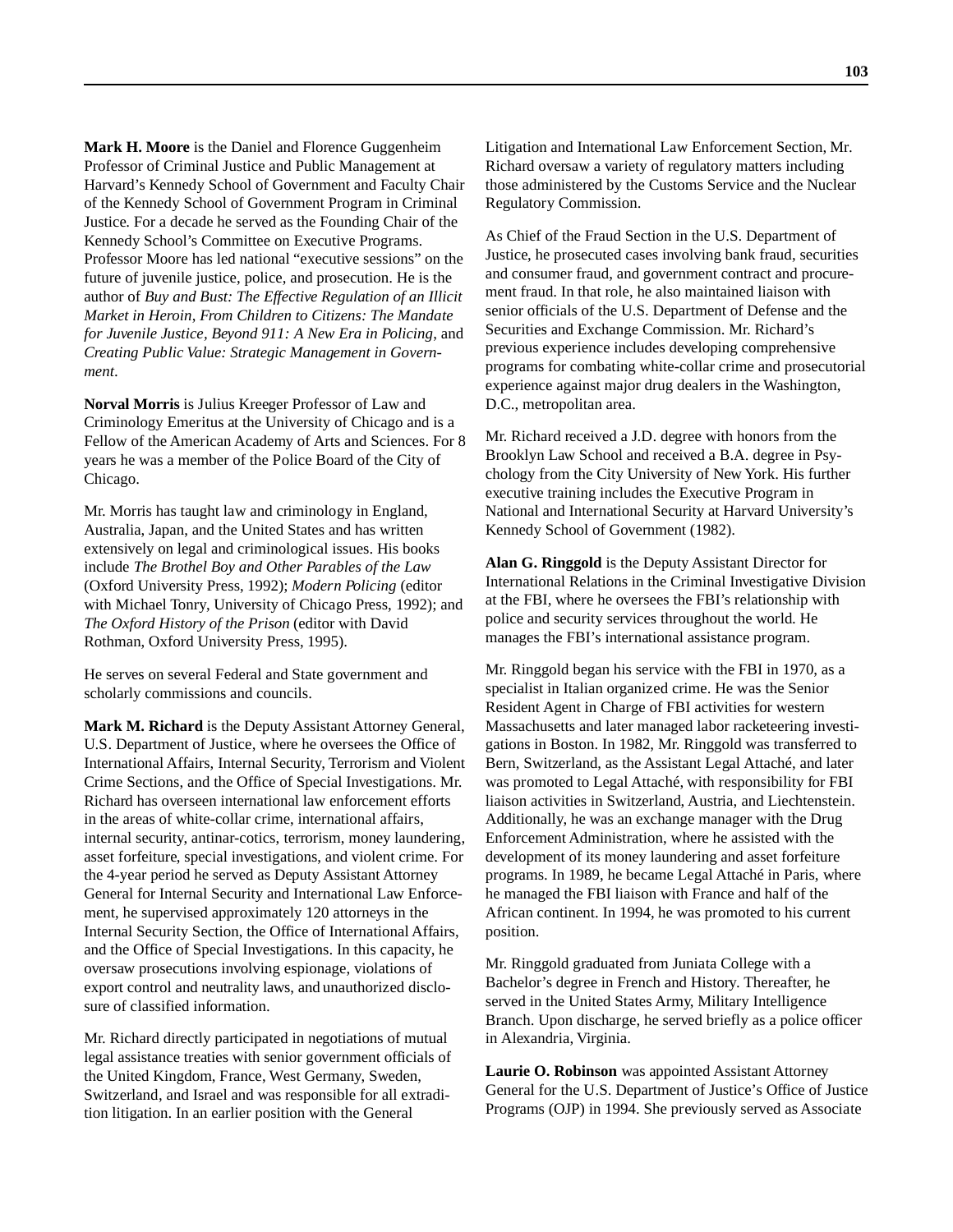Deputy Attorney General and Acting Assistant Attorney General at OJP.

Before joining the Justice Department in 1993, Ms. Robinson served as Director of the American Bar Association's (ABA) Criminal Justice Section beginning in 1979. She also headed the ABA's Professional Services Division–D.C., which constituted about half the Association's Washington, D.C., office. From 1972 to 1979, Ms. Robinson served as Assistant Staff Director of the ABA Criminal Justice Section.

Ms. Robinson graduated magna cum laude and Phi Beta Kappa from Brown University with a degree in Political Science in 1968. She served as Chair of the National Forum on Criminal Justice from 1991 until 1993 and was a member of the Boards of the National College of District Attorneys, the National Committee on Community Corrections, the National Association of Women in Criminal Justice, and the Victim Assistance Legal Organization (VALOR). She currently serves on the Advisory Board of the *Federal Sentencing Reporter.*

**Luis P. Salas** joined Florida International University in 1975 and is now a full Professor in the Criminal Justice Department. He is a recognized expert on Latin American justice systems and has written or coauthored six books and a number of articles on the subject since 1992. Professor Salas has served as Chair of the Criminal Justice Department, which offers an undergraduate and master's program.

In 1985, Professor Salas was named Director of the Center for the Administration of Justice at Florida International University. The Center employs a multidisciplinary and international staff of specialists and places special emphasis on support to local efforts to strengthen and invigorate fair and independent justice systems.

Professor Salas has been a consultant to a number of State, Federal, and international organizations as well as private consulting firms. He received a degree in political science from North Carolina State University and received his J.D. degree from Wake Forest University.

**Clifford Shearing** is a Professor and Director of the Centre of Criminology at the University of Toronto and is Academic Director of the Community Peace Foundation, a unit of the School of Government at the University of the Western Cape in South Africa. His research focuses on shifts in governance and their implications for policing and justice. Most recently he has been studying and providing advice on the transformation of policing and justice in South Africa. His latest book is *Policing for a New South Africa* (Routledge). His forthcoming book is tentatively titled *Governing Diversity*.

**Michael E. Smith** is a Professor at the University of Wisconsin School of Law, and a visiting lecturer at Yale Law School. Previously, Mr. Smith was President of the Vera Institute of Justice, a nonprofit institute that deploys its research and operational divisions to devise, test, and disseminate more effective responses to pressing social policy problems.

Mr. Smith has also held many trusteeships, among them the Neighborhood Defender Service of Harlem, the New York Criminal Justice Agency, the Center for Alternative Sentencing and Employment Services, and the Vinland Property Trust. He is still a member of the board of trustees of all the aforementioned organizations.

Mr. Smith received his undergraduate degree from Princeton University and his J.D. from Harvard Law School. He also received a degree from Oxford as a Rhodes Scholar.

**Janice M. Stromsen,** who has been with the U.S. Department of Justice since 1971, is Director of the International Criminal Investigative Training Assistance Program (ICITAP), U.S. Department of Justice. Before being appointed Director of ICITAP, she held various posts in U.S. law enforcement agencies, including ICITAP's Associate Director for Field Operation, and served 10 years as the Deputy Chief of INTERPOL–USNCB. She is credited with the institutionalization of INTERPOL within the Department of Justice, creation of INTERPOL's Standing Committee on Information Technology, implementation of the Canadian interface project enabling direct database contact between law enforcement agencies of the United States and their Canadian counterparts, and the design and implementation of ICITAP's Haiti Police Development Project. Ms. Stromsen received her B.A. from the College of Wooster and an M.A. from the Middlebury College program at the University of Paris (Sorbonne).

**Michael L. Sullivan** is the Deputy Commander, U.S. Army Criminal Investigation Command, at Fort Belvoir, Virginia. He began military service by serving 4 years in the U.S. Marine Corps and then enlisting in the U.S. Army, where he rose to the rank of sergeant. He attended Infantry Officer Candidate School and was commissioned as second lieutenant.

Colonel Sullivan has served in numerous infantry and military police assignments, beginning as a Special Forces Detachment Executive Officer, 8th Special Forces Group, Panama; Rifle Platoon Leader, D Company, 1st Battalion, 7th Cavalry, 1st Cavalry Division, Fort Hood, Texas; Provost Marshal Operations Officer, Fort Harrison, Indiana; and Chief, Training Support Division, U.S. Army Military Police School, Fort McClellan, Alabama.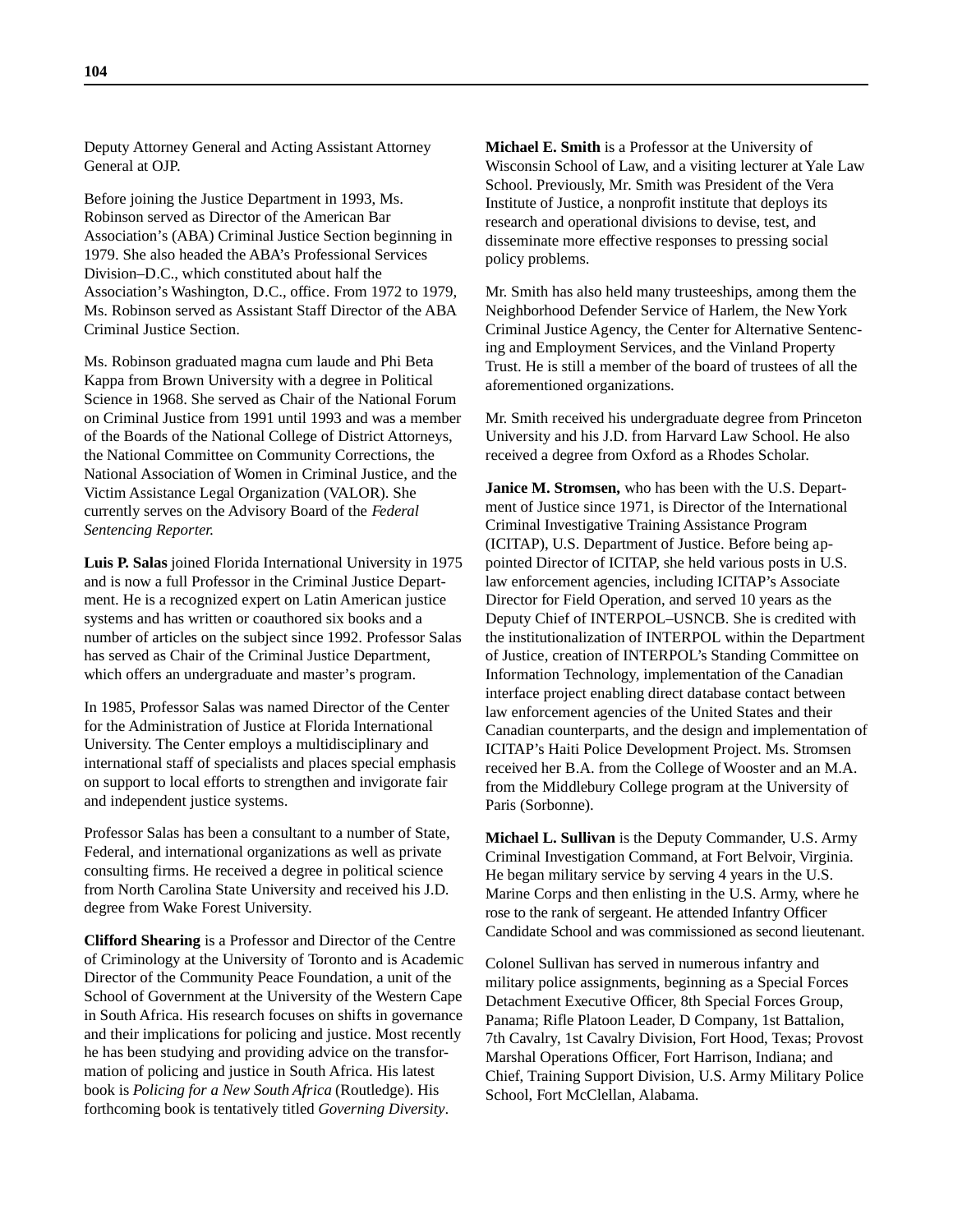Colonel Sullivan spent several years at Fort Bragg, North Carolina, where his assignments included Assistant S–3, 16th Military Police Brigade (ABN); Executive Officer, 503d Military Police Battalion (ABN); Provost Marshal, 82d Airborne Division; Commander, 503d Military Police Battalion (ABN); Deputy Assistant Chief of Staff, G3/DPT, XVIII Airborne Corps; and Commander, 16th Military Police Brigade (ABN).

His awards include the Legion of Merit with Oak Leaf Cluster, Bronze Star Medal with Oak Leaf Cluster, Meritorious Service Medal with three Oak Leaf Clusters, Army Commendation Medal, Army Achievement Medal, both Army and Marine Corps Good Conduct Medals, National Defense Service Medal with Bronze Star, Armed Forces Expeditionary Medal with Oak Leaf Cluster, Vietnam Campaign Medal with two Bronze Stars, Southwest Asia Service Medal with two Bronze Stars, Humanitarian Service Medal with Oak Leaf Cluster, Army Service Ribbon, Overseas Ribbon, Vietnam Service Medal, Kuwait Liberation Medal, Vietnam Civic Action Medal, French Armed Forces Expeditionary Medal, Combat Infantryman's Badge, Ranger Tab, Special Forces Tab, and Master Parachutist's Badge, U.S. Marine Corps Parachutist Badge, and the Armed Forces Parachutist Badges from Argentina, Ecuador, and Spain.

Colonel Sullivan holds a B.S. degree in Criminology from the University of Tampa, an M.S. in Education from Purdue University, an M.A. in International Relations from Salve Regina College, and an M.S. in Strategy and International Policy from the Naval War College. His military education included Officer Candidate School, Airborne School, Ranger School, the Special Forces Officer Course, Jumpmaster School, the MP Officer Advanced Course, the FBI National Academy, the Naval College of Command and Staff, and the Army War College.

**Gary L. Thomas** is a special agent with the Bureau of Alcohol, Tobacco and Firearms (ATF). He currently serves as the Special Agent in Charge of ATF's International Enforcement Branch in Bureau Headquarters, Washington, D.C..

Mr. Thomas began his law enforcement career in 1977 as a U.S. Border Patrol agent in El Paso, Texas. In 1978, he joined ATF as a special agent assigned to the Lubbock, Texas, Field Office. In 1980, he was reassigned to the Miami Field Division, where he worked in the Miami and Fort Lauderdale Field Offices during the Vice President's Drug Task Force. In 1984, he was promoted to Senior Operations Officer in the Atlanta Field Division. He was later promoted to Supervisor of the Atlanta Firearms Enforcement Group. In 1991, he was promoted to Bureau Headquarters where he served as the Achilles Program Manager in the Foreign

Operations Program. Mr. Thomas is a graduate of Florida State University with a degree in criminology.

**Bankole Thompson** is currently a Professor in the Department of Police Studies of the College of Law Enforcement, Eastern Kentucky University. Formerly, he was Associate Professor of Criminal Justice Studies at Kent State University. He also served as Judge of the High Court and District Attorney in the West African State of Sierra Leone and Legal Adviser to the Mano River Union (a subregional economic integration group in West Africa). Professor Thompson has published widely in the areas of law and comparative criminal justice and has forthcoming book chapters on comparative aspects of criminal justice in developing African countries, and a book on the constitutional history and law of Sierra Leone (1961–1995). He holds an M.A. in Philosophy from Durham University and an M.A., LL.B., and Ph.D. in Law from the University of Cambridge.

**Michael Tonry** is Sonosky Professor of Law and Public Policy at the University of Minnesota. He has written or edited more than 25 books, including *Malign Neglect: Race, Crime and Punishment in America* (Oxford University Press, 1995); *Intermediate Sanctions in Overcrowded Times* (Northeastern University Press, 1995) with Kate Hamilton; *Building a Safer Society: Strategic Approaches to Crime Prevention* (University of Chicago Press, 1995) with David P. Farrington; *Drugs and Crime* (University of Chicago Press, 1990) with James Q. Wilson; and *Between Prison and Probation: Intermediate Punishments in a Rational Sentencing System* (Oxford University Press, 1990) with Norval Morris. Professor Tonry has worked as an adviser on sentencing and corrections matters to U.S. Federal and State agencies; Canadian Federal and provincial agencies; and Australian, British, and Swiss national government agencies. He is editor of *Crime and Justice—A Review of Research*, a series of refereed essays on criminal justice research subjects, published since 1979 by the University of Chicago Press; *Overcrowded Times,* a bimonthly sentencing and corrections newsletter for public officials and researchers; and the book series *Studies in Crime and Public Policy*, established in 1992 by Oxford University Press.

**Jeremy Travis** was appointed Director of the National Institute of Justice, U.S. Department of Justice, in 1994. Before joining the National Institute of Justice, Mr. Travis was the Deputy Commissioner for Legal Matters at the New York City Police Department. In this position, he served as adviser to the Police Commissioner and as General Counsel to the Department and oversaw the Legal Bureau, the License Division, and the Criminal Justice Bureau. While with the department, Mr. Travis also developed the Civil Enforcement Initiative, which provided lawyers as counsel to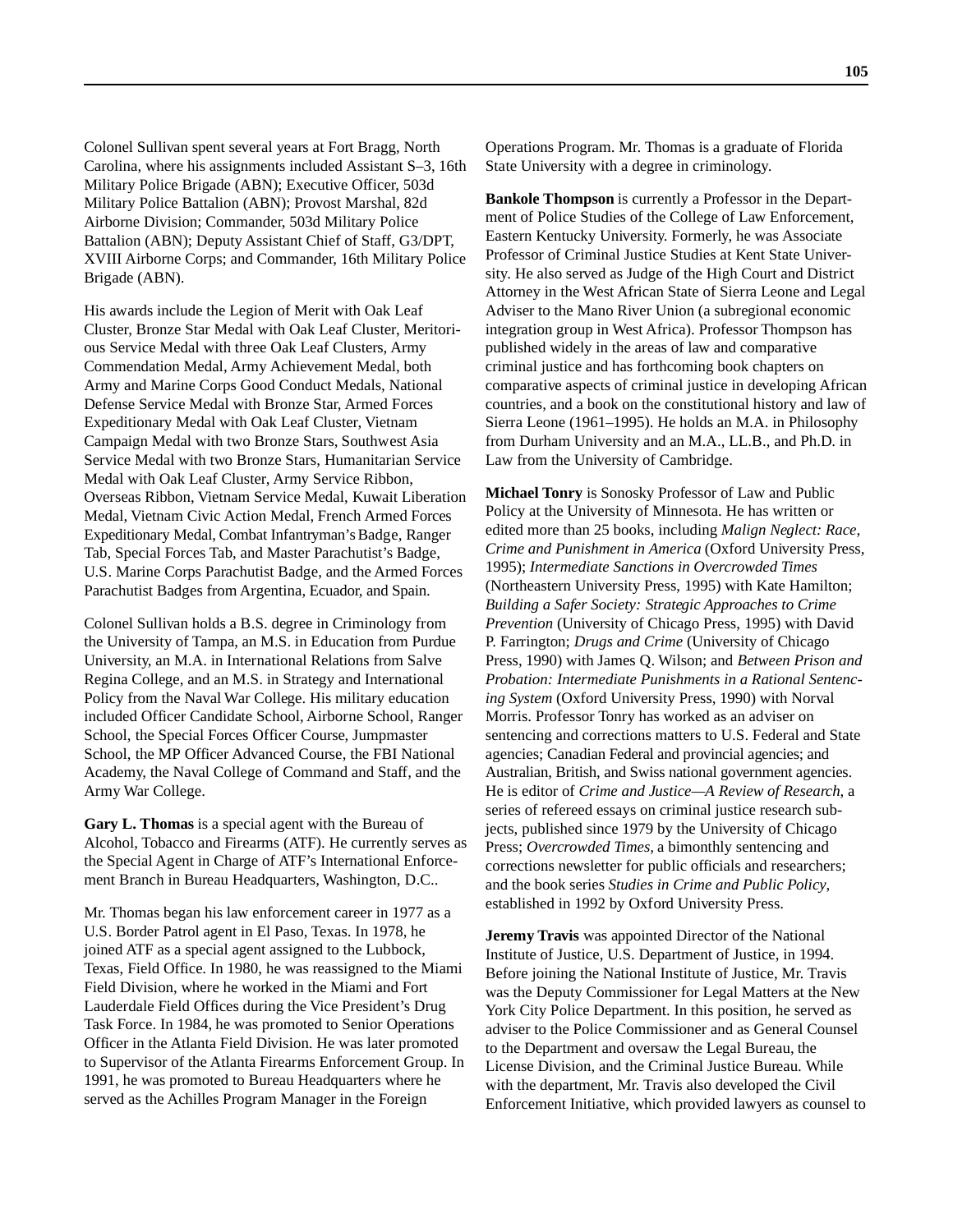police precincts; wrote New York City's ban on assault weapons; introduced new technologies into the arrest process; drafted the Police Department's quality-of-life strategy, "Reclaiming New York's Public Spaces"; and, as chair of the Chancellor's Advisory Panel on School Safety, developed a proposal for a new approach to school violence.

In a previous position, Mr. Travis served as Chief Counsel to the Subcommittee on Criminal Justice for the U.S. House of Representatives Committee on the Judiciary. Working with the subcommittee chairman, Mr. Travis developed new agendas for oversight hearings and legislative initiatives on criminal justice issues.

Before his service with the Subcommittee, Mr. Travis was Special Adviser to New York Mayor Edward Koch. Among other tasks, he conducted a management and legal review of the City Human Rights Commission, coordinated the city's implementation of the Federal immigration legalization program, formed the Commission to Establish the High School Institute for Law and Justice, established the Mayor's Advisory Council on Community Relations following the Howard Beach incident, and served as the coordinator of the Mayor's Office of Educational Services.

Before becoming Special Adviser to the Mayor, Mr. Travis was Special Counsel to the First Deputy Mayor and Assistant Director for Law Enforcement Services for the City of New York. Earlier, he was Special Counsel to the Police Commissioner for the New York City Police Department. In addition to his many consulting and research positions, Mr. Travis' extensive legal and criminal justice experience includes serving as law clerk to Judge Ruth Bader Ginsburg, Executive Director for the New York City Criminal Justice Agency, and Executive Director of the Victim/Witness Assistance Project for the Vera Institute of Justice.

**William F. Walsh** is the Director of the Southern Police Institute and Associate Professor in the Department of Justice Administration in the College of Arts and Sciences at the University of Louisville. A former member of the New York City Police Department with 21 years of service, he holds undergraduate and Master's degrees from John Jay College of Criminal Justice and a Doctorate in Sociology from Fordham University. Professor Walsh has conducted research and written articles on issues relating to both public and private police, which have been published in the *American Journal of Police, Justice Quarterly, Journal of Police Science and Administration, Journal of Criminal Justice, The Justice Professional, Security Journal, and Police Chief*. He is coauthor with Edwin J. Donovan of *Police Supervision: A Performance Based Approach* and of the forthcoming fifth edition of Wilson and McLaren's *Police Administration* with James Fyfe and Jack R. Greene.

**Harold D. Wankel** is Chief of Operations for the U.S. Drug Enforcement Administration (DEA), where he oversees enforcement programs throughout a worldwide network of over 200 DEA offices in the United States and abroad.

Mr. Wankel began his career in Federal drug law enforcement in 1970, as a Narcotics Agent in Kansas City, Missouri, with the Bureau of Narcotics and Dangerous Drugs (BNDD), U.S. Department of Justice. Since then, he has held positions with the BNDD and its successor agency, the Drug Enforcement Administration (DEA), as a Special Agent in Kansas City, Missouri, and Detroit, Michigan; as DEA Country Attaché in Kabul, Afghanistan, and Islamabad, Pakistan; as Staff Coordinator in the Office of International Programs; as Senior Inspector in the Office of Inspections; as Assistant Special Agent in Charge at the Detroit Field Division; as Executive Assistant in the Office of the Administrator; as Deputy Assistant Administrator for the Office of Investigative Support; and as Deputy Assistant Administrator for Operations in Washington, D.C.

As part of an Executive Exchange Program, Mr. Wankel was appointed by the FBI Director as Deputy Assistant Director of its Criminal Division, an assignment that extended from 1994 to 1995, when he assumed his present position as DEA's Chief of Operations.

Mr. Wankel received a B.S. degree from the University of Missouri, Columbia, Missouri.

**Richard H. Ward** has been with the University of Illinois at Chicago (UIC) since 1977, serving first as Vice Chancellor for Administration (1977 to 1993) and currently as Associate Chancellor for Special Programs. He is a tenured Professor of Criminology and Executive Director of the Office of International Criminal Justice at UIC.

Dr. Ward's academic achievements include numerous articles and books, both written and edited, in the field of criminal justice. His most recent work, coauthored with James Osterburg, is *Criminal Investigations*. He has been a visiting professor at the National Police College and has also lectured or spoken at the FBI Academy, the Army War College, and before numerous law enforcement agencies. Dr. Ward has been a consultant to more than 50 police departments in the United States and to numerous international organizations including the United Nations.

An internationally recognized expert on counter-terrorism, investigative methods, and comparative systems, Dr. Ward has traveled extensively conducting research and lecturing in more than 40 countries including the People's Republic of China, Colombia, Egypt, England, France, Germany, Israel, Italy, Panama, Russia, and Sri Lanka. In 1994, in recognition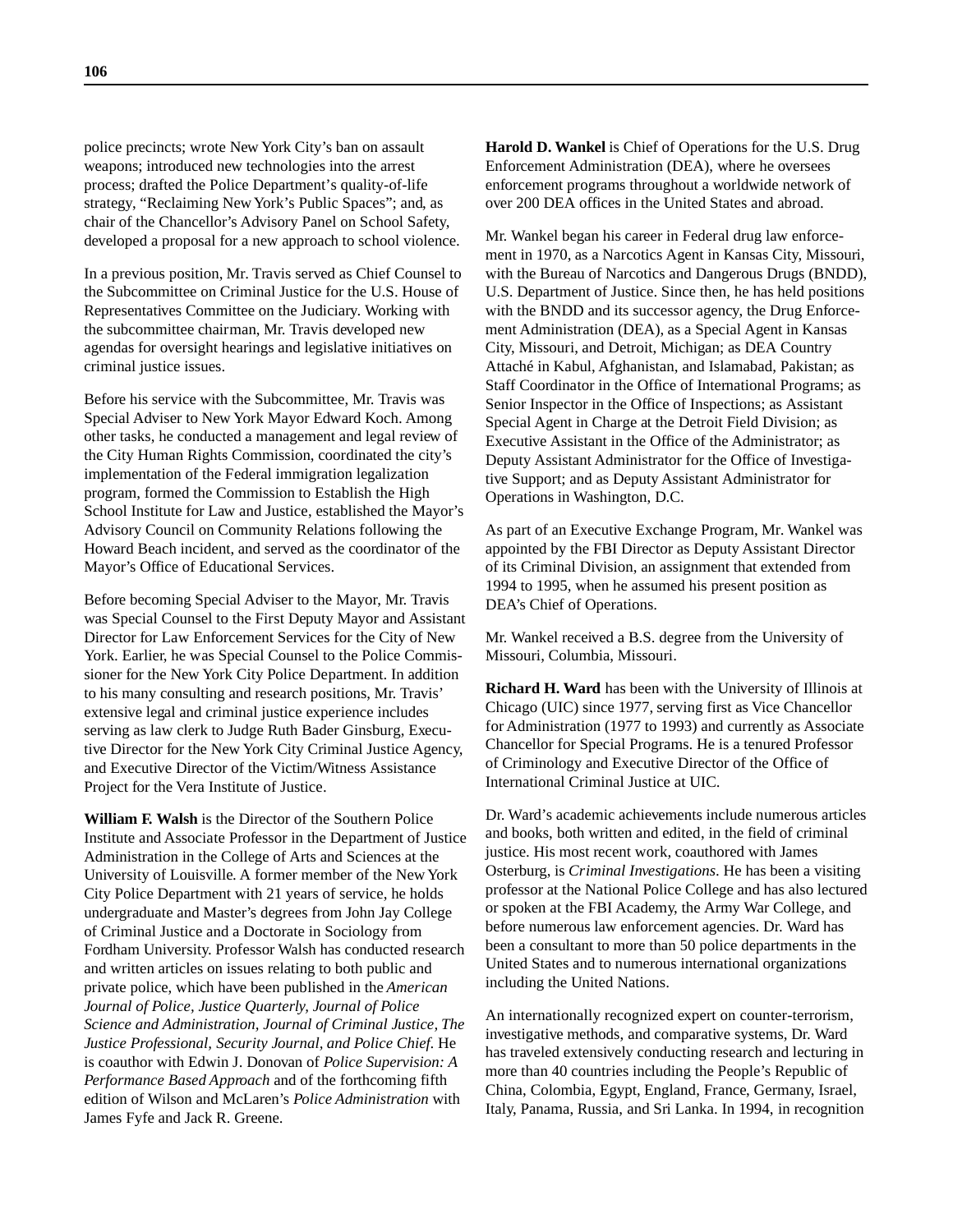of his outstanding contributions to the People's Republic of China, he received the Friendship Award, the highest honor awarded by the State Bureau of Foreign Experts through the State Council.

Before coming to UIC, Dr. Ward served as Vice President of John Jay College of Criminal Justice, City University of New York, where he also held the position of Dean of Graduate Studies, Dean of Students, and Professor of Criminal Justice. He served with the New York City Police Department as detective for 8 years.

Dr. Ward earned his Doctorate in Criminology from the University of California at Berkeley.

**Robert Wasserman** is Chief of Staff for the White House Office of National Drug Control Policy (ONDCP). Prior to his appointment, Mr. Wasserman served as a Research Fellow at Harvard University's Kennedy School of Government, where he was a member of the Executive Sessions on Community Policing.

Mr. Wasserman has served in a number of governmental executive positions throughout his career: Assistant City Manager of Yellow Springs, Ohio (1966 to 1967), and Administrative Assistant to the Chief of Police in Dayton, Ohio (1966 to 1970), where he led a major reorganization of the police. In 1970 he assumed the position of Director, Community Assistant Group, in the Massachusetts Department of Public Safety, where he was responsible for management of riot prevention and control activities of the Massachusetts State Police. In 1973, Mr. Wasserman was appointed Director of Training and Education of the Boston Police Department. He was promoted again to Operations Assistant to the Police Commissioner in 1976, assuming responsibility for management of field operations for that department.

Mr. Wasserman left the department to form the consulting firm Wasserman Associates, Inc., in 1978. As a consultant, he worked with a large number of communities and issues, such as criminal investigations (Rochester, New York), community profiling and research experiments (San Diego Police Department and the Police Foundation of Washington), and resource allocation and police improvement (Atlanta Police Department). He served as a principal in the firm from 1978 to 1982, 1985 to 1988, and 1990 to 1994.

In 1982, Mr. Wasserman was selected to serve as Director of Planning for the Houston Police Department, moving to the position of Senior Assistant to the Chief of Police in 1983. In this position, which he held until 1985, he worked as key staff coordinator for the development of the neighborhood policing planning process. From 1988 to 1990, Mr. Wasserman served as Director of Public Safety for the

Massachusetts Port Authority, where he managed police and fire services for Boston's airports, waterfront, and bridge properties. He was responsible for restructuring the provision of police and fire services to meet the enhanced safety needs of the area.

Mr. Wasserman did his undergraduate work in sociology at Antioch College and his graduate work in police administration at Michigan State University. He is the author of numerous articles and monographs on police training, community relations, community policing, and criminal investigations.

**William H. Webster** was sworn in as Director of Central Intelligence in 1987. In this position, he headed the Intelligence Community (comprising all foreign intelligence agencies of the United States) and directed the CIA until 1991, when he joined the law firm of Milbank, Tweed, Hadley & McCloy in its Washington, D.C., office.

A practicing attorney with a St. Louis law firm from 1949 to 1959, Judge Webster served as U.S. Attorney for the Eastern District of Missouri from 1960 to 1961, after which he returned to private practice. From 1964 to 1969, he was a member of the Missouri Board of Law Examiners.

In 1970, Judge Webster was appointed a Judge of the United States District Court for the Eastern District of Missouri and in 1973 was elevated to the United States Court of Appeals for the Eighth Circuit. He resigned that position to become Director of the Federal Bureau of Investigation in 1973. During his service on the bench, Judge Webster was Chairman of the Judiciary Conference Advisory Committee on the Criminal Rules and a member of the Ad Hoc Committee on Habeas Corpus and the Committee of Court Administration.

Judge Webster earned a B.A. degree from Amherst College in 1947 where, in 1975, he received an honorary Doctor of Laws degree. He received his J.D. degree from Washington University Law School in 1949.

**Deborah G. Wilson** is an Assistant Provost at the University of Louisville. Dr. Wilson served as Chair of the Department of Justice Administration from 1990 to 1994 and has been a member of the faculty since 1983. She has a Ph.D. from Purdue University and served on the faculty of Auburn University before her appointment at Louisville,

Dr. Wilson is the director of two international projects in Central Europe, involving the Pest County Police Department (Budapest) and the Romanian National Police Force. Both projects are directed toward the provision of police management education within a democratic model, with a special emphasis on police-minority relations in Romania.